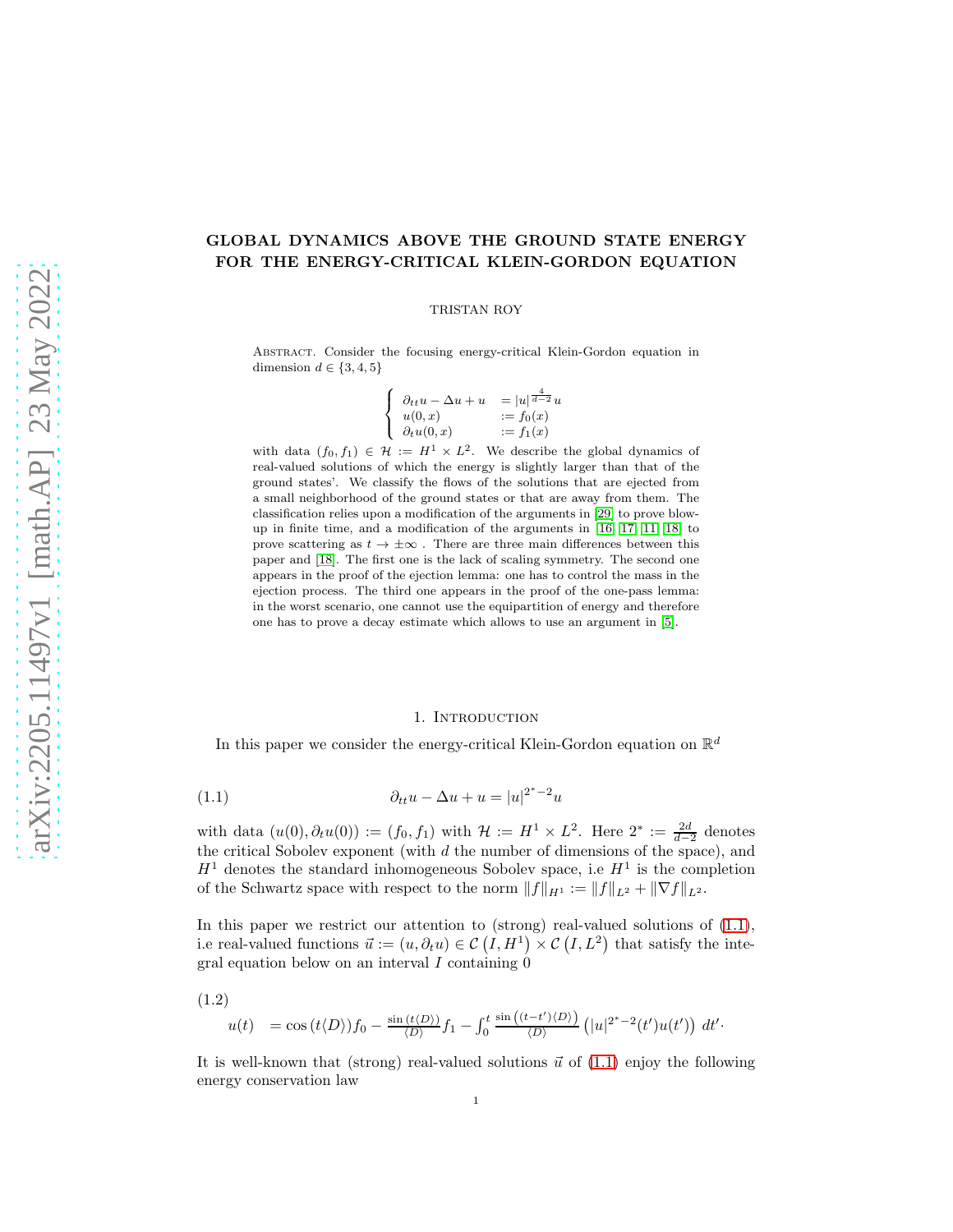(1.3)

 $E(\vec{u}) \quad := \frac{1}{2} \int_{\mathbb{R}^d} |\partial_t u(t,x)|^2 \, dx + \frac{1}{2} \int_{\mathbb{R}^d} |\nabla u(t,x)|^2 \, dx + \frac{1}{2} \int_{\mathbb{R}^d} |u(t,x)|^2 \, dx - \frac{1}{2^*} \int_{\mathbb{R}^d} |u(t,x)|^{2^*} \, dx$ The energy-critical Klein-Gordon equation [\(1.1\)](#page-0-0) is closely related to the energycritical wave equation, that is

$$
\partial_{tt}u - \triangle u = |u|^{2^*-2}u.
$$

We recall some properties of  $(1.4)$ . It is well-known that of (strong) real-valued solutions  $\vec{u} := (u, \partial_t u)$  of  $(1.4)^{-1}$  $(1.4)^{-1}$  $(1.4)^{-1}$  satisfy the following energy conservation law

 $E_{wa}(\vec{u}) \quad := \frac{1}{2} \int_{\mathbb{R}^d} |\partial_t u(t,x)|^2 \, dx + \frac{1}{2} \int_{\mathbb{R}^d} |\nabla u(t,x)|^2 \, dx - \frac{1}{2^*} \int_{\mathbb{R}^d} |u(t,x)|^{2^*} \, dx$ 

We can write (1.4)in the Hamiltonian form

$$
\partial_t \vec{u} = \mathcal{J} E'_{wa}(\vec{u}), \text{ with } \mathcal{J} := \begin{pmatrix} 0 & 1 \\ -1 & 0 \end{pmatrix}
$$

Here  $E'_{wa}(\vec{v})$  defined in the following fashion <sup>[2](#page-1-1)</sup>

$$
\langle E'_{wa}(\vec{v}), \vec{h} \rangle := \left( \partial_{\lambda} E_{wa} (\vec{v} + \lambda(h_1, 0))_{\vert_{\lambda=0}}, \partial_{\lambda} E_{wa} (\vec{v} + \lambda(0, h_2))_{\vert_{\lambda=0}} \right)
$$

$$
= \langle \left( -\triangle v_1 + |v_1|^{2^*-2} v_1, v_2 \right), \vec{h} \rangle.
$$

The symplectic form  $\omega$  associated to this hamiltonian system is defined by

$$
\omega(u,v) \quad := \langle \mathcal{J}u, v \rangle,
$$

We now recall the definition of some object that appear in the statement of our theorem. The equation (1.4) admits a family of stationary solutions  $\pm \mathcal{S}$  (or, equivalently, ground states) described by the translation parameter  $c \in \mathbb{R}^d$  and the scaling parameter  $\sigma \in \mathbb{R}$ :

$$
\pm \mathcal{S}^-:=\pm \left\{T^c\vec{S}^\sigma\vec{W},\,\vec{W}:=\left(\begin{array}{c} W\\ 0\end{array}\right)\right\}
$$

Here  $T^c$  and  $\vec{S}^{\sigma}$  denote the following operators

$$
T^{c}(\vec{f}) := \vec{f}(\cdot - c), \text{ and}
$$
  

$$
\vec{S}^{\sigma}(\vec{f}) := (S^{\sigma}_{-1}f_1, S^{\sigma}_{0}f_2) := \left(e^{\sigma(\frac{d}{2}-1)}f_1(e^{\sigma} \cdot), e^{\frac{\sigma d}{2}}f_2(e^{\sigma} \cdot)\right),
$$

with  $\vec{f} := \mathbb{R}^d \to \mathbb{R}^2 : x \to (f_1(x), f_2(x))$  a vector-valued function. Here W satisfies  $-\triangle W = W^{2^* - 1}$ . It is well-known that  $W(x) = \frac{1}{\left(1 + \frac{|x|^2}{d(d-2)}\right)^{\frac{d-2}{2}}}$ .

The local well-posedness theory of [\(1.1\)](#page-0-0) is well-known. A consequence of this theory is that one can construct a maximal time interval of existence  $I(u) :=$ 

<sup>&</sup>lt;sup>1</sup>i.e real-valued functions  $\vec{u} := (u, \partial_t u) \in \mathcal{C}(I, \dot{H}^1) \times \mathcal{C}(I, L^2)$  that satisfy on an interval I containing 0 [\(1.2\)](#page-0-1), replacing " $\langle D \rangle$ " with "D"

<span id="page-1-1"></span><span id="page-1-0"></span><sup>&</sup>lt;sup>2</sup>Recall that the natural dot product on  $L^2$  is given by  $\langle f, g \rangle := \int_{\mathbb{R}^d} f g dx$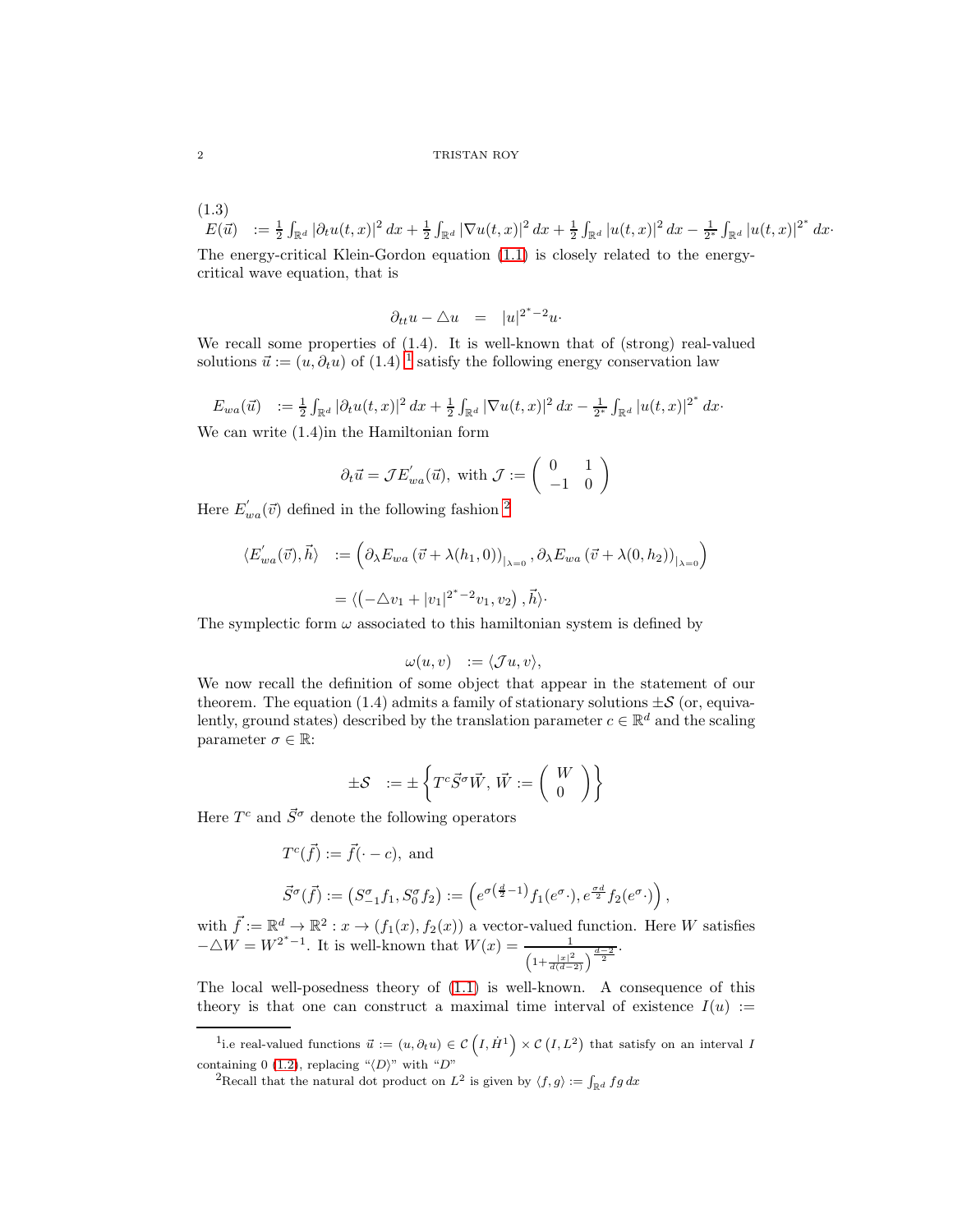$(-T<sub>-</sub>(u), T<sub>+</sub>(u)).$  The global behavior of solutions of [\(1.1\)](#page-0-0) with small energy is now well-understood: in particular, global existence (i.e.,  $T_+(u) = T_-(u) = \infty$ ) and scattering (i.e linear asymptotic behavior) of solutions of [\(1.1\)](#page-0-0) was proved in [\[30,](#page-52-1) [31\]](#page-52-2). The next step is to classify the global behavior of solutions of [\(1.1\)](#page-0-0) with large energy. It was proved in [\[11\]](#page-51-2) that for energies smaller than the ground states' (i.e  $E(\vec{u}) < E_{wa}(\vec{W})$ ), the solutions blows-up in finite time in some cases and, in other cases, the solutions exist globally in time and scatter. The classification of the global behaviors of solutions of [\(1.1\)](#page-0-0) for energies that are equal to the ground states' (i.e  $E(\vec{u}) = E_{wa}(\vec{W})$ ) was studied in [\[13\]](#page-51-5). The goal of this paper is to classify the global behavior of solutions of [\(1.1\)](#page-0-0) for energies that are slightly above the ground states'. To this end we define for  $\epsilon > 0$ <sup>[3](#page-2-0)</sup>

$$
\mathcal{H}^\epsilon:=\left\{\vec{\phi}\in\mathcal{H},\; E(\vec{\phi})
$$

We also define for  $\mu > 0$  the set

$$
\mathcal{B}^{\mu} := \left\{ \vec{\phi} \in \dot{\mathcal{H}}, \ d_{\mathcal{S}}(\vec{\phi}) \leq \mu \right\} \cdot
$$

Here  $d_{\mathcal{S}}(\vec{f})$  denoting the distance of  $\vec{f}$  to  $\mathcal{S}$ , i.e  $d_{\mathcal{S}}(\vec{f}) := \inf_{(\vec{f},\vec{f}) \in \mathbb{R}^n}$  $(\sigma,c)$ ∈R×R<sup>N</sup>  $\left\| \vec{f} - T^c \vec{S}^{\sigma}(\vec{W}) \right\|_{\dot{\mathcal{H}}}$ .

We now state the main result of this paper:

**Theorem 1.1.** Let  $d \in \{3, 4, 5\}$ . There exist  $0 < \epsilon_* \ll 1$ ,  $0 < \mu = O(\epsilon_*)$ , a non-empty set  $\mathcal{T} \subset \mathcal{B}^{\mu} \cap \mathcal{H}^{\epsilon_*}$ , and a continuous functional  $\Theta : \mathcal{H}^{\epsilon_*} \setminus \mathcal{T} \to \{\pm 1\}$ such that for any solution u of [\(1.1\)](#page-0-0) with real data  $\vec{\phi} \in \mathcal{H}^{\epsilon_*}$  that has maximal time interval of existence  $I(u)$  the following properties hold:

- (1)  $I_0(u) := \{ t \in I(u) : \vec{u}(t) \in \mathcal{T} \}$  is an interval,  $I_+(u) := \{ t \in I(u) : \vec{u}(t) \notin \mathcal{T}, \Theta(\vec{u}(t)) = 1 \}$ consists of at most two infinite intervals, and  $I_-(u) := \{t \in I(u) : \vec{u}(t) \notin \mathcal{T}, \Theta(\vec{u}(t)) = -1\}$ consists of at most two finite intervals;
- (2) u scatters to a solution of the linear Klein-Gordon equation as  $t \to \pm \infty$  if and only if  $\pm t \in I_{\pm}(u)$  for large  $t > 0$ , and, moreover,  $||u||_{L_t^{\frac{2(d+1)}{d-2}} L_x^{\frac{2(d+2)}{d-2}}(I_{\pm}(u))}$  $\lt$  $\infty$ ;
- (3) For each  $\sigma_1, \sigma_2 \in {\pm}$ , let  $A_{\sigma_1, \sigma_2}$  be the collection of initial data  $(u_0, u_1) \in$  $\mathcal{H}^{\epsilon_*}$  such that for some  $t_1 < 0 < t_2$

<span id="page-2-1"></span>
$$
(-\infty, t_1) \cap I(u) \subset I_{\sigma_1}(u), \qquad (t_2, \infty) \cap I(u) \subset I_{\sigma_2}(u).
$$
  
Then  $A_{\sigma_1, \sigma_2} \neq \emptyset$ .

**Remark 1.2.** Observe that if  $\vec{\phi} := (\phi_1, \phi_2) \in \mathcal{T}$  then not only  $d_{\mathcal{S}}(\vec{\phi}) \lesssim \epsilon_*$  (in other words  $\vec{\phi}$  is close to S with  $O(\epsilon_*)$  distance in  $\hat{\mathcal{H}}$ ) but also the mass is small: more precisely  $\|\phi_1\|_{L^2} \lesssim \epsilon_*$ .

<span id="page-2-0"></span><sup>&</sup>lt;sup>3</sup>For a definition of  $E(\vec{\phi})$ , see Subsection [2.7](#page-8-0)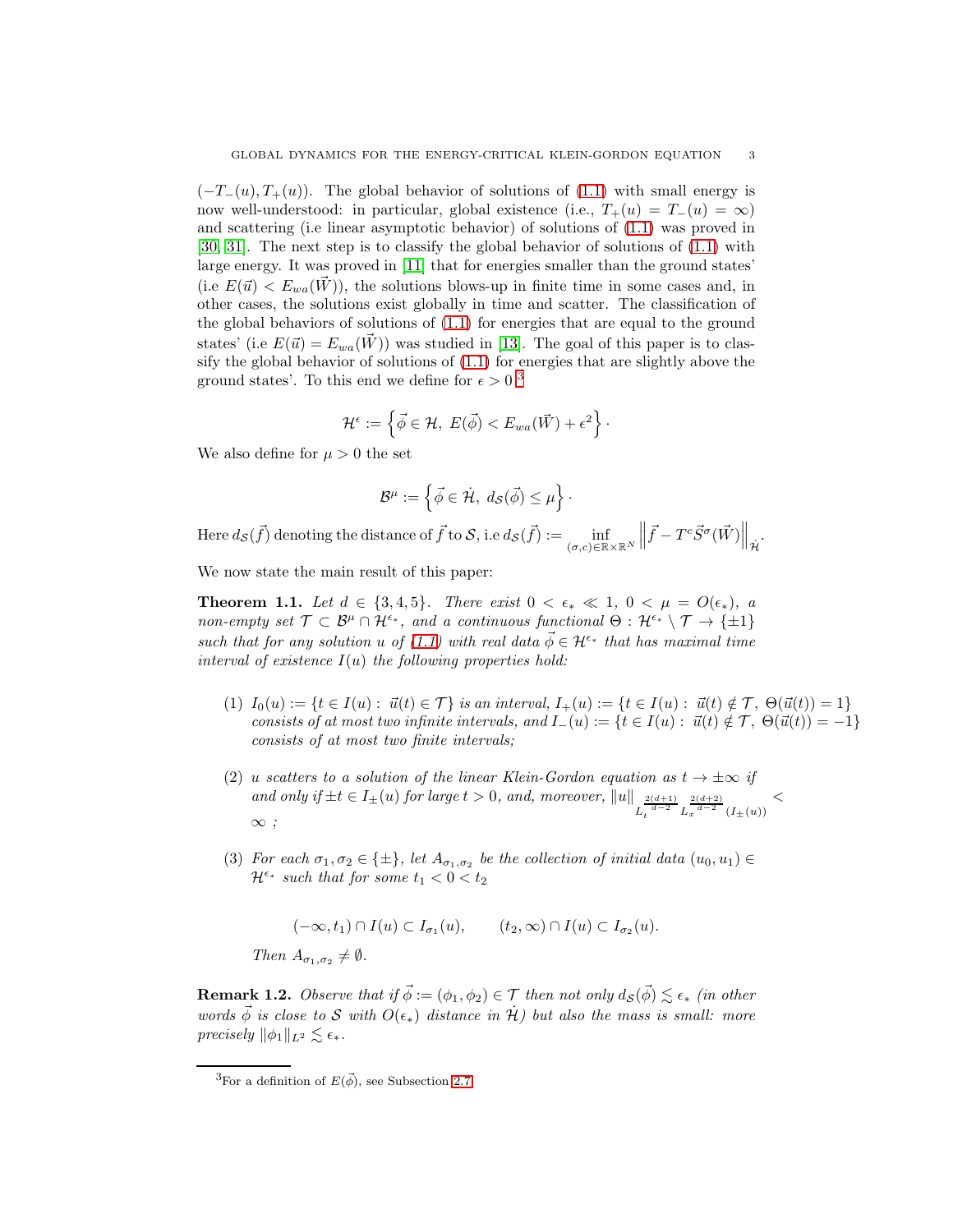Now we explain the main ideas of this paper and how it is organized.

In order to prove Theorem [1.1,](#page-2-1) we use a strategy based upon two lemmas: the ejection lemma and the one-pass lemma. This strategy was designed by the Nakanishi and Schlag in [\[24\]](#page-51-6) in the study of the global dynamics above the ground states of solutions of the focusing Klein-Gordon equation with a focusing and energysubcritical power-type nonlinearity (namely the cubic nonlinearity). It was successfully applied to a focusing Schrödinger equation with a energy-subcritical cubic nonlinearity [\[26\]](#page-52-3), to the focusing energy-critical wave equation with radial data [\[19\]](#page-51-7) and nonradial data  $[18]$ , and to the focusing energy-critical Schrödinger equation with radial data [\[27\]](#page-52-4).

The ejection lemma (see Proposition [3.11\)](#page-13-0) aims at describing the dynamics of the solution if it is close to S in H and if it moves away from it. In the ejection mode, we would like the dynamics be ruled by the unstable eigenmode of the spectral decomposition of the remainder resulting from the linearization around  $\mathcal{S}$ . But this can only be done if we can con control the dynamics of the orthogonal component  $\vec{\gamma}$ . The dynamics of  $\vec{\gamma}$  is estimated by that of the quadratic expansion of the energy along the orthogonal direction of the remainder, provided that some orthogonality conditions are satisfied. In [\[18\]](#page-51-3), the authors perform the decomposition [\(3.1\)](#page-10-0) in order to deal with the solutions of the energy-critical wave equation close to  $S$ . The decomposition involves two parameters (the translation parameter  $c$  and the scaling parameter  $\sigma$ ) that evolve as time goes by so that two orthogonality conditions hold, namely [\(3.2\)](#page-10-1) and [\(3.3\)](#page-10-2). In our work, one has to control extra terms (such as  $Res(t)$ ) that appear due to the "u" term in [\(1.1\)](#page-0-0). We perform this task by relating the dynamics of these terms to that of the mass of the solution, then by controlling the growth of the mass through again the variation of the quadratic expansion of the energy along the orthogonal component. At the end of the ejection, we prove that the dynamics of the solution is dominated by the exponential growth of the unstable eigenmode; moreover, a relevant functional (denoted by  $K$ ) grows exponentially and its sign eventually becomes opposite to that of the eigenmode.

The *one-pass lemma* (see Proposition [3.14\)](#page-14-0) aims at classifying the flow of the solution as the nonlinear distance is in the ejection mode. It shows that the nonlinear distance cannot be at two different times (say  $t_2$  and  $t_3$ ) too small and in the ejection mode. The proof is by contradiction. Assuming that it is false, then we can apply the ejection lemma whenever the nonlinear distance is small and then variational estimates (see Proposition [3.6\)](#page-11-0) whenever the nonlinear distance is large. The contradiction appears when we integrate by part the virial identity [\(8.5\)](#page-22-0). The left-hand side is much smaller than the right-hand side thanks to the exponential growth of the functional  $K$  in the ejection mode and variational estimates far from S. The process involves a parameter  $m$ . We mention the main differences between our work and the previous works. First notice that unlike the energy-subcritical focusing cubic Klein-Gordon equation there is an additional parameter, i.e the scaling parameter. Notice also that, unlike the energy-critical wave equation (see [\[19,](#page-51-7) [18\]](#page-51-3)), the energy-critical Klein-Gordon equation does not have any scaling property. Because of this lack of symmetry one cannot restrict our analysis to a narrower range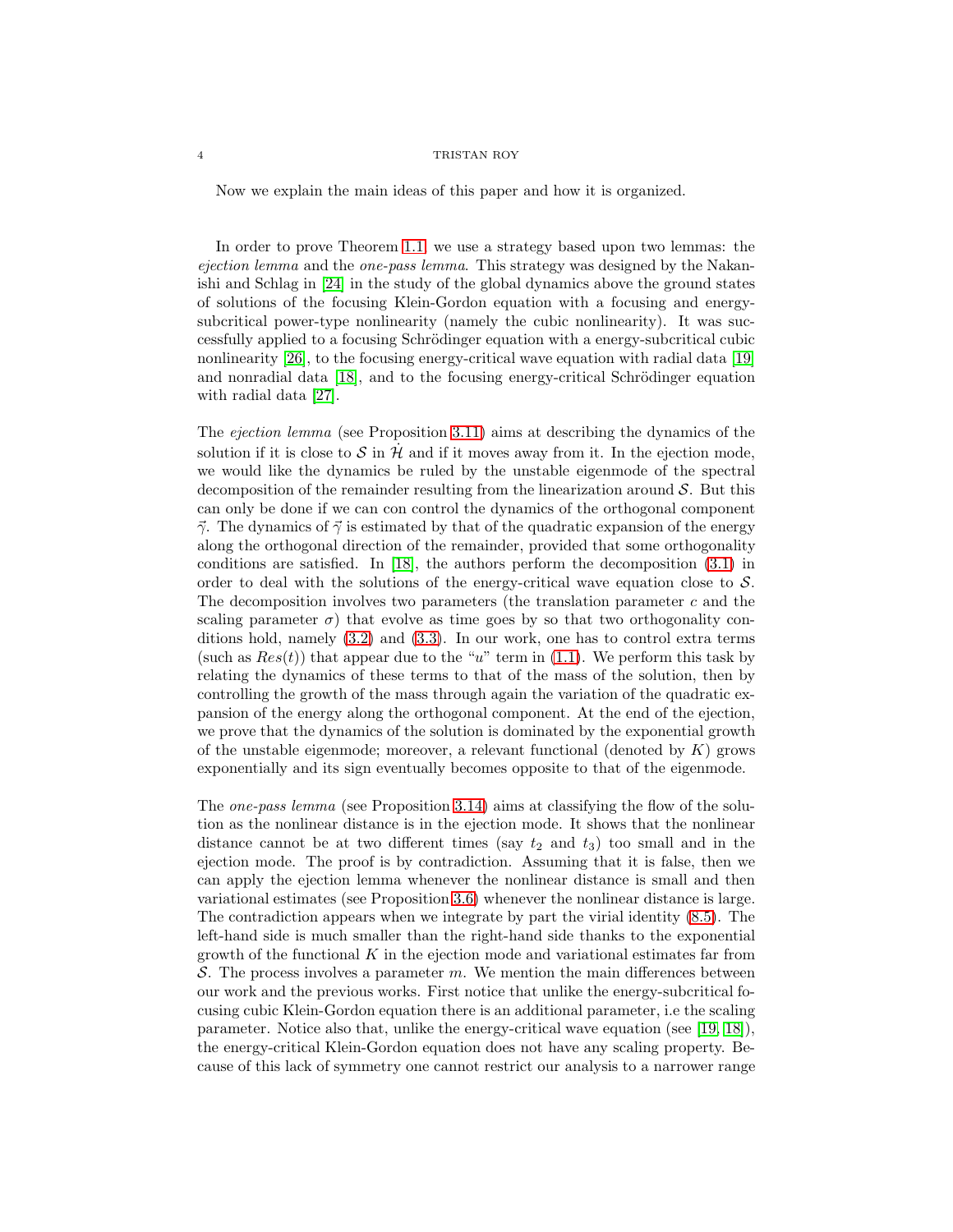of values of this parameter. Consequently one has to perform an analysis taking into account all the possible values of this parameter. In the case where  $\Theta(u) = 1$ , the worst scenario is the following: one has degeneracy of  $K$ , i.e the kinetic part is small on average in the region where the nonlinear distance is large. Notice that for the energy-critical wave equation (see [\[18\]](#page-51-3)) a localized version of the equipartition of energy allowed to prove that this scenario never occurs, more precisely we always have  $4$ 

$$
\int_{t_2}^{t_3} \int_{\mathbb{R}^N} |\nabla u(t)|^2 dx dt \quad \gtrsim t_3 - t_2.
$$

Notice also that if we were to apply this strategy to the energy-critical Klein-Gordon equation, the same argument would yield

$$
\int_{t_2}^{t_3} \int_{\mathbb{R}^d} |\nabla u(t)|^2 + |u(t)|^2 dx dt \geq t_3 - t_3,
$$

which would not be sufficient to prevent this scenario from occurring. Instead, we proceed as follows: we prove a decay estimate (see  $(8.15)$ ) that allows to use an argument in [\[5\]](#page-51-4). More precisely, using to our advantage this decay estimate, we prove a propagation estimate involving a frequency localized part of the solution and dispersive estimates to construct a solution  $\tilde{w}$  that is initially close to our solution and such that its energy is smaller than the energy of the ground states; then, applying the theory for energies below that the ground states (see [\[11\]](#page-51-2)), one can prove that  $\tilde{w}$  is far from S and, applying a perturbation argument, we see that the nonlinear distance cannot be too small at  $t_2$  or  $t_3$ , which is a contradiction.

The fate of the solution depends on the value of  $\Theta(u)$  once it is ejected. In the case where  $\Theta(u) = -1$  after ejection, we prove the existence of blow-up in finite time by by modifying an argument due to Payne-Sattinger [\[29\]](#page-52-0). If  $\Theta(u) = 1$ , then we prove that there is scattering: see Section [8.2.](#page-23-0) The proof is proved by a modification of an approach from [\[16\]](#page-51-0). Assuming that scattering fails, then one can find a critical level of energy above which scattering does not hold for solutions that satisfy  $\Theta(u) = 1$ and such that the nonlinear distance is large. But this means that there exists a sequence of solutions  $(u_n)_{n>1}$  of the energy-critical Klein-Gordon equation [\(1.1\)](#page-0-0) that satisfy the properties that we have just mentioned (in fact, the nonlinear distance can be upgraded from large to very large, by applying to the ejection lemma). Next we use a linear profile decomposition at an appropriate time (see Proposition [9.1\)](#page-34-0) that is proved in [\[11\]](#page-51-2). The process involves a list of sequences of scaling parameters  ${h_n^j}_{n \in \mathbb{N}, j \in \mathbb{N}}$  that are either equal to one or tend to zero as n goes to infinity. We then construct for each j a nonlinear profile depending on the sequence  $\{h_n^j\}_{n\in\mathbb{N}}$ . If  $h_n^j = 1$  then the nonlinear profile is obviously a solution of [\(1.1\)](#page-0-0); if  $h_n^j$  approaches zero as *n* grows, then we prove that the nonlinear profile is a good approximation of a solution of the energy-critical wave equation. Again, in the latter case, one has to deal with the lack of scaling property for the energy-critical Klein-Gordon equation. We manage to overcome this issue by proving some estimates that are uniform throughout the process. finally, the theory below the ground states for the energy-critical wave equation [\[17\]](#page-51-1), that for the energy-critical Klein-Gordon equation [\[11\]](#page-51-2), and that just above the ground states for the energy-critical wave equation [\[18\]](#page-51-3), one can construct after some work a critical element  $U_c$  that is a

<span id="page-4-0"></span><sup>&</sup>lt;sup>4</sup>Here  $t_2$  and  $t_3$  are defined in Proposition [3.14](#page-14-0) and its proof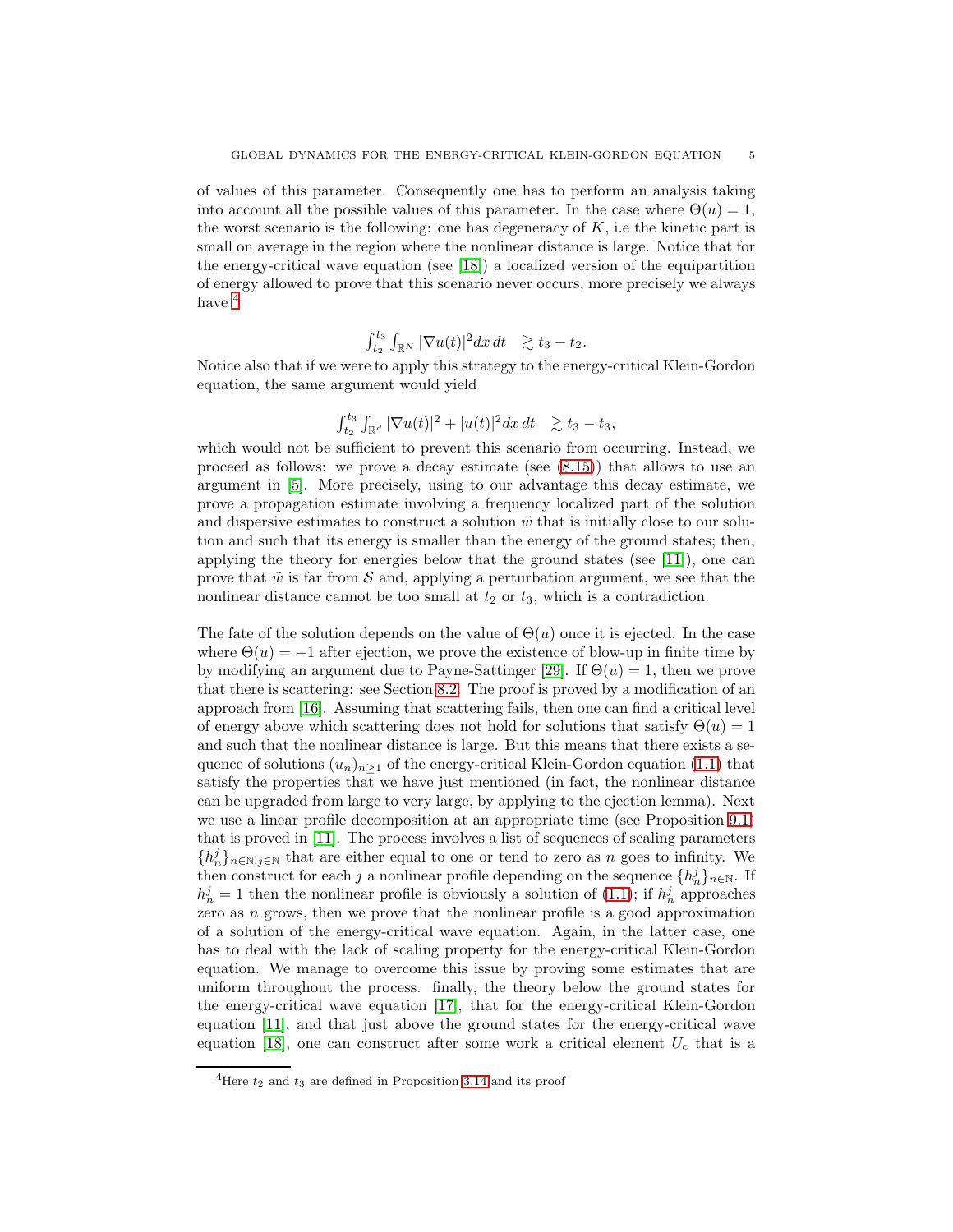solution of [\(1.1\)](#page-0-0), that does not scatter, has an energy equal to the critical level of energy, satisfies  $\Theta(U_c) > 0$ , and such that its nonlinear distance is large. Moreover its flow is precompact modulo some translation parameter. Finally, the arguments in [\[11\]](#page-51-2) (see also [\[17\]](#page-51-1)) allow to prove that this critical element does not exist.

Acknowledgements: This project is based upon discussions with Kenji Nakanishi.

Funding: This article was partially funded by an URB grant (ID: 3245) from the American University of Beirut. This research was also partially conducted in Japan and funded by a (JSPS) Kakenhi grant [15K17570 to T.R.].

# 2. NOTATION

In this section, we set up some notation that appear in this paper.

2.1. General Notation. If y is a real number, then  $y+$ ,  $y-$  is a slightly larger, smaller number respectively. If  $x \in \mathbb{R}$  then  $sign(x) := 1$  if  $x \geq 0$  and  $sign(x) := -1$ if  $x < 0$ . Let  $\vec{f} := \begin{pmatrix} f_1 \\ f_2 \end{pmatrix}$  $f_2$ Ň be a vector-valued function that is made of two realvalued functions:  $f_1$  and  $f_2$ . If  $\vec{u}$  is a real-valued solution of [\(1.1\)](#page-0-0) or a solution of (1.4) then we write  $u_1 := u$ ,  $u_2 := \partial_t u$ , and  $\vec{u} := (u, \partial_t u)$ . Unless otherwise specified, we do not mention specify in the sequel the spaces to which the functions belong.

2.2. Paley-Littlewood decomposition. Some estimates that we establish throughout this paper require the Paley-Littlewood technology. We set it up now. Let  $f$ be a function defined on  $\mathbb{R}^d$ . Let  $\phi(\xi)$  be a real, radial, nonincreasing function that is equal to 1 on the unit ball  $\{\xi \in \mathbb{R}^N : |\xi| \leq 1\}$  and that is supported on  $\{\xi \in \mathbb{R}^N : |\xi| \leq 2\}$ . Let  $\psi$  denote the function  $\psi(\xi) := \phi(\xi) - \phi(2\xi)$ . If  $\alpha \in \mathbb{R}^+_*$ ∗ then we define the Paley-Littlewood operators  $P_{\alpha}f$ ,  $P_{\leq \alpha}f$ , and  $P_{\geq \alpha}f$  in the Fourier domain by

$$
\widehat{P_{\alpha}f}(\xi) := \psi\left(\frac{\xi}{\alpha}\right)\widehat{f}(\xi),
$$
\n
$$
\widehat{P_{\le\alpha}f}(\xi) := \phi\left(\frac{\xi}{\alpha}\right)\widehat{f}(\xi), \text{ and}
$$
\n
$$
\widehat{P_{\ge\alpha}f}(\xi) := \widehat{f}(\xi) - \widehat{P_{\le\alpha}f}(\xi).
$$

We also define  $P_0 f$  by the formula  $\widehat{P_0 f}(\xi) := \phi(\xi) \widehat{f}(\xi)$ . Observe that we can write  $f = P_0 f + \sum$  $\sum_{M\in2^{\mathbb{N}}} P_M f$ : this decomposition is referred to as the Paley-Littlewood decomposition of f.

It is well-known that there exists  $\bar{C} > 0$  such that  $||P_0f||_{L^{2^*}} \leq \bar{C}||f||_{L^{2^*}}$  and  $||P_Mf||_{L^{2^*}} \leq \overline{C}||f||_{L^{2^*}}$ . Hence, by defining the "normalized" Paley-Littlewood projectors  $\bar{P}_0 f := \overline{C}^{-1} f$  and  $\bar{P}_M f := \overline{C}^{-1} P_M f$ , we get  $\|\bar{P}_0 f\|_{L^{2^*}} \leq \|f\|_{L^{2^*}}$  and  $\|\bar{P}_M f\|_{L^{2^*}} \leq \|f\|_{L^{2^*}}$ <sup>[5](#page-5-0)</sup>. We also have  $f = \bar{C}$  $\sqrt{ }$  $\bar{P}_0 f + \sum$  $\sum_{M\in 2^{\mathbb{N}}} \bar{P}_M f$  $\bigwedge^{\hspace{-0.4mm}+0}$ : this decomposition is referred to as the "normalized" Paley-Littlewood decomposition of f.

<span id="page-5-0"></span><sup>&</sup>lt;sup>5</sup>We will use these inequalities in Subsection [8.3](#page-27-0) : see the estimate  $I\left(\chi_{R'}(0)\bar{P}_{\leq M'_{j_0}}u(0)\right) \leq$  $I(u(0))$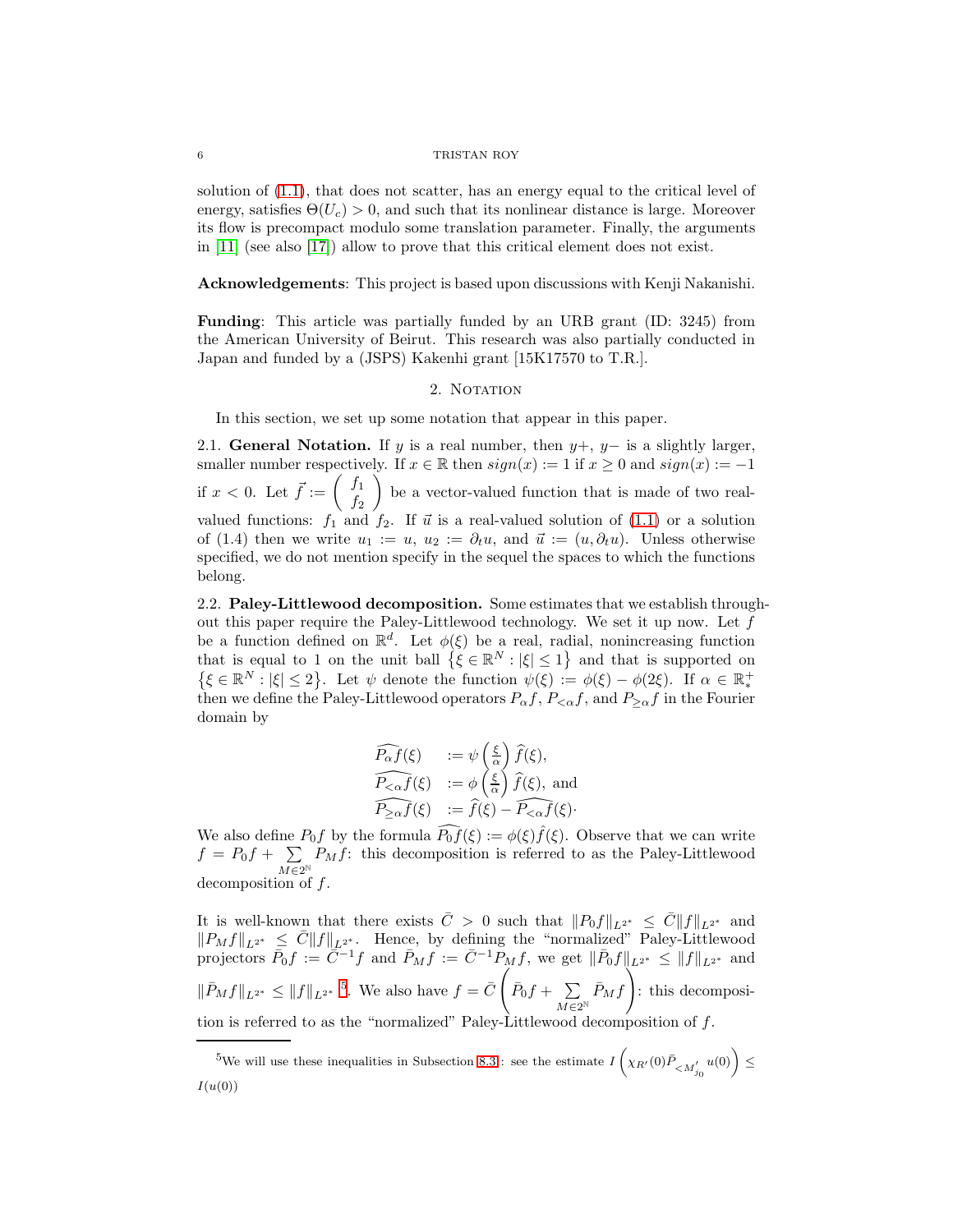2.3. Operators. We define some operators that we use throughout this paper.

Let f be a function defined on  $\mathbb{R}^d$ . Let  $(\sigma, a) \in \mathbb{R}^2$  and  $S_a^{\sigma}$  be the operator defined as follows

<span id="page-6-2"></span>
$$
S_a^{\sigma} f(x) := e^{\left(\frac{d}{2} + a\right)\sigma} f(e^{\sigma} x)
$$

Let  $S'_a := \partial_{\sigma} S_a^{\sigma} (\sigma = 0)$ . We define the operator  $\vec{\Lambda} := (S'_1, S'_0)$ . Let  $(S_a^{\sigma})^*$  be the adjoint of  $S_a^{\sigma}$ . It is easy to see that  $(S_a^{\sigma})^* = S_{-a}^{-\sigma}$ . By differentiating  $\langle S_a^{\sigma} \phi_1, \phi_2 \rangle = \langle \phi_1, \phi_2 \rangle$  $\langle \phi_1, (S_a^{\sigma})^* \phi_2 \rangle$  with respect to  $\sigma$  at  $\sigma=0$  we see that

(2.1) 
$$
(S'_a)^* = -S'_{-a}
$$

Let  $\vec{\Lambda}^* := (S_{-1}^{'}, S_0^{'})$ .

We will work with families of operators. Given  $(h_n^j, x_n^j) \in (0, 1] \times \mathbb{R}^d$  let  $\tau_n^j$ ,  $T_n^j$  and  $\langle D \rangle_n^j$  denote the scaled time shift, the unitary and self-adjoint operators, that is

$$
\tau_n^j := -\frac{t_n^j}{h_n^j}, \ T_n^j f(x) := (h_n^j)^{-\frac{d}{2}} f\left(\frac{x - x_n^j}{h_n^j}\right), \text{ and } \langle D \rangle_n^j := \sqrt{-\triangle + (h_n^j)^2}.
$$

2.4. Norms and Function spaces. Let  $\mathcal{H} := H^1 \times L^2$  and  $\dot{\mathcal{H}} := \dot{H}^1 \times L^2$ . With  $h_n^j$  defined above let  $\mathcal{H}_{h_{n,j}} := H_{h_{n,j}} \times L^2$  where  $H_{h_n^j}$  is the closure of the Schwartz space with respect to the norm

$$
\|f\|_{H_{h_n^j}}:=\|\langle D \rangle_n^j f\|_{L^2}.
$$

Let  $\sigma \in \mathbb{R} - \{0\}$  and  $\check{q} \geq 1$ . Let  $M_n^j$  be the smallest dyadic number such that  $M_n^j \geq h_n^j$ . With  $h_n^j$  defined above we define the following quantity

$$
\|f\|_{\bar{B}^{\sigma,h_n^j}_{\bar{q},2}}:=(h_n^j)^\sigma \left\|P_{\lesssim h_n^j}f\right\|_{L^{\bar{q}}}+\left(\sum_{M\in 2^{\mathbb{Z}}:M>M_n^j}M^{2\sigma}\|P_Mf\|_{L^{\bar{q}}}^2\right)^{\frac{1}{2}}.
$$

Observe that if  $h_{n,j} = 1$  then  $||f||_{\overline{B}_{\tilde{q},2}^{\sigma,h_{n,j}}} = ||f||_{B_{\tilde{q},2}^{\sigma}}$ , with  $B_{\tilde{q},2}^{\sigma}$  belonging to the class of well-known inhomogeneous Besov spaces.

2.5. Sobolev-type embedding. We recall some Sobolev-type embeddings that we use throughout this paper.

Let f be a function depending on  $\mathbb{R}^d$ . Then we have

<span id="page-6-0"></span>
$$
(2.2) \t\t\t\t\t||f||_{L^{2^*}} \lesssim C||f||_{\dot{H}^1}.
$$

It is known (see  $[1, 34]$  $[1, 34]$ ) that W is an extremizer for the inequality  $(2.2)$ , i.e.

<span id="page-6-1"></span>(2.3) 
$$
C_* := \sup \left\{ \frac{\|f\|_{L^{2^*}}}{\|f\|_{\dot{H}^1}}, \ f \in \dot{H}^1, \ f \neq 0 \ \right\} = \frac{\|W\|_{L^{2^*}}}{\|W\|_{\dot{H}^1}}.
$$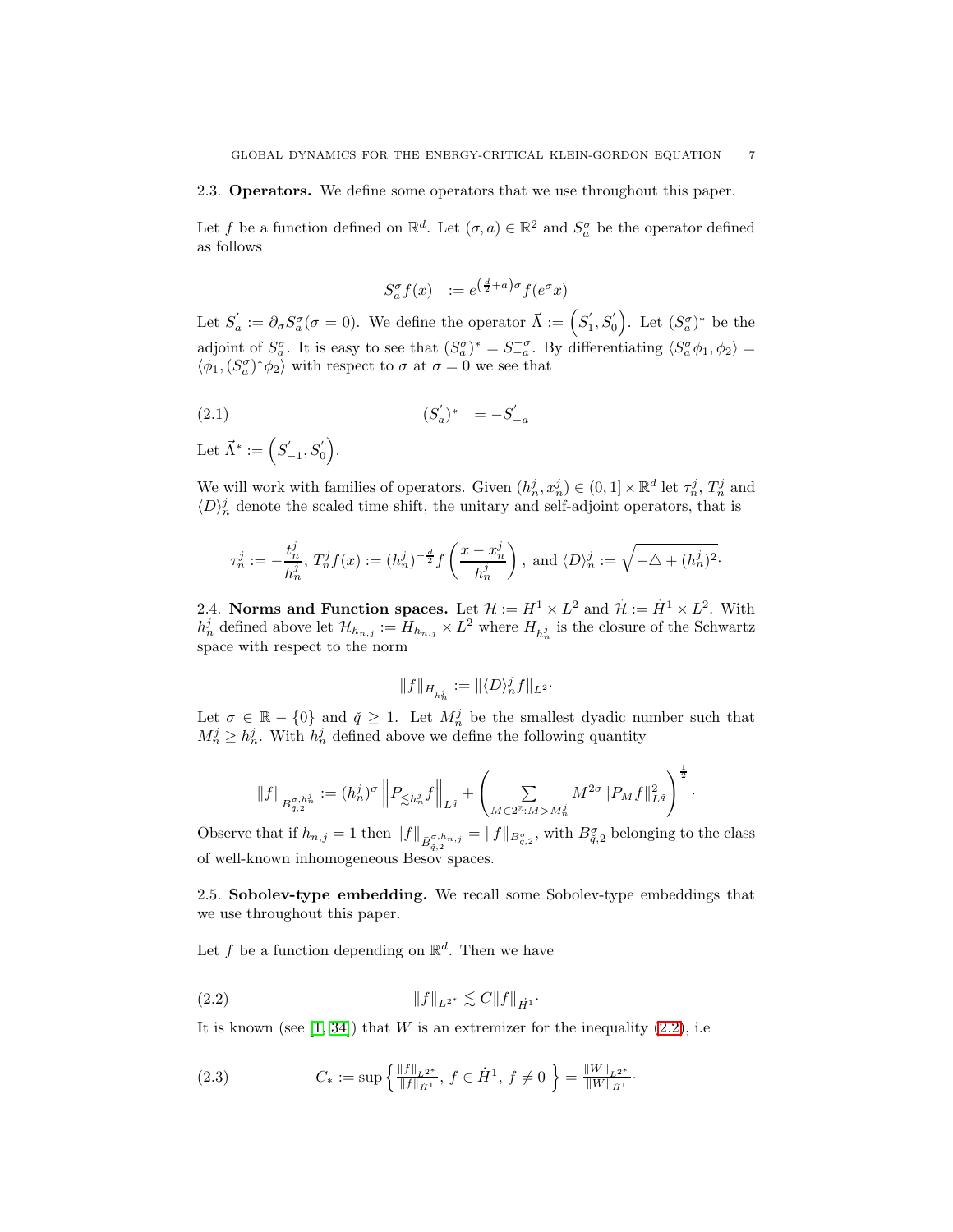2.6. Dispersive estimates and nonlinear estimates. We recall dispersive estimates and nonlinear estimates that we will use in this paper.

Let f and g be two functions depending on  $\mathbb{R}^d$ . Let  $F(f) := |f|^{2^*-2}f$ . Let  $(R,\bar{R}) \in ($  $(B_{\frac{2(d+1)}{d+3},2}^{\frac{1}{2}},B_{\frac{2(d+1)}{d-1},2}^{\frac{1}{2}}),(\dot{B}_{\frac{2(d+1)}{d+3},2}^{\frac{1}{2}},\dot{B}_{\frac{2(d+1)}{d-1},2}^{\frac{1}{2}}),\,(\bar{B}_{\frac{2(d+1)}{d+3},2}^{\frac{1}{2},h_n^j},\bar{B}_{\frac{2(d+1)}{d-1},2}^{\frac{1}{2},h_n^j})$ Ň . Then the nonlinear estimates read as follows

<span id="page-7-0"></span>(2.4) 
$$
||F(f)||_{R} \leq ||f||_{\bar{R}} ||f||_{L^{\frac{2(d+1)}{d-2}}}, \text{ and}
$$

<span id="page-7-1"></span>(2.5) 
$$
||F(f) - F(g)||_{R} \leq ||f - g||_{\bar{R}} \left(||f||_{L^{\frac{2(d+1)}{d-2}}}^{2^{*}-2} + ||g||_{L^{\frac{2(d+1)}{d-2}}}^{2^{*}-2} \right) + ||f - g||_{L^{\frac{2(d+1)}{d-2}}} \left(||f||_{L^{\frac{2(d+1)}{d-2}}}^{2^{*}-3} + ||g||_{L^{\frac{2(d+1)}{d-2}}}^{2^{*}-3} \right)
$$

$$
(||f||_{\bar{R}} + ||g||_{\bar{R}}).
$$

We will combine the estimates above with the Strichartz-type estimates below with  $(q, r)$  two numbers that satisfy  $q > 2$  and  $\frac{1}{q} + \frac{d}{r} = \frac{d}{2} - 1$ .

Let w be a solution of  $\partial_{tt}w - \Delta w + w = F + G$  on  $J = [a, \cdot]$ . Recall the Duhamel formula, that is  $w(t) = w_{l,a}(t) + w_{nl,a}(t)$  with  $w_{l,a}(t) := \cos((t-a) \langle D \rangle) w(a) +$  $\sin((t-a)\langle D\rangle)$  $\frac{\partial(t-a)}{\partial(x)}\frac{\partial(w(a))}{\partial t}$  and  $w_{nl,a}(t) := -\int_a^t$  $\sin\left((t-t^{'})\langle D\rangle\right)$  $\overline{\langle D \rangle}$   $(F(t') + G(t'))$  dt'.  $w_{l,a}$  (resp.  $w_{nl,a}$ ) denotes the linear part (resp. the nonlinear part of w starting from a; moreover the following wave-type Strichartz estimate holds

<span id="page-7-2"></span>
$$
(2.6)
$$
  
\n
$$
||(w, \partial_t w)||_{L_t^{\infty} \mathcal{H}(J)} + ||w||_{L_t^q L_x^r(J)} + ||\vec{w}||_{L_t^{\frac{2(d+1)}{d-1}} B_{\frac{2(d+1)}{d-1},2}^{\frac{1}{d}}(J) \times L_t^{\frac{2(d+1)}{d-1}} B_{\frac{2(d+1)}{d-1},2}^{-\frac{1}{d}}(J)
$$
  
\n
$$
\lesssim ||(w(a), \partial_t w(a))||_{\mathcal{H}} + ||F||_{L_t^1 L_x^2(J)} + ||G||_{L_t^{\frac{2(d+1)}{d-3}} B_{\frac{2(d+1)}{d-3},2}^{\frac{1}{d}}(J)
$$

Let w be a solution of  $\partial_{tt}w - \Delta w = F + G$  on  $J = [a, \cdot]$ . Recall the Duhamel formula that is  $w(t) = w_{l,a}(t) + w_{nl,a}(t)$  with  $w_{l,a}(t) := \cos((t-a)D)w(a) +$  $\frac{\sin((t-a)D)}{D} \partial_t w(a)$  and  $w_{nl,a}(t) := -\int_a^t$  $\sin((t-t')D)$  $\frac{D}{D}$   $(F(t') + G(t'))$  dt'.  $w_{l,a}$  (resp.  $w_{nl,a}$ ) denotes the linear part (resp. the nonlinear part of w starting from a; moreover the following Strichartz-type estimate holds

<span id="page-7-3"></span>
$$
(2.7) \quad \left\| (w(t),\partial_t w)\right\|_{L^\infty_t \dot H(J)} + \|w\|_{L^q_t L^r_x(J)} + \left\| (w,\partial_t w)\right\|_{L^{\frac{2(d+1)}{d-1}}_t \dot B^{\frac{1}{2}}_{\frac{2(d+1)}{d-1},2} (J) \times L^{\frac{2(d+1)}{d-1}}_t \dot B^{\frac{1}{2}}_{\frac{2(d+1)}{d-1},2} (J)} \right\|_{\dot H} + \|F\|_{L^1_t L^2_x(J)} + \|G\|_{L^{\frac{2(d+1)}{d+3}}_t \dot B^{\frac{1}{2}}_{\frac{2(d+1)}{d+3},2} (J)}.
$$

If w satisfies  $\partial_{tt}w - \Delta w + (h_{n,j})^2 w = F + G$  on  $J = [a, \cdot]$  then we can write similarly  $w(t) = w_{l,a}(t) + w_{nl,a}(t)$  with  $w_{l,a}(t) := \cos((t-a) \langle D \rangle_n^j) w(a) + \frac{\sin((t-a) \langle D \rangle_n^j)}{\langle D \rangle_n^j}$  $\frac{\partial}{\partial p}(\Delta x)$ <sub>n</sub> $\partial_t w(a)$ and  $w_{nl,a}(t) := -\int_a^t$  $\sin\left((t-t^{'})\langle D\rangle_{n}^{j}\right)$  $\frac{\partial \langle D \rangle_n^j}{\partial \langle D \rangle_n^j}$   $(F(t') + G(t'))$  dt'. Moreover we have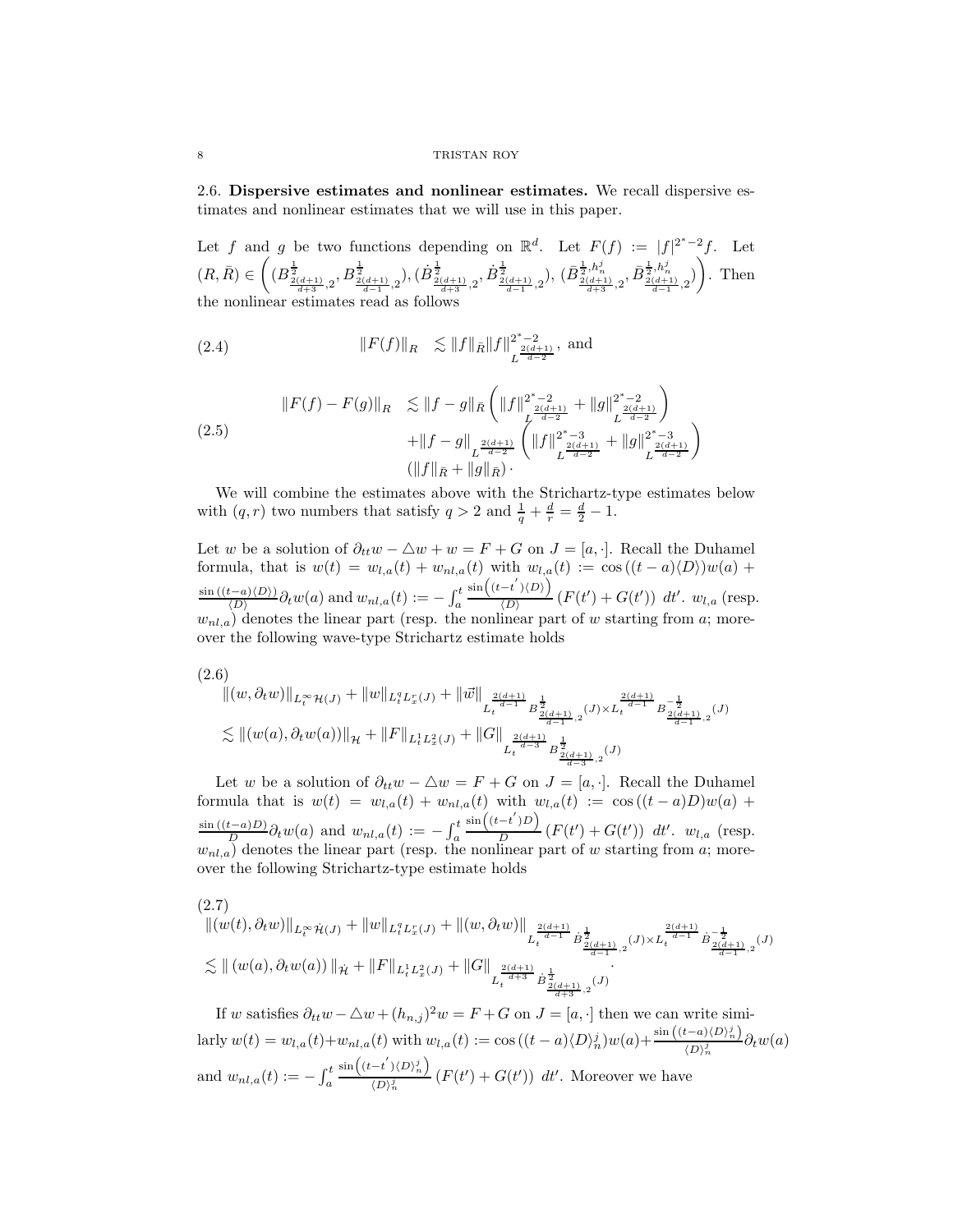<span id="page-8-1"></span>
$$
(2.8)
$$
  
\n
$$
||(w(t),\partial_t w)||_{L_t^{\infty} \mathcal{H}_{h_n^j}(J)} + ||w||_{L_t^q L_x^r(J)} + ||(w,\partial_t w)||_{L_t^{\frac{2(d+1)}{d-1}} \dot{B}_{\frac{2(d+1)}{d-1},2}^{\frac{1}{2},h_{n,j}}(J) \times L_t^{\frac{2(d+1)}{d-1}} \dot{B}_{\frac{2(d+1)}{d-1},2}^{-\frac{1}{2},h_{n,j}}(J)
$$
  
\n
$$
\lesssim ||(w(a),\partial_t w(a))||_{\mathcal{H}_{h_n^j}} + ||F||_{L_t^1 L_x^2(J)} + ||G||_{L_t^{\frac{2(d+1)}{d-3}} \dot{B}_{\frac{2(d+1)}{d-3},2}^{\frac{1}{2},h_{n,j}}(J)}
$$

**Remark 2.1.** The estimates [\(2.4\)](#page-7-0) and [\(2.5\)](#page-7-1) for  $(R, \bar{R}) \neq (\bar{B}_{\frac{2(d+1)}{d+3},2}^{\frac{1}{2},h_n^j}, \bar{B}_{\frac{2(d+1)}{d-1},2}^{\frac{1}{2},h_n^j})$  can be proved by using finite differences characterizations of homogeneous Besov spaces: see e.g. [\[6\]](#page-51-9). In order to prove [\(2.4\)](#page-7-0) and [\(2.5\)](#page-7-1), we apply (2.4) and (2.5) for  $(R,\bar{R}) =$  $\sqrt{ }$  $B^{\frac{1}{2}}_{\frac{2(d+1)}{d+3},2},\bar{B}^{\frac{1}{2}}_{\frac{2(d+1)}{d-1},2}$  $\overline{ }$ to  $h_n^j(T_n^j f, T_n^j g)$  instead of  $(f, g)$ , taking into account  $(*)$ :  $P_M(f(\frac{1}{\lambda})) = P_{\lambda M} f(\frac{1}{\lambda})$  (resp.  $P_{\leq M} (f(\frac{1}{\lambda})) = P_{\leq \lambda M} f(\frac{1}{\lambda})$ ). The estimates [\(2.6\)](#page-7-2) and [\(2.7\)](#page-7-3) are well-known. For papers dealing with Strichartz-type estimates for the wave equation and the Klein-Gordon equation see e.g [\[14,](#page-51-10) [8,](#page-51-11) [20,](#page-51-12) [11\]](#page-51-2) and references therein. In order to prove [\(2.8\)](#page-8-1) observe that if w satisfies  $\partial_{tt}w - \Delta w + (h_n^j)^2 w = H$ , n then  $\bar{w}(t, x) := w\left(\frac{t}{\hbar^3}\right)$  $\frac{t}{h_n^j}, \frac{x}{h_n^j}$  $h_n^j$ is a solution of  $\partial_{tt}\bar{w} - \Delta \bar{w} + \bar{w} = (h_n^j)^{-2}H\left(\frac{t}{h_n^j}\right)$  $\frac{t}{h_n^j}, \frac{x}{h_n^j}$  $h_n^j$  $\bigg),$ then use  $(2.6)$  and  $(*)$  to get  $(2.8)$ .

We will mostly use  $(2.6)$ ,  $(2.7)$ , and  $(2.8)$  with  $(q, r) = \frac{2(d+1)}{d-2}(1, 1)$  or  $(q, r) :=$  $\frac{d+2}{d-2}(1,2).$ 

<span id="page-8-0"></span>2.7. Functionals. In this paper we will often use the functionals defined below.

Let  $\vec{g} := (g_1, g_2)$  with  $g_1$  and  $g_2$  two real-valued functions defined on  $\mathbb{R}^d$ . We denote by  $E(\vec{g})$ ,  $E_{wa}(\vec{g})$  the following expressions (for  $\vec{g}$  and  $(g_1, 0)$  lying in the appropriate spaces)

$$
E(\vec{g}) := \frac{1}{2} \int_{\mathbb{R}^d} g_2^2 dx + \frac{1}{2} \int_{\mathbb{R}^d} |\nabla g_1|^2 dx + \frac{1}{2} \int_{\mathbb{R}^2} g_1^2 dx - \frac{1}{2^*} \int_{\mathbb{R}^d} |g_1|^{2^*} dx
$$
  

$$
E_{wa}(\vec{g}) := \frac{1}{2} \int_{\mathbb{R}^d} g_2^2 dx + \frac{1}{2} \int_{\mathbb{R}^d} |\nabla g_1|^2 dx - \frac{1}{2^*} \int_{\mathbb{R}^d} |g_1|^{2^*} dx.
$$

More generally, given h a function on  $\mathbb{R}^d$ ,  $R > 0$  and  $c \in \mathbb{R}^d$ , let

$$
E(h,\vec{g}) := \frac{1}{2} \int_{\mathbb{R}^d} h|g_2|^2 \, dx + \frac{1}{2} \int_{\mathbb{R}^d} h|\nabla g_1|^2 \, dx + \frac{1}{2} \int_{\mathbb{R}^d} h|g_1|^2 \, dx - \frac{1}{2^*} \int_{\mathbb{R}^d} h|g_1|^{2^*} \, dx, \text{ and}
$$
  

$$
E_R(c,\vec{g}) := \frac{1}{2} \int_{|x-c| \ge R} g_2^2 + \frac{1}{2} \int_{|x-c| \ge R} |\nabla g_1|^2 + \frac{1}{2} \int_{|x-c| \ge R} |g_1|^2 \, dx - \frac{1}{2^*} \int_{|x-c| \ge R} |g_1|^{2^*} \, dx.
$$

Let f be a function defined on  $\mathbb{R}^d$ . We denote by  $K(f)$ ,  $I(f)$ , and  $G(f)$  the following numbers

$$
K(f) := \|\nabla f\|_{L^2}^2 - \|f\|_{L^{2^*}}^2, \ I(f) := \frac{1}{d} \|f\|_{L^{2^*}}^2, \text{ and } G(f) := \frac{1}{d} \|f\|_{H^1}^2.
$$

Observe that

 $(2.8)$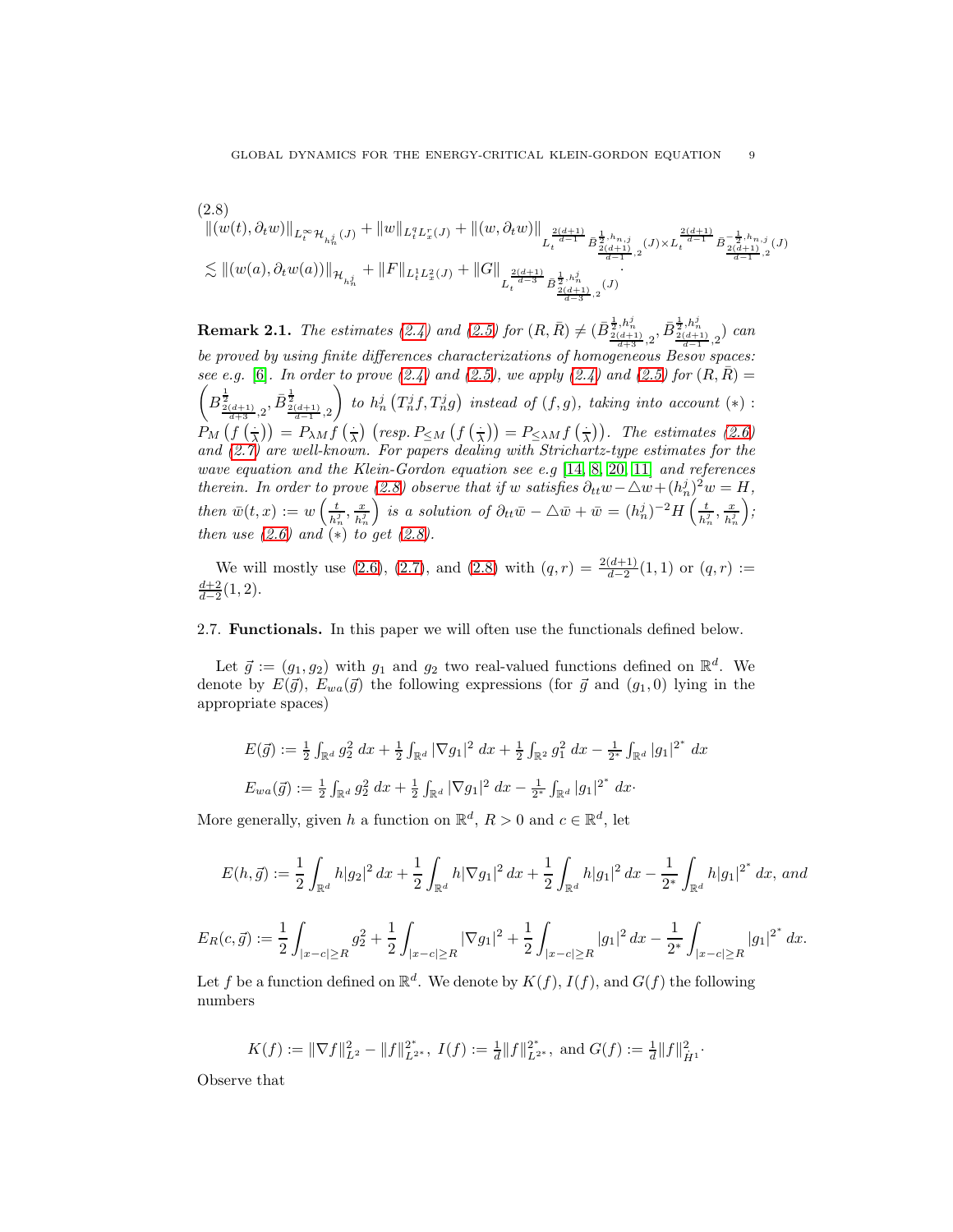<span id="page-9-3"></span>
$$
(2.9) \tE(\vec{g}) - \frac{K(g_1)}{2} = \frac{1}{2} ||g_2||_{L^2}^2 + \frac{1}{2} ||g_1||_{L^2}^2 + I(g_1), \ E_{wa}(\vec{g}) - \frac{K(g_1)}{2} = \frac{1}{2} ||g_2||_{L^2}^2 + I(g_1),
$$

<span id="page-9-1"></span>(2.10) 
$$
E(\vec{g}) - \frac{K(g_1)}{2^*} = \frac{1}{2} (\|g_2\|_{L^2}^2 + \|g_1\|_{L^2}^2) + G(g_1), \text{ and}
$$

$$
E(\vec{g}) - \frac{K(g_1)}{2^*} = \frac{1}{2} \|g_2\|_{L^2}^2 + G(g_1).
$$

It follows from [\(2.3\)](#page-6-1) that

(2.11) 
$$
E_{wa}(\vec{W}) = \inf \{ E_{wa}((g_1, 0)), g_1 \neq 0, g_1 \in \dot{H}^1, K(g_1) = 0 \}
$$

We also have

<span id="page-9-2"></span>(2.12) 
$$
E_{wa}(\vec{W}) = \inf\{G(f), f \neq 0, f \in \dot{H}^1, K(f) \leq 0\}
$$

and

(2.13) 
$$
E_{wa}(\vec{W}) = \inf\{I(f), f \neq 0, f \in \dot{H}^1, K(f) \leq 0\}.
$$

2.8. Linearized operators. In this paper, we constantly use the linearized operator  $L_+$  defined by

$$
L_{+} := -\triangle - (2^{*} - 1)W^{2^{*} - 2}
$$

We recall some spectral properties of  $L_{+}$ :

• the discrete spectrum consists of a unique negative eigenvalue (denoted by  $-k<sup>2</sup>$ ) and there exists a unique smooth, positive, exponentially decaying eigenfunction  $\rho$  such that

<span id="page-9-0"></span>(2.14) 
$$
L_{+}\rho = -k^2 \rho, \ \rho > 0, \ ||\rho||_{L^2} = 1
$$

- the essential spectrum is  $[0, \infty)$
- the threshold 0 of the essential spectrum of  $L_{+}$  is an eigenvalue: indeed  $L_+ (\partial_{x_i} W) = 0$  for all  $1 \leq i \leq d$ . Moreover  $L_+ (\Lambda_{-1} W) = 0$ .

# 3. Proof of Theorem [1.1](#page-2-1)

The proof of Theorem [1.1](#page-2-1) relies upon some propositions that we state below. In the first proposition, proved in  $[18]$ , we perform a decomposition of u close to the ground states, taking into account the symmetries of the equation and some constraints (the so called orthogonality conditions)

**Proposition 3.1.** There is a small constant  $0 < \delta_s \ll 1$  such that for all  $\vec{f} \in \mathcal{V}$  :=  $\left\{\vec{g} \in \mathcal{H}: d_{\mathcal{S}}(\vec{g}) < \delta_s\right\}$  there exists a  $\mathcal{C}^1$  - function

$$
\begin{array}{ll}\n\mathcal{V} & \rightarrow \mathbb{R}^d \times \mathbb{R} \times \dot{\mathcal{H}} \\
\vec{f} & \rightarrow (c, \sigma, \vec{v}) := \left( c(\vec{f}), \sigma(\vec{f}), \vec{v}(f) \right)\n\end{array}
$$

such that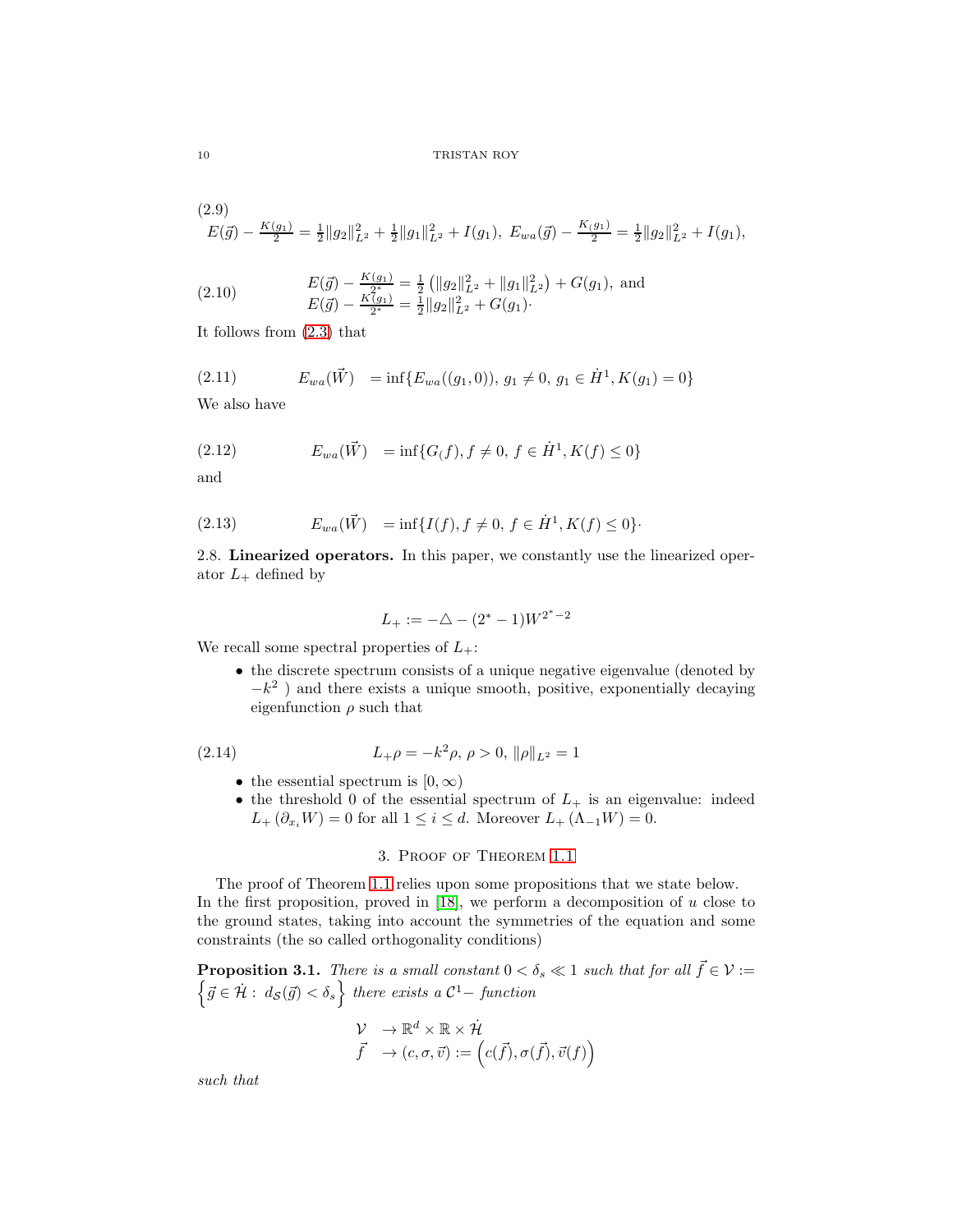<span id="page-10-0"></span>(3.1) 
$$
\vec{f} := T^c \vec{S}^\sigma (\vec{W} + \vec{v}),
$$

and such that  $\vec{v}$  satisfies two orthogonality conditions, namely

<span id="page-10-1"></span>(3.2) 
$$
\langle v_1, S'_0 \rho \rangle = 0, \quad and
$$

<span id="page-10-2"></span>
$$
(3.3) \t\t \langle v_1, \nabla \rho \rangle = 0.
$$

**Remark 3.2.** Let  $\mathcal{L} := \begin{pmatrix} L_+ & 0 \\ 0 & 1 \end{pmatrix}$ . We can decompose the vector  $\vec{v}$  as a linear combination of (generalized) eigenvectors of  $\mathcal{J}\mathcal{L}$  plus a remainder term. More precisely let  $\vec{g}^{\pm} := \frac{(1,\pm k)\rho}{\sqrt{2k}}$ . Then  $\mathcal{J} \mathcal{L} \vec{g}^{\pm} = \pm k \vec{g}^{\pm}$ . Let  $\vec{\gamma}$  be such that

<span id="page-10-4"></span>(3.4) 
$$
\vec{v} = \lambda_{+} \vec{g}^{+} + \lambda_{-} \vec{g}^{-} + \vec{\gamma},
$$

with  $\lambda_+ := \omega(\vec{v}, \vec{g}^-)$  and  $\lambda_- := -\omega(\vec{v}, \vec{g}^+)$ . Let  $\lambda_1 := \frac{1}{\sqrt{2}}$  $\frac{1}{2k}(\lambda_+ + \lambda_-)$  and  $\lambda_2 :=$  $\frac{\sqrt{k}}{2} \frac{\lambda_+ - \lambda_-}{2}$ . Then

<span id="page-10-5"></span>
$$
(3.5) \t v_i = \lambda_i \rho + \gamma_i, \t i \in [1..2]
$$

Observe that  $\lambda_i := \langle v_i, \rho \rangle$  and that  $\langle \gamma_i, \rho \rangle = 0$ .

**Remark 3.3.** We will apply the decomposition  $(3.1)$  to  $\vec{u}$ , solution of  $(1.1)$  on an interval J such that  $\vec{u}(t) \in \mathcal{V}$ ,  $t \in J$ . From Proposition [3.1](#page-10-2) we see that there exists  $a C^1(J)$  – function  $t \to (c(t), \sigma(t), \vec{v}(t))$  such that for all  $t \in J$ 

<span id="page-10-3"></span>(3.6) 
$$
\vec{u}(t) = T^{c(t)} \vec{S}^{\sigma(t)} \left( \vec{W} + \vec{v}(t) \right),
$$

 $\langle v_1(t), S'_0 \rho \rangle = 0$ , and  $\langle v_1(t), \nabla \rho \rangle = 0$ .

<span id="page-10-6"></span>(1)

The next proposition, proved in Section [4,](#page-15-0) aims at describing the dynamics of the solution near the ground states, using the decomposition in Proposition [3.1:](#page-10-2)

**Proposition 3.4.** Let  $\vec{u}$  be a solution of [\(1.1\)](#page-0-0) on an interval  $I := [0, .]$  such that for all  $t \in I$  we have  $\vec{u}(t) \in V$ . Consider the decomposition [\(3.6\)](#page-10-3). Let  $\tau$  be such that  $\partial_t \tau := e^{\sigma(t)}$  and  $\tau(0) = 0$ . Then

(3.7) 
$$
\partial_{\tau}\vec{v} = \mathcal{J}\mathcal{L}\vec{v} + \left(e^{\sigma}\partial_{\tau}c\cdot\nabla - \partial_{\tau}\sigma\vec{\Lambda}\right)(\vec{W} + \vec{v}) + \underline{N}(\vec{v}) - e^{-2\sigma}\begin{pmatrix} 0\\ W + v_1 \end{pmatrix}
$$
  
Here  $\underline{N}(\vec{v}) := \begin{pmatrix} 0\\ N(v_1) \end{pmatrix}$  with  $N(f) := |W + f|^{2^* - 2}(W + f) - W^{2^* - 1} - (2^* - 1)W^{2^* - 1}f$ .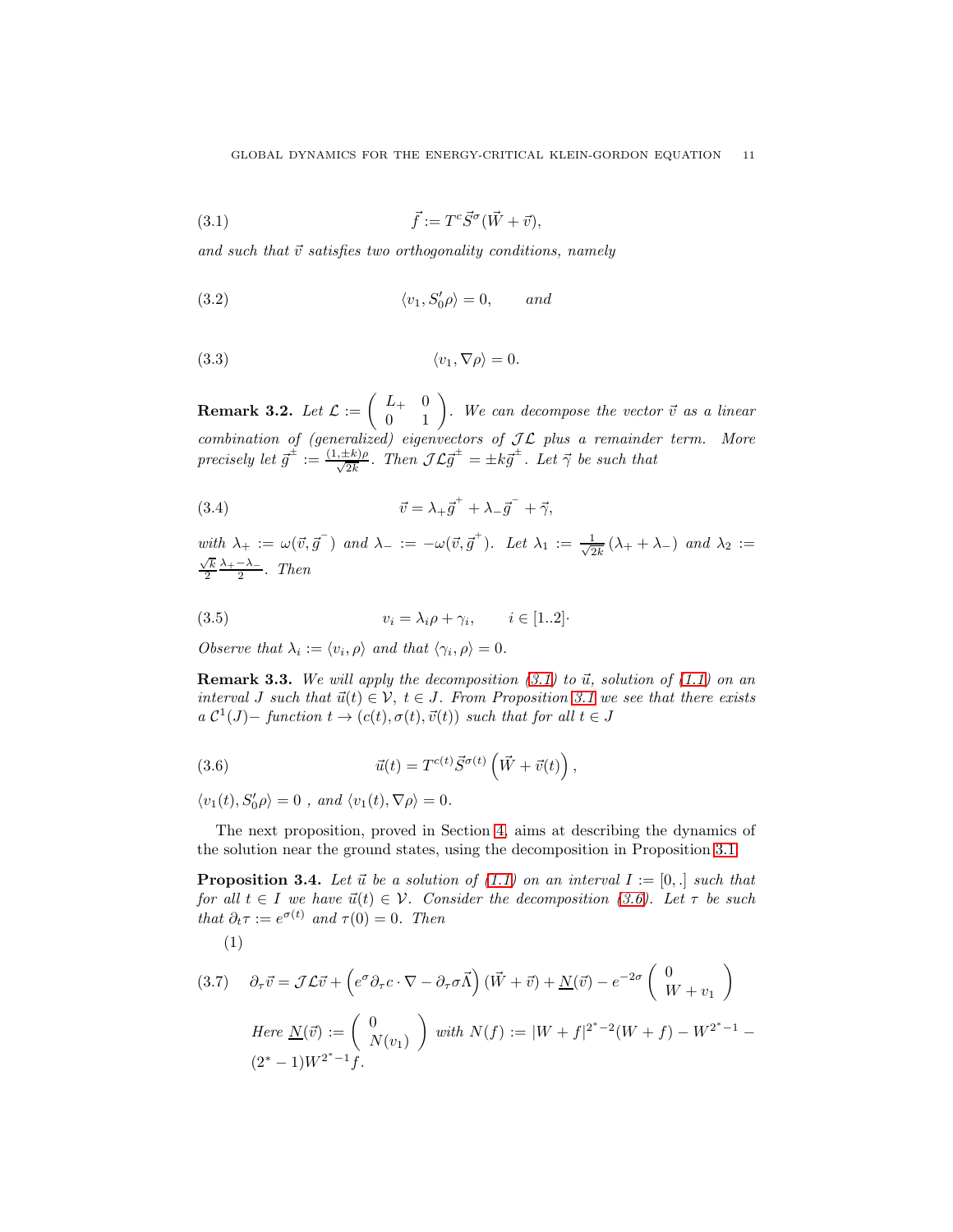(2) We now apply the decomposition  $(3.4)$  to  $v(t)$ . We have

$$
(3.8)
$$

<span id="page-11-2"></span>
$$
\partial_{\tau}\lambda_{\pm} = \pm k\lambda_{\pm} \mp \omega \left(\vec{v}, \nabla \vec{g}^{\mp}\right) \cdot \partial_{\tau} ce^{\sigma} \mp \omega \left(\vec{v}, \vec{\Lambda}^* \vec{g}^{\mp}\right) \partial_{\tau}\sigma \mp \omega \left(\underline{N}(\vec{v}), \vec{g}^{\mp}\right) + e^{-2\sigma} \omega \left(\begin{pmatrix} 0\\ W+v_1 \end{pmatrix}, \vec{g}^{\mp}\right),
$$

<span id="page-11-3"></span>(3.9) 
$$
\begin{aligned}\n\partial_{\tau} \lambda_1 &= \lambda_2 + \frac{1}{\sqrt{2k}} e^{-2\sigma} \omega \left( \begin{pmatrix} 0 \\ W + v_1 \end{pmatrix}, \vec{g}^- + \vec{g}^+ \right), \\
\partial_{\tau} \lambda_2 &= k^2 \lambda_1 - \partial_{\tau} c e^{\sigma} \cdot \langle v_2, \nabla \rho \rangle + \partial_{\tau} \sigma \langle v_2, S_{-1}' \rho \rangle + \langle N(v_1), \rho \rangle, \text{ and} \\
\end{aligned}
$$

<span id="page-11-1"></span>(3.10) 
$$
|\partial_{\tau}\sigma| + |\partial_{\tau}c|e^{\sigma} \lesssim ||\vec{\gamma}||_{\dot{\mathcal{H}}}.
$$

The next proposition proved in Section [5](#page-15-1) shows that a solution  $\vec{u}$  of [\(1.1\)](#page-0-0) with data  $\vec{u}(0)$  that is closed enough to S has a maximal time interval of existence is larger or equal to an interval of size roughly equal to  $e^{-\sigma(0)}$ ; moreover, on this interval, the distance to  $S$  does not vary much:

**Proposition 3.5.** Let  $0 \leq \delta_l \ll \delta_s$  and  $0 < c_l \ll 1$ . Let  $\vec{u}$  be a solution of [\(1.1\)](#page-0-0) such that  $E(\vec{u}) \le E_{wa}(\vec{W}) + c_l d_{\mathcal{S}}^2$  $\mathcal{L}^2_{\mathcal{S}}(\vec{u}(0))$  and such that  $d_{\mathcal{S}}(\vec{u}(0)) \leq \delta_l$ . There exists  $1 \gg \bar{c}_l > 0$  such that  $\left[-\bar{c}_l e^{-\sigma(0)}, \bar{c}_l e^{-\sigma(0)}\right] \subset I(u)$  and there exists a constant  $C_l \gtrsim 1$ such that

$$
t \in \left[ -\bar{c}_l e^{-\sigma(0)}, \bar{c}_l e^{-\sigma(0)} \right] : \frac{1}{C_l} d_{\mathcal{S}}\left(\vec{u}(0)\right) \leq d_{\mathcal{S}}(\vec{u}(t)) \leq C_l d_{\mathcal{S}}\left(\vec{u}(0)\right).
$$

The next proposition, proved in e.g [\[18,](#page-51-3) [28\]](#page-52-6), establishes some variational estimates:

**Proposition 3.6.** Let  $\delta > 0$ . Then there exist  $\epsilon_v := \epsilon_v(\delta) > 0$ ,  $k := k(\delta) > 0$ and an absolute constant  $c > 0$  such that if  $d_S(\vec{f}) > \delta$ ,  $\bar{\epsilon} \leq \epsilon_v$ , and  $E_{wa}(\vec{f}) <$  $E_{wa}(\vec{W}) + \bar{\epsilon}$ , then

$$
K(f_1) \geq \min(k, c \|\nabla f_1\|_{L^2}^2)
$$

or else

$$
K(f_1) \leq -k
$$

Here  $d_{\mathcal{S}}(\vec{f}) := \inf_{(\sigma,c) \in \mathbb{R} \times \mathbb{R}^N} \|\vec{f} - T^c \vec{S}^{\sigma} \vec{W} \|_{\dot{\mathcal{H}}}$ .

The next proposition (see [\[18\]](#page-51-3)) shows that the orthogonal direction  $\vec{\gamma}$  of  $\vec{v}$  in [\(3.4\)](#page-10-4) can be controlled by the linearized energy  $\langle \mathcal{L} \vec{\gamma}, \vec{\gamma} \rangle$ :

**Proposition 3.7.** For any  $g \in \dot{H}^1$  satisfying  $\langle g, \rho \rangle = 0$ , we have

<span id="page-11-0"></span>(3.11) 
$$
\|\nabla g\|_{L^2}^2 \sim \langle L+g, g\rangle + |\langle g, S_0' \rho\rangle|^2 + |\langle g, \nabla \rho\rangle|^2
$$

In particular let  $\vec{v} \in \dot{\mathcal{H}}$ . Then  $\|\vec{\gamma}\|_{\dot{\mathcal{H}}} \sim \langle \mathcal{L} \vec{\gamma}, \vec{\gamma} \rangle$ , with  $\vec{\gamma}$  defined in the decomposition  $(3.5).$  $(3.5).$ 

In the next proposition, we recall the definition and some properties of the functions  $d_0$  that was used in the study of the energy-critical focusing wave equation (see [\[18\]](#page-51-3)):

$$
12\quad
$$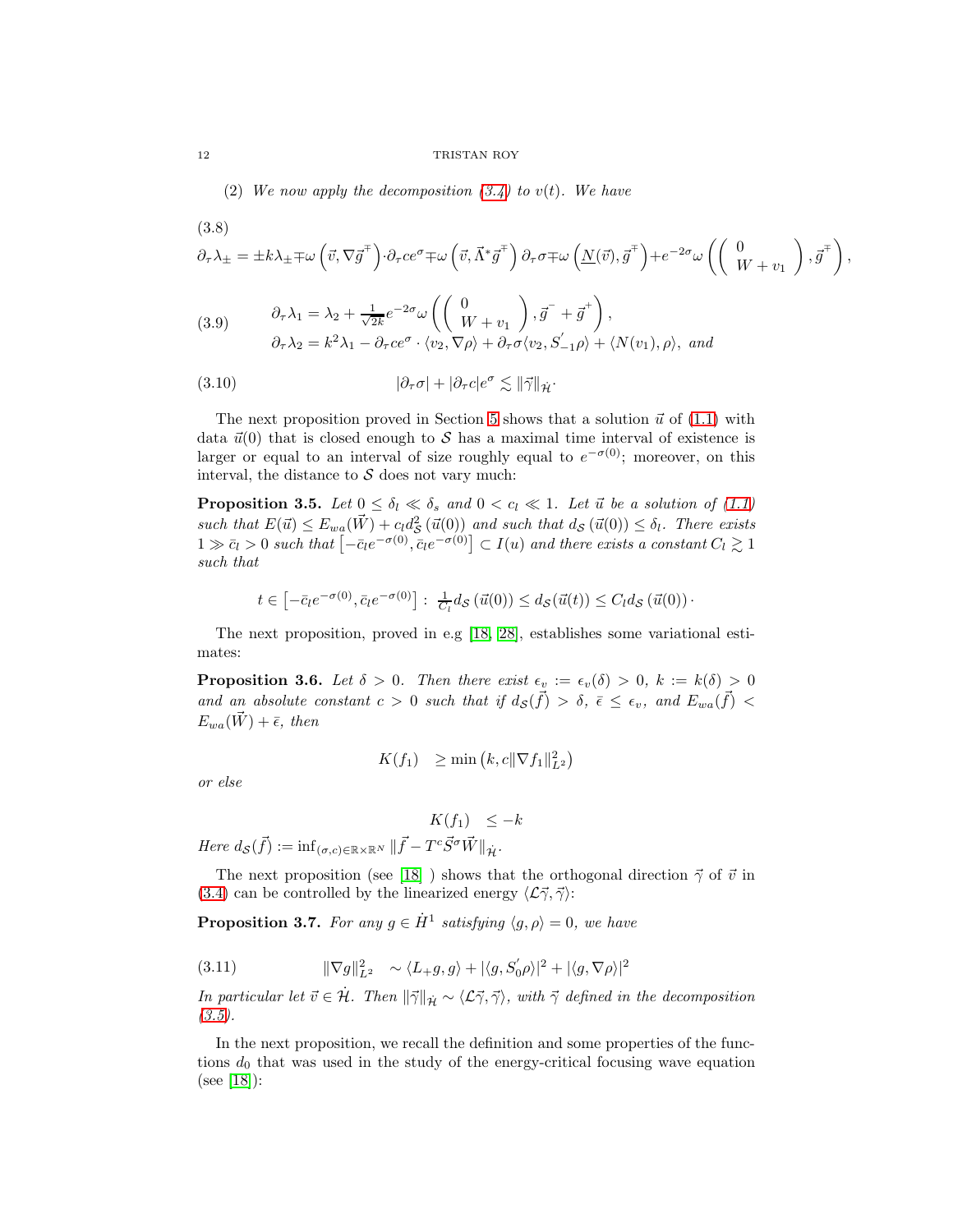**Proposition 3.8.** Let  $\vec{f} \in V$ . Consider the decomposition [\(3.1\)](#page-10-0) followed by the decomposition [\(3.4\)](#page-10-4). Let  $d_0$  denote the following number  $6$ .

$$
d_0^2(\vec{f}) := E_{wa}(\vec{f}) - E_{wa}(\vec{W}) + k^2 \lambda_1^2.
$$

Then

<span id="page-12-5"></span>(3.12) 
$$
d_0^2(\vec{f}) \sim ||\vec{v}||_E^2 \sim ||\vec{v}||_{\mathcal{H}}^2 \sim d_{\mathcal{S}}^2(\vec{f}),
$$

with  $\|\vec{v}\|_E$  denoting the linearized energy norm, i.e.

$$
\|\vec{v}\|_E^2 := \frac{1}{2}(k^2\lambda_1^2 + \lambda_2^2) + \frac{1}{2}\langle \mathcal{L}\vec{\gamma}, \vec{\gamma} \rangle
$$

We now define  $\tilde{d}_{\mathcal{S}}$  for the equation [\(1.1\)](#page-0-0) and we recall that for  $\vec{\phi}$  such that [\(3.14\)](#page-12-1) holds, it behaves like the unstable mode:

**Proposition 3.9.** Let  $0 < \delta_s' \ll \delta_l$ . Let  $\chi$  is a smooth, decreasing, and nonnegative function such that  $\chi(r) = 1$  if  $r \leq 1$  and  $\chi(r) = 0$  if  $r \geq 2$ . Let  $\vec{\phi} \in \mathcal{H}^{\bar{\epsilon}}$ . Then the nonlinear distance function  $\tilde{d}_{\mathcal{S}}$  is defined as follows:

<span id="page-12-3"></span>(3.13) 
$$
\tilde{d}_{\mathcal{S}}(\vec{\phi}) := \chi \left( \frac{d_{\mathcal{S}}(\vec{\phi})}{\delta'_{s}} \right) d_{0}(\vec{\phi}) + \left( 1 - \chi \left( \frac{d_{\mathcal{S}}(\vec{\phi})}{\delta'_{s}} \right) \right) d_{\mathcal{S}}(\vec{\phi})
$$

Hence if  $d_{\mathcal{S}}(\vec{\phi}) \ll \delta'_{s}$  and

<span id="page-12-1"></span>(3.14) 
$$
E(\vec{\phi}) < E_{wa}(\vec{W}) + \frac{\tilde{d}_{\mathcal{S}}^2(\vec{\phi})}{2},
$$

then

(3.15) 
$$
\tilde{d}_{\mathcal{S}}^2(\vec{\phi}) \sim \lambda_1^2(\vec{\phi})
$$

<span id="page-12-2"></span>The proof of [\(3.15\)](#page-12-2) is short: it follows from [\(3.14\)](#page-12-1) and the definition of  $d_0$ .

**Remark 3.10.** The same conclusion holds if  $\vec{\phi} \in \dot{\mathcal{H}}^1$ ,  $E_{wa}(\vec{\phi}) < E_{wa}(\vec{W}) + \bar{\epsilon}^2$ , and  $E_{wa}(\vec{\phi}) < E_{wa}(\vec{W}) + \frac{\tilde{d}_{\mathcal{S}}^2(\vec{\phi})}{2}.$ 

In the sixth proposition, proved in Section [6,](#page-17-0) we study the dynamics of the solution  $u$  close to the ground states in the ejection mode:

**Proposition 3.11.** Let  $\vec{u}$  be a solution of [\(1.1\)](#page-0-0). Let  $t_0 \in I(u)$ . Let  $c_d$  be such that  $0 < c_d \ll c_l$ . Let  $R := \tilde{d}_{\mathcal{S}}(\vec{u}(t_0))$  and  $\delta_f$  be a positive constant such that  $R \ll \delta_f \ll \delta_s'$ . Assume that  $\vec{u}$  satisfies the energy estimate

$$
(3.16) \t\t\t E(\vec{u}) \le E_{wa}(\vec{W}) + c_d R^2,
$$

and the ejection scenario, i.e

<span id="page-12-4"></span>
$$
(3.17) \t\t \partial_t \tilde{d}_{\mathcal{S}}^2(\vec{u}) (t_0) \ge 0
$$

<span id="page-12-0"></span><sup>&</sup>lt;sup>6</sup>Here k is the number defined in  $(2.14)$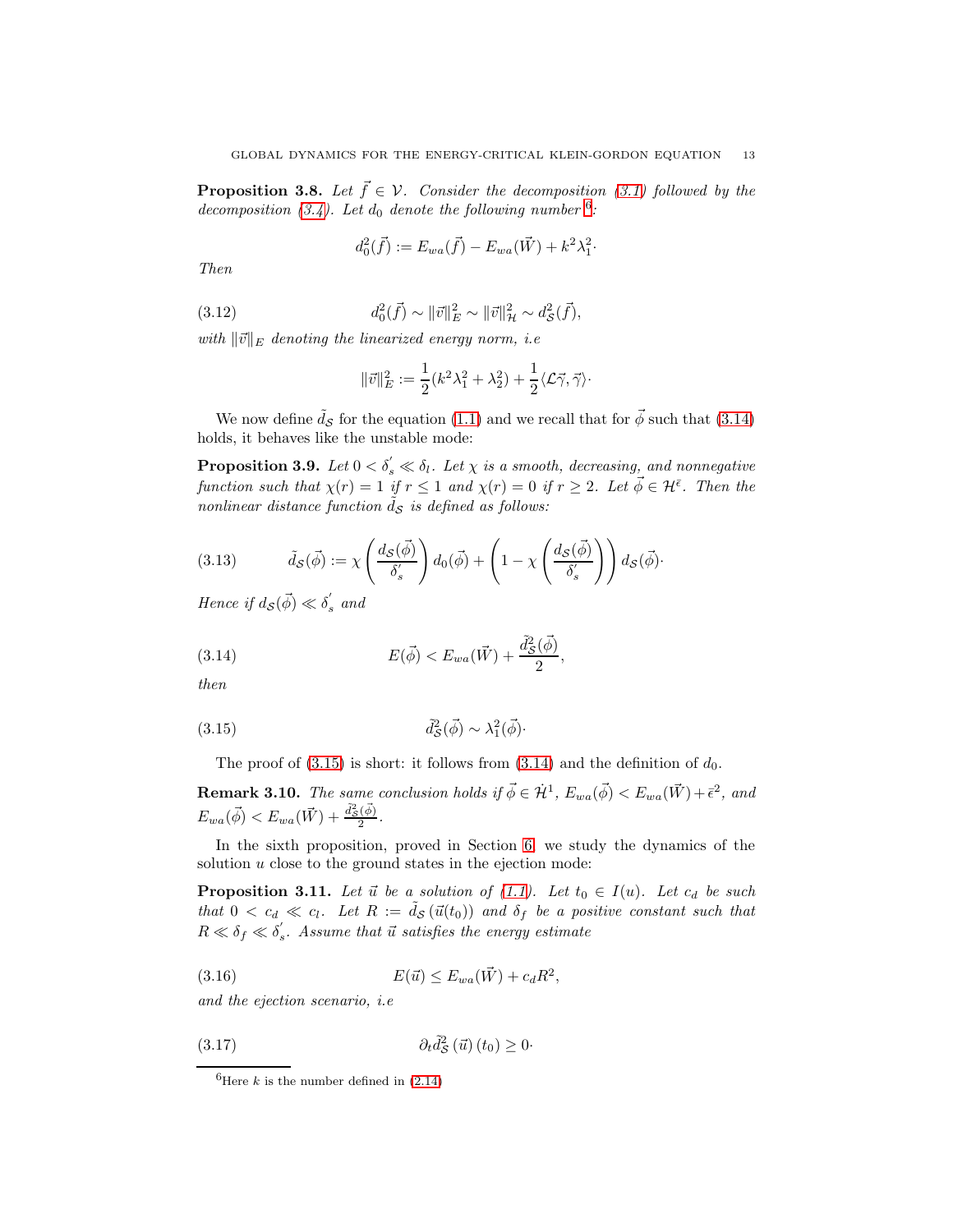Then there exists  $t_f$  such that the following properties hold:  $[t_0, t_f] \subset I(u)$ ;  $\tilde{d}_{\mathcal{S}}(\vec{u}(t_f)) =$  $\delta_f$ ;  $\tilde{d}_{\mathcal{S}}(\vec{u})$  is increasing on  $[t_0, t_f]$ ; sign( $\lambda_1$ ) is constant on  $[t_0, t_f]$ ;

<span id="page-13-3"></span>(3.18) 
$$
t \in [t_0, t_f]: \tilde{d}_{\mathcal{S}}(\vec{u}(t)) \sim |\lambda_1(t)| \sim Re^{k\tau};
$$

<span id="page-13-4"></span>(3.19) 
$$
t \in [t_0, t_f]: \ \|\vec{\gamma}(t)\|_{\dot{\mathcal{H}}} + \|u(t)\|_{L^2} \lesssim R + R^2 e^{2k\tau};
$$

<span id="page-13-5"></span>(3.20) 
$$
t \in [t_0, t_f]: |(\sigma(t) - \sigma(t_0), e^{\sigma(t_0)} (c(t) - c(t_0)))| \ll 1;
$$
 and

there exists a constant  $C_K > 0$  such that

<span id="page-13-0"></span>(3.21) 
$$
t \in [t_0, t_f]: -sign(\lambda_1(t))K(u(t)) \gtrsim (e^{k\tau} - C_K)R.
$$

Here we consider the decomposition [\(3.6\)](#page-10-3) followed by the decomposition [\(3.4\)](#page-10-4) applied to  $\vec{v}(t)$ ; we denote by  $\tilde{d}_{\mathcal{S}}(\vec{u})$  the map  $\tilde{d}_{\mathcal{S}}(\vec{u}) := t \to \tilde{d}_{\mathcal{S}}(\vec{u}(t))$ ; we define  $\tau := \tau(t)$  by  $\frac{d\tau}{dt} = e^{\sigma(t)}$  and  $\tau(t_0) := 0$ .

**Remark 3.12.** By time-reversal invariance  $7$  and time-translation invariance  $8$  a similar result holds if

$$
(3.22) \t\t \t\t \partial_t \tilde{d}_{\mathcal{S}}^2(\vec{u}) (t_0) \leq 0
$$

More precisely three exists  $t_f \le t_0$  such that the following properties hold:  $[t_0, t_f] \subset$  $I(u)$ ;  $\tilde{d}_{\mathcal{S}}(\vec{u}(t_f)) = \delta_f$ ;  $\tilde{d}_{\mathcal{S}}(\vec{u})$  is decreasing on  $[t_f, t_0]$ ; sign( $\lambda_1$ ) is constant on  $[t_f, t_0]$ ; [\(3.18\)](#page-13-3), [\(3.19\)](#page-13-4), [\(3.20\)](#page-13-5), and [\(3.21\)](#page-13-0) hold with " $\tau(t)$ " (resp. "[ $t_0, t_f$ ]") substituted with " $-\tau(t)$ " (resp. "[ $t_f, t_0$ ]").

In the next proposition, we define a continuous sign function that will decide the fate of the solution of [\(1.1\)](#page-0-0) as  $t \to T_+(u)$ ,  $t < T_+(u)$ , or  $t \to T_-(u)$ ,  $t > T_-(u)$ 

**Proposition 3.13.** Let  $\delta_b > 0$  be a positive number such that  $\delta_b \ll \delta_f$ . Let  $0 < \bar{\epsilon} \ll \epsilon_v(\delta_b)$ . Let

$$
\tilde{\mathcal{H}}^{\bar{\epsilon}}:=\left\{ \vec{\phi}\in\mathcal{H}^{\bar{\epsilon}},\, E(\vec{\phi})
$$

We define  $\Theta$  in the following fashion:

$$
\Theta : \tilde{\mathcal{H}}^{\bar{\epsilon}} \to \{-1, 1\}
$$
  

$$
\vec{\phi} \to \Theta(\vec{\phi}) := \begin{cases} -sign\left(\lambda_1(\vec{\phi})\right), \tilde{d}_{\mathcal{S}}(\vec{\phi}) \le \delta_f \\ sign\left(K(\phi_1)\right), \tilde{d}_{\mathcal{S}}(\vec{\phi}) \ge \delta_b \end{cases}
$$

Then  $\Theta$  is continuous. Here in the region  $\left\{ \tilde{d}_{\mathcal{S}}(\vec{\phi}) \leq \delta_f \right\}$  we apply the decomposition  $(3.5)$  to  $\vec{\phi}$ .

<sup>&</sup>lt;sup>7</sup>i.e  $(t, x) \rightarrow \vec{u}(t, x)$  is a solution of [\(1.1\)](#page-0-0) then  $(t, x) \rightarrow \vec{u}(-t, x)$ 

<span id="page-13-2"></span><span id="page-13-1"></span><sup>&</sup>lt;sup>8</sup>if  $a \in \mathbb{R}$  and  $(t, x) \to \vec{u}(t, x)$  is a solution of  $(1.1)$  then  $(t, x) \to \vec{u}(t - a, x)$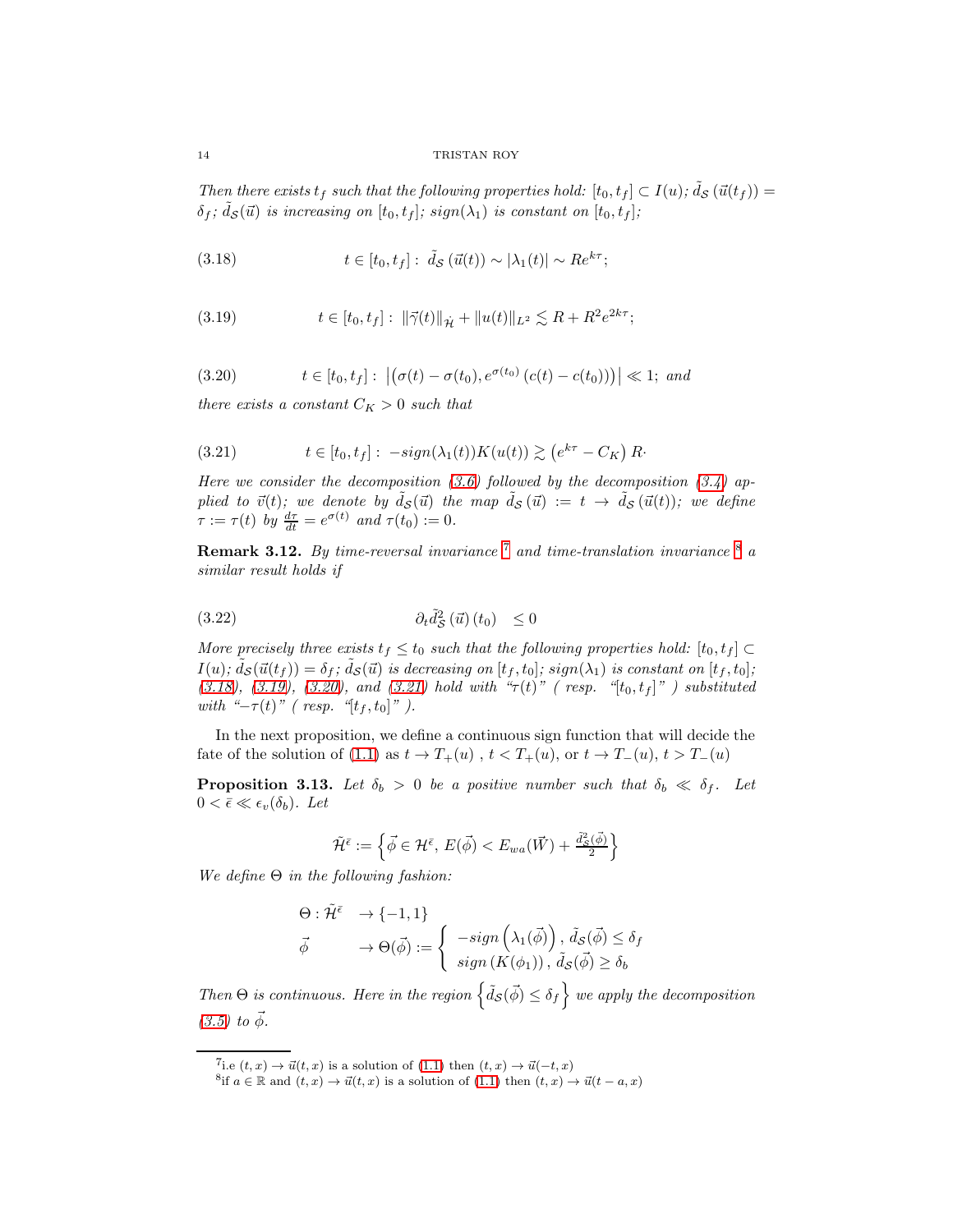The proof is essentially well-known: see [\[24\]](#page-51-6) in which the global dynamics above the ground state (energy) of an energy-subcritical nonlinear Klein-Gordon equation with radial data was studied. See in particular Section entitled "Sign function away from the ground states" in this paper. We write down the proof for convenience of the reader in Section [7.](#page-19-0)

<span id="page-14-0"></span>s

**Proposition 3.14.** Let u be a solution of [\(1.1\)](#page-0-0) such that  $\vec{u}(0) \in \mathcal{H}^{\bar{\epsilon}}$  with

(3.23) 
$$
\bar{\epsilon} \ll \min(\delta_b, \epsilon_v(\delta_V), k(\delta_V))
$$

Assume that there exist  $t_1, t_2 \in I(u)$  such that  $t_1 < t_2$ ,  $\tilde{d}_{\mathcal{S}}(\vec{u}(t_1)) < \delta_b = \tilde{d}_{\mathcal{S}}(\vec{u}(t_2))$ . Then for all  $t \in I(u) \cap [t_2,\infty)$  we have  $\tilde{d}_{\mathcal{S}}(\vec{u}(t)) \geq \delta_b$ .

Remark 3.15. By time-reversal symmetry the following statement is also true: if there exist  $t_1, t_2 \in I(u)$  such that  $t_2 < t_1$  and  $d_{\mathcal{S}}(\vec{u}(t_1)) < \delta_b = d_{\mathcal{S}}(\vec{u}(t_2))$ , then for all  $t \in I(u) \cap (-\infty, t_2]$  we have  $\tilde{d}_{\mathcal{S}}(\vec{u}(t)) \geq \delta_b$ .

<span id="page-14-2"></span>**Proposition 3.16.** Let u be a solution of [\(1.1\)](#page-0-0) such that  $\vec{u}(0) \in \mathcal{H}^{\bar{\epsilon}}$  with  $\bar{\epsilon}$  satisfying [\(3.23\)](#page-14-0) and  $\bar{\epsilon} \ll \epsilon_v(\delta_b)$ . Assume that there exists  $t_0 \in I(u)$  such that  $\tilde{d}_{\mathcal{S}}(\vec{u}(t)) \geq \delta_b$ for all  $t \in [t_0, \infty) \cap I(u)$ . If  $\Theta(u(t_0)) = 1$  then  $T_+(u) = \infty$  and u scatters to a free solution as  $t \to \infty$ ; if  $\Theta(u(t_0)) = -1$  then  $T_+(u) < \infty$ .

Remark 3.17. By time-reversal symmetry the following statement is also true: assume that there exists  $t_0 \in I(u)$  such that  $d_S(\vec{u}(t)) \geq \delta_b$  for  $t \in (-\infty, t_0] \cap I(u)$ ; if  $\Theta(u(t_0)) = 1$  then  $T_-(u) = \infty$  and u scatters to a free solution as  $t \to -\infty$ ; if  $\Theta(u(t_0)) = -1$  then  $T_-(u) = \infty$ .

With these propositions in mind, we can now prove Theorem [1.1.](#page-2-1)

Let  $0 < \epsilon_* \ll \min(\delta_b, k(\delta_V), \epsilon_v(\delta_b)).$ Let  $\mathcal{T} := \left\{ \vec{\psi} \in \mathcal{H}^{\epsilon_*} : E(\vec{\psi}) \ge E_{wa}(\vec{W}) + c_d \tilde{d}_{\mathcal{S}}^2 \right\}$  $\circ$  $(\vec{\psi})\}$  [9](#page-14-1). Proposition [3.8](#page-12-3) implies that  $\tilde{d}_{\mathcal{S}}^2$  $(\vec{\psi}) \sim d_{\mathcal{S}}^2$  $(\vec{\psi})$ : hence  $\mathcal{T} \subset \mathcal{B}^{O(\epsilon_*)} \cap \mathcal{H}^{\epsilon_*}.$ 

 $\circ$  $\circ$ If  $\vec{u}(t) \in \mathcal{T}$  for all  $t \in I(u)$  then the conclusions of Theorem [1.1,](#page-2-1) (1) and (2), hold. If not there exists  $t' \in I(u)$  such that  $E(\vec{u}) \le E_{wa}(\vec{W}) + c_d \tilde{d}_{\mathcal{S}}^2$  $\circ$  $(\vec{u}(t'))$ . Assume that  $\partial_t \tilde{d}_{\mathcal{S}}(\vec{u}(t')) \geq 0$  (resp.  $\partial_t \tilde{d}_{\mathcal{S}}(\vec{u}(t')) < 0$ ); then we see by applying Proposition [3.11](#page-13-0) that  $\tilde{d}_{\mathcal{S}}(\vec{u})$  increases (resp. decreases) from  $t'$  (resp.  $t'$ ) to  $t''$  (resp.  $t'$ ) with  $t''$  such that  $\tilde{d}_{\mathcal{S}}\left(\vec{u}(t'')\right) = \delta_b$ ; hence by applying Proposition [3.14](#page-14-0) and Proposition [3.13](#page-14-0) we see that either  $(f+)$  or  $(f-)$  holds, with  $(f\pm)$ :  $\Theta(\vec{u}(t)) = \pm 1$  for all  $t \in [t',\infty) \cap I(u)$ (resp.  $(b+)$  or  $(b-)$  holds, with  $(b\pm)$ :  $\Theta(\vec{u}(t)) = \pm 1$  for all  $t \in (-\infty, t'] \cap I(u)$ ); moreover by Proposition [3.16](#page-14-2) we see that if  $(f+)$  holds (resp.  $(f-)$  holds) then u scatters to a free solution as  $t \to \infty$  (resp.  $t \to -\infty$ ) and if  $(b+)$  holds (resp.  $(b-)$ holds) then  $[t', \infty) \cap I(u)$  (resp.  $(-\infty, t'] \cap I(u)$ ) is finite. Hence the conclusions of Theorem [1.1,](#page-2-1)  $(1)$  and  $(2)$ , also hold.

Theorem [1.1,](#page-2-1) (3) is proved in Section [11.](#page-50-0)

<span id="page-14-1"></span><sup>&</sup>lt;sup>9</sup>There are other choices for  $\mathcal{T}$ : one could also have chosen for example  $\mathcal{T}$  :=  $\left\{ \vec{\psi} \in \mathcal{H}^{\epsilon_*} : \tilde{d}_{\mathcal{S}}\left( \vec{\psi} \right) \leq (c_d)^{-\frac{1}{2}} \epsilon_* \right\}$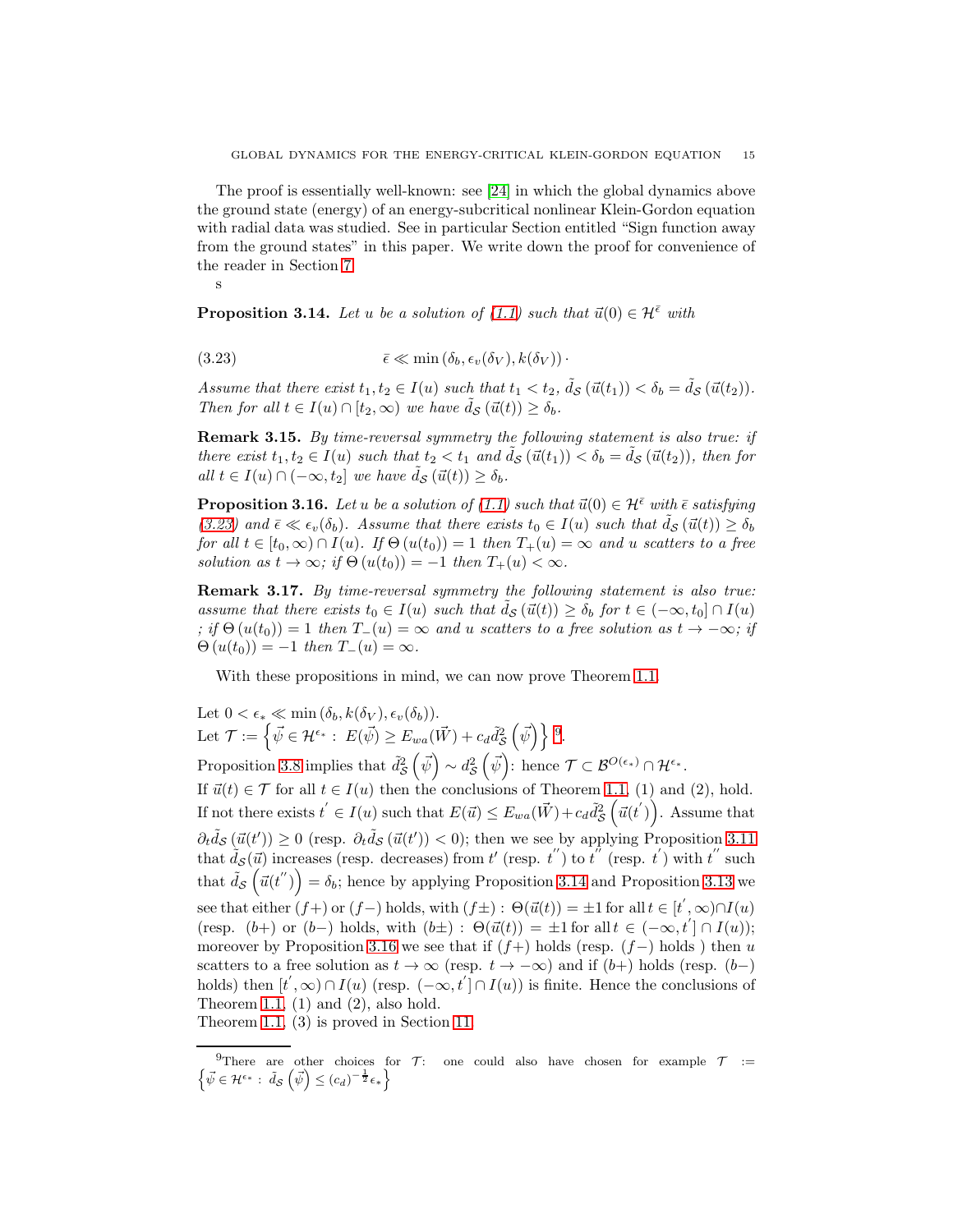#### 4. Proof Of Proposition [3.4](#page-11-1)

<span id="page-15-0"></span>In this section we prove Proposition [3.4.](#page-11-1)

$$
\partial_t \vec{u} = \mathcal{J}D\vec{u} + \begin{pmatrix} 0 \\ -u \end{pmatrix} + \begin{pmatrix} 0 \\ |u|^{2^*-2}u \end{pmatrix}
$$

Noting that (with  $h := (h_1, h_2)$ )

$$
\partial_t (T_c \vec{h}) = T_c (\partial_t \vec{h} - \partial_t c \cdot \nabla \vec{h}), \qquad \partial_t (\vec{S}^\sigma \vec{h}) = \vec{S}^\sigma (\partial_t \vec{h} + \partial_t \sigma \vec{\Lambda} \vec{h})
$$
  

$$
\triangle S_{-1}^\sigma h_1 = e^{2\sigma} S_{-1}^\sigma \triangle h_1, \qquad |S_{-1}^\sigma h_1|^{2^*-2} S_{-1}^\sigma h_1 = e^{2\sigma} S_{-1}^\sigma (|h_1|^{2^*-2} h_1)
$$

we see ( after composition by  $T^{-c}\vec{S}^{-\sigma}$ )

$$
\partial_t \vec{v} = \left( e^{\sigma} \partial_t c \cdot \nabla - \partial_t \sigma \vec{\Lambda} \right) (\vec{W} + \vec{v}) + e^{\sigma} \left( \mathcal{J} \mathcal{L} \vec{v} + \underline{N}(\vec{v}) \right) - e^{-\sigma} \begin{pmatrix} 0 \\ W + v_1 \end{pmatrix}
$$

Therefore [\(3.7\)](#page-10-6) holds.

Hence, differentiating with respect to  $\tau$  the relation  $\lambda_{\pm} := \omega \left( \vec{v}, \vec{g}^{\pm} \right)$ , one sees that [\(3.8\)](#page-11-2) holds. Hence, differentiating with respect to  $\tau$  [\(3.2\)](#page-10-1) and [\(3.3\)](#page-10-2), we get, by integration by part and [\(2.1\)](#page-6-2), [\(3.10\)](#page-11-1): see [\[18\]](#page-51-3) for more details.

# 5. Proof of Proposition [3.5](#page-11-0)

<span id="page-15-1"></span>In this section we prove Proposition [3.5.](#page-11-0)

By using the time-reversal invariance  $10$  it suffices to prove the proposition by replacing "  $\left[-\bar{c}_l e^{-\sigma(0)}, \bar{c}_l e^{-\sigma(0)}\right]$ " with "  $\left[0, \bar{c}_l e^{-\sigma(0)}\right]$ " in its statement.

Let  $O$  be the largest interval of the form  $[0, a)$  such that  $\vec{u}(t) \in \mathcal{V}$ ,  $t \in [0, a)$ . We apply the decomposition [\(3.6\)](#page-10-3) for all  $t \in \mathcal{O}$ . Let  $C'_l \gtrsim 1$  be a constant such that all the statements below and in this section are true. Let  $\vec{w}(t) := T^{c(t)} \vec{S}^{\sigma(t)} \vec{v}(t) =$  $\vec{u}(t) - T^{c(t)} \vec{S}^{\sigma(t)} \vec{W}$ . We write  $\vec{w}(t) := (w_1(t), w_2(t))$ . If J is an interval let  $Q(J) :=$  $\|\vec{w}\|_{L^{\infty}_{t}\dot{\mathcal{H}}(J)}+\|w_{1}\|_{L^{\frac{d+2}{d-2}}_{t}L^{\frac{2(d+2)}{d-2}}_{x}(J)}$ Let  $\mu_{max} := \max \Big\{ \mu \in \mathbb{R}^+ : Q\left( \left[ 0, \mu e^{-\sigma(0)} \right] \right) \leq C'_l d_{\mathcal{S}}\left( \vec{u}(0) \right) \Big\}.$ 

Assume that  $\mu_{max} < \bar{c}_l$ . We will show that it is impossible.

Let  $J := [0, .] \subset [0, \mu_{max} e^{-\sigma(0)}].$  Then  $\bar{v}$  satisfies

 $\partial_{tt} w_1 - \triangle w_1 = -u + \left| \bar{v} + T^{c(t)} S_{-1}^{\sigma(t)} W \right|$  $\int_{2^{*}-2}^{2^{*}-2} \left( w_{1}+ T^{c(t)} S_{-1}^{\sigma(t)} W\right) - |T^{c(t)} S_{-1}^{\sigma(t)} W|^{2^{*}-2} T^{c(t)} S_{-1}^{\sigma(t)} W.$ We have

$$
Q(J) \lesssim \|\overrightarrow{v}(0)\|_{\dot{\mathcal{H}}} + \|u\|_{L^1_t L^2_x(J)} + \|X\|_{L^1_t L^2_x(J)}, \text{ with}
$$
  

$$
X := |\overline{v}(t) + S^{\sigma(t)}_{-1} W|^{2^*-2} \left(\overline{v}(t) + S^{\sigma(t)}_{-1} W\right) - |S^{\sigma(t)}_{-1} W|^{2^*-2} S^{\sigma(t)}_{-1} W.
$$

<span id="page-15-2"></span><sup>&</sup>lt;sup>10</sup>i.e if u is a solution of [\(1.1\)](#page-0-0) then  $(t, x)$  →  $u(-t, x)$  is also a solution of (1.1)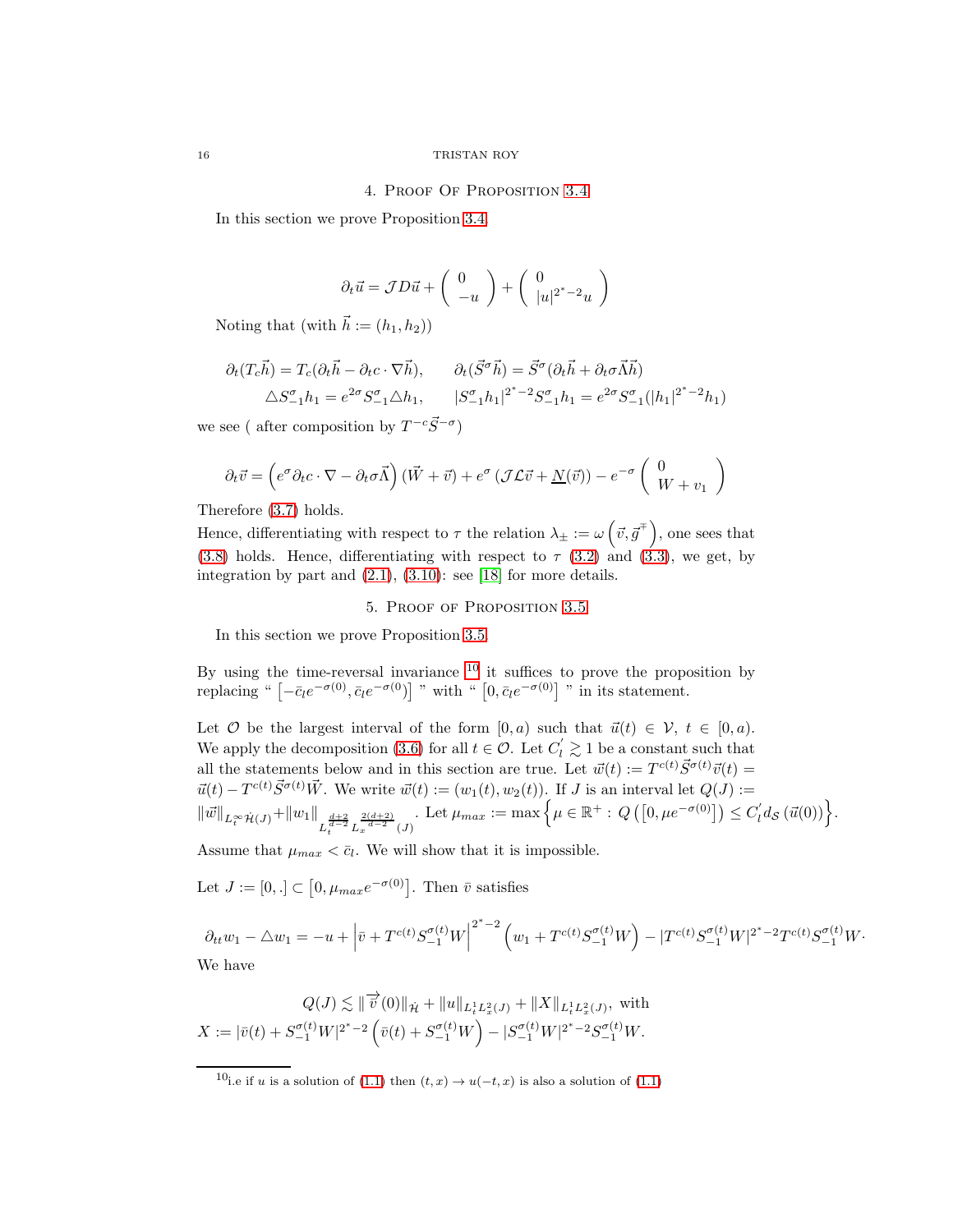The fundamental theorem of calculus yields  $|X| \lesssim \left(|S_{-1}^{\sigma(t)}W|^{2^*-2}+|\bar v(t)|^{2^*-2}\right) |\bar v(t)|$ . Hence  $||X||_{L_t^1 L_x^2(J)} \lesssim ||A||_{L_t^1 L_x^2(J)} + ||B||_{L_t^1 L_x^2(J)}$ , with  $(A, B) := \left( |\bar{v}(t)|^{2^*-2} \bar{v}(t), |S_{-1}^{\sigma(t)}W\right)$  $^{2^{*}-2}$   $\bar{v}(t)$  $\sqrt{ }$ . Clearly  $||A||_{L_t^1 L_x^2(J)} \lesssim ||\bar{v}||^{2^* - 1}$  $L_t^{\frac{d+2}{d-2}} L_x^{\frac{2(d+2)}{d-2}}(J)$  $\lesssim$  $d_{\mathcal{S}}^{2^{*}-1}(\vec{u}(0)).$  We also get from  $(3.10)$ 

$$
\|B\|_{L^1_t L^2_x(J)} \lesssim \left\|S_{-1}^{\sigma(t)} W\right\|_{L^{\frac{d+2}{d-2}}_t L^{\frac{2(d+2)}{d-2}}_x(J)}^{2^*-2} \left\|\bar v\right\|_{L^{\frac{d+2}{d-2}}_t L^{\frac{2(d+2)}{d-2}}_x(J)} \ll d_{\mathcal{S}}^{2^*-1}\left(\vec u(0)\right) \cdot
$$

We then estimate  $||u||_{L_t^1 L_x^2(J)}$ . Let  $t \in J$ . We have  $E_{wa}(\vec{u}(t)) = E_{wa} (T^{c(t)} \vec{S}^{\sigma(t)}(\vec{W} + v(t))) =$  $E_{wa}(\vec{W} + \vec{v}(t))$ . Hence, expanding around W, we get from [\(2.14\)](#page-9-0)

<span id="page-16-1"></span>(5.1) 
$$
E_{wa}(\vec{u}(t)) = E_{wa}(\vec{W}) + \frac{1}{2}\langle \mathcal{L}\vec{v}(t), \vec{v}(t) \rangle - C(\vec{v}(t))
$$
  

$$
= E_{wa}(\vec{W}) + \frac{1}{2}(\lambda_2^2 - k^2\lambda_1^2) + \frac{1}{2}\langle \mathcal{L}\vec{\gamma}(t), \vec{\gamma}(t) \rangle - C(\vec{v}(t))
$$

Here

<span id="page-16-0"></span>(5.2) 
$$
C(\vec{f}) := \int_{\mathbb{R}^N} \frac{|W + f_1|^{2^*} - W^{2^*}}{2^*} - W^{2^*-1} f_1 - \frac{2^*-1}{2} W^{2^*-2} f_1^2 dx.
$$

Applying elementary estimates for  $|v_1(t)| \geq |W|$ , the Taylor formula for  $|W| \ll$  $|v_1(t)|$ , and the embedding  $H^1 \hookrightarrow L^{2^*}$ , we get  $|C(\vec{v}(t))| \lesssim ||\vec{v}(t)||_{\mathcal{H}}^3 + ||\vec{v}(t)||_{\mathcal{H}}^{2^*} \lesssim$  $d_{\mathcal{S}}^3$  $S_{\mathcal{S}}(\vec{u}(0))$ . Hence  $E_{wa}(\vec{u}(t)) = E_{wa}(\vec{W}) + O(d_{\mathcal{S}}^2)$  $\mathcal{L}_{\mathcal{S}}^{2}(\vec{u}(0)))$ . Since  $E(\vec{u}) \leq E_{wa}(\vec{W}) +$  $c_l d_S^2$  $\mathcal{E}(\vec{u}(0)),$  we deduce that

$$
||u(t)||_{L^2} \lesssim d_{\mathcal{S}}(\vec{u}(0))\cdot
$$

Let  $\chi$  be a radial function such that  $\chi(r) \geq 0$ ,  $\chi(r) = 1$  if  $0 \leq r \leq 1$ , and  $\chi(r) = 0$ if  $r \geq 2$ . We get from Hölder inequality

$$
\left(\int_{\mathbb{R}^d} |W + v_1(t)|^2 \ dx\right)^{\frac{1}{2}} \gtrsim \int_{\mathbb{R}^d} \left(W + v_1(t)\right) \chi(r) \ dx \gtrsim 1,
$$

using again at the last step Hölder inequality followed by  $||v_1(t)||_{L^{2^*}} \leq Q(J)$ . The above estimates and [\(3.10\)](#page-11-1) yield  $d_{\mathcal{S}}(\vec{u}(0)) \gtrsim ||u(t)||_{L^2} \sim e^{-\sigma(0)} \left( \int_{\mathbb{R}^d} |W + v_1(t)|^2 \, dx \right)^{\frac{1}{2}}$ . Hence  $e^{-\sigma(0)} \lesssim d_{\mathcal{S}}(\vec{u}(0))$  and

$$
||u||_{L_t^1 L_x^2(J)} \lesssim e^{-\sigma(0)}||u||_{L_t^\infty L_x^2(J)} \lesssim d_{\mathcal{S}}(\vec{u}(0))\,\cdot
$$

The estimates above and a continuity argument show that  $\parallel$  $\overrightarrow{\tilde{v}}(\mu_{max}e^{-\sigma(0)})\Big\Vert_{\dot{\mathcal{H}}}\leq$  $2d_{\mathcal{S}}(\vec{u}(0)),$  which contradicts  $\parallel$  $\overrightarrow{v}(\mu_{max}e^{-\sigma(0)})\Big\|_{\mathcal{H}}=C'_l d_{\mathcal{S}}(\vec{u}(0)).$ 

Hence using Proposition [3.8,](#page-12-3) we see that  $d_{\mathcal{S}}(\vec{u}(t)) \lesssim d_{\mathcal{S}}(\vec{u}(0)).$ 

Let  $t_0 \in [0, c_1e^{-\sigma(0)}]$ . Since  $v(t) := u(t_0 - t)$  is a solution of [\(1.1\)](#page-0-0) that satisfies  $d_{\mathcal{S}}(\vec{v}(0)) \leq C_l \delta_l$  we see from applying the above result to v that  $d_{\mathcal{S}}(\vec{u}(t_0)) \lesssim$  $d_{\mathcal{S}}(\vec{u}(0)).$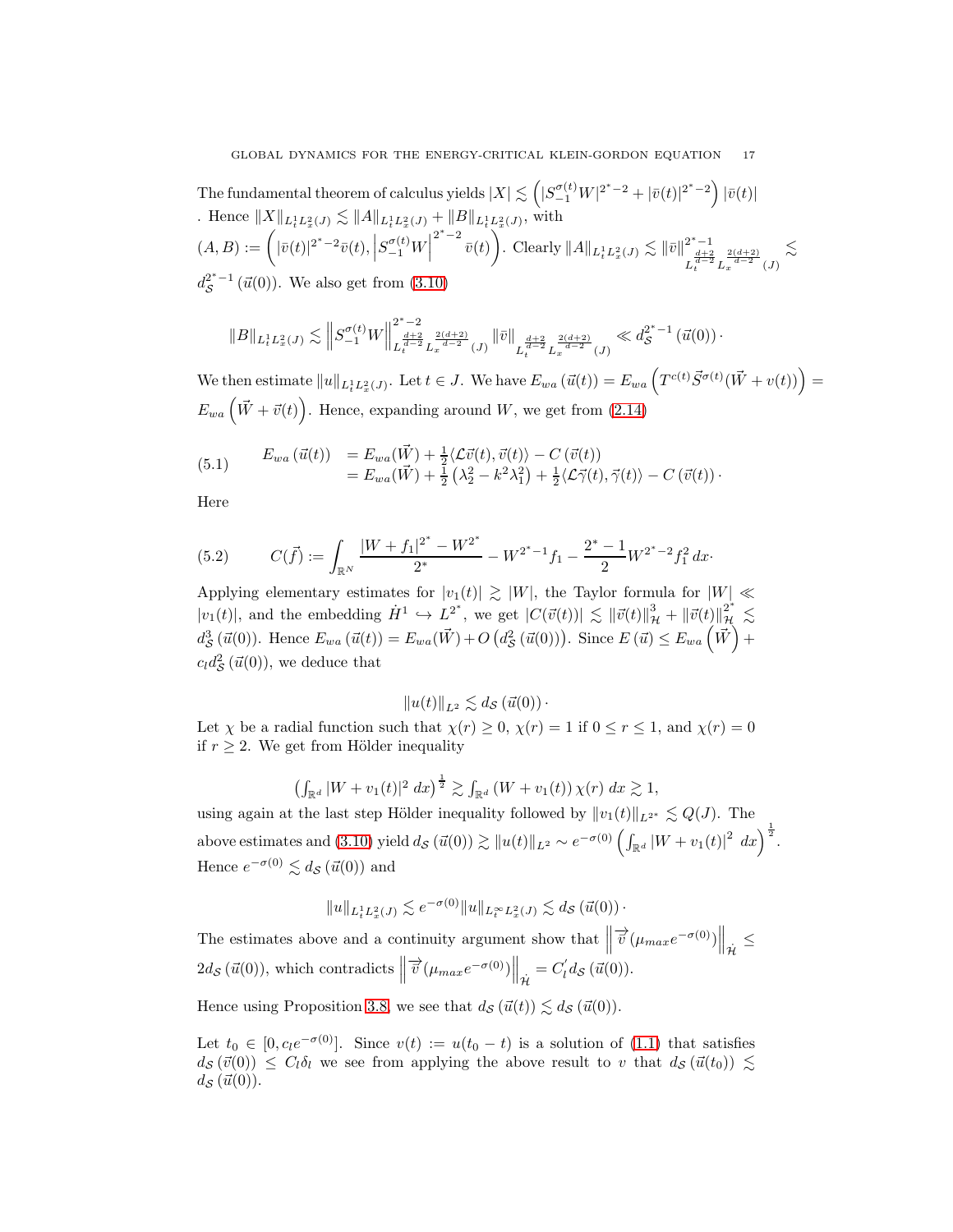## 6. Proof Of Proposition [3.11](#page-13-0)

In this section we prove Proposition [3.11](#page-13-0) .

Let  $\tilde{C} > 0$  be a fixed constant large enough such that all the statements below are true.

Let

$$
\bar{t} := \sup \left\{ t \ge t_0 : \begin{array}{l} \frac{1}{C} \lambda_1(t_0) e^{k\tau} \le \lambda_1(t) \le \tilde{C} \lambda_1(t_0) e^{k\tau} & (A), \\ \ell \ge t_0 : \tilde{d}_{\mathcal{S}}^2(\vec{u}) \text{ is } \nearrow \text{ on } [t_0, t] & (B), \\ & \|u(t)\|_{L^2} + \|\vec{\gamma}(t)\|_{\dot{\mathcal{H}}} \le \tilde{C} \left( R + R^2 e^{2k\tau} \right) & (C). \end{array} \right\}.
$$

Let  $\tilde{t}$  be such that  $\delta'_s \gg Re^{\tilde{C}^{-1}e^{\sigma(t_0)}(\tilde{t}-t_0)} \gg \delta_f$ .

Claim:  $\bar{t} > t_0 + \tilde{t}$ .

Assuming that the claim holds, then by Proposition [3.8](#page-12-3) and [\(3.10\)](#page-11-1), we see that  $(3.18)$ ,  $(3.19)$ , and  $(3.20)$  hold. From the invariance of K by the scaling transform  $S_{-1}^{\sigma(t)}$  and by the translation transform  $T^{c(t)}$  we get from plugging [\(3.6\)](#page-10-3) and Taylor expansion in the region  $\{|v_1(t)| \ll |W|\}$ 

$$
K(u(t)) = -(2^*-2)\langle W^{2^*-1}, v_1(t) \rangle + O(||v_1(t)||_{\dot{H}^1}^2)
$$

Since  $v_1(t) = \lambda_1(t)\rho + \gamma_1(t)$ , we see from [\(3.18\)](#page-13-3) and [\(3.19\)](#page-13-4) that [\(3.21\)](#page-13-0) holds.

It remains to prove the claim. Let  $\bar{\tau}$  be such that  $\bar{\tau} := \int_{t_0}^{\bar{t}} e^{\sigma(t)} dt$ . Assume that it fails. Let  $Res(t) := \frac{1}{\sqrt{2}}$  $\frac{1}{2k}e^{-2\sigma(t)}\omega\left(\left(\begin{array}{c} 0\\ V\end{array}\right)\right)$  $W + v_1$  $\Big), \vec{g}^+ + \vec{g}^-\Big).$  Let  $t \in [t_0, \bar{t}).$  Observe by positivity of  $\rho$  and W, by [\(3.15\)](#page-12-2), and the embedding  $\dot{H}^1 \hookrightarrow L^{2^*}$ , that

$$
\int_{\mathbb{R}^d} |W + v_1(t)| \, \rho \, dx \gtrsim \int_{\mathbb{R}^d} W \rho \, dx - \|v_1(t)\|_{L^{2^*}} \|\rho\|_{L^{(2^*)'}} \gtrsim 1.
$$

Hence, using also the Cauchy-Schwarz inequality and [\(3.6\)](#page-10-3) we get

<span id="page-17-3"></span>
$$
(6.1) \qquad |Res(t)| \lesssim e^{-2\sigma(t)} \left( \int_{\mathbb{R}^d} |W + v_1(t)| \rho \, dx \right)^2 \lesssim \|u(t)\|_{L^2}^2 \lesssim R^2 + R^4 e^{4k\tau}.
$$

We also see from Proposition [3.8](#page-12-3) and Proposition [3.9](#page-12-2) that  $\hat{d}_{\mathcal{S}}(\vec{u})(\tau) \sim |\lambda_1(t_0)| \sim$  $\|\vec{v}(\tau)\|_{\mathcal{H}}$ . A computation of the first derivative and the second derivative of  $\tau \to$  $\tilde{d}_{\mathcal{S}}^2$  $\mathcal{L}^2_{\mathcal{S}}(\vec{u})(\tau)$  combined with [\(3.7\)](#page-10-6), [\(3.9\)](#page-11-3), [\(3.10\)](#page-11-1), and the above estimates shows that

(6.2) 
$$
\partial_{\tau}^{2} \tilde{d}_{\mathcal{S}}^{2}(\vec{u}) = k^{2} \lambda_{1}^{2} + o\left(\lambda_{1}^{2}\right)
$$

In the expression above we also used the estimate  $|N(f)| \lesssim |f|^2 + |f|^{2^* - 1}$  [11](#page-17-1) combined with the Hölder inequality and the embedding  $H \hookrightarrow L^{2^*}$ . Hence we get for  $\tau \in [0, \bar{\tau}) \; \partial_t \tilde{d}_{\mathcal{S}}(\vec{u}(t)) > 0.$ 

<span id="page-17-2"></span>·

We see from [\(3.17\)](#page-12-4) that  $sign(\lambda_1) \lambda_2(0) \gtrsim -\lambda_1^2(0)$ . Consequently  $\lambda_+(0) \sim \lambda_1(0)$ .

<span id="page-17-0"></span>

<span id="page-17-1"></span><sup>&</sup>lt;sup>11</sup>in the region  $\{|f| \ll |W|\}$  we use the Taylor-Lagrange formula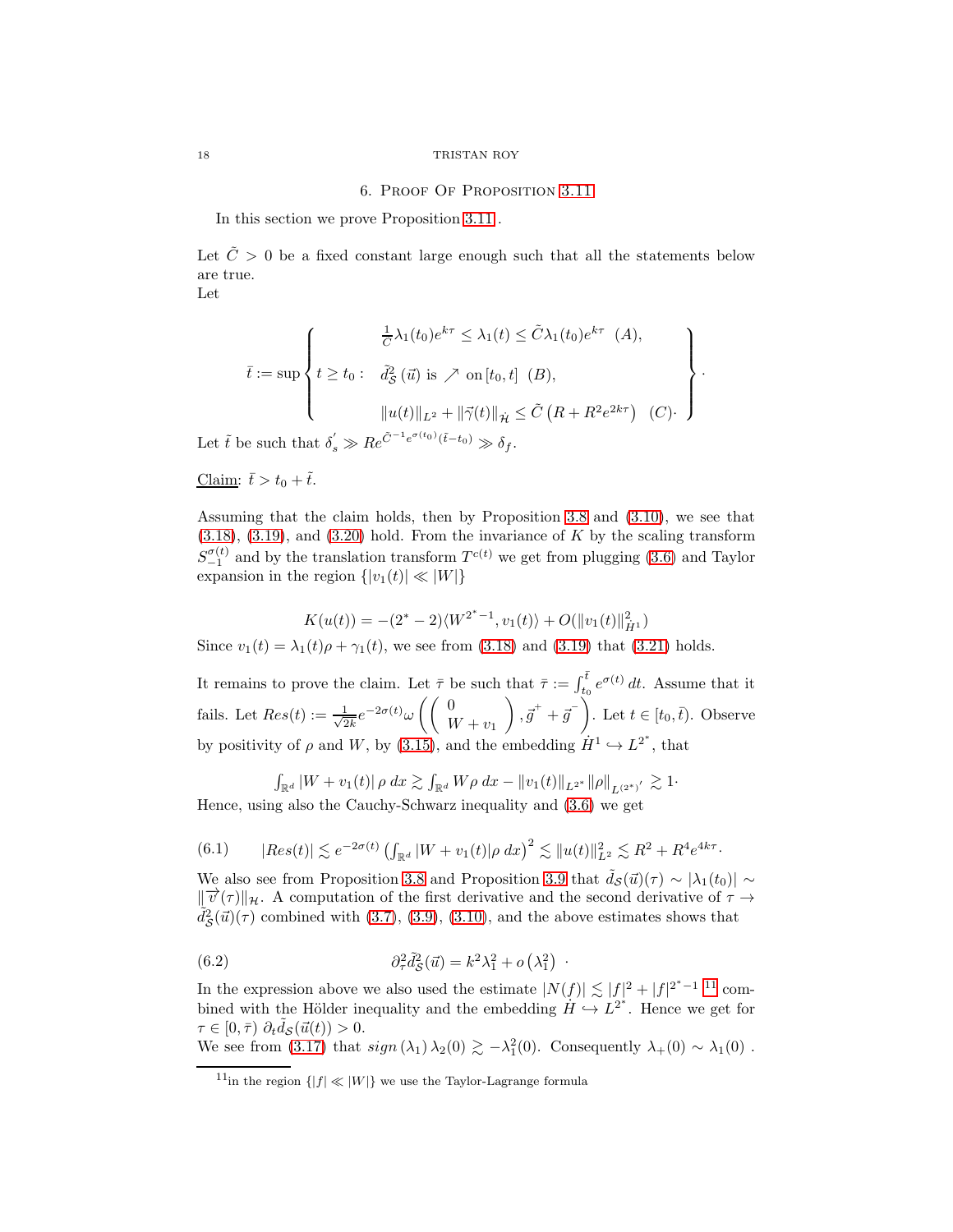Integrating  $(3.8)$  and using the above estimates combined with the Hölder inequality and the embedding  $\dot{H}^1 \hookrightarrow L^{2^*}$ , we get

$$
\left|\lambda_{\pm}(\tau)-e^{\pm k\tau}\lambda_{\pm}(0)\right|\lesssim \int_{\bar{\tau}}^{\tau}e^{k(\tau-s)}R^2e^{2\mu s}\,ds\lesssim R^2e^{2k\tau}
$$

Collecting the estimates above one sees that  $sign(\lambda_1)$  is constant on  $[0, \overline{\tau})$  and  $(A')$ holds with  $(A')$ :  $\lambda_1(\tau) \sim \lambda_1(t_0) e^{k\tau}$ .

Next we modify an argument used in Lemma 4.3 of [\[28\]](#page-52-6) ( see also [\[24,](#page-51-6) [18\]](#page-51-3) ). More precisely we consider the expansion of  $\vec{v}$ , ignoring the  $\gamma$  term. i.e

$$
\vec{v}_{\lambda} := \lambda_{+} \vec{g}^{+} + \lambda_{-} \vec{g}^{-} = \vec{v} - \vec{\gamma}
$$

Expanding around  $\vec{W}$  we get

$$
E_{wa}(\vec{W} + \vec{v}_{\lambda}) = E_{wa}(\vec{W}) + \frac{1}{2}(\lambda_2^2 - k^2\lambda_1^2) - C(\vec{v}_{\lambda})
$$

with  $C(\vec{f})$  defined in [\(5.2\)](#page-16-0). Hence using also [\(5.1\)](#page-16-1)

<span id="page-18-0"></span>(6.3) 
$$
E(\vec{u}) - E_{wa}(\vec{W} + \vec{v}_{\lambda}) = \frac{1}{2} ||u||_{L^2}^2 + \frac{1}{2} \langle \mathcal{L}\vec{\gamma}, \vec{\gamma} \rangle + C(\vec{v}_{\lambda}) - C(\vec{v})
$$

Let  $X := ||\vec{\gamma}||_{\dot{\mathcal{H}}} + ||u||_{L^2}$ . We compute ( using [\(3.9\)](#page-11-3) and [\(3.10\)](#page-11-1) )

$$
(6.4)
$$

<span id="page-18-1"></span>
$$
\partial_{\tau} E_{wa}(\vec{W} + \vec{v}_{\lambda}) = \lambda_2 \partial_{\tau} \lambda_2 - k^2 \lambda_1 \partial_{\tau} \lambda_1 - \langle N(v_{\lambda,1} | \partial_{\tau} v_{\lambda,1}) \rangle \n= \lambda_2 (k^2 \lambda_1 + O(\|\vec{\gamma}\|_{\dot{\mathcal{H}}} \|\vec{v}\|_{\mathcal{H}}) + \langle N(v_1) | \rho \rangle) - k^2 \lambda_1 (\lambda_2 + Res) \n- \langle N(v_{\lambda,1}) | \rho \rangle (\lambda_2 + Res) \n= O((Re^{k\tau})^2 X + Re^{k\tau} X^2)
$$

Hence, using also Proposition [3.7](#page-11-0) and [\(6.3\)](#page-18-0), we see that for  $t' \in [t_0, t]$ 

$$
|E(\vec{u}(t')) - E_{wa}(\vec{W} + \vec{v}_{\lambda}(t'))| \lesssim |E(\vec{u}(t_0)) - E_{wa}(\vec{W} + \vec{v}_{\lambda}(t_0))| + |E_{wa}(\vec{W} + \vec{v}_{\lambda}(t')) - E_{wa}(\vec{W} + \vec{v}_{\lambda}(t_0))|
$$
  

$$
\lesssim R^2 + (Re^{k\tau})^2 \|X\|_{L_t^{\infty}([t_0, t])} + Re^{k\tau} \|X\|_{L_t^{\infty}([t_0, t])}^2.
$$

Therefore

$$
||X||_{L_t^{\infty}([t_0,t])}^2 \lesssim \sup_{t' \in [t_0,t]} \left( |E(\vec{u}(t')) - E_{wa}(\vec{W} + \vec{v}_\lambda(t'))| + |C(\vec{v}_\lambda(t')) - C(\vec{v}(t'))| \right)
$$
  

$$
\lesssim R^2 + (Re^{k\tau})^2 ||X||_{L_t^{\infty}([t_0,t])} + Re^{k\tau} ||X||_{L_t^{\infty}([t_0,t])}^2
$$

Hence  $(B')$  holds with  $(B')$ :  $||u(t)||_{L^2} + ||\vec{\gamma}(t)||_{\dot{\mathcal{H}}} \lesssim R + R^2 e^{2k\tau}$ . Now by applying Proposition [3.5](#page-11-0) close (from the left) to  $\bar{t}$  we see that  $\bar{t} \in I(u)$ . Hence  $\bar{t}$  is in fact the max such that  $(A)$ ,  $(B)$ , and  $(C)$  hold; moreover we see from [\(6.2\)](#page-17-2) that  $\partial_t \tilde{d}_{\mathcal{S}}(\vec{u}(\bar{t})) > 0$ . Hence contradiction.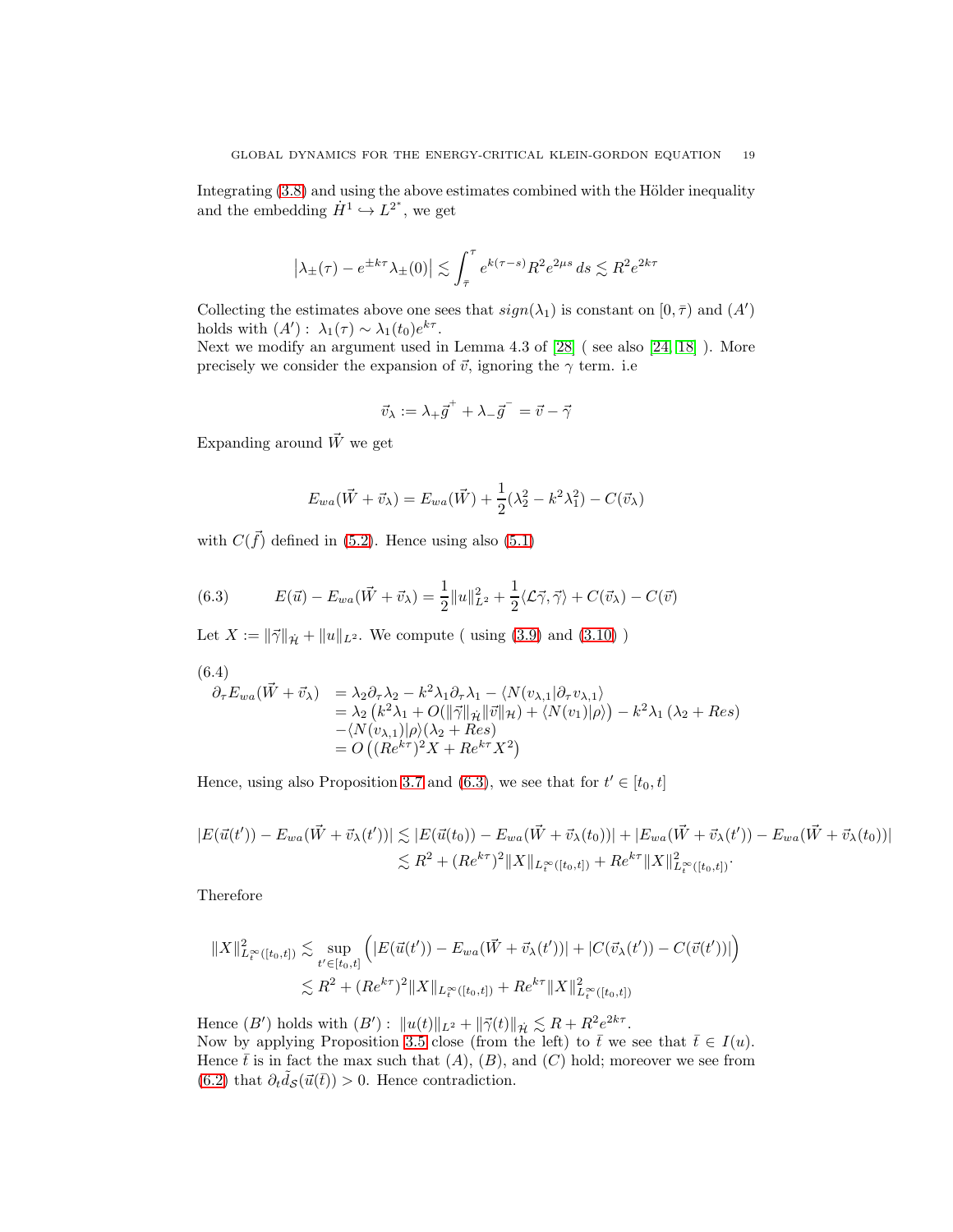#### 7. Proof of Proposition [3.13](#page-14-0)

<span id="page-19-0"></span>In this section we prove Proposition [3.13.](#page-14-0)

We claim that  $sign(\lambda_1)$  is continuous at  $\vec{\phi} \in \tilde{\mathcal{H}}^{\bar{\epsilon}}$  such that  $\tilde{d}_{\mathcal{S}}(\vec{\phi}) \leq \delta_f$ . Indeed  $\lambda_1$  is clearly continuous at  $\vec{\phi}$ : this follows from Proposition [3.1](#page-10-2) and the formula of  $\lambda_1$  in Remark [3.2.](#page-10-5) Moreover  $\lambda_1(\vec{\phi}) \neq 0$ : if not Proposition [3.9](#page-12-2) implies that  $d_{\mathcal{S}}(\vec{\phi}) = 0$  (and hence  $E(\vec{\phi}) = E_{wa}(\vec{W})$ ), which contradicts  $\vec{\phi} \in \tilde{\mathcal{H}}^{\bar{\epsilon}}$ . We also claim that  $sign(K \circ P)^{12}$  $sign(K \circ P)^{12}$  $sign(K \circ P)^{12}$  is continuous at  $\vec{\phi} \in \tilde{\mathcal{H}}^{\bar{\epsilon}}$  such that  $\tilde{d}_{\mathcal{S}}(\vec{\phi}) \geq \delta_b$ . Indeed K is continuous at  $\vec{\phi} \in \tilde{\mathcal{H}}^{\bar{\epsilon}}$  such that  $\tilde{d}_{\mathcal{S}}(\vec{\phi}) \geq \delta_b$ . Moreover  $K(\phi_1) \neq 0$ : this follows from Proposition [3.6](#page-11-0) and Proposition [3.8.](#page-12-3) It remains to show that  $sign\left(\lambda_1(\vec{\phi})\right) = -sign\left(K(\phi_1)\right)$  for all  $\vec{\phi} \in \tilde{\mathcal{H}}^{\bar{\epsilon}}$  such that  $\delta_b \leq$  $\tilde{d}_{\mathcal{S}}(\vec{\phi}) \leq \delta_f$ . Let  $\mathcal{O}$  be the connected component of  $\left\{\vec{\psi} \in \tilde{\mathcal{H}}^{\bar{\epsilon}}: \ \delta_b \leq \tilde{d}_{\mathcal{S}}(\vec{\psi}) \leq \delta_f\right\}$ that contains  $\vec{\phi}$ . By continuity  $sign(\lambda_1)$  and  $sign(K \circ P)$  are constant on  $\mathcal{O}$ . Let  $\vec{u}$ be a solution of [\(1.1\)](#page-0-0) such that  $\vec{u}(0) := \vec{\phi}$  and such that [\(3.17\)](#page-12-4) holds. Then we can apply Proposition [3.11](#page-13-0) to get  $sign(K(u(t))) = -sign(\lambda_1(t))$  for  $t \approx e^{-\sigma(0)}$ . We have  $\vec{u}(t) \in \mathcal{O}$  since  $\{\vec{u}(t'), t' \in [0, t]\}$  is connected as the image of a connected set by the continuous function  $\vec{u}$ . Hence  $sign(\lambda_1(\vec{\phi})) = -sign(K(\phi_1)).$ 

8. Proof of Proposition [3.14](#page-14-0)

In this section we prove Proposition [3.14.](#page-14-0)

#### Setting

By decreasing the value of  $t_2$  if necessary we may assume WLOG that  $\partial_t \tilde{d}_{\mathcal{S}}(\vec{u}(t_2)) \geq$ 0. Assume towards a contradiction that  $\tilde{d}_{\mathcal{S}}(\vec{u}(t)) \geq \delta_b$  does not hold for all  $t \in$  $I(u) \cap [t_2, \infty)$ . This means that that there exists  $t_3 > t_2$  such that  $\tilde{d}_{\mathcal{S}}(\vec{u}(t_3)) = \delta_b$ ,  $\partial_t \tilde{d}_{\mathcal{S}} \vec{u}(t_3) \leq 0$ , and  $\tilde{d}_{\mathcal{S}} (\vec{u}(t)) \geq \delta_b$  for all  $t \in [t_2, t_3]$ . By space translation invariance, we may assume WLOG that

$$
c(t_2) = 0
$$

Hyperbolic region, Variational region

We now define the hyperbolic region and the variational region. Let  $\delta_b \ll \delta_V \ll \delta_m \ll \delta_f$ . Let s be a local minimizer of the function  $t \to \tilde{d}(\vec{u}(t))$ on  $\{t \in [t_2, t_3]: \tilde{d}_{\mathcal{S}}(\vec{u}(t)) < \delta_V\}$ . By Proposition [3.11](#page-13-0) there exists an interval  $I[s] \subset [t_2, t_3]$  such that <sup>[13](#page-19-2)</sup>

1. 
$$
\tilde{d}_{\mathcal{S}}(\vec{u}(t)) \sim \tilde{d}_{\mathcal{S}}(\vec{u}(t_s)) e^{k\tau}
$$
  
\n2.  $-sign(\lambda_1(\tau)) K(u(t)) \gtrsim (e^{k\tau} - C_K) \delta_b$   
\n3.  $\tilde{d}_{\mathcal{S}}(\vec{u}(\partial I[s] \cap (t_2, t_3))) = \delta_m$ .

<sup>&</sup>lt;sup>12</sup>Here P is the projection defined by  $P(\vec{\phi}) = \phi_1$ 

<span id="page-19-2"></span><span id="page-19-1"></span><sup>&</sup>lt;sup>13</sup>Here  $\tau$  is defined by  $\frac{d\tau}{dt} := e^{\sigma(t)}$  and  $\tau(s) := 0$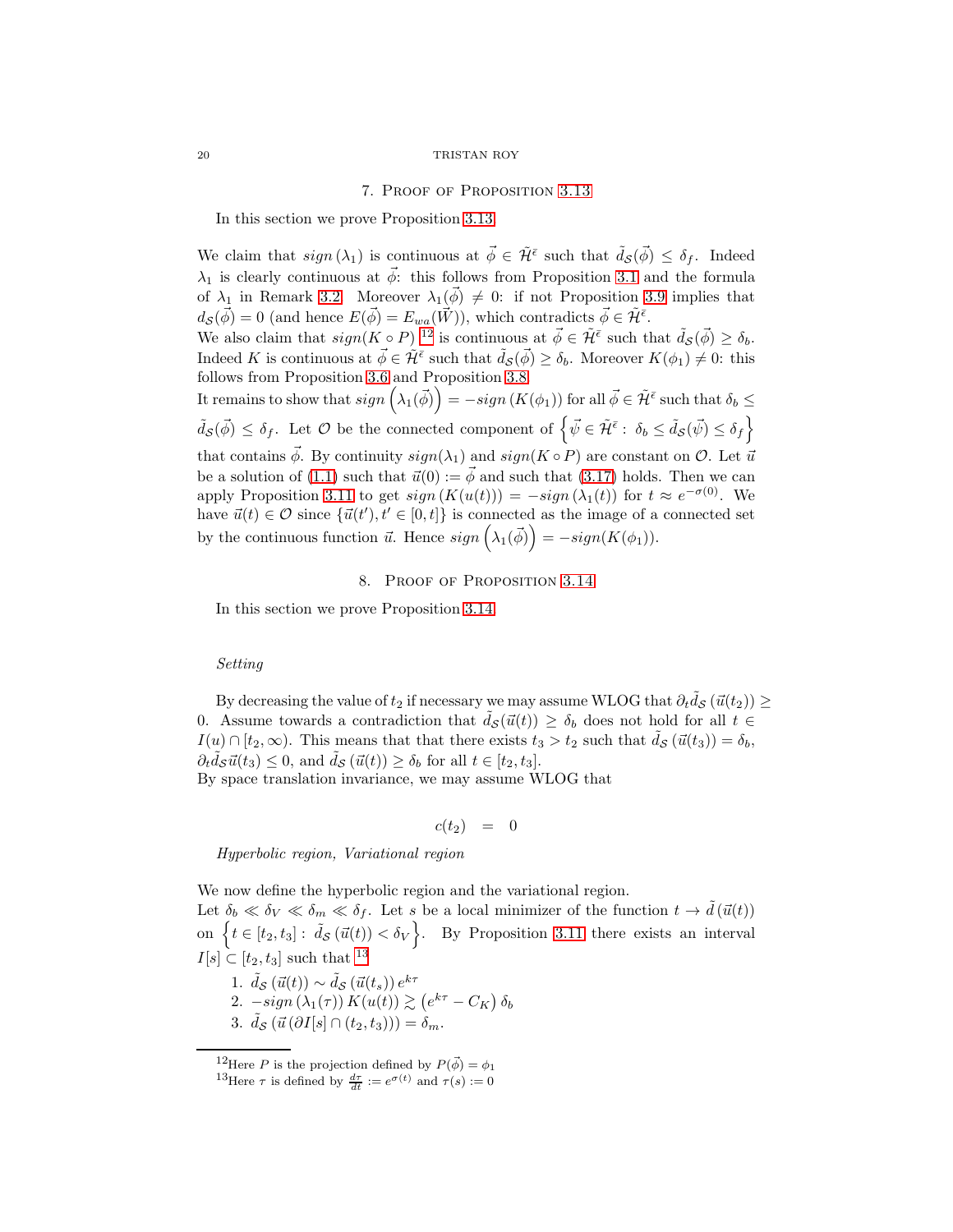Let  $\mathcal L$  be the set of these s. Note that  $\mathcal L$  is finite: this follows from the uniform continuity of  $d_{\mathcal{S}}(\vec{u})$  on  $[t_2, t_3]$ , along with the fact that  $[\delta_V, \delta_f]$  is included in the range of  $\tilde{d}_{\mathcal{S}}(\vec{u})$  between two consecutive s. The hyperbolic interval  $I_H$  and the variational interval are defined by the formulas below:

$$
I_H:=\bigcup_{s\in\mathcal{L}}I[s],\ I_V:=[t_2,t_3]/I_H\cdot
$$

Taking into account [\(3.20\)](#page-13-5) we see that

$$
s \neq \{t_2, t_3\} : |I[s]| \gtrsim e^{-\sigma(s)} \log \left(\frac{\delta_m}{\delta_V}\right)
$$
  

$$
s \in \{t_2, t_3\} : |I[s]| \approx e^{-\sigma(s)} \log \left(\frac{\delta_m}{\delta_b}\right).
$$

Let  $m_H := \max_{s \in \mathcal{L}} e^{-\sigma(s)}$ : this number will be used in the sequel when we use the virial identity.

Let  $s \neq \{t_2, t_3\}$ . By still applying Proposition [3.11](#page-13-0) we see that there exist intervals  $I_l[s] \subset I_V$  and  $I_r[s] \subset I_V$  such that  $I_l[s], I_r[s] \cap \partial I[s] \neq {\emptyset}$ ,  $I_l[s]$  (resp.  $I_r[s]$ ) is located at the left (resp. right) of  $I[s]$  and such that

$$
s \neq \{t_2, t_3\} : |I_l[s]| + |I_r[s]| \approx e^{-\sigma(s)} \log\left(\frac{\delta_f}{\delta_m}\right)
$$
  
\n
$$
s = t_2 : |I_r[s]| \approx e^{-\sigma(s)} \log\left(\frac{\delta_f}{\delta_m}\right)
$$
  
\n
$$
s = t_3 : |I_l[s]| \approx e^{-\sigma(s)} \log\left(\frac{\delta_f}{\delta_m}\right)
$$

We prove the following estimate:

Result: Define  $\overline{I}[s]$  as follows:  $\overline{I}[s] \in \{I_l[s], I_r[s]\}$  if  $s \notin \{t_2, t_3\}$ ;  $\overline{I}[s] := I_r[s]$  if  $\overline{s = t_2}$ , and  $\overline{I}[s] := I_l[s]$  if  $s = t_3$ . Then

$$
(8.1) \t\t ||u||_{L_t^{\frac{2(d+1)}{d-2}} L_x^{\frac{2(d+1)}{d-2}} (\bar{I}[s])} \gtrsim 1
$$

<span id="page-20-1"></span>
$$
(8.2)
$$

*Proof.* We shall only prove that  $||u||$  $L_t^{\frac{2(d+1)}{d-2}} L_x^{\frac{2(d+1)}{d-2}} (I_r[t_2])$  $\gtrsim$  1: the other cases are treated similarly. Let  $0 < \delta \ll \bar{c}_l$  be a small constant. Let  $\tilde{t} \in I_r[t_2]$ . Observe from ( [3.10](#page-11-1) ) that  $\sigma(\tilde{t}) \approx \sigma(t_2)$ . Hence, by [\(2.7\)](#page-7-3), [\(3.6\)](#page-10-3), and [\(3.10\)](#page-11-1) we see that there exists a constant  $C > 0$  such that <sup>[14](#page-20-0)</sup>

$$
\left\| \left( e^{i(t-\tilde{t})D} u(\tilde{t}), \frac{e^{i(t-\tilde{t})D}}{D} \partial_t u(\tilde{t}) \right) \right\|_{L_t^{\frac{2(d+1)}{d-2}} L_x^{\frac{2(d+1)}{d-2}} \left( [\tilde{t}, \tilde{t} + \delta e^{-\sigma(t_2)}] \right)} \lesssim \| e^{itD} W \|_{L_t^{\frac{2(d+1)}{d-2}} L_x^{\frac{2(d+1)}{d-2}}([0, C\delta])} + \| \vec{v}(\tilde{t}) \|_{\dot{\mathcal{H}}}
$$

<span id="page-20-0"></span><sup>&</sup>lt;sup>14</sup>Here we also use the fact that  $e^{itD}\left(S_{-1}^{\mu}f\right) = S_{-1}^{\mu}\left(e^{itD}f\right)$  for  $\mu \in \mathbb{R}$  and that  $e^{itD}\left(T^{\vec{\mu}}f\right) =$  $T^{\vec{\mu}}\left(e^{itD}f\right)$  for  $\vec{\mu} \in \mathbb{R}^d$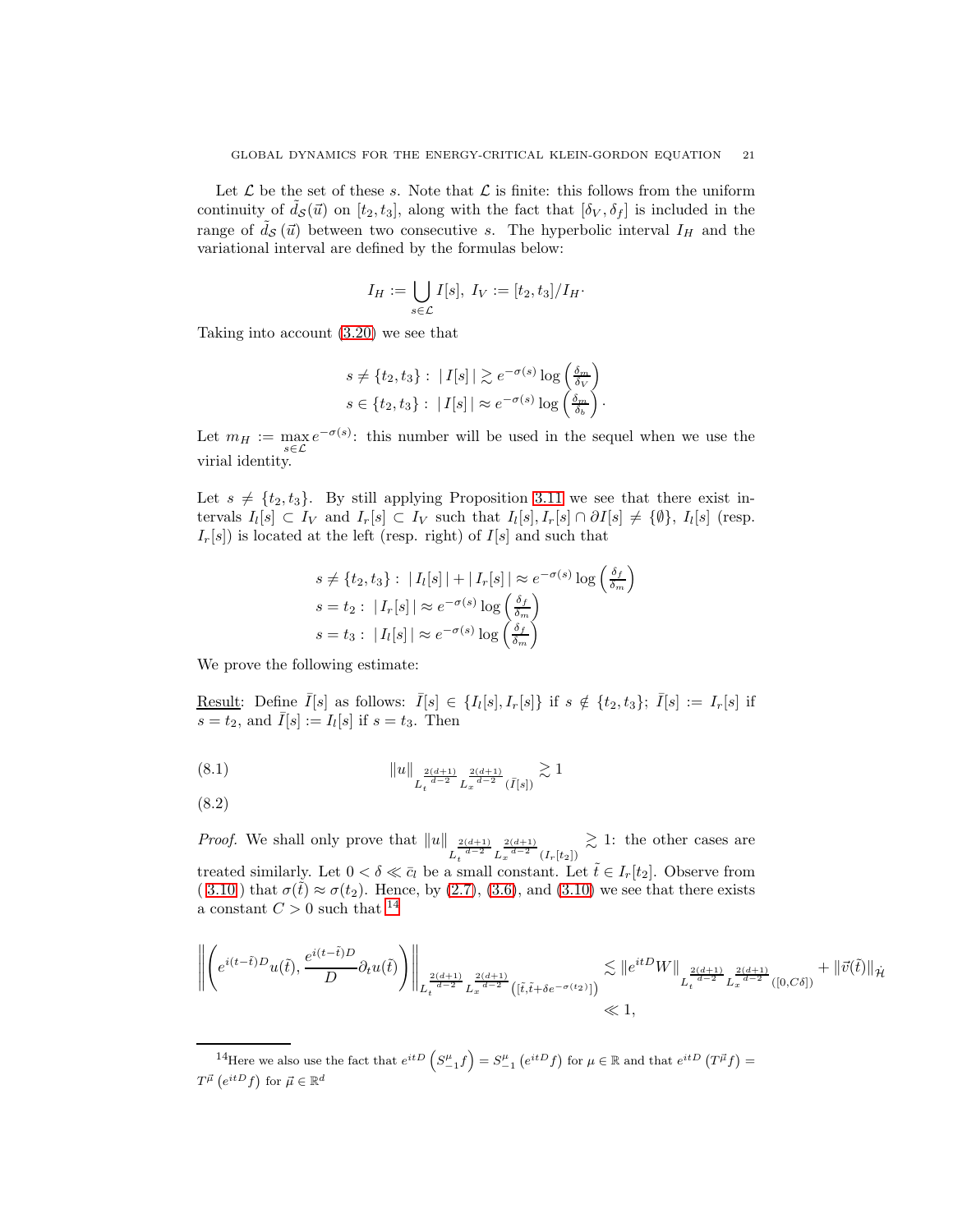Moreover, since  $\vec{u}(t) \in \mathcal{H}^{\bar{\epsilon}}$  for  $t \in [\tilde{t}, \tilde{t} + \delta e^{-\sigma(t_2)}]$ , we see (using Proposition [3.5](#page-11-0) and Proposition [3.8](#page-12-3) ) that  $E(\vec{u}) \leq E_{wa}(\vec{W}) + c_l d_{\mathcal{S}}^2(\vec{u}(\tilde{t}))$ . Hence by using similar arguments as those from  $(5.1)$  until the end of Section [5](#page-15-1) we see that  $e^{-\sigma(t_2)} \sup_{t \in [\tilde{t}, \tilde{t} + \delta e^{-\sigma(t_2)}]} \|u(t)\|_{L^2} \lesssim \delta_f$ . Hence

$$
(8.3) \qquad ||u||_{L_t^1 L_x^2([{\tilde{t}}, {\tilde{t}} + \delta e^{-\sigma(t_2)}])} \lesssim e^{-\sigma(t_2)} \log \left(\frac{\delta_f}{\delta_m}\right) \sup_{t \in [{\tilde{t}}, {\tilde{t}} + \delta e^{-\sigma(t_2)}]} ||u(t)||_{L^2} \lesssim \delta_f^{0+}
$$

Let  $I := [\tilde{t}, .] \subset [\tilde{t}, \tilde{t} + \delta e^{-\sigma(t_2)}]$ . By [\(2.7\)](#page-7-3) and [\(2.4\)](#page-7-0) we get

$$
\|u\|_{L_t^{\frac{2(d+1)}{d-2}}L_x^{\frac{2(d+1)}{d-2}}(I)} \lesssim \|u_{l,\tilde{t}}\|_{L_t^{\frac{2(d+1)}{d-2}}L_x^{\frac{2(d+1)}{d-2}}(I)} + \|u\|_{L_t^1L_x^2(I)} + \|u\|_{L_t^{\frac{2(d+1)}{d-1}}L_x^{\frac{2(d+1)}{d-1}}} \|u\|_{L_t^{\frac{2(d+1)}{d-1}}(I)} \lesssim \|u\|_{L_t^{\frac{2(d+1)}{d-1}}\dot{B}_{\frac{2(d+1)}{d-1},2}^{\frac{1}{d-2}}(I)} + \|u\|_{L_t^{\frac{2(d+1)}{d-2}}L_x^{\frac{2(d+1)}{d-2}}(I)} + \|u\|_{L_t^{\frac{2(d+1)}{d-2}}L_x^{\frac{2(d+1)}{d-2}}} + (I) \lesssim \|u(\tilde{t})\|_{\dot{H}^1} + \|u\|_{L_t^1L_x^2(I)} + \|u\|_{L_t^{\frac{2(d+1)}{d-1}}L_x^{\frac{2(d+1)}{d-1}}(I)} \|u\|_{L_t^{\frac{2(d+1)}{d-1}}\dot{B}_{\frac{2(d+1)}{d-1},2}^{\frac{1}{d-1}}(I)}.
$$

Moreover  $||u(\tilde{t})||_{\dot{H}^1} \lesssim ||W||_{\dot{H}^1} \lesssim 1$ : this follows from Proposition [3.8.](#page-12-3) A continuity argument shows that  $||u||$  $L_t^{\frac{2(d+1)}{d-2} - L_x^{\frac{2(d+1)}{d-2} + } ([\tilde{t}, \tilde{t} + \delta e^{-\sigma(t_2)}])$  $\ll 1$  and that  $||u||$  $L_t^{\frac{2(d+1)}{d-1}} \dot{B}^{\frac{1}{2}}_{\frac{2(d+1)}{d-1},2} \big( [\tilde{t}, \tilde{t} + \delta e^{-\sigma(t_2)}] \big)$  $\lesssim$ 

1. Iterating we get

$$
\|u\|_{L_t^{\frac{2(d+1)}{d-2}-}L_x^{\frac{2(d+1)}{d-2}+}(I_r[t_2])}\lesssim \log\left(\frac{\delta_f}{\delta_m}\right).
$$

Computations show that  $||T^{c(t)}S_{-1}^{\sigma(t)}W||_{L_t^{\frac{2(d+1)}{d-2}-}L_x^{\frac{2(d+1)}{d-2}+}(I_r[t_2])}$  $\sim$  log  $\left(\frac{\delta_f}{\delta}\right)$  $\delta_m$ . Hence

$$
\|\tilde v_1\|_{L_t^{\frac{2(d+1)}{d-2}-}L_x^{\frac{2(d+1)}{d-2}+}(I_r[t_2])}\lesssim \log\left(\frac{\delta_f}{\delta_m}\right),\qquad \tilde v_1:=T^cS_{-1}^\sigma v_1.
$$

Interpolating with

$$
\|\tilde{v}_1\|_{L^\infty_t L^{1^*_2}_x(I_r[t_2])} \lesssim \|v_1\|_{L^\infty_t \dot H^1(I_r[t_2])} \lesssim \delta_f,
$$

we see that  $\|\tilde{v}_1\|_{L_t^{\frac{2(d+1)}{d-2}} L_x^{\frac{2(d+1)}{d-2}}(I_r[t_2])}$  $\lesssim \delta_f^{0+}$ . Computations show that  $||T^{c(t)}S_{-1}^{\sigma(t)}W||_{L_t^{\frac{2(d+1)}{d-2}}L_x^{\frac{2(d+1)}{d-2}}(I_r[t_2])}$ ∼  $\log\left(\frac{\delta_f}{\delta}\right)$  $\delta_m$ ). Hence  $(8.2)$  holds.  $\Box$ 

The result allows to divide  $I_V$  into subintervals into subintervals  $(I_j = [a_j, b_j])_{1 \leq j \leq J}$ such that

<span id="page-21-0"></span>(8.4) 
$$
||u||_{L_t^{\frac{2(d+1)}{d-2}} L_x^{\frac{2(d+1)}{d-2}}(I_j)} \sim \eta.
$$

with  $\eta$  a constant such that  $0 < \eta \ll 1$ .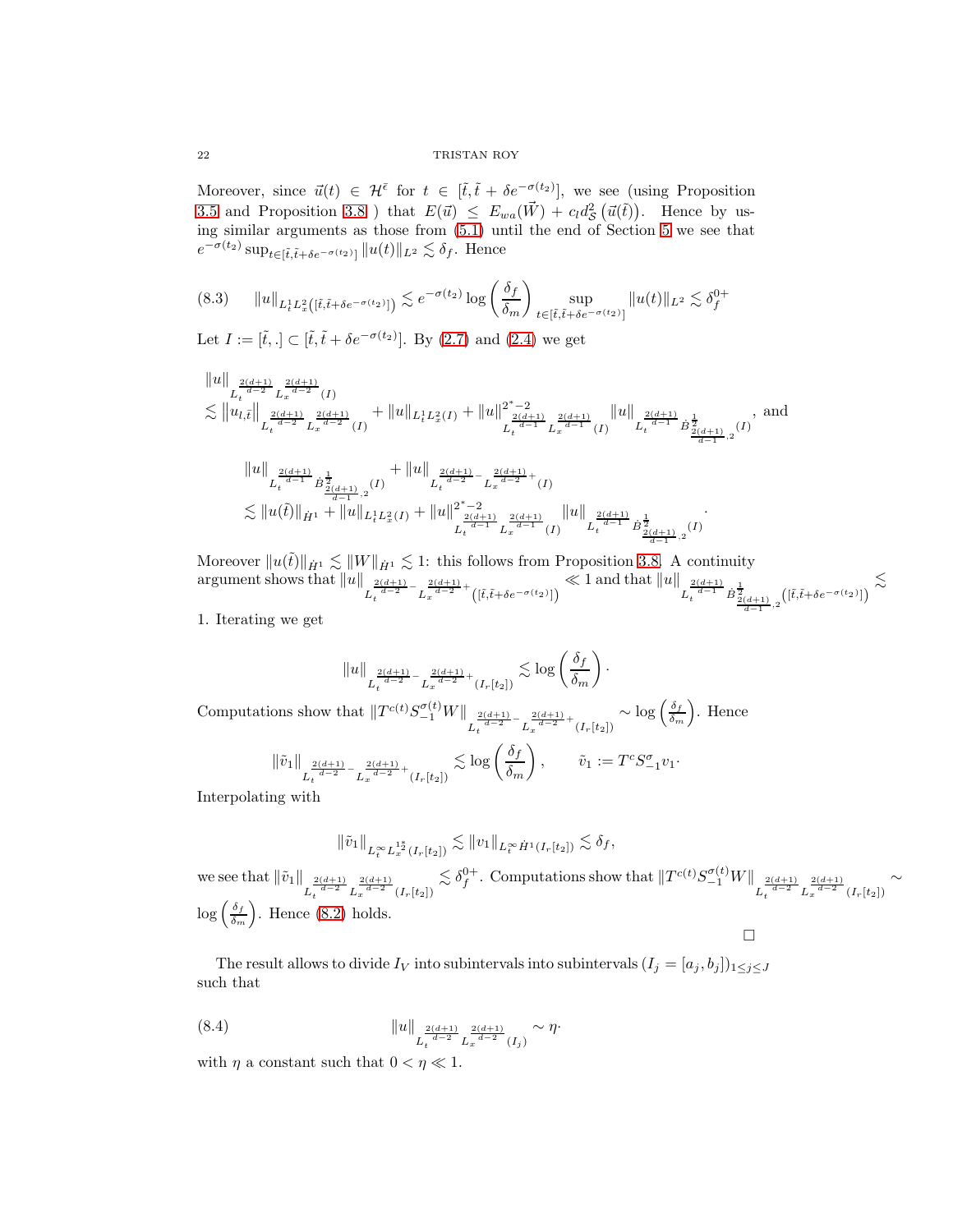# Virial identity

<span id="page-22-0"></span>Before proceeding, we recall the well-known virial identity

(8.5) 
$$
\begin{array}{rcl}\n\partial_t \langle x \cdot \nabla u + \frac{d}{2} u, w \partial_t u \rangle & = & -K(u(t)) + E_{ext}(u(t)) \\
& = & RHS,\n\end{array}
$$

with  $w(t, x) := \chi \left( \frac{|x|}{t-t_0} \right)$  $t-t_2+m$ ) and

$$
E_{ext}(\vec{u}(t)) = \int_{|x| \ge t - t_2 + m} |\partial_t u(t)|^2 + |\nabla u(t)|^2 + |u(t)|^2 + |u(t)|^{2^*} dx
$$

Here  $m > 0$  is to be determined;  $\chi$  is a smooth, decreasing, and nonnegative function defined on  $\mathbb{R}^+$  such that  $\chi(r) = 1$  if  $r \leq 1$  and  $\chi(r) = 0$  if  $r \geq 2$ . Let  $t' \in \{t_2, t_3\}$ . We place  $\nabla \left( T^{c(t')} S_{-1}^{\sigma(t')} W \right)$ ,  $\nabla \left( T^{c(t')} S_{-1}^{\sigma(t')} v_1 \right)$ , and  $T^{c(t')} S_0^{\sigma(t')} v_2$  in  $L^2$ . We also place  $T^{c(t')}S_{-1}^{\sigma(t')}W$  and  $T^{c(t')}S_{-1}^{\sigma(t')}v_1$  in  $L^{2^*}$ . Since  $\vec{u}(t') \in \mathcal{H}^{\bar{\epsilon}}$  we see that  $||u(t')||_{L^2} \ll \delta_b$ . Hence, using [\(3.6\)](#page-10-3) and [\(3.19\)](#page-13-4) we get

(8.6) 
$$
\left| \left[ \langle w \partial_t u, x \cdot \nabla u + \frac{d}{2} u \rangle \right]_{t_2}^{t_3} \right| \lesssim \delta_b (t_3 - t_2 + m)
$$

and

<span id="page-22-1"></span>
$$
E_{ext}(\vec{u}(t_2)) \leq (me^{\sigma(t_2)})^{-1} + \delta_b^2
$$

Then by finite speed propagation and the local well-posedness theory for small data we see that if  $me^{\sigma(t_2)} \gg 1$  then

(8.7) 
$$
E_{ext}(\vec{u}(t)) \lesssim E_{ext}(\vec{u}(t_2)) \lesssim (me^{\sigma(t_2)})^{-1} + \delta_b^2
$$

By [\(3.21\)](#page-13-0),

$$
(8.8)
$$

$$
\begin{vmatrix} \int_{I[t_2]} -K(u) + E_{ext}(\vec{u}) dt & \geq e^{-\sigma(t_2)} \left( \delta_m - \log\left(\frac{\delta_m}{\delta_b}\right) \left( (me^{\sigma(t_2)})^{-1} + \delta_b^2 \right) \right) \\ \geq e^{-\sigma(t_2)} \delta_m, \qquad me^{\sigma(t_2)} \gg \delta_m^{-1} \left( \frac{\delta_m}{\delta_b} \right)^{0+}
$$

Similarly if  $s \notin \{t_2, t_3\}$  then

(8.9) 
$$
\left| \int_{I[s]} -K(u) + E_{ext}(\vec{u}) dt \right| \gtrsim e^{-\sigma(t_i)} \delta_m, \qquad me^{\sigma(s)} \gg \delta_m^{-1} \left( \frac{\delta_m}{\delta_{b,s}} \right)^{0+}.
$$

( Here  $\delta_{b,s} := \tilde{d}_{\mathcal{S}}(\vec{u}(s)))$ . We also have

$$
(8.10) \quad \left| \int_{I[t_3]} -K(\vec{u}) + E_{ext}(\vec{u}) dt \right| \geq e^{-\sigma(t_3)} \delta_m, \qquad me^{\sigma(t_3)} \gg \delta_m^{-1} \left( \frac{\delta_m}{\delta_b} \right)^{0+}.
$$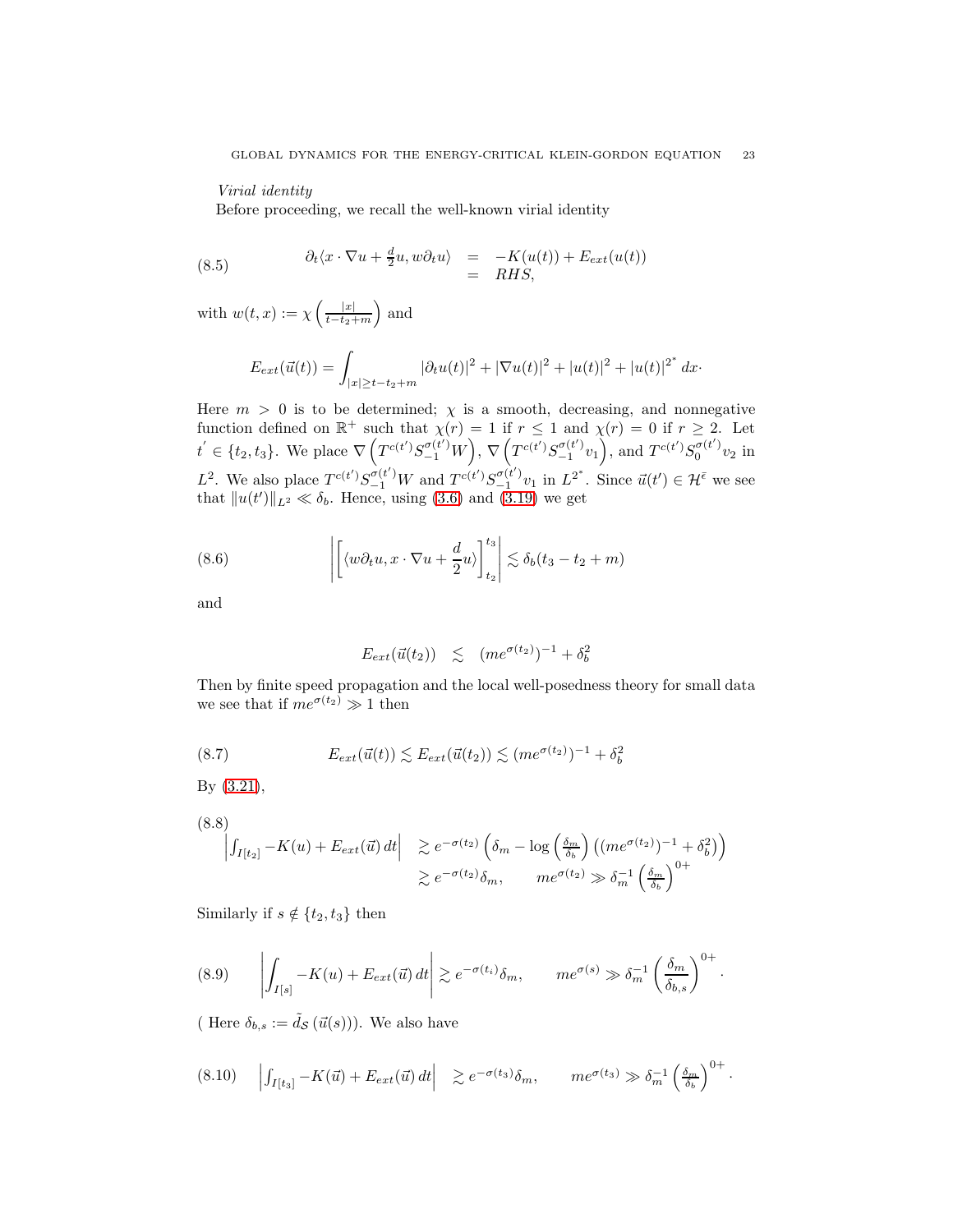8.1.  $\Theta(\mathbf{u}) = -1$ . Choose m such thats

(8.11) 
$$
\frac{\delta_m}{\delta_b} m_H \gg m \gg \delta_m^{-1} \left(\frac{\delta_m}{\delta_b}\right)^{0+} m_H
$$

From Proposition [3.6](#page-11-0) we get for  $t \in I_V$  (with  $k := k(\delta_V)$ )

<span id="page-23-1"></span>
$$
K(u(t)) \leq -k,
$$

Hence

(8.12)  
\n
$$
\left| \int_{t_2}^{t_3} -K(u) + E_{ext}(\vec{u}) dt \right| \gtrsim \frac{1}{\delta_b} \delta_b |I_V| + \sum_{\substack{s \in \mathcal{L} \\ s \neq t_2, t_3}} \frac{\delta_m}{\log \left( \frac{\delta_m}{\delta_{b,s}} \right)} |I[s]| + \frac{\delta_m}{\log \left( \frac{\delta_m}{\delta_b} \right)} (|I[t_1]| + |I[t_2]|)
$$
\n
$$
+ \delta_m m_H
$$
\n
$$
\gg \min \left( \frac{\frac{\delta_m}{\delta_b}}{\log \left( \frac{\delta_m}{\delta_b} \right)}, \frac{1}{\delta_b} \right) (t_3 - t_2) \delta_b + \delta_m m_H
$$
\n(8.13)  
\n
$$
\gg (t_3 - t_3 + m) \delta_b,
$$

<span id="page-23-3"></span><span id="page-23-0"></span>This is a contradiction.

8.2. 
$$
\Theta(\mathbf{u}) = 1
$$
. By (2.10)  
\n
$$
||\vec{u}(t)||_{\mathcal{H}}^2 + ||u(t)||_{L^2}^2 + ||u(t)||_{L^{2^*}}^2 \lesssim 1
$$

Let  $0<\beta\ll 1$  be a small constant. There are two cases:

Case 1:

<span id="page-23-2"></span>
$$
\int_{I_V}\int_{\mathbb{R}^d}|\nabla u|^2\,dx\,dt\geq \beta |I_V|
$$

Choose  $m$  that satisfies [\(8.11\)](#page-23-1). From Proposition [3.6](#page-11-0) and [\(8.14\)](#page-23-2) we have for  $t \in I_V$  (with  $k := k(\delta_V)$ )

$$
K(u) \gtrsim \min(k, c \|\nabla u\|_{L^2}^2) \gtrsim \|\nabla u\|_{L^2}^2
$$

Hence by using [\(8.7\)](#page-22-1)

$$
\int_{I_V} -K(u) + E_{ext}(\vec{u}) dt \lesssim -\beta |I_V|
$$

Hence by a similar argument used in [\(8.13\)](#page-23-3)

$$
\left| \int_{t_2}^{t_3} -K(u) + E_{ext}(\vec{u}) dt \right| \gg (t_3 - t_2 + m)\delta_b
$$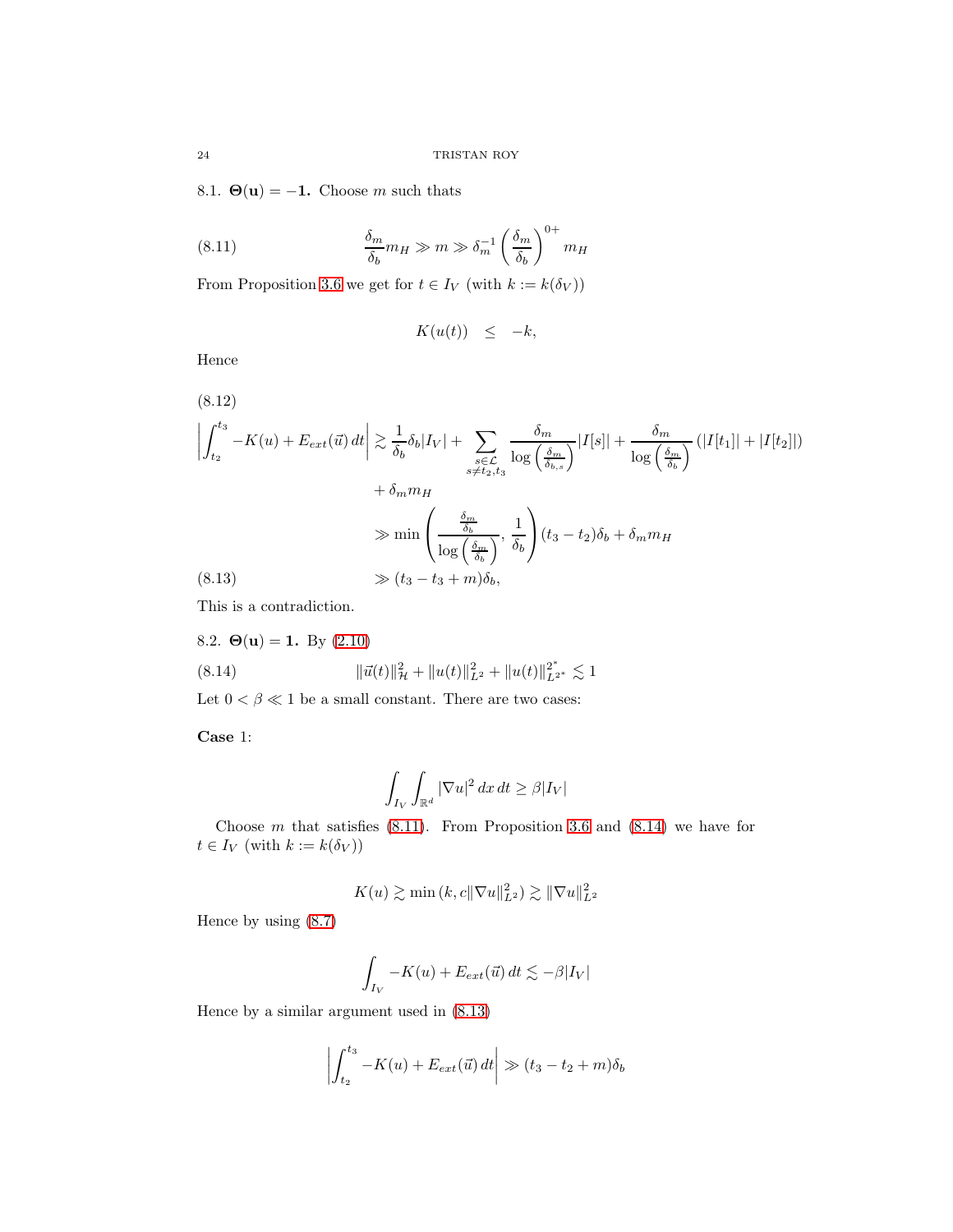This is a contradiction.

Case 2:

<span id="page-24-0"></span>
$$
\int_{I_V} \int_{\mathbb{R}^N} |\nabla u|^2 \, dx \, dt \leq \beta |I_V|
$$

Since  $K \geq 0$ , we can upgrade this inequality to

(8.15) 
$$
\int_{I_V} \int_{\mathbb{R}^N} |u|^{2^*} dx dt \le \beta |I_V|
$$

This allows to use an argument in [\[5\]](#page-51-4). Following [\[23\]](#page-51-13), we see from [\(8.4\)](#page-21-0) that there exists  $M_j \in 2^{\mathbb{N}}$  such that for  $M \geq M_j$  there exist  $J_j \subset I_j$  and  $R_j \sim \frac{1}{M}$  that satisfy  $|J_j| \sim \frac{1}{M}^{-15}$  $|J_j| \sim \frac{1}{M}^{-15}$  $|J_j| \sim \frac{1}{M}^{-15}$ 

<span id="page-24-2"></span>(8.16) 
$$
\int_{|x-c_j| \le R_j} |\nabla \bar{P}_{\le M} u(t)|^2 + |\bar{P}_{\le M} u(t)|^2 dx \ge \eta^C,
$$

and

<span id="page-24-3"></span>(8.17) 
$$
\int_{|x-c_j| \le R_j} |\bar{P}_{\le M} u(t)|^{2^*} dx \ge \eta^C
$$

for  $t \in J_j = [\tilde{t}_j, .]$  Here  $C \gg 1$  is a well-chosen large positive constant. Hence using [\(8.15\)](#page-24-0) we see that there exists  $j_0 \in [1, ..., J]$  such that

$$
(8.18)\t\t |J_{j_0}| \lesssim \beta |I_{j_0}|
$$

Without loss of generality we may assume that  $\tilde{t}_{j_0} - a_{j_0} \le b_{j_0} - \tilde{t}_{j_0}$ . Let  $K :=$  $[a_j, t] \subset I_j$ . Notice that on each K, we have, by  $(8.14)$ ,  $(2.6)$ , and  $(2.4)$ 

<span id="page-24-5"></span>
$$
\| \vec{u} \|_{L_t^{\frac{2(d+1)}{d-1}} B^{\frac{1}{2}}_{\frac{2(d+1)}{d-1},2}(K) \times L_t^{\frac{2(d+1)}{d-1}} B^{-\frac{1}{2}}_{\frac{2(d+1)}{d-1},2}(K)
$$
  
\n
$$
\lesssim \| \vec{u}(a_j) \|_{\mathcal{H}} + \| u \|_{L_t^{\frac{2(d+1)}{d-1}} B^{\frac{1}{2}}_{\frac{2(d+1)}{d-1},2}(K)} \| u \|_{L_t^{\frac{2(d+1)}{d-2}} L_x^{\frac{2(d+1)}{d-2}}(K)}
$$
  
\n
$$
\lesssim 1 + \eta^{2^*-2} \| u \|_{L_t^{\frac{2(d+1)}{d-1}} B^{\frac{1}{2}}_{\frac{2(d+1)}{d-1},2}(K)}
$$

Hence a continuity argument shows that

<span id="page-24-4"></span>
$$
(8.19) \t\t ||\vec{u}||_{L_t^{\frac{2(d+1)}{d-1}}B_{\frac{2(d+1)}{d-1},2}^{\frac{1}{2}}(I_j)\times L_t^{\frac{2(d+1)}{d-1}}B_{\frac{2(d+1)}{d-1},2}^{-\frac{1}{2}}(I_j)} \lesssim 1.
$$

Hence

<span id="page-24-1"></span><sup>&</sup>lt;sup>15</sup>Let  $C'$  be a large constant such that all the statements below are true. It is showed in [\[23\]](#page-51-13) that there exist  $M_j \in 2^{\mathbb{N}}$  such that (say)  $\|\bar{P}_{\frac{M_j}{4}}u\|_{L_t^{\infty}L_x^{\infty}(I_j)} \geq \eta^C$  with  $M_j|I_j| \lesssim 1$ . Observe that the former inequality implies that  $\|\bar P_{\le M} u\|_{L^\infty_t L^\infty_x(I_j)} \ge \eta^{C'}$  for  $M \ge M_j$  since  $\bar P_{\le M} \bar P_{\frac{M_j}{4}} = \bar P_{\frac{M_j}{4}}$ . Once this observation made, the arguments to get to get  $(8.16)$  and  $(8.17)$  are almost the same as those in [\[23\]](#page-51-13): therefore they are omitted.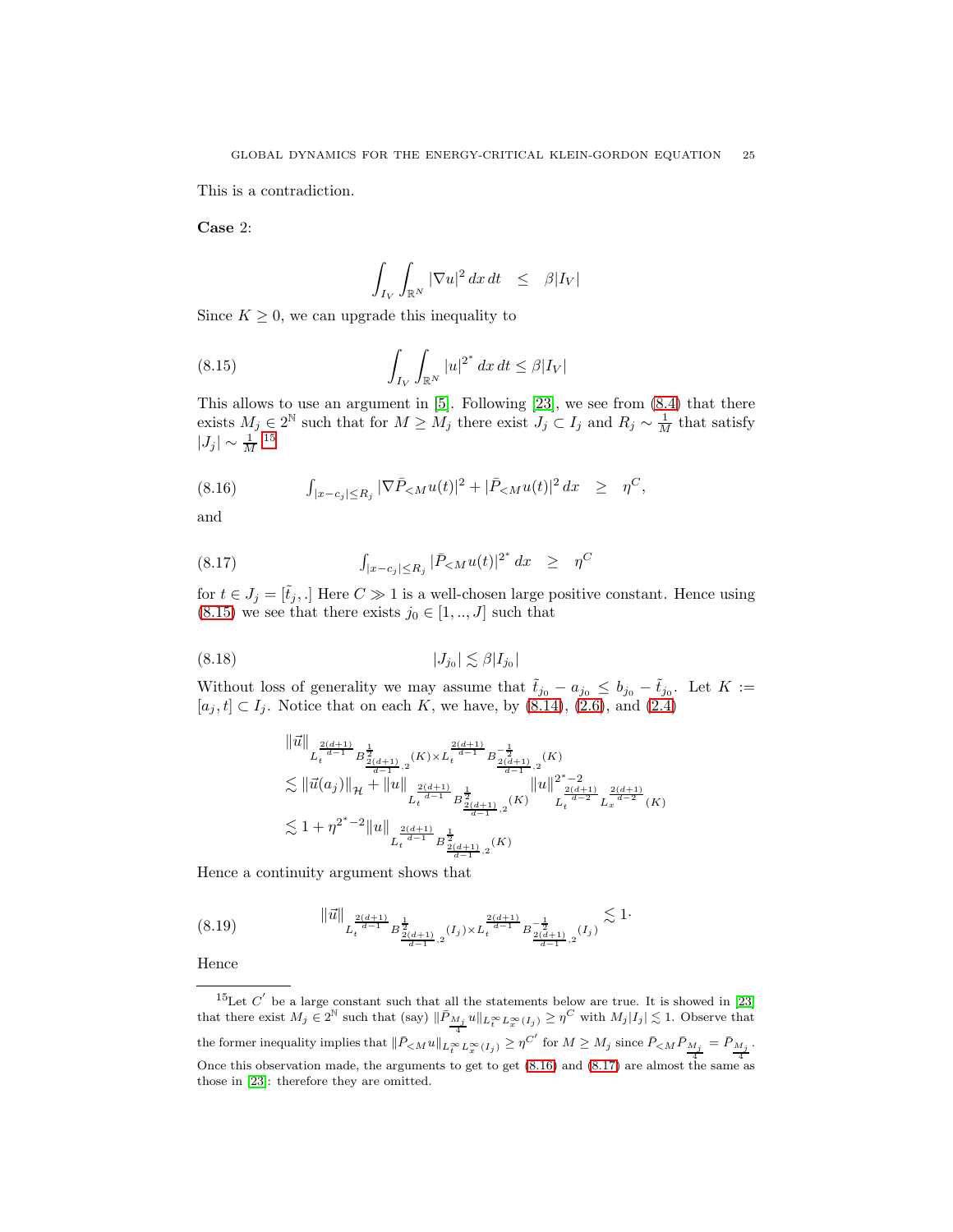$26$   $\,$  TRISTAN ROY  $\,$ 

<span id="page-25-1"></span>
$$
(8.20) \t\t\t\t\t\t||u|^{2^{*}-2}u||_{L_{t}^{\frac{2(d+1)}{d+3}}L_{x}^{\frac{2(d+1)}{d+3}}(I_{j})} \lesssim \eta^{2^{*}-2}||u||_{L_{t}^{\frac{2(d+1)}{d-1}}B^{\frac{1}{2}}_{\frac{2(d+1)}{d-1},2}(I_{j})} \lesssim 1
$$

Next we prove the following estimates:

**Lemma 8.1.** Let  $0 < \eta_2 \ll \eta^C$  (with C defined just below [\(8.16\)](#page-24-2)) and let  $B \gg 1$ . Then there exist  $M'_{j_0} \sim M_{j_0}$  and  $\alpha := \alpha(B) \gg 1$  such that for some  $\bar{R}' \leq \frac{\alpha(B)}{M_{j_0}}$  $\frac{x(B)}{M_{j_0}},$  $\bar{t}_{j_0}\in I_{j_0}, \ and \ \bar{\bar{t}}_{j_0}\in I_{j_0} \ we \ have$ 

$$
(A_1): |\bar{t}_{j_0} - \bar{t}_{j_0}| \geq B\alpha^B(B)\bar{R}'; \qquad (A_2): ||\bar{P}_{\langle M'_{j_0}\atop \bar{H}^{(1)}(x-c_{j_0}|<\bar{R}')\rangle} \gtrsim \eta^C;
$$
  

$$
(A_3): ||u||_{L_t^{\frac{2(d+1)}{d-2}}L_x^{\frac{2(d+1)}{d-2}}([\bar{t}_{j_0},\bar{t}_{j_0}])} \leq \eta_2; \quad (A_4): ||\frac{\bar{P}_{\langle M'_{j_0}\atop \bar{H}^{(1)}(x-c_{j_0})\rangle}||_{L^2(|x-c_{j_0}|\sim\bar{R}')}\ll \eta^C;
$$

The proof of Lemma [8.1](#page-25-0) is postponed to Subsection [8.3.](#page-27-0) We define  $\vec{v} := (v, \partial_t v)$ solution of the free Klein-Gordon equation with initial data

$$
\vec{v}(\bar{t}_{j_0}):=\chi_{\bar{R}'}\bar{P}_{
$$

(Recall that  $\chi$  is defined below [\(8.5\)](#page-22-0)). Assume that  $\bar{t}_{j_0} > \bar{t}_{j_0}$  (resp.  $\bar{t}_{j_0} < \bar{t}_{j_0}$ ) Using the well-known dispersive estimate (see e.g [\[8\]](#page-51-11)) we see that there exists  $\gamma > 0$ such that for  $t \geq \overline{t}_{j_0}$  (resp.  $t \leq \overline{t}_{j_0}$ )

<span id="page-25-0"></span>
$$
(8.21)
$$
\n
$$
\left\|\cos((t-\bar{t}_{j_0})\langle D\rangle)v(\bar{t}_{j_0})+\frac{\sin((t-\bar{t}_{j_0})\langle D\rangle)}{\langle D\rangle} \partial_t v(\bar{t}_{j_0})\right\|_{B_{2^*,2}^0}
$$
\n
$$
\lesssim \frac{1}{|t-\bar{t}_{j_0}|^{\frac{d-1}{d}}}\left(\left\|v(\bar{t}_{j_0})\right\|_{B_{(2^*)',2}^{\frac{d+1}{d}} }+\left\|\partial_t v(\bar{t}_{j_0})\right\|_{B_{(2^*)',2}^{\frac{1}{d}} }\right)
$$
\n
$$
\lesssim \frac{1}{|t-\bar{t}_{j_0}|^{\frac{d-1}{d}}}\left(\frac{\left\|\chi_{\bar{R}'}\right\|_{B_{\frac{d}{2},2}^{\frac{d+1}{d}} }+\left\|\bar{P}_{< M_{j_0}'}u(\bar{t}_{j_0})\right\|_{L^{2^*}}+\left\|\chi_{\bar{R}'}\right\|_{L^{\frac{d}{2}} }\left\|\bar{P}_{< M_{j_0}'}u(\bar{t}_{j_0})\right\|_{B_{2^*,\frac{d+1}{2}}^{\frac{d+1}{d}} }\right| }{\left\|\|\chi_{\bar{R}'}\right\|_{B_{\frac{d}{2},2}^{\frac{d}{d}} }\left\|\bar{P}_{< M_{j_0}'}\partial_t u(\bar{t}_{j_0})\right\|_{L^{2^*}}+\left\|\chi_{\bar{R}'}\right\|_{L^{\frac{d}{2}} }\left\|\bar{P}_{< M_{j_0}'}\partial_t u(\bar{t}_{j_0})\right\|_{B_{2^*,\frac{1}{2}}^{\frac{d}{d}} }\right)}
$$
\n
$$
\lesssim B^{-\gamma},
$$

Here at the last step of [\(8.21\)](#page-25-0) we used the definition of the Besov norms that uses norms of the normalized Paley-Littlewood projectors and we combined [\(8.14\)](#page-23-2) with the estimates below (derived from Bernstein-type inequalities)

$$
\begin{aligned} &M \in \{2^{\mathbb{N}},0\}, M \lesssim (\bar{R}')^{-1}: \ \|\bar{P}_{M} \chi_{\bar{R}'} \|_{B^r_{\frac{d}{2},2}} \lesssim M^r \| \chi_{\bar{R}'} \|_{L^{\frac{d}{2}}} \lesssim M^r (\bar{R}')^2,\\ &(M,r) \in 2^{\mathbb{N}} \times \left\{ \tfrac{d+1}{d},\tfrac{d}{2} \right\}: \ M \gg (\bar{R}')^{-1}: \ \|\bar{P}_{M} \chi_{\bar{R}'} \|_{B^r_{\frac{d}{2},2}} \lesssim M^{r-3} \| \nabla^3 \chi_{\bar{R}'} \|_{L^{\frac{d}{2}}} \lesssim M^{r-3} (\bar{R}')^{-1},\\ &\left\| \bar{P}_{< M_{j_0}'} u\left(\bar{t}_{j_0}\right) \right\|_{L^{2^*}} \lesssim \| u\left(\bar{t}_{j_0}\right) \|_{H^1}, \ \|\bar{P}_{< M_{j_0}'} u(\bar{t}_{j_0}) \|_{B^{\frac{d+1}{d}}_{\frac{1}{2},\frac{d}{2}}} \lesssim M_{j_0}^{\frac{d+1}{d}} \| u\left(\bar{t}_{j_0}\right) \|_{H^1},\\ &\left\| \bar{P}_{< M_{j_0}'} \partial_t u\left(\bar{t}_{j_0}\right) \right\|_{L^{2^*}} \lesssim M_{j_0} \ \|\partial_t u\left(\bar{t}_{j_0}\right) \|_{L^2}, \ \text{and} \ \|\bar{P}_{< M_{j_0}'} \partial_t u(\bar{t}_{j_0}) \|_{B^{\frac{1}{d}}_{\frac{1}{2},\frac{d}{2}}} \lesssim M_{j_0}^{\frac{d+1}{d}} \ \|\partial_t u\left(\bar{t}_{j_0}\right) \|_{L^2}. \end{aligned}
$$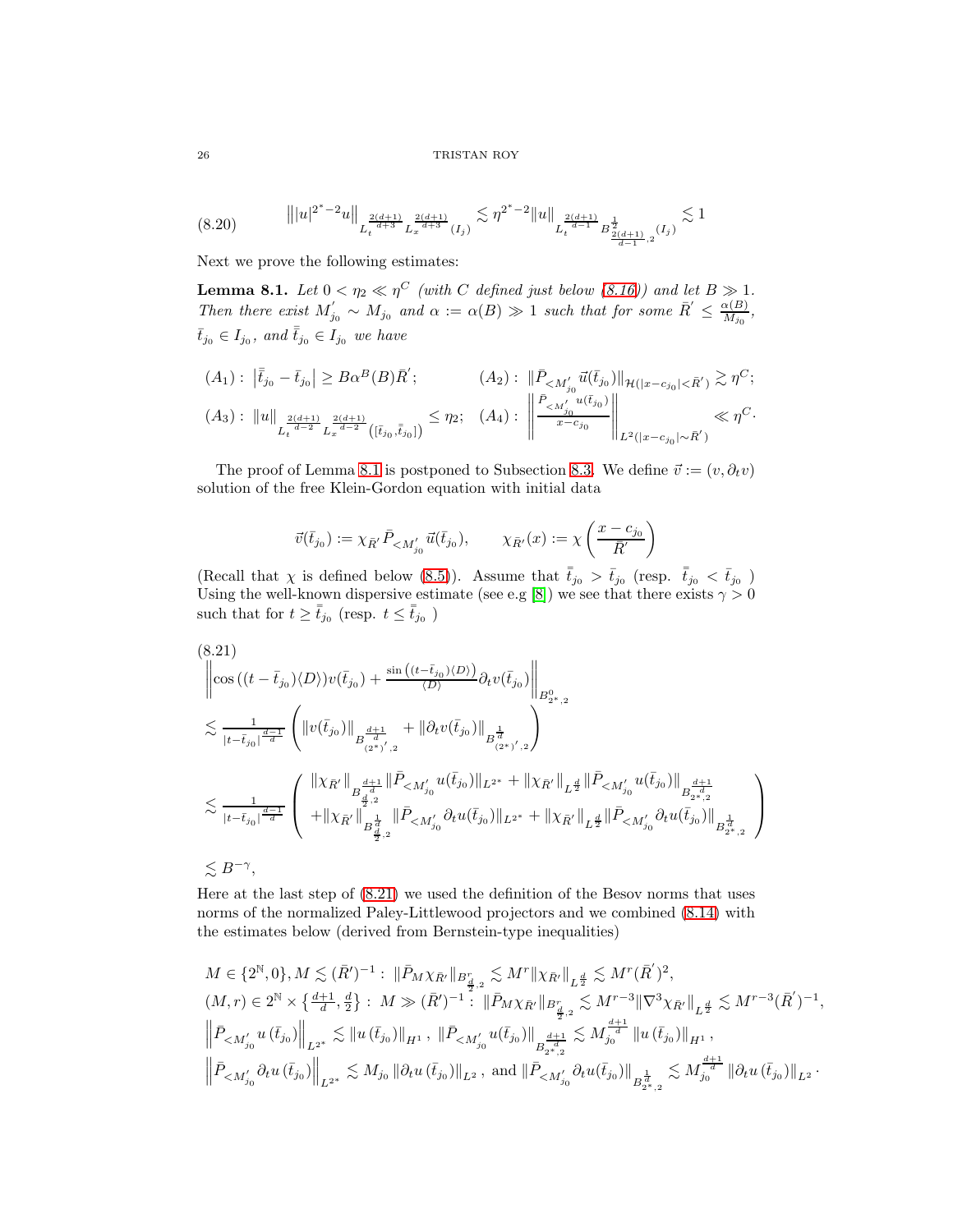Assume that  $\bar{t}_{j_0} > \bar{t}_{j_0}$  (resp.  $\bar{t}_{j_0} < \bar{t}_{j_0}$ ). A similar argument that uses again well-known dispersive estimates (see e.g [\[8\]](#page-51-11)) and integration w.r.t time shows that if  $J \subset [\bar{\bar{t}}_{j_0}, \infty)$  (resp.  $J \subset (-\infty, \bar{\bar{t}}_{j_0}]$ ) then there exists a constant (that we still denote by  $\gamma$ ) such that for  $t \geq \overline{t}_{j_0}$  (resp.  $t \leq \overline{t}_{j_0}$ )

<span id="page-26-2"></span>
$$
(8.22) \qquad \qquad \left\| \cos\left( (t - \bar{t}_{j_0}) \langle D \rangle \right) v(\bar{t}_{j_0}) + \frac{\sin\left( (t - \bar{t}_{j_0}) \langle D \rangle \right)}{\langle D \rangle} \partial_t v(\bar{t}_{j_0}) \right\|_{A(J)} \lesssim B^{-\gamma}
$$

Here  $A(J) \in$  $\sqrt{ }$  $L_t^{\frac{2(d+1)}{d-2}} L_x^{\frac{2(d+1)}{d-2}}(J), L_t^{\frac{2(d+1)}{d-1}} B^{\frac{1}{2}}_{\frac{2(d+1)}{d-1},2}(J)$  $\mathcal{L}$ . Let  $\vec{w} := \vec{u} - \vec{v}$ . By  $(2.6)$ there exists  $c > 0$  such that

$$
\big\| \vec{w}(\bar{\bar{t}}_{j_0}) \big\|_{\mathcal{H}} \lesssim \| \vec{w}(\bar{t}_{j_0}) \|_{\mathcal{H}} + \| u \|_{L_t^{\frac{2(d+1)}{d-2}} L_x^{\frac{2(d+1)}{d-2}}([\bar{t}_{j_0}, \bar{t}_{j_0}])}^{\frac{d}{d-1}} \| u \|_{L_t^{\frac{2(d+1)}{d-1}} B^{\frac{1}{2}}_{\frac{2(d+1)}{d-1},2}(I_{j_0})} \lesssim \| \vec{w}(\bar{t}_{j_0}) \|_{\mathcal{H}} + \eta_2^c
$$

The Plancherel theorem <sup>[16](#page-26-0)</sup> and a Paley-Littlewood decomposition for f and q show that

$$
\|u(\bar{t}_{j_0})\|_{L^{2^*}}^{2^*} - \|u(\bar{t}_{j_0})\|_{L^{2^*}}^{2^*} \n= \left|2^* \int_{\bar{t}_{j_0}}^{\bar{t}_{j_0}} \int_{\mathbb{R}^d} |u(t)|^{2^*-2} u(t) \partial_t u \, dx \, dt \right| \n\lesssim \|u\|_{L_t^{\frac{2(d+1)}{d-2}} L_x^{\frac{2(d+1)}{d-2}} ( [\bar{t}_{j_0}, \bar{t}_{j_0}])}^{2^*} \|u\|_{L_t^{\frac{2(d+1)}{d-1}} B_{\frac{2(d+1)}{d-1},2}^{1}} ( [\bar{t}_{j_0}, \bar{t}_{j_0}])} \| \partial_t u \|_{L_t^{\frac{2(d+1)}{d-1}} B_{\frac{2(d+1)}{d-1},2}^{1}} (( \bar{t}_{j_0}, \bar{t}_{j_0}])
$$
\n
$$
\lesssim \eta_2^c
$$

Hence using also  $(A_2)$ ,  $(A_4)$ , and  $(8.21)$  we get

<span id="page-26-1"></span>
$$
E(\vec{w}(\bar{t}_{j_0})) \leq \frac{1}{2} \left\| \vec{w}(\bar{t}_{j_0}) \right\|_{\mathcal{H}}^2 - \frac{1}{2^*} \left\| u(\bar{t}_{j_0}) \right\|_{L^{2^*}}^2 + o(\eta^C)
$$
  
(8.23)  

$$
\leq \frac{1}{2} \left\| \vec{w}(\bar{t}_{j_0}) \right\|_{\mathcal{H}}^2 - \frac{1}{2^*} \left\| u(\bar{t}_{j_0}) \right\|_{L^{2^*}}^2 + o(\eta^C)
$$

$$
\leq E(\vec{u}) - \frac{\eta^C}{2}
$$

Let  $\vec{\tilde{w}}$  be the solution of [\(1.1\)](#page-0-0) with data  $\vec{\tilde{w}}(\bar{\bar{t}}_{j_0}) := \vec{w}(\bar{\bar{t}}_{j_0})$ . We claim that  $K(\tilde{w}(\bar{\bar{t}}_{j_0})) =$  $K(w(\bar{t}_{j_0})) > 0$ . Clearly from  $(A_2)$  and  $(A_4)$  we see that there exists  $c > 0$  such that  $\|\vec{w}(\bar{t}_{j_0})\|_{\mathcal{H}}^2 \leq \|\vec{u}(\bar{t}_{j_0})\|_{\mathcal{H}}^2 - c\eta^C$ . Then, from  $\vec{u}(0) \in \mathcal{H}^{\bar{\epsilon}}$ , the conservation of energy,  $K(u(\bar{t}_{j_0})) \geq 0$  and  $(2.10)$ , we see that  $||\vec{u}(\bar{t}_{j_0})||^2_{\mathcal{H}} < ||\nabla W||^2_{L^2} + \bar{\epsilon}^2$ . Therefore using also [\(8.23\)](#page-26-1) we get  $\|\vec{w}(\bar{t}_{j_0+1})\|^2_{\mathcal{H}} < \|\nabla W\|^2_{L^2}$  and the claim holds by [\(2.12\)](#page-9-2). Next we write a perturbation lemma:

**Lemma 8.2.** Let  $\overrightarrow{w_1}$  and  $\overrightarrow{w_2}$  solutions of [\(1.1\)](#page-0-0). Let  $a \in (-T_-(w_1), T_+(w_1))$  and  $I := [a, b] \subset (-T_{-}(w_2), T_{+}(w_2)).$  Let  $\nu > 0$ . Assume that there exists a constant  $C_0 < \infty$  such that

<span id="page-26-3"></span>
$$
(8.24) \t\t ||\vec{w}_2||_{\mathcal{H}} + ||w_2||_{L_t^{\frac{2(d+1)}{d-2}} L_x^{\frac{2(d+1)}{d-2}}(I)} \leq C_0.
$$

<span id="page-26-0"></span><sup>&</sup>lt;sup>16</sup>More precisely we use  $\int_{\mathbb{R}^d} f(x)\overline{g}(x) dx = \int_{\mathbb{R}^d} \hat{f}(\xi)\overline{\hat{g}}(\xi) d\xi$  with  $f := |u(t)|^{2^*-2}u(t)$  and  $g := \partial_t u(t)$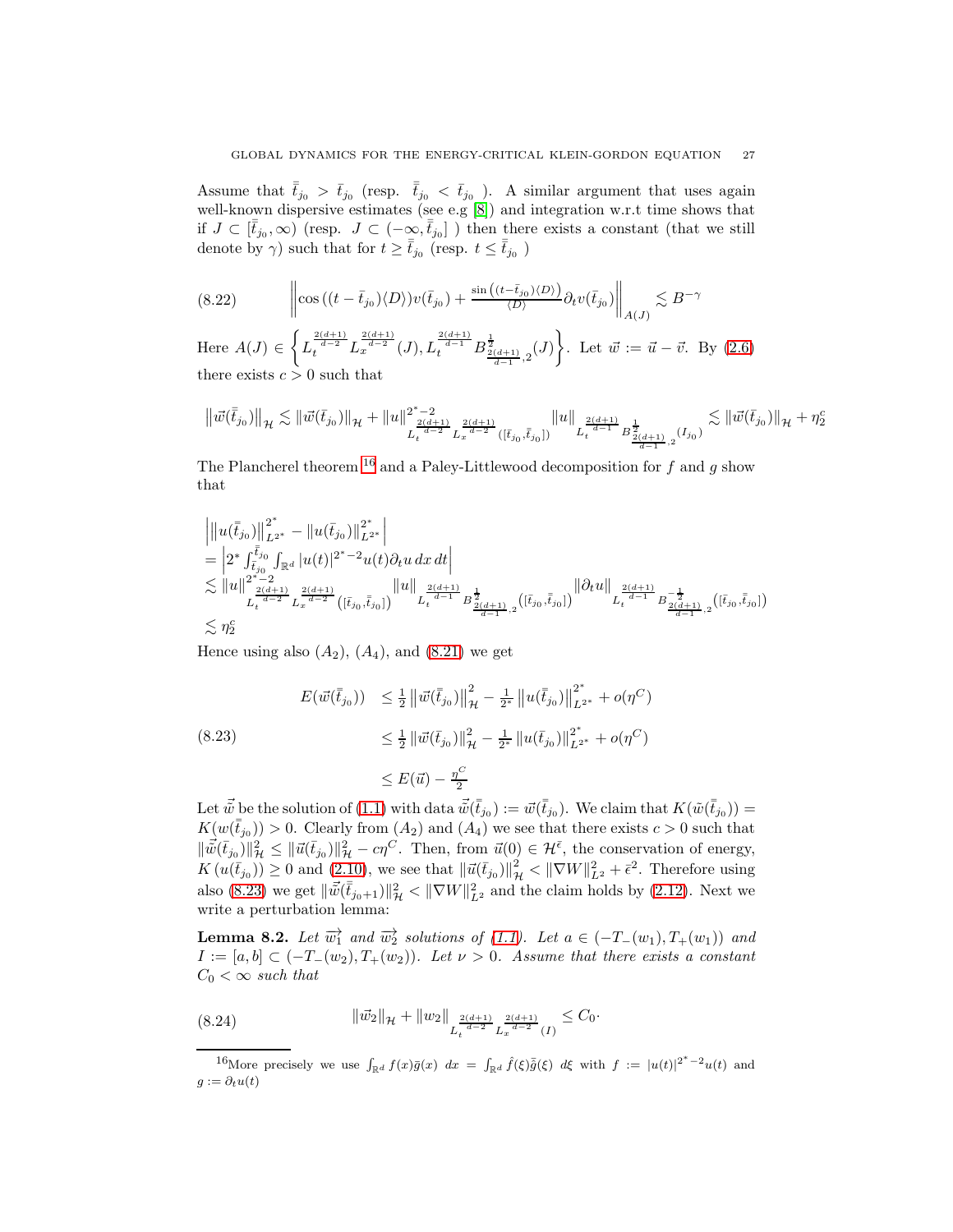There exists  $0 < \epsilon_0 := \epsilon_0(C_0, \nu) \ll 1$  such that if for all  $j \in \{1, 2, 3\}$ 

<span id="page-27-3"></span>
$$
(8.25)
$$
  

$$
\left\|\cos((t-a)\langle D\rangle)(w_1(a)-w_2(a))+\frac{\sin((t-a)\langle D\rangle)}{\langle D\rangle}(\partial_t w_1(a)-\partial_t w_2(a))\right\|_{X_j(I)} \leq \epsilon_0,
$$

then  $I \subset (-T_-(w_1), T_+(w_1))$  and

<span id="page-27-1"></span>(8.26) 
$$
||w_1 - w_2||_{L_t^{\infty} L_x^{2^*}(I)} \leq \nu.
$$

 $Here X_1(I) := L_t^{\frac{2(d+1)}{d-2}} L_x^{\frac{2(d+1)}{d-2}}(I), X_2(I) := L_t^{\frac{2(d+1)}{d-1}} B_{\frac{2(d+1)}{d-1},2}^{\frac{1}{2}}(I), and X_3(I) :=$  $L_t^{\infty} B_{2^*,2}^0(I)$ .

The proof of Lemma [8.2](#page-27-1) is postponed to Subsection [8.4.](#page-30-0)

Let  $\vec{w}_2 := \vec{\tilde{w}}$ . By [\(8.23\)](#page-26-1),  $K(w_2(\bar{t}_{j_0})) = K(w(\bar{t}_{j_0})) > 0$ , we see from [\[11\]](#page-51-2) that  $\|w_2\|_{L_t^{\frac{2(d+1)}{d-2}} L_x^{\frac{2(d+1)}{d-2}}(\mathbb{R})}$  $< \infty$ . Hence, using also [\(2.9\)](#page-9-3), the Payne-Sattinger argument <sup>[17](#page-27-2)</sup>, and  $(8.23)$  ) that there exists  $c > 0$  such that

<span id="page-27-4"></span>(8.27) 
$$
||w_2(t)||_{L^{2^*}}^{2^*} \le ||W||_{L^{2^*}}^{2^*} - c\eta^3
$$

Notice also that [\(8.25\)](#page-27-3) is satisfied on  $I := [\bar{t}_{j_0}, t_3]$  by [\(8.21\)](#page-25-0) and [\(8.22\)](#page-26-2). Consequently  $(8.26)$  holds. But then we see from  $(8.27)$ ,  $(2.2)$ , and Proposition [3.8,](#page-12-3) that it contradicts  $\tilde{d}_{\mathcal{S}}(\vec{u}(t_3)) = \delta_b$ .

<span id="page-27-0"></span>8.3. Proof of Lemma [8.1.](#page-25-0) In this subsection we prove Lemma [8.1.](#page-25-0)

We may assume WLOG that  $c_{j_0} = 0$  and  $\tilde{t}_{j_0} = 0$ . Given  $R' > 0$ , let  $\chi_{R'}(t,x) := \chi\left(\frac{|x|}{t+R'}\right)$  with  $\chi$  defined below [\(8.5\)](#page-22-0). Let  $\alpha \geq 0$ and let  $M_{\alpha} := 2^{\alpha} M_{j_0}$ . Let  $C' \gg 1$  be a constant large enough such that all the estimates in the sequel of this proof are true.

We first prove the following result:

Result: Let

$$
X_1(M_\alpha) := \int_0^{b_{j_0}} \int |\partial_t \bar{P}_{\leq M_\alpha} u| \, ||u|^{2^*-2} u - \bar{P}_{\leq M_\alpha} (|u|^{2^*-2} u) | \, dx \, dt
$$
, and  

$$
X_2(M_\alpha) := \int_0^{b_{j_0}} \int |\partial_t \bar{P}_{\leq M_\alpha} u| \, ||u|^{2^*-2} u - |\bar{P}_{\leq M_\alpha} u|^{2^*-2} \bar{P}_{\leq M_\alpha} u| \, dx \, dt
$$
.

Then there exists  $2^{C'\eta^{-C}} M_{j_0} \ge M'_{j_0} \ge M_{j_0}$  such that

(8.28) 
$$
X_1\left(M'_{j_0}\right) + X_2\left(M'_{j_0}\right) \ll \eta^C.
$$

<span id="page-27-5"></span><span id="page-27-2"></span><sup>&</sup>lt;sup>17</sup>that is  $K(w_2(t)) > 0, t \in I(w_2) = \mathbb{R}$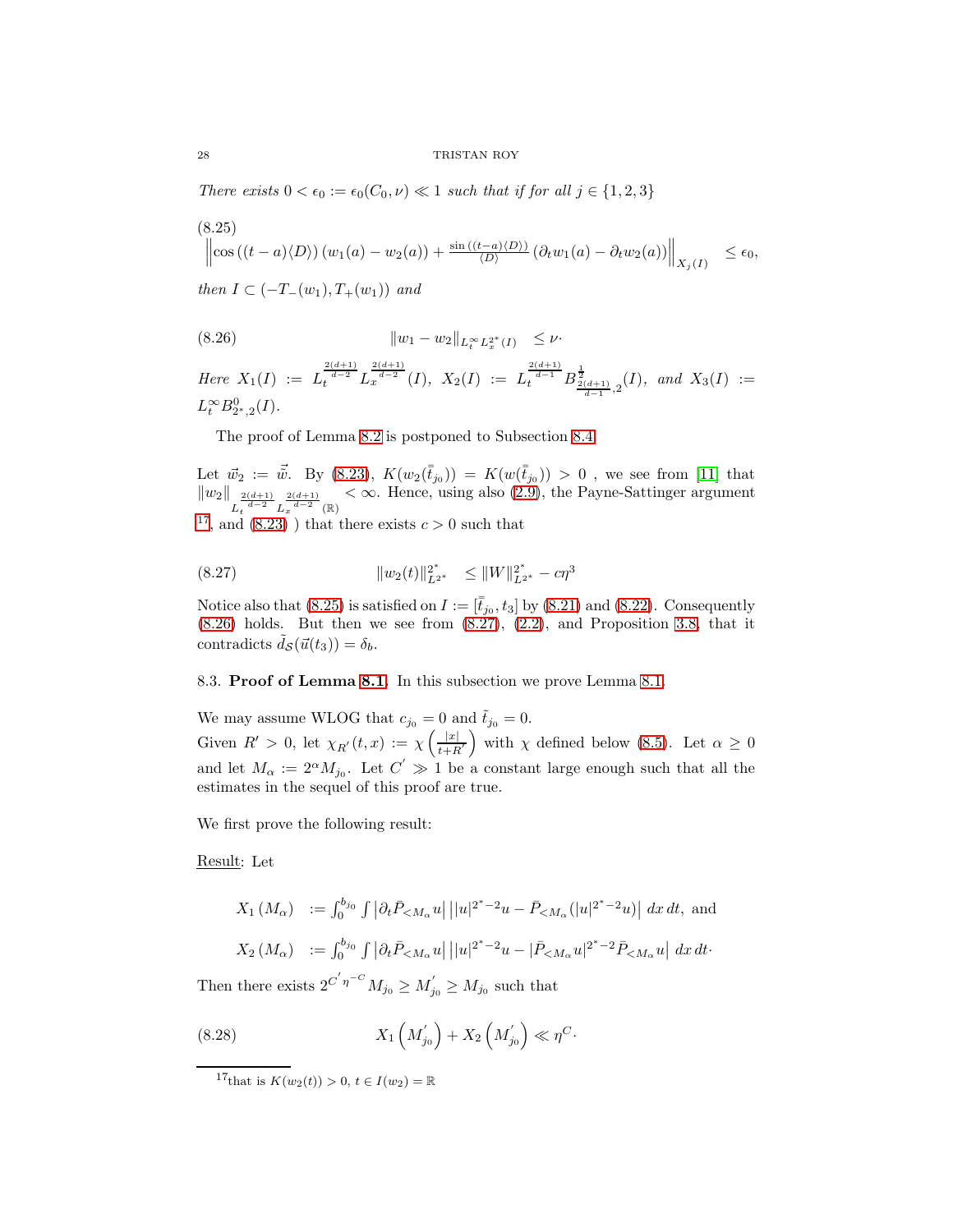*Proof.* We use a trick in the spirit of [\[5\]](#page-51-4). Let  $\bar{\alpha} \geq 1$ . Then [\(8.19\)](#page-24-4), [\(8.20\)](#page-25-1), and the fundamental theorem of calculus yield

<span id="page-28-0"></span>
$$
(8.29)
$$
\n
$$
\sum_{\alpha=1}^{6} X_{1}(M_{\alpha})
$$
\n
$$
\sum_{\alpha=1}^{5} \|\partial_{t}\bar{P}_{
$$

<span id="page-28-1"></span>
$$
\lesssim \sum_{\alpha=1}^{\infty} \sum_{\substack{(L_1, L_2) \in 2^{\mathbb{N}} \times 2^{\mathbb{N}} \\ L_1 < M_{\alpha} \le L_2}} \left( \frac{\langle L_1 \rangle}{\langle L_2 \rangle} \right)^2 \langle L_1 \rangle^{-\frac{1}{2}} \|\bar{P}_{L_1} u\|_{L_t^{\frac{2(d+1)}{d-1}} L_x^{\frac{2(d+1)}{d-1}} ([0, b_{j_0}])} \langle L_2 \rangle^{\frac{1}{2}} \|\bar{P}_{L_2} u\|_{L_t^{\frac{2(d+1)}{d-1}} L_x^{\frac{2(d+1)}{d-1}} ([0, b_{j_0}])}
$$

$$
\begin{split} &\lesssim \sum_{\substack{(L_1,L_2) \in 2^{\mathbb{N}} \times 2^{\mathbb{N}} \\ L_1 \le L_2}} \left( \frac{\langle L_1 \rangle}{\langle L_2 \rangle} \right)^{\frac{1}{2}-} \langle L_1 \rangle^{-\frac{1}{2}} \|\partial_t \bar{P}_{L_1} u\|_{L_t^{\frac{2(d+1)}{d-1}} L_x^{\frac{2(d+1)}{d-1}}([0,b_{j_0}])} \langle L_2 \rangle^{\frac{1}{2}} \|\bar{P}_{L_2} u\|_{L_t^{\frac{2(d+1)}{d-1}} L_x^{\frac{2(d+1)}{d-1}}([0,b_{j_0}])} \\ &\lesssim \|\partial_t u\|_{L_t^{\frac{2(d+1)}{d-1}} B_{\frac{2(d+1)}{d-1},2}^{-\frac{1}{2}}([0,T_1])} \|u\|_{L_t^{\frac{2(d+1)}{d-1}} B_{\frac{2(d+1)}{d-1},2}^{\frac{1}{2}}([0,b_{j_0}])} \\ &\lesssim 1. \end{split}
$$

Here we also applied the Young inequality for sequences at the last line of [\(8.29\)](#page-28-0) and [\(8.30\)](#page-28-1). The pigeonhole principle implies that there exists  $2^{C'\eta^{-C}}M_{j_0} \ge M_\alpha \ge M_{j_0}$ such that [\(8.28\)](#page-27-5) holds with  $M'_{j_0} := M_{\alpha}$ .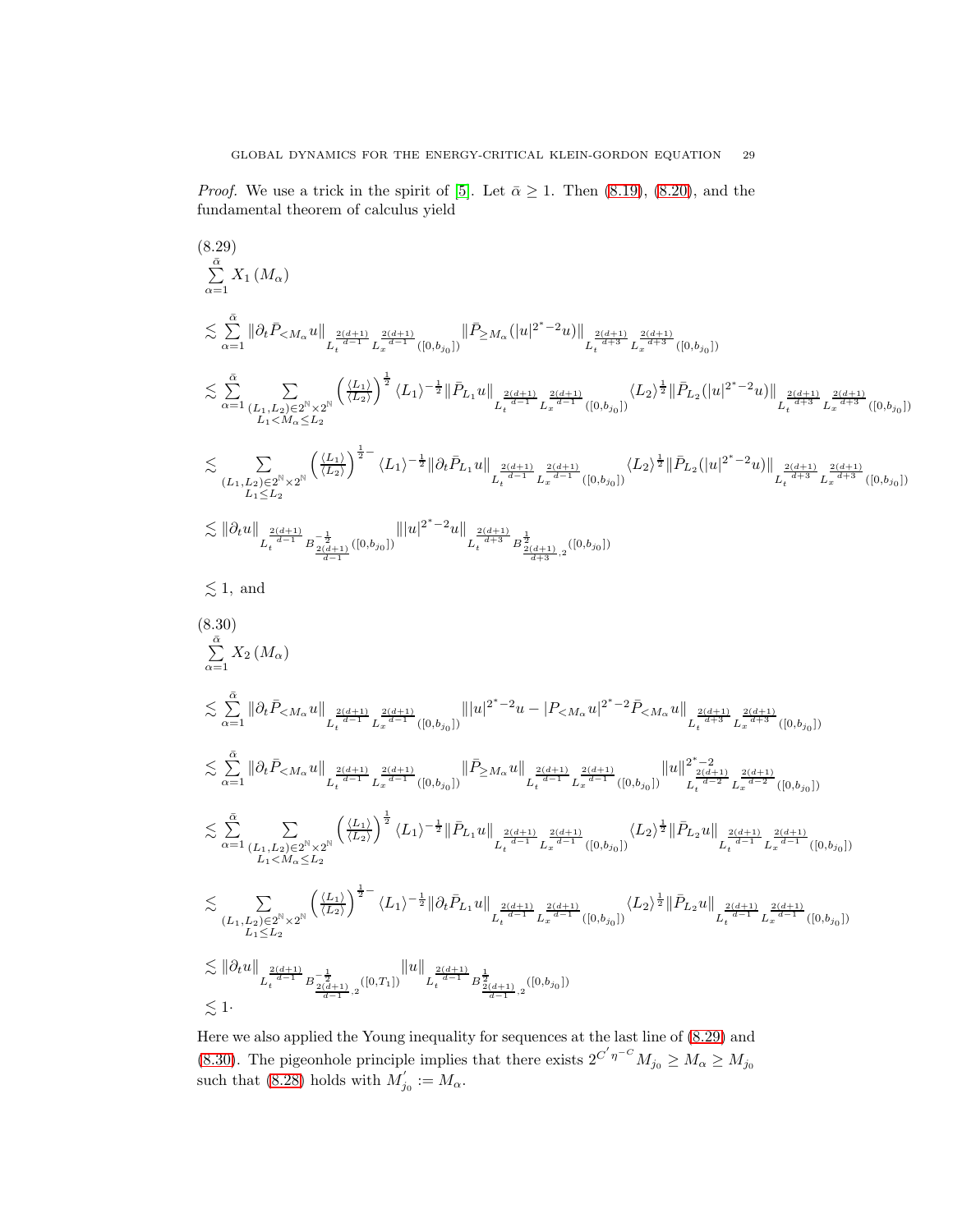Next, given  $0 \le T_1 \le b_{j_0}$ , we prove some estimates, namely [\(8.31\)](#page-30-1).

First we show that  $K\left(\chi_{R'}(0)\bar{P}_{< M_{j_0}'}u(0)\right)\geq 0$  . Indeed we may assume WLOG that  $k \ll 1$ . First assume that  $\|\nabla u(0)\|_{L^2} \ll k$  with  $k$  defined just below [\(8.11\)](#page-23-1). Then by expansion of the gradient, the Hardy inequality, and Plancherel equality we get  $\|\nabla(\chi_{R'}(0)\bar{P}_{< M_{j_0}'}u(0))\|_{L^2}\lesssim$  $\|\bar{P}_{\lt M_{j_0}'}u(0)\|_{L^2(|x|\sim R')}$  $\frac{R'}{R'}$  +  $\left\|\nabla \bar{P}_{\leq M'_{j_0}} u(0)\right\|_{L^2} \ll k$ . Hence we see from [\(2.2\)](#page-6-0) that  $K\left(\chi_{R'}(0)\bar{P}_{\leq M'_{j_0}} u(0)\right) \geq$  $\|K\|\nabla(\chi_{R'}(0)\overline{P}_{\leq M'_{j_0}}u(0))\|^2_{L^2}$ . Now assume that  $\|\nabla u(0)\|_{L^2}\gtrsim k$ . The estimate  $K(u(0)) \geq k$  that follows from Proposition [3.6,](#page-11-0) [\(2.9\)](#page-9-3), the equality  $\frac{1}{2} \int_{\mathbb{R}^d} |\nabla W|^2 dx =$  $\frac{1}{2} \int_{\mathbb{R}^d} |W|^{2^*} dx$  that comes from  $-\triangle W = W^{2^*-1}$ , and the estimate  $I(\chi_{R'}(0) \bar{P}_{\langle M_{j_0}'} u(0)) \leq$  $I(u(0))$  yield

 $I\left(\chi_{R'}(0)\bar{P}_{. Hence, using also [\(2.3\)](#page-6-1), we see that there exists$  $c := c(\delta_V) > 0$  such that

$$
K\left(\chi_{R'}(0)\bar{P}_{< M'_{j_0}}u(0)\right) \geq \left\|\nabla\left(\chi_{R'}(0)\bar{P}_{< M'_{j_0}}u(0)\right)\right\|_{L^2}^2 \left(1 - C^2_* \|\chi_{R'}(0)\bar{P}_{< M'_{j_0}}u(0)\|_{L^{2^*}}^{2^*-2}\right)
$$
  
\n
$$
\geq \left\|\nabla\left(\chi_{R'}(0)\bar{P}_{< M'_{j_0}}u(0)\right)\right\|_{L^2}^2 \left(1 - C^2_* \left(\|W\|_{L^{2^*}}^{2^*} - \frac{dk}{2}\right)^{\frac{2^*-2}{2^*}}\right)
$$
  
\n
$$
\geq c\left\|\nabla\left(\chi_{R'}(0)\bar{P}_{< M'_{j_0}}u(0)\right)\right\|_{L^2}^2.
$$

Hence in both cases  $K\left(\chi_{R'}(0)\bar{P}_{\langle M'_{j_0}u(0)\rangle\geq 0.$ Then observe from [\(2.10\)](#page-9-1) that

$$
E(\chi_{R'}(0), \bar{P}_{< M'_{j_0}} \vec{u}(0)) \ge \left(\frac{1}{2} - \frac{1}{2^*}\right) \|\chi_{R'}(0)\bar{P}_{< M'_{j_0}} \vec{u}(0)\|_{\mathcal{H}}^2
$$

and consequently

$$
E\left(\chi_{R'}(0), \bar{P}_{< M_{j_0}'} \vec{u}(0)\right) \geq \|\bar{P}_{< M_{j_0}'} u(0)\|_{H^1(|x| \leq R')}^2 + O\left(\int_{|x| \sim R'} |\nabla \bar{P}_{< M_{j_0}'} u(0)|^2\,dx\right)
$$

 $\text{Since }\sum_{Q\in 2^{\mathbb{N}}}\int_{|x|\sim QR'}|\nabla \bar{P}_{$ such that  $Q_{1,n} \leq 2^{C'\eta^{-C}n}$  and  $\int_{|x| \sim Q_{1,n} R_{j_0}} |\nabla \bar{P}_{\leq M'_{j_0}} u(0)|^2 dx \ll \eta^{C}$ . Hence (by [\(8.16\)](#page-24-2))

$$
E\left(\chi_{R_n}(0), \bar{P}_{\leq M'_{j_0}} \vec{u}(0)\right) \gtrsim \eta^C \quad , R_n := Q_{1,n} R_{j_0}
$$

Applying  $\bar{P}_{\leq M'_{j_0}}$  to [\(1.1\)](#page-0-0), multiplying the result by  $\chi_{R_n} \partial_t \bar{P}_{\leq M'_{j_0}} u$  and integrating on the region  $[0, T_1] \times \mathbb{R}^d$  we get

$$
E\left(\chi_{R_n}(T_1), \bar{P}_{
$$

 $\Box$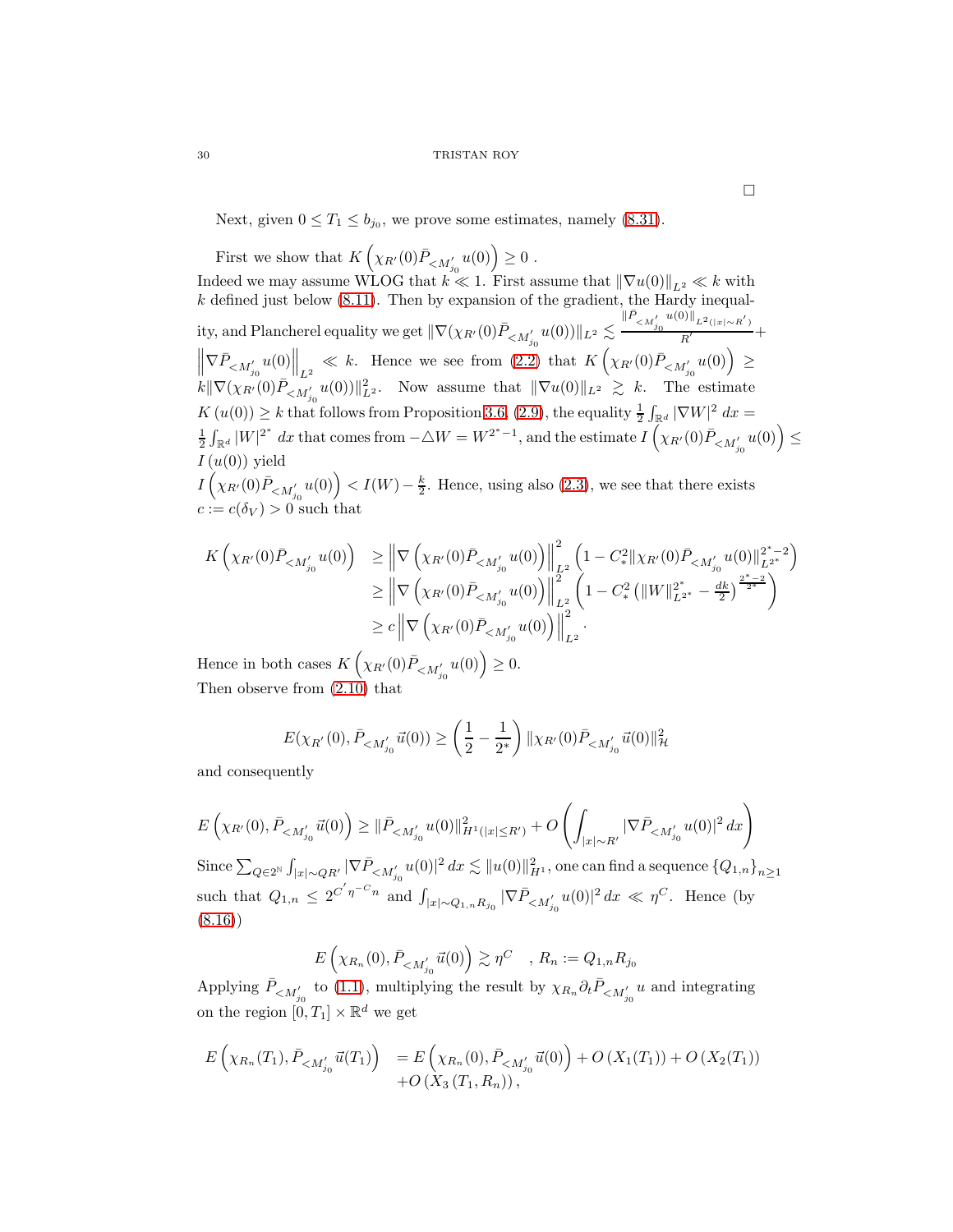with

 $X_3(T_1, R') = \int_0^{T_1} \int_{|x| - t \sim R'} \frac{1}{R_{j_0}}$  $\left(|\partial_t\bar{P}_{< M_{j_0}'}u|^2+|\nabla\bar{P}_{< M_{j_0}'}u|^2+|\bar{P}_{< M_{j_0}'}u|^2+|\bar{P}_{< M_{j_0}'}u|^{2^*}\right)\,dx\,dt\cdot$ Since  $\sum$  $n\geq 1$  $X_3(T_1, R_n) \lesssim \frac{T_1}{R_{j_0}}$  one can then find a subsequence  $\{Q_{2,n} := Q_{2,n}(T_1)\}_{n \geq 1}$ of  ${Q_{1,n}}_{n\geq 1}$  and a sequence  ${b_n}_{n\geq 1}$  such that  $1 \leq b_n \leq 2^{C'\eta^{-C}\frac{T_1}{R_{j_0}}n}$ ,

> $Q_{1,b_n} \leq Q_{2,n} \leq Q_{1,b_{n+1}}, \text{ and } X_3 \left( T_1, Q_{2,n} M_j' \right)$  $\left(\begin{matrix} \gamma'\\j_0\end{matrix}\right)\ll \eta^C.$

Hence, using also [\(8.28\)](#page-27-5) we get

$$
\left\|\bar{P}_{
$$

The Hardy inequality and the Plancherel theorem show that  $\sum$  $Q\in 2^\mathbb{N}$  $\int_{\left|x\right|-T_1 \sim QR_{j_0}}$  $|\bar{P}_{\lt M_{j_0}'} u(T_1)|^2$  $\frac{d\theta}{|x|^2}$  dx  $\lesssim$  $||u(T_1)||_{H^1}^2$ . Hence one can find a subsequence  ${Q_{3,n} := Q_{3,n}(T_1)}_{n \ge 1}$  of  ${Q_{2,n}}_{n \ge 1}$ and a sequence  $\{b_n\}_{n\geq 1}$  such that  $1 \leq b_n \leq 2^{C'\eta^{-C}n}$ ,

$$
Q_{2,b_n} \leq Q_{3,n} \leq Q_{2,b_{n+1}},
$$
 and  $\left\| \frac{P_{\lt M_{j_0}'}(u(T_1))}{|x|} \right\|_{L^2(|x|-T_1 \sim Q_{3,n}R_{j_0})} \ll \eta^C$ 

Hence there exists  $\bar{Q}(T_1)$  (it suffices to choose  $\bar{Q}(T_1) := Q_{3,1}(T_1)$ ) such that  $\bar{Q}(T_1) \leq$  $(C^{'})^{C^{'} \eta^{-C}} (C^{'})^{C^{'} \eta^{-C} \frac{T_1}{R_{j_0}} (C^{'})^{C^{'} \eta^{-C}}}$ and

(8.31)

<span id="page-30-1"></span>
$$
\left\|\left|\bar{P}_{\leq M'_{j_0}} \vec{u}(T_1)\right|\right\|_{\mathcal{H}(|x|\leq \bar{Q}(T_1)R_{j_0}+T_1)} \gtrsim \eta^C, and \left\|\frac{\left|\bar{P}_{\leq M'_{j_0}} u(T_1)\right|}{|x|}\right\|_{L^2(|x|-T_1\sim \bar{Q}(T_1)R_{j_0})} \ll \eta^C.
$$

Next, given  $B \gg 1$ , we write an algorithm that will allow us to define  $\bar{t}_{j_0}$ ,  $\bar{t}_{j_0}$ ,  $\alpha := \alpha(B)$ , and  $\overline{R}'$ .

Let  $S := 0, R := R_{j_0}$ , and  $T := B (M_{j_0} R)^B R$ . Then, as long as  $||u||$  $L_t^{\frac{2(d+1)}{d-2}} L_x^{\frac{2(d+1)}{d-2}} (S,T)$  $>$  $\eta_2$ , do the following:  $R := \overline{Q}(T)R_{j_0} + T$ ,  $S := T$ , and  $T := S + B(M_{j_0}R)^B R$ . Observe that algorithm has a finite number of steps in view of  $(8.18)$ . Moreover  $(A1)$ ,  $(A2)$ ,  $(A3)$ , and  $(A4)$  hold with  $\bar{t}_{j_0} := S$ ,  $\bar{t}_{j_0} := T$ , and  $\bar{R}' := \bar{Q}(T)R_{j_0} + T$ .

<span id="page-30-0"></span>8.4. **Proof of Lemma [8.2.](#page-27-1)** Let  $F(v) := |v|^{2^*-2}v$  and  $e := w_1 - w_2$ . It is made of four steps:

 $(1) \|w_2\|_{L_t^{\frac{2(d+1)}{d-1}}B_{\frac{2(d+1)}{d-1},2}^{\frac{1}{2}}(I)} + \|\vec{w_2}\|_{L_t^{\infty} \mathcal{H}(I)} \lesssim_{C_0} 1.$ 

Indeed let  $1 \gg \alpha > 0$ . We can find a partition of I into subintervals  $(J_l := [a_l, b_l])_{1 \leq l \leq \bar{l}}$  such that  $||w_2||_{L_t^{\frac{2(d+1)}{d-2}} L_x^{\frac{2(d+1)}{d-2}}(J_l)}$  $= \alpha$  for all  $1 \leq l < \overline{l}$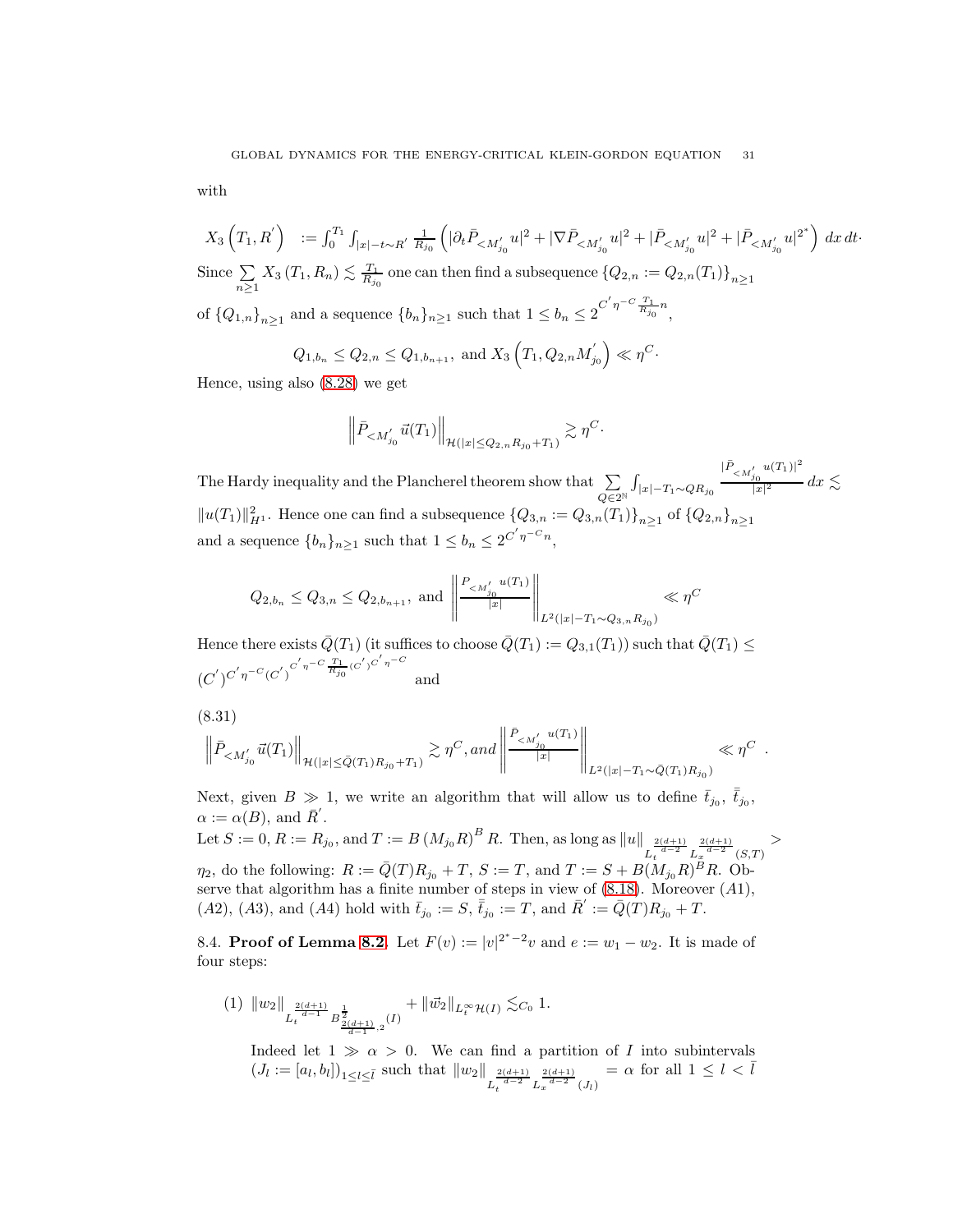, and  $||w_2||_{L_t^{\frac{2(d+1)}{d-2}}L_x^{\frac{2(d+1)}{d-2}}(J_{\bar{l}})} = \alpha$ . Let  $K_1 := [a_1, .] \subset J_1$  and  $Y(K_1) :=$  $\|w_2\|_{L_t^{\frac{2(d+1)}{d-1}}B_{\frac{2(d+1)}{d-1},2}(K_1)} + \|\vec{w_2}\|_{L_t^{\infty} \mathcal{H}(K_1)}$ . By [\(2.6\)](#page-7-2) and [\(2.4\)](#page-7-0) we see that

there exists  $C > 0$  such that

$$
Y(K_1) \leq C(C_0 + \alpha^{2^*-2} \|w_2\|_{L_t^{\frac{2(d+1)}{d-1}} B_{\frac{2(d+1)}{d-1},2}(K_1)}).
$$
  
 
$$
\leq C(C_0 + \alpha^{2^*-2} Y(K_1)).
$$

Hence a continuity argument shows that  $Y(J_1) \leq 2C C_0$ . Iterating over l we get  $Y(J_l) \leq (2C C_0)^l$ . Hence by summing over l we get  $\lesssim_{C_0} 1$ .

(2) Short-time perturbation argument.

Let  $1 \gg \alpha > 0$  and  $J = [\bar{a}, \bar{b}] \subset I$  such that  $||w_2|| \frac{2(d+1)}{L_t^{\frac{d}{d-2}} L_x^{\frac{2(d+1)}{d-2}} (J)$ +  $\|w_2\|_{L_t^{\frac{2(d+1)}{d-1}}B_{\frac{2(d+1)}{d-1},2}^{\frac{1}{2}}(J)}$  $\leq \alpha$ . Then there exists  $1 \gg \mu > 0$  such that if  $\epsilon' \leq \mu$  and for all  $j \in \{1, 2, 3\}$ 

$$
\left\| \cos \left( (t - \bar{a}) \langle D \rangle \right) e(\bar{a}) + \frac{\sin \left( (t - \bar{a}) \langle D \rangle \right)}{\langle D \rangle} \partial_t e(\bar{a}) \right\|_{X_j(J)} \le \epsilon', \text{ then}
$$
  

$$
(*): \left\| F(w_1) - F(w_2) \right\|_{L_t^{\frac{2(d+1)}{d+3}} B^{\frac{1}{2}}_{\frac{2(d+1)}{d+3},2}(J)} \lesssim \epsilon'.
$$

Indeed let  $Z(J) := ||e||$  $L_t^{\frac{2(d+1)}{d-1}} B_{\frac{2(d+1)}{d-1},2}^{\frac{1}{2}}(J)$  $+$  ||e||  $L_t^{\frac{2(d+1)}{d-2}} L_x^{\frac{2(d+1)}{d-2}}(J)$ . We get from  $(8.25)$  and  $(2.6)$  followed by  $(2.5)$ 

$$
Z(J) \lesssim \epsilon' + \|F(w_1) - F(w_2)\|_{L_t^{\frac{2(d+1)}{d+3}} B^{\frac{1}{2}}_{\frac{2(d+1)}{d+3},2}(J)}
$$
\n
$$
\lesssim \epsilon' + \|e\|_{L_t^{\frac{2(d+1)}{d-1}} B^{\frac{1}{2}}_{\frac{2(d+1)}{d-1},2}} \left( \|w_1\|_{L_t^{\frac{2(d+1)}{d-2}} L_x^{\frac{2(d+1)}{d-2}}(J)}^{2\frac{2(d+1)}{d-2}} + \|w_2\|_{L_t^{\frac{2(d+1)}{d-2}} L_x^{\frac{2(d+1)}{d-2}}(J)}^{2\frac{2(d+1)}{d-1}} \right)
$$
\n
$$
+ \|e\|_{L_t^{\frac{2(d+1)}{d-2}} L_x^{\frac{2(d+1)}{d-2}}(J)} \left( \|w_1\|_{L_t^{\frac{2(d+1)}{d-2}} L_x^{\frac{2(d+1)}{d-2}}(J)}^{2\frac{2(d+1)}{d-2}} + \|w_2\|_{L_t^{\frac{2(d+1)}{d-2}} L_x^{\frac{2(d+1)}{d-2}}(J)}^{2\frac{2(d+1)}{d-2}} \right)
$$
\n
$$
\left( \|w_1\|_{L_t^{\frac{2(d+1)}{d-1}} B^{\frac{1}{2}}_{\frac{2(d+1)}{d-1},2}(J)} + \|w_2\|_{L_t^{\frac{2(d+1)}{d-1}} B^{\frac{1}{2}}_{\frac{2(d+1)}{d-1},2}(J)} \right)
$$
\n
$$
\lesssim \epsilon' + Z^{2^*-1}(J) + \alpha Z^{2^*-2}(J) + \alpha^{2^*-3} Z^2(J) + \alpha^{2^*-2} Z(J)
$$

Hence a continuity argument shows that  $Z(J) \lesssim \epsilon'$ . Hence (\*) holds.

(3) Long-time perturbation argument.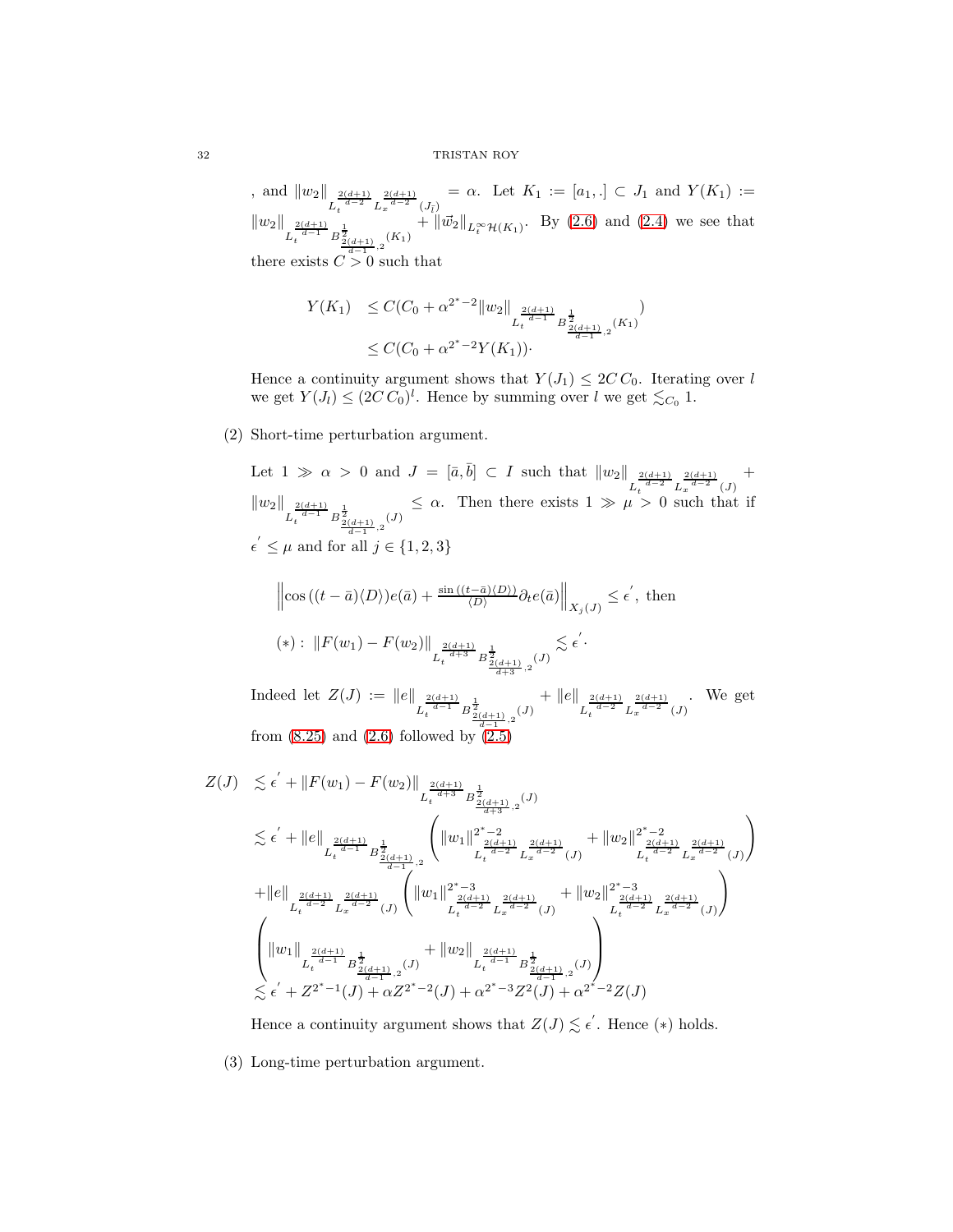Observe from the first step and  $(8.24)$  that we can partition I into subintervals  $(J_j := [a_j, b_j])_{1 \leq j \leq \overline{j}}$  such that  $\overline{j} \lesssim_{C_0} 1$ ,

$$
\max\left(\|w_2\|_{L_t^{\frac{2(d+1)}{d-1}}B_{\frac{2(d+1)}{d-1},2}^{\frac{1}{2}(J_j)}(J_j)},\|w_2\|_{L_t^{\frac{2(d+1)}{d-2}}L_x^{\frac{2(d+1)}{d-2}}(J_j)}\right)=\alpha \text{ for } 1\leq j\leq
$$
  

$$
\bar{j}-1 \text{ and } \max\left(\|w_2\|_{L_t^{\frac{2(d+1)}{d-1}}B_{\frac{2(d+1)}{d-1},2}^{\frac{1}{2}(J_j)},\|w_2\|_{L_t^{\frac{2(d+1)}{d-2}}L_x^{\frac{2(d+1)}{d-2}}(J_j)}\right)\leq \alpha. \text{ We}
$$

claim that for all  $1 \leq j \leq \overline{j}$  there there exists a positive constant  $C(j)$  such that (with  $F(x) := |x|^{2^*-2}x$ )

$$
(8.32) \t\t\t ||F(w_2) - F(w_1)||_{L_t^{\frac{2(d+1)}{d+3}} B^{\frac{1}{2}}_{\frac{2(d+1)}{d+3},2}(J_j)} \leq C(j)\epsilon_0.
$$

<span id="page-32-0"></span>Indeed by induction assume that [\(8.32\)](#page-32-0) holds for all  $1 \leq j \leq k$  with  $k \in$  $\{1, ..., j-1\}$ . Then from the Duhamel formula above [\(2.6\)](#page-7-2) we see that

$$
\cos\left((t-a_{k+1})\langle D\rangle\right)e(a_{k+1}) + \frac{\sin\left((t-a_{k+1})\langle D\rangle\right)}{\langle D\rangle}\partial_t e(a_{k+1})
$$
\n
$$
= \cos\left((t-a)\langle D\rangle\right)e(a) - \frac{\sin\left((t-a)\langle D\rangle\right)}{\langle D\rangle}\partial_t e(a) - \sum_{j=1}^k \int_{a_j}^{b_j} \frac{\sin\left((t-t')\langle D\rangle\right)}{\langle D\rangle}\left(F(w_1(t')) - F(w_2(t'))\right) dt'
$$

Hence we get from [\(2.6\)](#page-7-2)

$$
\left\| \cos \left( (t - a_{k+1}) \langle D \rangle \right) e(a_{k+1}) + \frac{\sin \left( (t - a_{k+1}) \langle D \rangle \right)}{\langle D \rangle} \partial_t e(a_{k+1}) \right\|_{X_j(J_{k+1})}
$$
  

$$
\lesssim \epsilon_0 + \sum_{j=1}^k \left\| F(w_2) - F(w_1) \right\|_{L_t^{\frac{2(d+1)}{d+3}} B_{\frac{2(d+1)}{d+3},2}^{\frac{1}{2}}(J_j)} \lesssim \epsilon_0 + \sum_{j=1}^k C(j) \epsilon_0 \le \mu
$$

Hence an application of the short-time perturbation argument shows that  $(8.32)$  also holds for  $j = k + 1$ . This proves the claim. Hence by summation

$$
(8.33) \t\t\t ||F(w_1) - F(w_2)||_{L_t^{\frac{2(d+1)}{d+3}} B^{\frac{1}{2}}_{\frac{2(d+1)}{d+3},2}(I)} \lesssim \sum_{j=1}^{\overline{j}} C(j)\epsilon_0.
$$

<span id="page-32-1"></span>(4) Estimate [\(8.26\)](#page-27-1): this follows from [\(8.25\)](#page-27-3), the embeddings  $B_{2^*,2}^0 \hookrightarrow L^{2^*}$  and  $\dot{H}^1 \hookrightarrow L^{2^*}$ , and [\(8.33\)](#page-32-1).

# 9. PROOF OF PROPOSITION [3.16](#page-14-2)

In this section we prove Proposition [3.16.](#page-14-2)

By using time translation symmetry of [\(1.1\)](#page-0-0) if necessary we may assume WLOG that  $t_0 = 0$ . The continuity of the flow, Proposition [3.6](#page-11-0) and Proposition [3.8](#page-12-3) show that  $\Theta(u([0, T_+(u)))) = \pm 1$  if  $\Theta(u(0)) = \pm 1$ .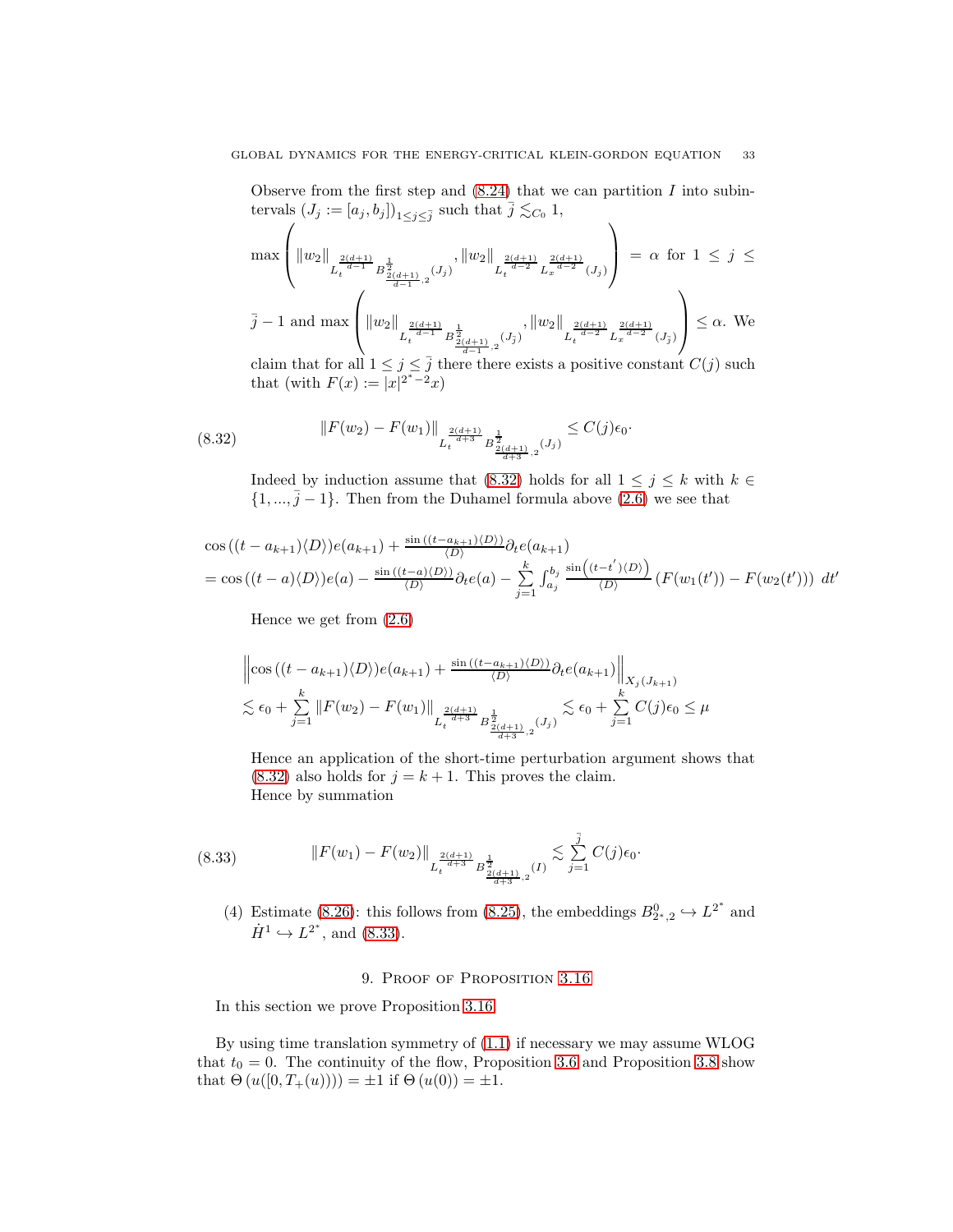9.1.  $\Theta(\mathbf{u}(\mathbf{t_0})) = -1$ . We prove that  $T_+(u) < \infty$ . We adapt an argument of Payne-Sattinger [\[29\]](#page-52-0) to energies slightly above that of the ground states. Let  $y := \langle u, u \rangle$ . Elementary computations show that

<span id="page-33-0"></span>
$$
\partial_t y = 2 \langle \partial_t u, u \rangle
$$

and

(9.1) 
$$
\begin{array}{rcl} \partial_t^2 y & = & 2 \|\partial_t u\|_{L^2}^2 + 2 \langle \partial_{tt} u, u \rangle \\ & = & 2 \|\partial_t u\|_{L^2}^2 - 2K(u) - 2\|u\|_{L^2}^2 \end{array}
$$

Since  $\tilde{d}_{\mathcal{S}}(\vec{u}(t)) \geq \delta_b, t \geq t_2$ , we get from Proposition [3.6](#page-11-0) (with  $k := k(\delta_b)$ )

(9.2) 
$$
\partial_t^2 y \geq 2 \|\partial_t u\|_{L^2}^2 + 2k - 2\|u\|_{L^2}^2
$$

We have

<span id="page-33-1"></span>
$$
K(\vec{u}) + ||u||_{L^2}^2 = 2^*E(\vec{u}) - \frac{2^*}{2} ||\partial_t u||_{L^2}^2 - 2^* \left(\frac{1}{2} - \frac{1}{2^*}\right) (||\nabla u||_{L^2}^2 + ||u||_{L^2}^2)
$$

From  $\vec{u}(0) \in \mathcal{H}$ , the conservation of energy, and  $(2.12)$  we get

$$
E(\vec{u}) \leq \left(\frac{1}{2} - \frac{1}{2^*}\right) \|\nabla u\|_{L^2}^2 + \bar{\epsilon}^2
$$

Hence collecting these estimates and [\(9.1\)](#page-33-0)

<span id="page-33-2"></span>
$$
(9.3) \qquad \partial_t^2 y \ge 2\left(1+\tfrac{2}{2^*}\right) \|\partial_t u\|_{L^2}^2 - 2 \times 2^* \bar{\epsilon}^2 + 2 \times 2^* \left(\tfrac{1}{2} - \tfrac{1}{2^*}\right) \|u\|_{L^2}^2
$$

From [\(9.2\)](#page-33-1) and [\(9.3\)](#page-33-2) we see that  $\partial_t^2 y \geq \bar{\epsilon}^2$ . Hence, assuming that  $T_* = \infty$  this leads to

$$
(9.4) \t y(t) \rightarrow \infty, \text{ as } t \rightarrow \infty
$$

Since  $|\partial_t y| \leq 2 ||\partial_t u||_{L^2} ||u||_{L^2}$  we get for  $t \gg 1$ 

<span id="page-33-3"></span>
$$
\partial_{tt}y \geq 2\left(1+\frac{2^*}{2}\right)\frac{(\partial_t y)^2}{4y}
$$

Hence  $\partial_t^2 y^{-\alpha} \leq 0$  with  $\alpha := \frac{1}{2}$  $\left(\frac{2^*}{2} - 1\right)$ . This contradicts [\(9.4\)](#page-33-3).

9.2.  $\Theta(\mathbf{u}(\mathbf{t_0})) = 1$ . Throughout this section, we work with complex-valued functions so that we can use the results in [\[11\]](#page-51-2). Unless previously defined we denote by  $\vec{f} = f_1 + if_2$  a complex-valued function. Let  $E(\vec{f}) := \frac{1}{2} ||\vec{f}||_{L^2}^2 - \frac{1}{2^*} \left||Re(\langle D \rangle^{-1} \vec{f})||\right||$ 2 ∗  $L^{2*}$ and  $E_{wa}(\vec{f}) := \frac{1}{2} ||\vec{f}||_{L^2}^2 - \frac{1}{2^*} ||\Re(D^{-1}\vec{f})||$ 2 ∗ L<sub>2</sub><sup>\*</sup>. If  $\vec{f} := qf_1 + if_2$  with  $q \in \{D, \langle D \rangle\}$ and  $f_1$ ,  $f_2$  real-valued functions then  $\tilde{d}_{\mathcal{S}}(\vec{f}) := \tilde{d}_{\mathcal{S}}((f_1, f_2)).$ 

We recall the following result proved in [\[11\]](#page-51-2) and obtained by a concentration compactness procedure (see e.g [\[3,](#page-51-14) [22\]](#page-51-15), relying on [\[21\]](#page-51-16))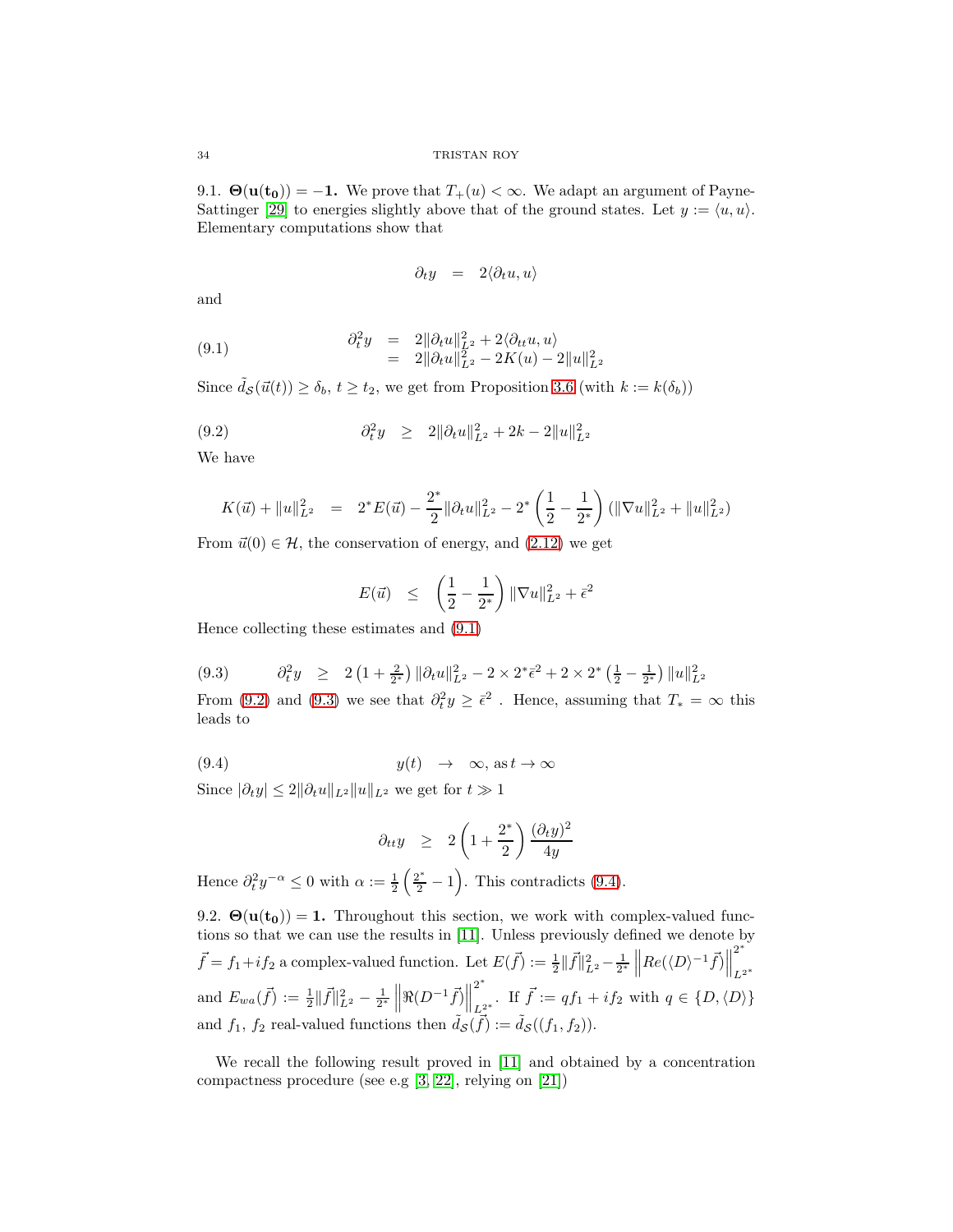**Proposition 9.1.** [\[11\]](#page-51-2) Let  $(v_n(0), \partial_t v_n(0))$  be a bounded sequence in H. Let  $\vec{v}_n(0) :=$  $\langle D \rangle v_n(0) - i \partial_t v_n(0)$ . Let  $\{\vec{v}_n(t) := e^{i \langle D \rangle t} \vec{v}_n(0)\}_{n \in \mathbb{N}}$  be a sequence that is bounded in  $L^2$ . Then there exist  $\left\{\vec{\phi}^j \in L^2(\mathbb{R}^d)\right\}$  $\left\{ \vec{w}_n^j \in L^2 \right\}_{j \in \mathbb{N}}$  and  $\left\{ (t_n^j, x_n^j, h_n^j) \subset \mathbb{R} \times \mathbb{R}^d \times (0, 1] \right\}_{n \in \mathbb{N}, j \in \mathbb{N}}$ such that, up to a subsequence,  $h_n^j \to 0$  as  $n \to \infty$  or  $h_n^j = 1$  for all n, and

<span id="page-34-3"></span>(9.5) 
$$
k \in \mathbb{N} : \vec{v}_n(t) = \sum_{j=0}^k \vec{v}_n^j(t) + e^{i\langle D \rangle t} \vec{w}_n^k, \ \vec{v}_n^j := e^{i\langle D \rangle (t - t_n^j)} T_n^j \vec{\phi}^j,
$$

with

<span id="page-34-2"></span>(9.6) 
$$
\lim_{k \to \infty} \overline{\lim}_{n \to \infty} ||e^{i\langle D \rangle t} \vec{w}_n^k||_{L_t^{\infty} B_{\infty, \infty}^{-\frac{d}{2}}} = 0,
$$

(9.7) 
$$
j \neq l : \lim_{n \to \infty} \langle \vec{v}_n^j(t), \vec{v}_n^l(t) \rangle = 0,
$$

$$
\lim_{n \to \infty} \langle \vec{v}_n^j(t), e^{i \langle D \rangle t} \vec{w}_n^k \rangle = 0, \text{ and}
$$

<span id="page-34-4"></span>
$$
(9.8) \t j \neq l : ; \lim_{n \to \infty} \left| \log \left( \frac{h_n^l}{h_n^j} \right) \right| + \frac{|t_n^l - t_n^j| + |x_n^l - x_n^j|}{h_n^l} = \infty \cdot
$$

In particular

<span id="page-34-0"></span>(9.9) 
$$
\lim_{n \to \infty} \|\vec{v}_n(t)\|_{L^2}^2 - \sum_{j=0}^k \|\vec{v}_n^j(t)\|_{L^2}^2 - \|e^{i\langle D\rangle t}\vec{w}_n^k\|_{L^2}^2 = 0
$$

We define the following statement  $\mathcal{P}(E)$ : if  $\vec{u}$  is a solution of [\(1.1\)](#page-0-0) with data  $(u_0, u_1) \in \mathcal{H}$ , forward maximal time of existence  $T_+(u)$ , and energy E that satisfies

(1) 
$$
\tilde{d}_{\mathcal{S}}(\vec{u}(t)) \ge \delta_b, t \in [0, T_+(u))
$$
  
\n(2)  $\Theta(u(t)) = 1, t \in [0, T_+(u))$   
\n(3)  $E(\vec{u}) \le E_{wa}(\vec{W}) + \bar{\epsilon}^2$   
\nThen  $T_+(u) = \infty$  and  $||u||_{L_t^{\frac{2(d+1)}{d-2}} L_x^{\frac{2(d+1)}{d-2}}(\mathbb{R}^+)} < \infty$ <sup>18</sup>. We define  
\n $E_c = \sup \{ E > 0, \mathcal{P}(E) \text{ holds} \}$ 

Clearly from [\[11\]](#page-51-2), we know that we may assume that  $E_c \ge E_{wa}(\vec{W})$ . Assume toward a contradiction that  $E_c = E_{wa}(\vec{W}) + \tilde{\epsilon}^2$  with  $\tilde{\epsilon} < \bar{\epsilon}$ . We prove the following claim:

<span id="page-34-5"></span>Claim 9.2. There exists a critical element  $U_c$ , i.e a solution of [\(1.1\)](#page-0-0), that satisfies  $E(\vec{U}_c) = E_c$ , (1) and (2). Here  $\vec{U}_c := \langle D \rangle U_c - i \partial_t U_c$ . Moreover  $U_c$  does not scatter, *i.e*  $||U_c||$   $\frac{2(d+1)}{L_t^{\frac{d-2}{d-2}}} L_x^{\frac{2(d+1)}{d-2}} (0,T_+(U_c)))$  $=\infty$ .

By definition of  $E_c$  there exists a sequence  $(\vec{u}_n)_{n\geq 1}$  of solutions  $\vec{u}_n := \langle D \rangle u_n$  $i\partial_t u_n$  with forward maximal time of existence  $T_+(u_n)$  that satisfy (1), (2) and (3),  $E(\vec{u}_n) \to E_c$  from above and  $||u_n||_{L_t^{\frac{2(d+1)}{d-2}} L_x^{\frac{2(d+1)}{d-2}}([0,T+(u_n)])}$  $=\infty$ .

We may assume WLOG that for all  $t \in [0, T_{+}(u_n)), \tilde{ds}(\vec{u}_n(t)) \geq \delta_0'$  with  $\delta_0' \gg$  $\delta_b$  If not we may find  $\bar{t}_{n_\infty} \in I(u)$  such that  $\delta_b \leq \tilde{d}_{\mathcal{S}}(\vec{u}_n(\bar{t}_n)) < \delta'_b$ . Hence, if  $\partial_t \tilde{d}_{\mathcal{S}}^2$  $\mathcal{L}_{\mathcal{S}}^{2}(\vec{u}_{n})(\bar{t}_{n}) \geq 0$  (resp.  $\partial_{t}\tilde{d}_{\mathcal{S}}^{2}$  $\frac{1}{\mathcal{S}}(\vec{u})(\bar{t}_n) < 0$  then we can apply Proposition [3.11](#page-13-0) to

<span id="page-34-1"></span><sup>18</sup>This implies scattering, by standard procedure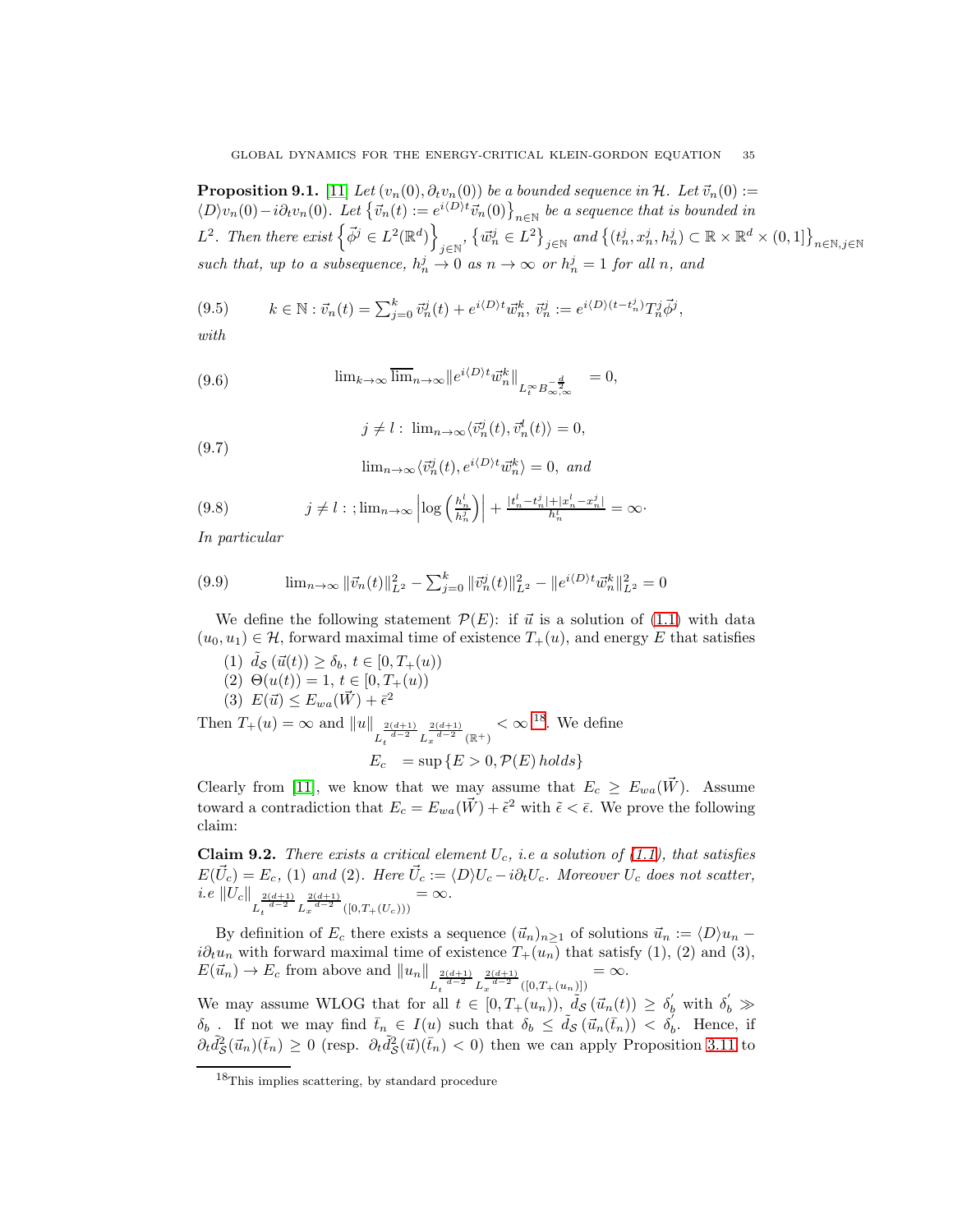find  $\vec{t}_n > \bar{t}_n$  (resp.  $\vec{t}_n < \bar{t}_n$ ) such that  $\tilde{d}_{\mathcal{S}}\left(u(\vec{t}_n)\right) = \delta'_b$  and we replace  $\vec{u}_n(t)$  with  $\vec{u}(t+\vec{t}_n).$ 

We claim that there exists  $t_n \in [0, T_+(u_n))$  such that  $\|\nabla u_n(t_n)\|_{L^2} \gtrsim 1$ . If not  $(*)$ would hold, with  $(*)$ :  $\|\nabla u_n(t)\|_{L^2} \ll 1$ ,  $t \in [0, T_+(u_n))$ . Now defining  $X_n(t)$  :=  $||u_n||_{L_t^{\frac{2(d+1)}{d-2}}L_x^{\frac{2(d+1)}{d-2}}([0,T+(u_n)))}$  $+ \|u_n\|_{L_t^{\frac{2(d+1)}{d-1}}} B^{\frac{1}{2}}_{\frac{2(d+1)}{d-1},2}([0,T+(u_n)))$ and r such that  $\frac{1}{r}$  =

 $\frac{n-1}{2(n+1)} - \frac{1}{2n}$  we get for some  $0 < c < 1$ 

$$
X_n(t) \lesssim \|\vec{u}_n(0)\|_{\mathcal{H}} + \|u_n\|_{L_t^{\frac{2(d+1)}{d-2}} L_x^{\frac{2(d+1)}{d-2}}([0,T_+(u_n)])}^{\frac{2(d+1)}{d-1}} \|u_n\|_{L_t^{\frac{2(d+1)}{d-1}} B_{\frac{2(d+1)}{d-1},2}^{\frac{1}{d}}([0,T_+(u_n)))}
$$
  
\n
$$
\lesssim \|\vec{u}_n(0)\|_{\mathcal{H}} + \|u_n\|_{L_t^{\infty} L_x^{2^*}([0,T_+(u_n))}^{\frac{2(d+1)}{d-2}} \|u_n\|_{L_t^{\frac{2(d+1)}{d-1}} L_x^{\frac{2(d+1)}{d}} B_{\frac{2(d+1)}{d-1},2}^{\frac{1}{d-1}}([0,T_+(u_n)))}
$$
  
\n
$$
\lesssim \|\vec{u}_n(0)\|_{\mathcal{H}} + o\left(X_n^{1+(2^*-2)(1-c)}(t)\right),
$$

where at the second line we used  $(2.2)$ ,  $(*)$ , and  $H^{\frac{2(d+1)}{d-1}} \hookrightarrow L^r$ , followed by a continuity argument. This is a contradiction. Hence, by letting  $\vec{u}_n(t) := \vec{u}_n(t+t_n)$ , we may assume that

$$
(\mathbf{9.10}) \qquad \qquad \|\nabla u_n(0)\|_{L^2} \gtrsim 1
$$

Unless otherwise specified, let  $0 < \alpha \ll 1, k \gg 1$ , and  $n \gg 1$  such that all the statements below are true. Applying Proposition [9.1](#page-34-0) to  $\vec{v}_n(0) := \vec{u}_n(0) :=$  $\langle D \rangle u_n(0) - i \partial_t u_n(0)$ , we get

<span id="page-35-0"></span>
$$
\vec{u}_n(0) = \sum_{j=0}^k e^{-i \langle D \rangle t_n^j} T_n^j \vec{\phi}^j + \vec{w}_n^k.
$$

We define the nonlinear concentrating wave associated with  $\left\{e^{-i\langle D)t_n^j}T_n^j\vec{\phi}^j\right\}$  in the following fashion

$$
\vec{u}^j_n \quad \text{:= } T^j_n \vec{U}^j_n \left( \tfrac{t - t^j_n}{h^j_n} \right)
$$

with

$$
\vec{U}_n^j = e^{it \langle D \rangle_n^j} \vec{\phi}^j - i \int_{\tau_{\infty}^j}^t e^{i(t-s) \langle D \rangle_n^j} F\left(U_n^j(s)\right) ds,
$$

 $F(x) := |x|^{\frac{4}{d-2}}x, \tau_{\infty}^j := \lim_{n \to \infty} \tau_n^j := \lim_{n \to \infty} -\frac{t_n^j}{h_n^j}$  (up to a subsequence) and  $U_n^j := \Re\left((\langle D \rangle_n^j)^{-1} \vec{U}_n^j\right)$ . Observe that  $\vec{U}_n^j$  satisfies  $(i\partial_t + \langle D \rangle_n^j)\vec{U}_n^j = F(U_n^j)$  and, consequently

$$
\begin{array}{l} \vec{U}^j_n = \langle D \rangle^j_n U^j_n - i \partial_t U^j_n \\ \big( \partial_{tt} - \triangle + (h^j_n)^2 \big) \, U^j_n = F \left( U^j_n \right) \end{array}
$$

Let  $u_n^j := \Re(\langle D \rangle^{-1} \vec{u}_n^j)$ . Then observe that  $u_n^j = h_n^j T_n^j U_n^j \left( \frac{t - t_n^j}{h_n^j} \right)$ ) and that  $u_n^j$  is a solution of [\(1.1\)](#page-0-0). We will use  $u_n^j$  when we apply Result [9.10.](#page-42-0)

We now turn to the local existence of  $U_n^j$  around  $\tau_\infty^j$ . We claim the following: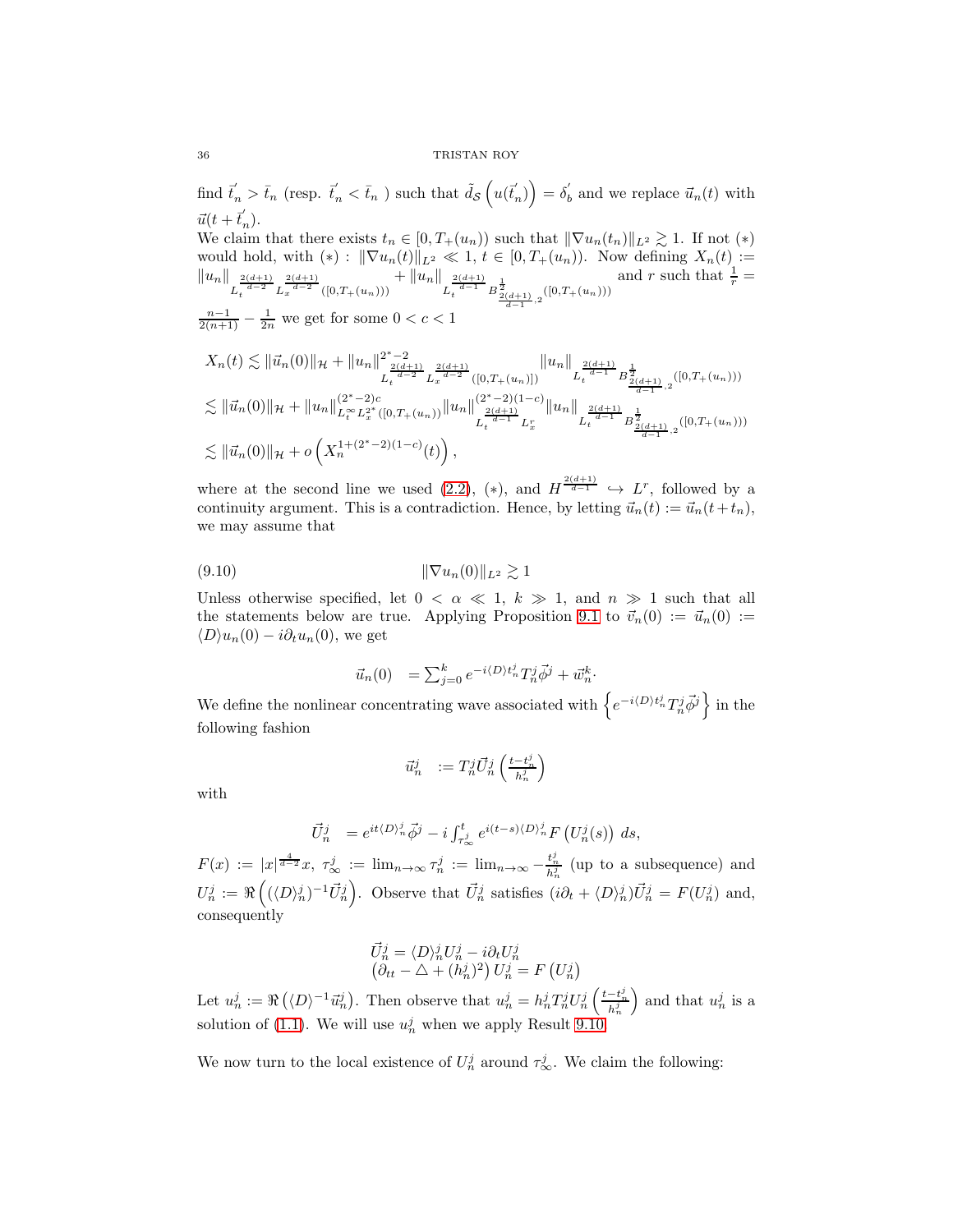Claim: Let  $0 < \delta \ll 1$ . Then there exists a small open interval J containing  $\tau_{\infty}^{j}$  and that does not depend on n such that

<span id="page-36-0"></span>
$$
(9.11) \qquad \left\| \cos\left(t \langle D \rangle_n^j\right) \Re \left( (\langle D \rangle_n^j)^{-1} \vec{\phi}^j \right) - \frac{\sin\left(t \langle D \rangle_n^j\right)}{\langle D \rangle_n^j} \Im(\vec{\phi}^j) \right\|_{L_t^{\frac{2(d+1)}{d-2}} L_x^{\frac{2(d+1)}{d-2}}(J)} \le \delta
$$

*Proof.* Assume now that  $h_{\infty}^j = 1$ . Then [\(9.11\)](#page-36-0) clearly follows from the dominated convergence theorem and [\(2.6\)](#page-7-2).

Assume now that  $h_{\infty}^j = 0$ . First assume that  $\tau_{\infty}^{j} \in \mathbb{R}$ . Let  $\vec{\phi}_{\delta}^{j}$  be a Schwartz function such that supp  $\left(\widehat{\vec{\phi}_{\delta}}^{j}$  $\overline{\phantom{0}}$ ⊂  $\mathbb{R}^d - \{(0,..,0)\}$  and  $\|\vec{\phi}^j_{\delta} - \vec{\phi}^j\| \ll \delta$ . Let  $\left(q(x), X_{n,j}(\vec{f}), X_j(\vec{f})\right) := \left(\cos(x), \Re\left(\overline{(\langle D \rangle^j_n)^{-1}} \vec{f}\right), \Re\left(D^{-1} \vec{f}\right)\right)$ or  $(q(x), X_{n,j}(\vec{f}), X_j(\vec{f})) := \left(\frac{\sin(x)}{x}\right)$  $(\frac{f(x)}{x}, \Im(\vec{f}), \Im(\vec{f}))$ . Then integration by parts (using in particular the formula  $e^{i\xi \cdot x} = \frac{x \cdot \nabla(e^{i\xi \cdot x})}{|x|^2}$  $\frac{\vec{a}^{\prime}(e^{i\xi \cdot x})}{|x|^2}$  ) and the Schwartz nature of  $\vec{\phi}_{\delta}^j$  allow to use the dominated convergence theorem to conclude that  $\left\|q(t\langle D\rangle_{n}^{j})X_{n}^{j}(\vec{\phi}_{\delta}^{j})-q(tD)X_{j}(\vec{\phi}_{\delta}^{j})\right\|_{L_{t}^{\frac{2(d+1)}{d-2}}L_{x}^{\frac{2(d+1)}{d-2}}(J)}$  $\ll \delta$ . We also get from [\(2.7\)](#page-7-3) and [\(2.8\)](#page-8-1) that  $\left\| q(t \langle D \rangle_n^j) X_{n,j} (\vec{\phi}^j - \vec{\phi}^j_{\delta}) \right\|_{L_t^{\frac{2(d+1)}{d-2}} L_x^{\frac{2(d+1)}{d-2}}(\mathbb{R})}$  $\lesssim \|\vec{\phi}_{\delta}^j - \vec{\phi}^j\|_{L^2}$ , and that  $\left\|q(tD)X_j\left(\vec{\phi}_\delta^j\right)\right\|_{L_t^{\frac{2(d+1)}{d-2}}L_x^{\frac{2(d+1)}{d-2}}(J)}$ ≪ δ. Now assume that  $\tau_{\infty}^{j} \in \{-\infty, \infty\}$ . We only prove the claim for  $\tau_{\infty}^{j} = \infty$ : the proof for  $\tau_{\infty}^{j} = -\infty$  is a straightforward modification of the proof for  $\tau_{\infty}^{j} = \infty$ . It suffices to prove that for  $S \gg 1$ ,  $\left\| \frac{e^{+\pm it \langle D \rangle_j^n}}{\langle D \rangle_n^j} \right\|$  $\frac{\pm it(D)^{\frac{n}{j}}}{\langle D \rangle_n^j}$  $\phi \Big\|_{L_t^{\frac{2(d+1)}{d-2}} L_x^{\frac{2(d+1)}{d-2}}(\{S,\infty)\}}$  $\leq \delta$ . Following a similar scheme as the one from [\(10.2\)](#page-49-0) to [\(10.3\)](#page-49-1), we get the former estimate, taking into account that  $||e^{\pm it\langle D \rangle}\phi||_{R^0} \le \frac{1}{\sqrt{3(d-1)}} ||\phi||_{R^2}$ . account that  $||e^{\pm it\langle D\rangle}\phi||_{B^0_{\frac{2(d+1)}{d-2},2}}$  $\lesssim$  $\frac{\frac{1}{3(d-1)}}{|t|^{\frac{3(d-1)}{2(d+1)}}} ||\phi||_{B^{\frac{3}{2}}}$   $\left(\frac{2(d+1)}{d-2}\right)'$ , 2

Then, by [\(2.8\)](#page-8-1), [\(2.4\)](#page-7-0), and [\(2.5\)](#page-7-1), we get

<span id="page-36-1"></span>
$$
(9.12)
$$
\n
$$
||w||_{L_t^{\frac{2(d+1)}{d-2}} L_x^{\frac{2(d+1)}{d-2}}(J)} \lesssim ||\cos(t\langle D \rangle_n^j) \Re \left( (\langle D \rangle_n^j)^{-1} \vec{\phi}^j \right) - \frac{\sin(t\langle D \rangle_n^j)}{\langle D \rangle_n^j} \Im(\vec{\phi}^j) ||_{L_t^{\frac{2(d+1)}{d-2}} L_x^{\frac{2(d+1)}{d-2}}(J)}
$$
\n
$$
+ ||w||_{L_t^{\frac{2(d+1)}{d-2}} L_x^{\frac{2(d+1)}{d-2}}(J)} \ ||w||_{L_t^{\frac{2(d+1)}{d-2}} B_{\frac{1}{2}, h_n^j}^{\frac{1}{2}, h_n^j}, (J)},
$$
\n
$$
||w||_{L_t^{\frac{2(d+1)}{d-2}} B_{\frac{1}{2}, h_n^j}^{\frac{1}{2}, h_n^j}, (J)} + ||(w, \partial_t w)||_{L_t^{\infty} \mathcal{H}_{h_n^j}([{\tau_n^j}, {\tau_\infty^j}])}
$$
\n
$$
\lesssim ||\vec{\phi}^j||_{L^2} + ||w||_{L_t^{\frac{2(d+1)}{d-2}} L_x^{\frac{2(d+1)}{d-2}}(J)} \ ||w||_{L_t^{\frac{2(d+1)}{d-2}} B_{\frac{1}{2}, h_n^j}^{\frac{1}{2}, h_n^j}, (J)}
$$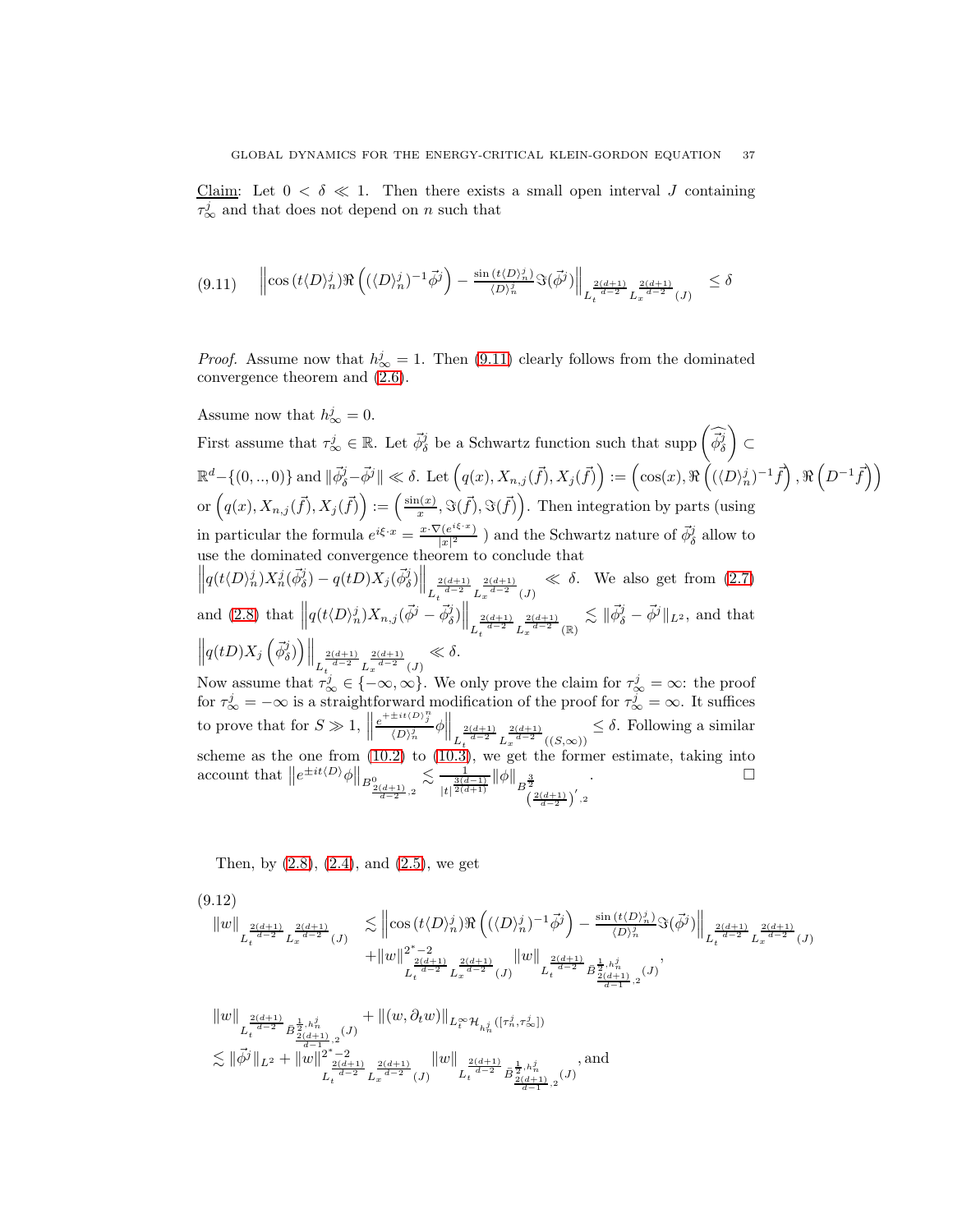<span id="page-37-0"></span>
$$
(9.13)
$$
\n
$$
||w - \tilde{w}||_{L_t^{\frac{2(d+1)}{d-2}} \bar{B}_{\frac{2(d+1)}{d-1},2}^{\frac{1}{2},h_n^j}(J)}
$$
\n
$$
\lesssim ||w - \tilde{w}||_{L_t^{\frac{2(d+1)}{d-1}} \bar{B}_{\frac{2(d+1)}{d-1},2}^{\frac{1}{2},h_n^j}(J)} \left( ||w||_{L_t^{\frac{2(d+1)}{d-2}} L_x^{\frac{2(d+1)}{d-2}} L_x^{\frac{2(d+1)}{d-2}}(J) + ||\tilde{w}||_{L_t^{\frac{2(d+1)}{d-2}} L_x^{\frac{2(d+1)}{d-2}}(J) \right)
$$
\n
$$
+ ||w - \tilde{w}||_{L_t^{\frac{2(d+1)}{d-2}} L_x^{\frac{2(d+1)}{d-2}}(J)} \left( ||w||_{L_t^{\frac{2(d+1)}{d-2}} L_x^{\frac{2(d+1)}{d-2}}(J) + ||\tilde{w}||_{L_t^{\frac{2(d+1)}{d-2}} L_x^{\frac{2(d+1)}{d-2}}(J) \right)
$$
\n
$$
\left( ||w||_{L_t^{\frac{2(d+1)}{d-1}} \bar{B}_{\frac{2(d+1)}{d-1}}^{\frac{1}{2},h_n^j}(J)} + ||\tilde{w}||_{L_t^{\frac{2(d+1)}{d-1}} \bar{B}_{\frac{2(d+1)}{d-1}}^{\frac{1}{2},h_n^j}(J) \right)
$$

From the above claim,  $(9.12)$ , and  $(9.13)$ , we see (see e.g., [\[16\]](#page-51-0)) that we can construct a solution on J by using a standard fixed point argument . Let  $h^j_{\infty} := \lim_{n \to \infty} h^j_n$ .

**Remark 9.3.** Assume that  $h^j_{\infty} = 1$ . If  $\tau^j_{\infty} \neq \{-\infty, \infty\}$ , then

<span id="page-37-2"></span>
$$
(9.14)
$$
  

$$
\left\|\vec{U}_n^j(t) - e^{i\tau_\infty^j \langle D \rangle} \vec{\phi}^j \right\|_{L^2} \leq \left\|\vec{U}_n^j(t) - e^{it\langle D \rangle} \vec{\phi}^j \right\|_{L^2} + \left\|(e^{it\langle D \rangle} - e^{i\tau_\infty^j \langle D \rangle}) \vec{\phi}^j \right\|_{L^2}
$$
  

$$
\rightarrow_{t \rightarrow \tau_\infty^j} 0,
$$

since, by construction of  $\vec{U}_n^j$ ,<br>  $\left\|\vec{U}_n^j(t) - e^{it\langle D \rangle}\vec{\phi}^j \right\|_{L^2} \lesssim \|U_n^j\|_{I^{\frac{2(d-1)}{d-1}}}^{2^*-2}$  $L_t^{\frac{2(d+1)}{d-2}} L_x^{\frac{2(d+1)}{d-2}}([\tau_n^j, \tau_\infty^j])$  $||U_n^j||_{B_{\frac{2(d+1)}{d-1},2}^{\frac{1}{2}}([{\tau}_n^j,{\tau}_\infty^j])}$ , which implies that lim  $t\rightarrow \tau_\infty^j$  $\|\vec{H}i(t)\|_{\mathcal{L}}$  $\left\|\vec{U}_n^j(t) - e^{it\langle D \rangle} \vec{\phi}^j \right\|_{L_x^2} = 0.$  If  $\tau_\infty^j \in \{-\infty, \infty\}$  then (9.15)  $\left\|\vec{U}^j_n(t)-e^{it\langle D\rangle}\vec{\phi}^j\right\|_{L^2}\quad\to_{t\to\tau^j_\infty} 0$ 

**Remark 9.4.** Notice that the existence of  $\vec{U}^j_{\infty}$  can be proved using a similar scheme to prove the existence of  $\vec{U}_n^j$ , replacing [\(2.8\)](#page-8-1) with [\(2.7\)](#page-7-3). This allows to define  $I_{max}(\vec{U}_{\infty}^j)$ . By construction we get the following estimates

<span id="page-37-1"></span>
$$
\begin{array}{l} \tau^j_\infty \neq \{-\infty,\infty\}: \left\|\vec{U}^j_\infty(t) - e^{i\tau^j_\infty D}\vec{\phi}^j\right\|_{L^2} \to_{t \to \tau^j_\infty} 0 \\ \tau^j_\infty \in \{-\infty,\infty\}: \left\|\vec{U}^j_\infty(t) - e^{itD}\vec{\phi}^j\right\|_{L^2} \to_{t \to \infty} 0 \end{array}
$$

Next we write the following theorem that allows to approximate well  $\vec{U}_n^j$  with  $\vec{U}^j_{\infty}$  in the most difficult case, i.e  $h^j_{\infty} = 0$ . The proof is essentially well-known: see Lemma 4.2 in [\[12\]](#page-51-17). We write down a proof for convenience of the reader in Section [10.](#page-48-0)

**Lemma 9.5.** (see also Lemma 4.2 in [\[12\]](#page-51-17)) Assume that  $h^j_\infty = 0$ . Let  $\vec{U}^j_\infty$  be defined by the following

$$
\vec{U}^j_{\infty} := e^{itD} \vec{\phi}^j - i \int_{\tau_{\infty}^j}^t e^{i(t-s)D} F\left(U^j_{\infty}(s)\right) ds,
$$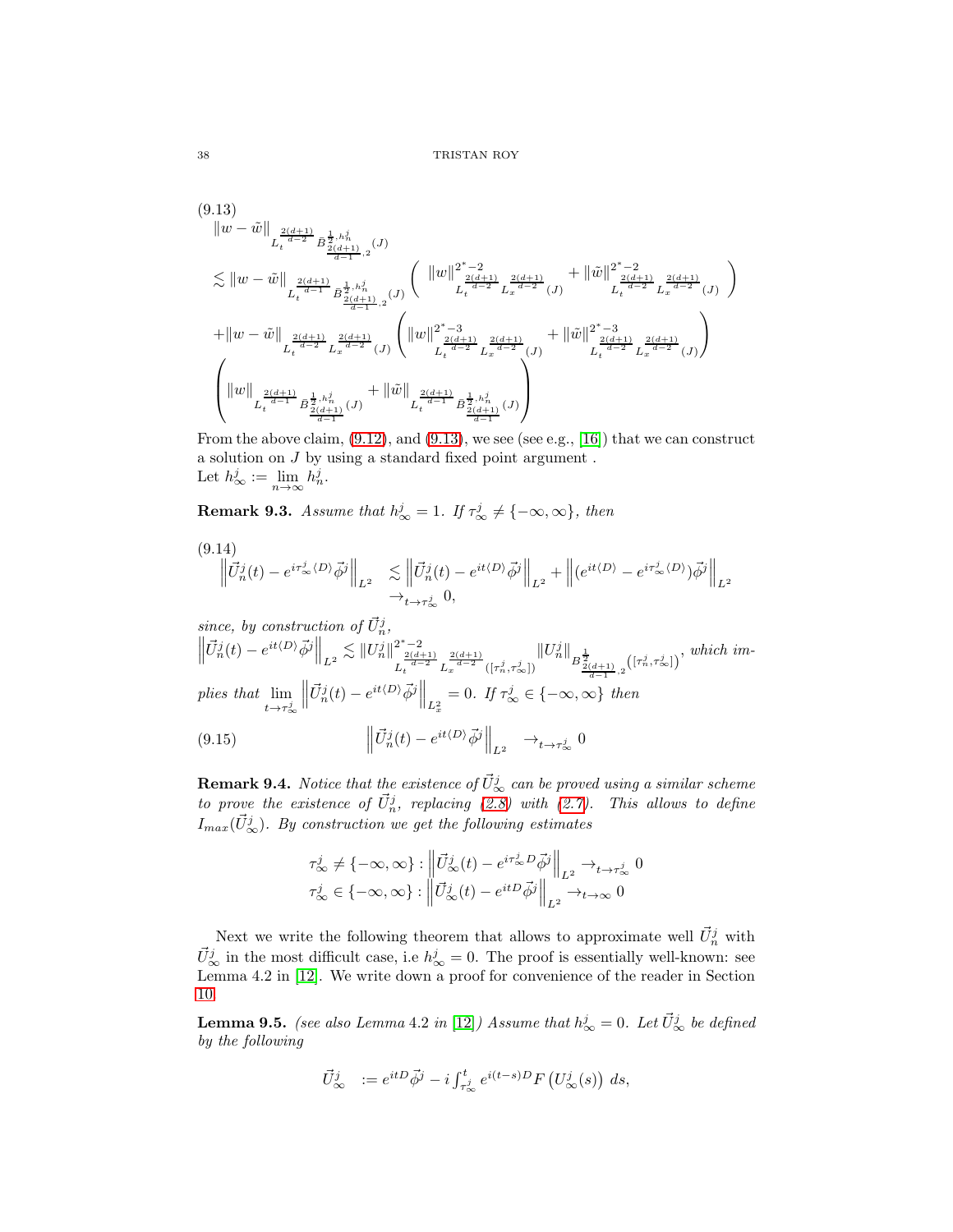with  $U^j_\infty:=\Re\left(D^{-1}\vec{U}^j_\infty\right)$  . *Assume that*  $||U^j_{\infty}||_{L_t^{\frac{d+2}{d-2}} L_x^{\frac{2(d+1)}{d-2}}(\mathbb{R})}$  $< \infty$ . Then

(9.16)

$$
K \subset \mathbb{R} \text{ bounded: } \lim_{n \to \infty} \left\| \vec{U}_n^j - \vec{U}_{\infty}^j \right\|_{L_t^{\infty} L_x^2(K)} + \left\| U_n^j - U_{\infty}^j \right\|_{L_t^{\frac{d+2}{d-2}} L_x^{\frac{2(d+2)}{d-2}}(K)} = 0, \text{ and}
$$

<span id="page-38-0"></span> $\lim_{n\to\infty} ||U_n^j - U_{\circ}^j$  $\int_{\infty}^{j} \left\| \frac{d+2}{d-2} \frac{2(d+2)}{L_x^{d-2}} \right\|_{L^2}$  $= 0$ 

**Remark 9.6.** Notice that if  $h^j_{\infty} = 1$  then all the estimates in this lemma clearly hold, with  $\vec{U}^j_{\infty}$  substituted for  $\vec{U}^j_n$ .

Remark 9.7. Observe from [\(2.8\)](#page-8-1), Lemma [9.5,](#page-38-0) and the previous remark that

$$
\left\| \vec{U}_n^j(\tau_n^j) - e^{i\tau_n^j \langle D \rangle_n^j} \vec{\phi}^j \right\|_{L^2} \leq \| U_\infty^j \|_{L_t^{\frac{d+2}{d-2}} L_x^{\frac{2(d+2)}{d-2}}(\tau_n^j, \tau_\infty^j)} \overrightarrow{\phi_{n \to \infty}} \right\|_{L_t^{\frac{2(d+2)}{d-2}}(\tau_n^j, \tau_\infty^j)}
$$

Since  $T_n^j e^{i\tau_n^j \langle D \rangle_n^j} = e^{-it_n^j \langle D \rangle} T_n^j$  and the  $L^2$  norm is invariant by application of  $T_n^j$ we get

(9.17) 
$$
\|\vec{u}_n^j(0) - e^{-it_n^j \langle D \rangle} T_n^j \vec{\phi}^j \|_{L^2} \to_{n \to \infty} 0
$$

<span id="page-38-1"></span>Let  $A_1 := \{ j \in [0..k] : h^j_{\infty} = 0 \}$  and  $A_2 := \{ j \in [0..k] : h^j_{\infty} = 1 \}.$ 

Next we prove the following result:

<span id="page-38-2"></span>**Result 9.8.** if  $h^j_\infty = 1$  (resp.  $h^j_\infty = 0$ ) then  $K(U^j_n(t)) > 0$  (resp.  $K(U^j_\infty(t)) > 0$ ) in a neighborhood of  $\tau_{\infty}^j$ . We also have  $K(w_n^k) \geq 0$  (with  $w_n^k := \Re(\langle D \rangle^{-1} \vec{w}_n^k)$ ).

*Proof.* Assume that  $\tau_{\infty}^{j} \neq \{-\infty, \infty\}$ . By [\(2.10\)](#page-9-1), [\(9.10\)](#page-35-0), Proposition [3.6](#page-11-0) and [\(9.9\)](#page-34-0)

$$
E_{wa}(\vec{W}) - \bar{\epsilon}^{2} \geq E(\vec{u}_{n}(0)) - \frac{1}{2^{*}} K(u_{n}(0)) + 2\bar{\epsilon}^{2}
$$
  
\n
$$
\geq \frac{\|\vec{u}_{n}(0)\|_{L^{2}}^{2}}{d} + 2\bar{\epsilon}^{2}
$$
  
\n
$$
\geq \sum_{j=0}^{k} \frac{\|\vec{v}_{n}^{j}(0)\|_{L^{2}}^{2}}{d} + \frac{\|\vec{w}_{n}^{k}\|_{L^{2}}^{2}}{d} + \bar{\epsilon}^{2}
$$
  
\n
$$
\geq \sum_{j=0}^{k} \frac{\|e^{i\tau_{n}^{j}(D)_{n}^{j}}\vec{\phi}^{j}\|_{L^{2}}^{2}}{d} + \frac{\|\vec{w}_{n}^{k}\|_{L^{2}}^{2}}{d} + \bar{\epsilon}^{2}
$$
  
\n
$$
\geq \sum_{j\in A_{1}}^{k} G\left(\Re\left(D^{-1}e^{i\tau_{\infty}^{j}D}\vec{\phi}^{j}\right)\right) + \sum_{j\in A_{2}}^{k} G\left(\Re\left(\langle D\rangle^{-1}e^{i\tau_{\infty}^{j}(D)}\vec{\phi}^{j}\right)\right) + G(w_{n}^{k})
$$

By [\(2.12\)](#page-9-2) we see that  $K(w_n^k) \geq 0$ .

Therefore, if  $\Re\left(D^{-1}e^{i\tau_{\infty}^{j}D}\vec{\phi}^{j}\right) \neq 0$  (resp.  $\Re\left(\langle D\rangle^{-1}e^{i\tau_{\infty}^{j}\langle D\rangle}\vec{\phi}^{j}\right) \neq 0$ ), then  $K\left(\Re\left(D^{-1}e^{i\tau_{\infty}^j}D\vec{\phi}^j\right)\right) > 0$  (resp.  $K\left(\Re\left(\langle D \rangle^{-1}e^{i\tau_{\infty}^j\langle D \rangle}\vec{\phi}^j\right)\right) > 0$ ) by [\(2.12\)](#page-9-2). Hence we see from Remark [9.3,](#page-37-1) Remark [9.4,](#page-38-0) and [\(9.14\)](#page-37-2), that  $K(U^j_\infty(t)) > 0$  (resp.  $K(U_n^j(t)) > 0$ . If  $\Re\left(D^{-1}e^{i\tau_{\infty}^jD}\vec{\phi}^j\right) = 0$  (resp.  $\Re\left(\langle D \rangle^{-1}e^{i\tau_{\infty}^j\langle D \rangle}\vec{\phi}^j\right) = 0$ ), then  $\left\| U_{\infty}^j(t) \right\|_{\dot{H}^1} \to_{t \to \tau_{\infty}^j} 0$  (resp.  $\left\| U_n^j(t) \right\|_{H^1} \to_{t \to \tau_{\infty}^j} 0$ ) and, consequently, we see, by [\(2.2\)](#page-6-0), that the results also holds. If  $\tau_{\infty}^{j} = \pm \infty$  then we claim that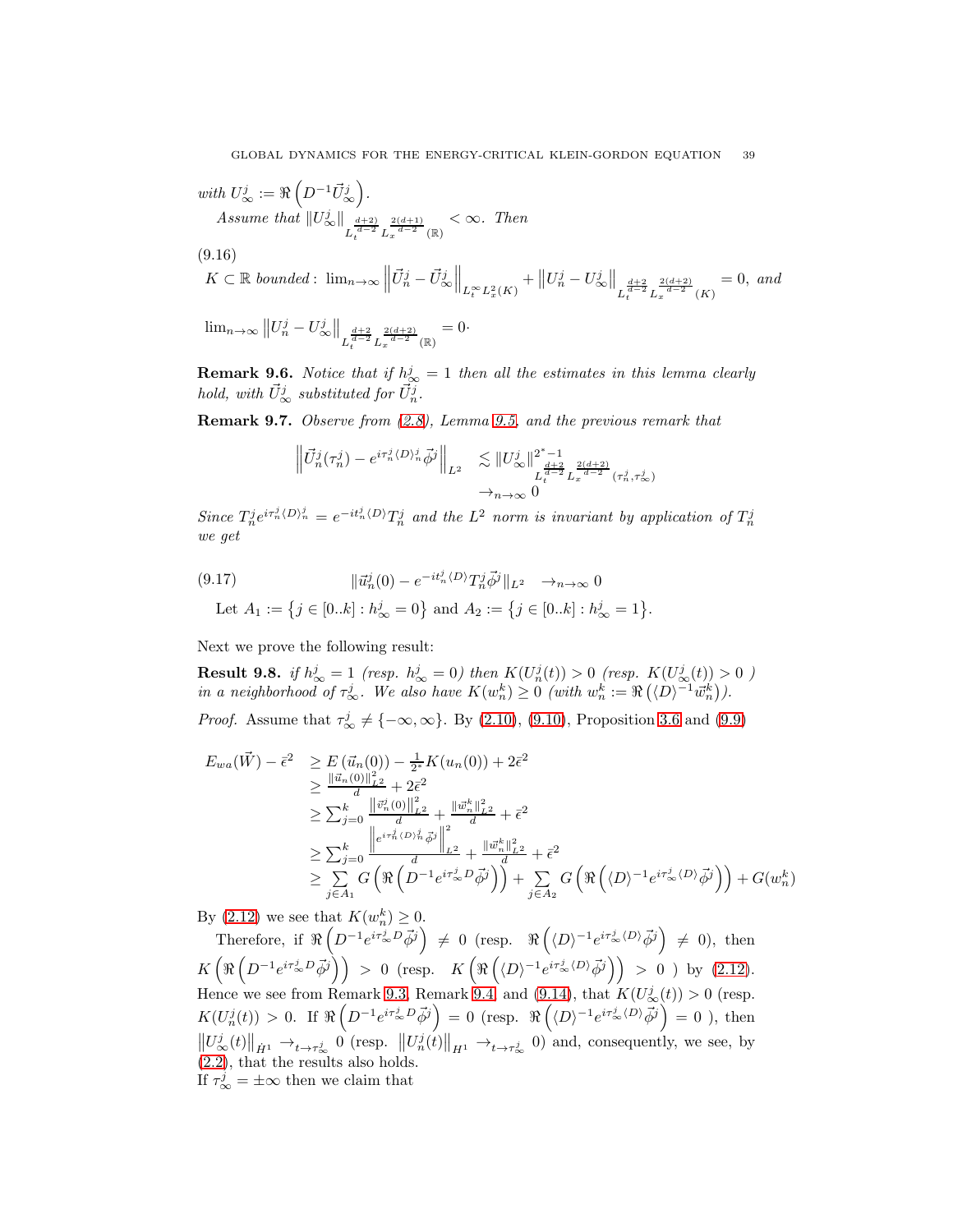<span id="page-39-0"></span>(9.18)  

$$
h_{\infty}^{j} = 1: \left\| \Re \left( \langle D \rangle^{-1} e^{it \langle D \rangle} \vec{\phi}^{j} \right) \right\|_{L^{2^{*}}} \to_{t \to \pm \infty} 0
$$

$$
h_{\infty}^{j} = 0: \left\| \Re \left( D^{-1} e^{it D} \vec{\phi}^{j} \right) \right\|_{L^{2^{*}}} \to_{t \to \pm \infty} 0
$$

Assume that  $h^j_\infty = 1$  (resp.  $h^j_\infty = 0$ ). Then the claim easily follows for a smooth function  $g$ : it is enough to use the standard dispersive estimate (see for example [\[8\]](#page-51-11))

<span id="page-39-2"></span>
$$
(9.19) \t\t ||\langle D \rangle^{-1} e^{it\langle D \rangle} g||_{B^0_{2^*,2}} \t \lesssim \frac{1}{|t|^{\frac{d-1}{d}}} ||g||_{B^{\frac{1}{d}}_{(2^*)',2}},
$$

(resp.  $||D^{-1}e^{itD}g||_{\dot{B}^0_{2^*,2}} \lesssim \frac{1}{|t|^{\frac{d}{2}}}$  $\frac{1}{|t|^{\frac{d-1}{d}}}\|g\|_{\dot{B}^{\frac{1}{d}}_{(2^*)',2}}$ ) and the embedding  $B_{2^*,2}^0 \hookrightarrow L^{2^*}$ 

(resp.  $\dot{B}_{2^*,2}^0 \hookrightarrow L^{2^*}$ ). The claim for  $\vec{\phi}^j \in L^2$  follows from  $L^2$  approximation by a smooth function and [\(2.2\)](#page-6-0), using a standard procedure.

From [\(9.18\)](#page-39-0), Remark [9.3,](#page-37-1) and Remark [9.4,](#page-38-0) we see that the result holds.

 $\Box$ 

We prove the following result:

# Result 9.9.

<span id="page-39-3"></span>(9.20) 
$$
E(\vec{u}_n) = \sum_{j \in A_1} E_{wa}(\vec{U}_{\infty}^j) + \sum_{j \in A_2} E(\vec{U}_n^j) + E(\vec{w}_n^k) + O(\alpha)
$$

Proof. From [\(9.9\)](#page-34-0), Remark [9.3,](#page-37-1) and Remark [9.4](#page-38-0) we see that

$$
(9.21)
$$
\n
$$
\begin{aligned}\n&\frac{1}{2} \|\vec{u}_n(0)\|_{L^2}^2 &= \frac{1}{2} \sum_{j=0}^k \left\| e^{-i\langle D\rangle t_n^j} T_n^j \vec{\phi}^j \right\|_{L^2}^2 + \frac{1}{2} \left\| \vec{w}_n^k \right\|_{L^2}^2 + O(\alpha) \\
&= \frac{1}{2} \sum_{j=0}^k \left\| e^{i\tau_n^j \langle D\rangle_n^j} \vec{\phi}^j \right\|_{L^2}^2 + \frac{1}{2} \left\| \vec{w}_n^k \right\|_{L^2}^2 + O(\alpha) \\
&= \frac{1}{2} \sum_{j \in A_1} \left\| e^{i\tau_n^j D} \vec{\phi}^j \right\|_{L^2}^2 + \frac{1}{2} \sum_{j \in A_2} \left\| e^{i\tau_n^j \langle D\rangle} \vec{\phi}^j \right\|_{L^2}^2 + \frac{1}{2} \left\| \vec{w}_n^k \right\|_{L^2}^2 + O(\alpha) \\
&= \frac{1}{2} \sum_{j \in A_1} \left\| \vec{U}_\infty^j(\tau_n^j) \right\|_{L^2}^2 + \frac{1}{2} \sum_{j \in A_2} \left\| \vec{U}_n^j(\tau_n^j) \right\|_{L^2}^2 + \frac{1}{2} \left\| \vec{w}_n^k \right\|_{L^2}^2 + O(\alpha).\n\end{aligned}
$$

It remains to prove the decoupling of the potential part of the energy, i.e

$$
\tilde{F}(u_n(0)) = \sum_{j \in A_1} \tilde{F}(U^j_{\infty}(\tau_n^j)) + \sum_{j \in A_2} \tilde{F}(U^j_n(\tau_n^j)) + \tilde{F}(w_n^k) + O(\alpha),
$$

with  $\tilde{F}(g) := \frac{\|g\|_{L^{2^*}}^{2^*}}{2^*}.$ 

From  $B^{-\frac{d}{2}+1}_{\infty,\infty} \cap B^1_{2,2} \hookrightarrow B^0_{2^*,1}$  (see e.g. Proposition 2.22 in [\[2\]](#page-51-18) <sup>[19](#page-39-1)</sup> ),  $B^0_{2^*,1} \hookrightarrow L^{2^*}$ , [\(9.6\)](#page-34-2), and [\(9.9\)](#page-34-0), we see that  $\tilde{F}(w_n^k) = O(\alpha)$ . k

Assume that  $\tau_{\infty}^{j} = \pm \infty$ . Then in view of [\(9.18,](#page-39-0) Remark [9.3,](#page-37-1) and Remark [9.4,](#page-38-0) we get

<span id="page-39-1"></span> $19$ <sup>the</sup> proposition is stated in [\[2\]](#page-51-18) in homogeneous Besov spaces but it also clearly holds in inhomogeneous Besov spaces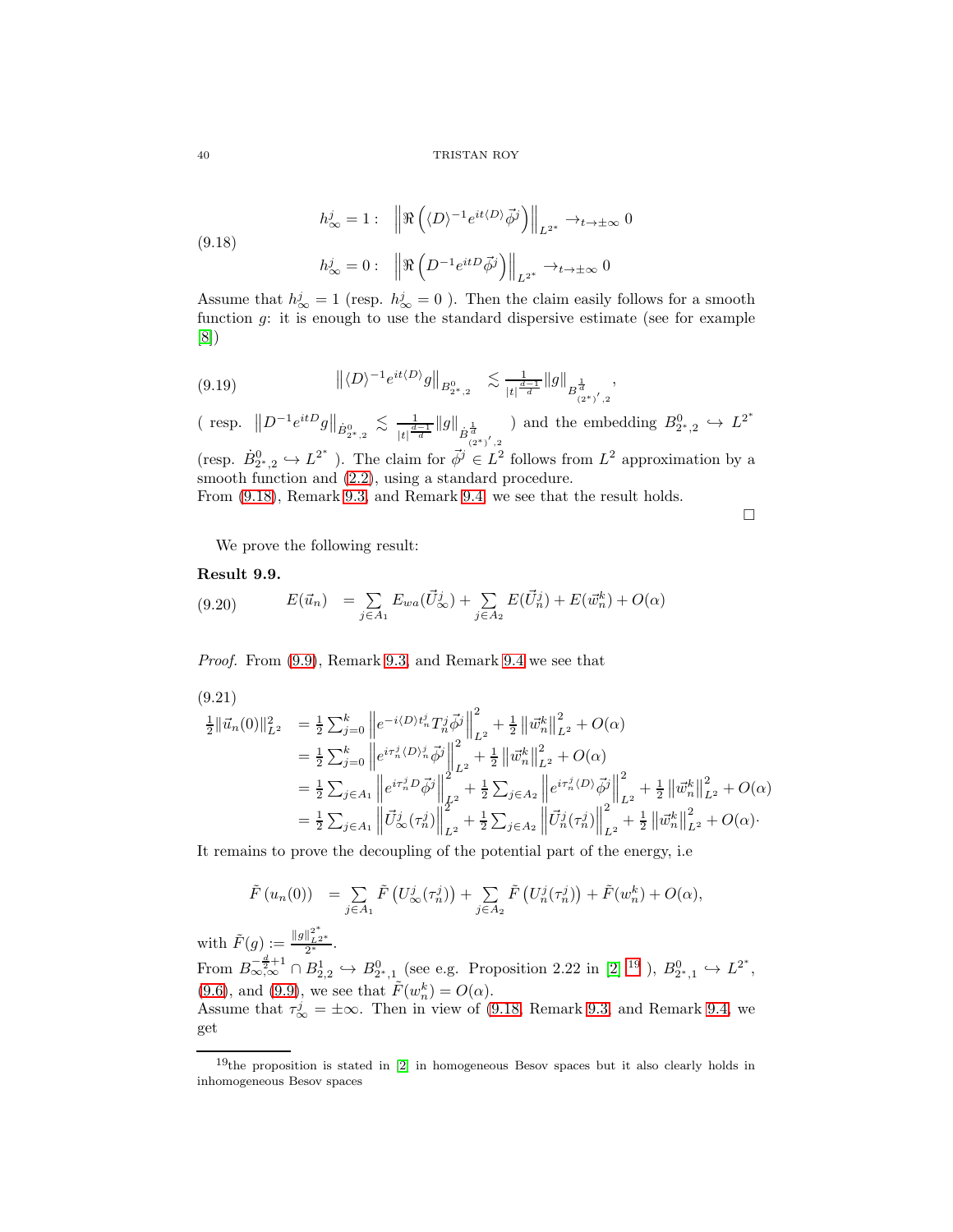$$
\begin{array}{ll} h^j_\infty=1: & \tilde{F}\left(U^j_n(\tau^j_n)\right)\lesssim \tilde{F}\left(\Re\left(\langle D\rangle^{-1}e^{i\tau^j_n\langle D\rangle}\vec{\phi}^j\right)\right)+O(\alpha)=O(\alpha)\\ h^j_\infty=0: & \tilde{F}\left(U^j_\infty(\tau^j_n)\right)\lesssim \tilde{F}\left(\Re\left(D^{-1}e^{i\tau^j_nD}\vec{\phi}^j\right)\right)+O(\alpha)=O(\alpha) \end{array}
$$

Assume that  $h_{\infty}^j = 0$ . We claim that

<span id="page-40-0"></span>(9.22) 
$$
\left\| \Re \left( (\langle D \rangle)^{-1} e^{-it_n^j \langle D \rangle} T_n^j \vec{\phi}^j \right) \right\|_{L^{2^*}} = O(\alpha).
$$

Indeed first observe that if  $\vec{\phi}_{\alpha}^j$  Schwartz function such that  $\|\vec{\phi}^j - \vec{\phi}_{\alpha}^j\|_{L^2} = O(\alpha)$ , then we get from [\(2.2\)](#page-6-0) and Plancherel theorem that  $\left\| \Re \left( (\langle D \rangle)^{-1} e^{-it_n^j \langle D \rangle} T_n^j \vec{\phi}^j \right) \right\|_{L^{2^*}} \lesssim$  $\|\vec{\phi}^j - \vec{\phi}^j_\alpha\|_{L^2} = o(\alpha)$ . Hence it suffices to prove that [\(9.22\)](#page-40-0) with  $\vec{\phi}^j$  Schwartz. But then, we get from [\(9.19\)](#page-39-2) and  $L^{(2^*)'} \hookrightarrow B^0_{(2^*)',2}$ 

$$
\begin{split} \left\| \Re \left( (\langle D \rangle)^{-1} e^{-it_n^j \langle D \rangle} T_n^j \vec{\phi}^j \right) \right\|_{L^{2^*}} &\lesssim \tfrac{1}{|h_n^j \tau_n^j| \frac{d-1}{d}} \| \langle D \rangle^{1+\frac{1}{d}} T_n^j \vec{\phi}^j \|_{L^{(2^*)'}} \\ &\lesssim \tfrac{1}{h_n^j |\tau_n^j| \frac{d-1}{d}} \left\| T_n^j \left( \langle D \rangle_n^j \right)^{\frac{1}{d}} \vec{\phi}^j \right\|_{L^{(2^*)'}} \\ &\lesssim \tfrac{1}{|\tau_n^j| \frac{d-1}{d}} \left\| \langle D \rangle^{\frac{1}{d}} \vec{\phi}^j \right\|_{L^{(2^*)'}}, \end{split}
$$

which is  $o(\alpha)$ .

Now assume that  $h_{\infty}^{j} = 1$ . Then [\(9.22\)](#page-40-0) also holds from [\(9.18\)](#page-39-0). Hence (in view of  $(9.5)$ ) it is enough to prove that

$$
\left| \begin{array}{l} \tilde{F}\left(\displaystyle\sum_{j\in[0,k]:\tau_{\infty}^{j}\in\mathbb{R}}\Re\left(\langle D\rangle^{-1}T_{n}^{j}e^{i\tau_{n}^{j}\langle D\rangle_{n}^{j}}\vec{\phi}^{j}\right)\right)-\displaystyle\sum_{j\in A_{1}:\tau_{\infty}^{j}\in\mathbb{R}}\tilde{F}\left(\Re(D^{-1}T_{n}^{j}e^{i\tau_{n}^{j}D}\vec{\phi}^{j})\right)\\ -\displaystyle\sum_{j\in A_{2}:\tau_{\infty}^{j}\in\mathbb{R}}\tilde{F}\left(\Re(\langle D\rangle^{-1}T_{n}^{j}e^{i\tau_{n}^{j}\langle D\rangle}\vec{\phi}^{j})\right) \end{array} \right|=O(\alpha)
$$

Assume that  $h^j_\infty = 0$ . We see from the Plancherel theorem, the equality  $\langle D \rangle^{-1} T^j_{n=0}$  $h_n^j T_n^j (\langle D \rangle_n^j)^{-1}, (2.2)$  $h_n^j T_n^j (\langle D \rangle_n^j)^{-1}, (2.2)$ , and the estimate  $\left\| (\langle D \rangle_n^j)^{-1} g - D^{-1} g \right\|_{L^{2^*}} \lesssim \left\| \langle \frac{D}{h_n^j} \right\|_{L^2}$  $\frac{D}{h_n^j}\rangle^{-2}D^{-1}g\Big\|_{L^{2^*}},$ that follows from the Hormander-Mikhlin mutiplier that

<span id="page-40-1"></span>
$$
(9.23)
$$
\n
$$
\tilde{F}\left(\Re\left(\langle D\rangle^{-1}T_{n}^{j}e^{i\tau_{n}^{j}\langle D\rangle_{n}^{j}}\vec{\phi}^{j}-h_{n}^{j}T_{n}^{j}D^{-1}e^{i\tau_{\infty}^{j}D}\vec{\phi}^{j}\right)\right)
$$
\n
$$
\lesssim \tilde{F}\left(\Re\left(\langle D\rangle^{-1}T_{n}^{j}(e^{i\tau_{n}^{j}\langle D\rangle_{n}^{j}}-e^{i\tau_{\infty}^{j}D})\vec{\phi}^{j}\right)\right)+\tilde{F}\left(h_{n}^{j}T_{n}^{j}\left(\langle\langle D\rangle_{n}^{j}\rangle^{-1}-D^{-1}\right)\Re\left(e^{i\tau_{\infty}^{j}D}\vec{\phi}^{j}\right)\right)
$$
\n
$$
\lesssim \left\|(e^{i\tau_{n}^{j}\langle D\rangle_{n}^{j}}-e^{i\tau_{\infty}^{j}D})\vec{\phi}^{j}\right\|_{L^{2}}+\left\|\langle\frac{D}{h_{n}^{j}}\rangle^{-2}\vec{\phi}^{j}\right\|_{L^{2}}
$$
\n
$$
=O(\alpha)\cdot
$$

We also get from  $D^{-1}T_n^j = h_n^j T_n^j D^{-1}$  the estimate below

<span id="page-40-2"></span>
$$
\begin{aligned}\n\left| \tilde{F} \left( \Re \left( D^{-1} T_n^j e^{i \tau_n^j D} \vec{\phi}^j \right) \right) - \tilde{F} \left( \Re \left( D^{-1} T_n^j e^{i \tau_\infty^j D} \vec{\phi}^j \right) \right) \right| \\
&\lesssim \tilde{F} \left( h_n^j T_n^j D^{-1} \Re \left( (e^{i \tau_n^j} - e^{i \tau_\infty^j D}) \vec{\phi}^j \right) \right) \\
&\lesssim ||(e^{i \tau_n^j D} - e^{i \tau_\infty^j D}) \vec{\phi}^j ||_{L^2} \\
&= O(\alpha)\n\end{aligned}
$$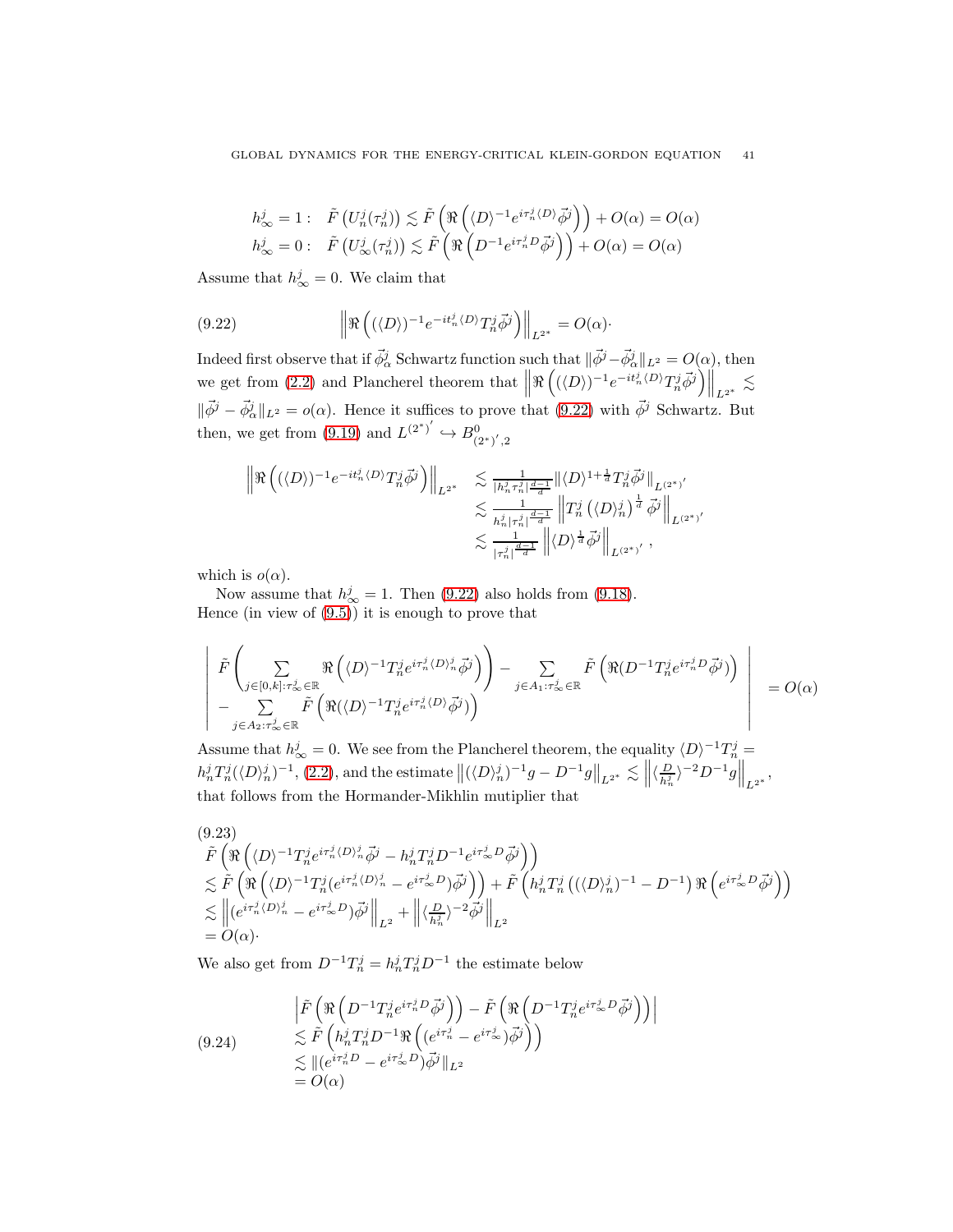If  $h_{\infty}^{j} = 1$ , then it is easier to see from [\(2.2\)](#page-6-0) that [\(9.23\)](#page-40-1) and [\(9.24\)](#page-40-2) hold: the proof is left to the reader.

Hence letting

$$
\tilde{\phi}^j:=\left\{\begin{array}{l}\Re\left(\langle D\rangle^{-1}e^{i\tau_{\infty}^j\langle D\rangle}\vec{\phi}^j\right),h^j_{\infty}=1\\ \Re\left(D^{-1}e^{i\tau_{\infty}^jD}\vec{\phi}^j\right),h^j_{\infty}=0,\end{array}\right.
$$

it is enough to prove

$$
(9.25) \qquad \left| F\left(\sum_{j\in[0,k]:\tau_{\infty}^{j}\in\mathbb{R}} h_n^j T_n^j \tilde{\phi}^j\right) - \sum_{j\in[0,k]:\tau_{\infty}^{j}\in\mathbb{R}} F\left(h_n^j T_n^j \tilde{\phi}^j\right) \right| = O(\alpha)
$$

We may assume WLOG that  $\tilde{\phi}^j$  is compactly supported. Let  $h_n^{j,l} := \frac{h_n^l}{h_n^j}$  and  $x_n^{j,l} := \frac{x_n^l - x_n^j}{h_n^j}$ . From [\(9.8\)](#page-34-4) we see that

<span id="page-41-0"></span>(9.26) 
$$
h_n^{j,l} \to 0, \text{ or } h_n^{j,l} \to \infty, \text{ or } |x_n^{j,l}| \to \infty,
$$

From the elementary estimate  $\sum_{i=1}^{m}$  $\sum_{i=0} x_i$  2 ∗  $-\sum^m$  $\sum_{i=0}^{m} |x_i|^{2^*}$  $\lesssim \qquad \sum$  $(i, l) \in [0..m]$ <sup>2</sup>:*i*≠*l*  $|x_i|^{2^*-1}|x_l|$ (that can be proved by induction on  $m$ ) we see that

$$
\begin{split} \left|F\left(\sum_{j\in[0,k]:\tau_{\infty}^{j}\in\mathbb{R}}h_{n}^{j}T_{n}^{j}\tilde{\phi}^{j}\right)-\sum_{j\in[0,k]:\tau_{\infty}^{j}\in\mathbb{R}}F\left(h_{n}^{j}T_{n}^{j}\tilde{\phi}^{j}\right)\right|\\ &\lesssim\\(9.27) \qquad \sum_{\substack{(j,l)\in[0,k]^{2}\\(j\neq l)}}\int_{\mathbb{R}^{d}}(h_{n}^{j})^{2^{*}-1}h_{n}^{l}|T_{n}^{j}\tilde{\phi}^{j}|^{2^{*}-1}|T_{n}^{l}\tilde{\phi}^{l}|\ dx\\ &\lesssim\sum_{\substack{(j,l)\in[0,k]^{2}\\(j,l)\in[0,k]^{2}\\j\neq l,(\tau_{\infty}^{j},\tau_{\infty}^{l})\in\mathbb{R}^{2},h_{n}^{j,l}\leq1}(h_{n}^{j,l})^{\frac{d-2}{2}}\int_{\mathbb{R}^{d}}|\tilde{\phi}^{j}|^{2^{*}-1}(x)|\tilde{\phi}^{l}|\left(\frac{x-x_{n}^{j,l}}{h_{n}^{j,l}}\right)\ dx\cdot\end{split}
$$

Clearly the last quantity goes to zero as  $n \to \infty$ , in view of [\(9.26\)](#page-41-0)

 $\Box$ 

Letting  $\alpha \to 0$  ( hence  $k \to \infty$  and  $n \to \infty$ ) in [\(9.20\)](#page-39-3) we see that

$$
h_{\infty}^{j} = 1 : E(\vec{U}_{n}^{j}) \le E_{c}
$$
  

$$
h_{\infty}^{j} = 0 : E_{wa}(\vec{U}_{\infty}^{j}) \le E_{c}
$$

If  $E(\vec{U}_{\infty}^j) < E_{wa}(\vec{W})$  for all j such that  $h_{\infty}^j = 0$  and  $E(\vec{U}_{\infty}^j) < E_{wa}(\vec{W})$  for all j such that  $h^j_{\infty} = 1$  then we conclude from [\[17\]](#page-51-1) and [\[11\]](#page-51-2) that  $U^j_{\infty}$  and  $U^j_n$  exist globally in time and scatters, i.e  $||U^j_{\infty}||_{L_t^{\frac{2(d+1)}{d-2}} L_x^{\frac{2(d+1)}{d-2}}(\mathbb{R})}$  $< \infty$  and  $||U_n^j||_{L_t^{\frac{2(d+1)}{d-2}} L_x^{\frac{2(d+1)}{d-2}}(\mathbb{R})}$  $< \infty$ . Next we prove a perturbation result:

**Result 9.10.** Let w be a solution of  $(1.1)$  and  $\tilde{w}$  be a solution of

$$
\partial_{tt}\tilde{w} - \triangle \tilde{w} + \tilde{w} = |\tilde{w}|^{\frac{4}{d-2}}\tilde{w} + eq(\tilde{w})
$$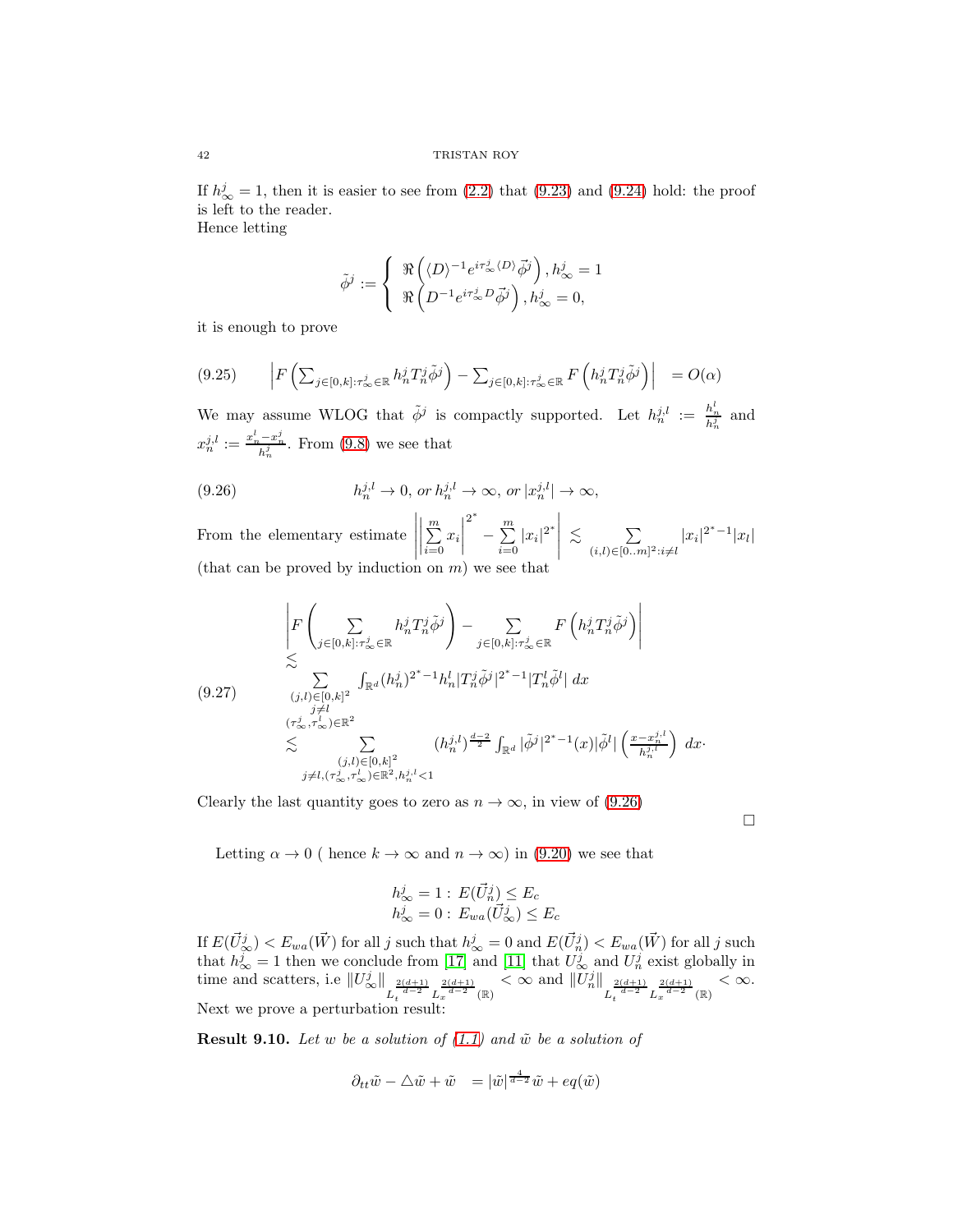Let  $t_0 \in (-T_-(w), T_+(w))$  and  $I := [t_0, \cdot]$ . Assume that there exists  $C_1$  such that  $\|\tilde{w}\|$  $L_t^{\frac{2(d+1)}{d-2}} L_x^{\frac{2(d+1)}{d-2}}(I)$  $\leq C_1$ . Then there exists  $\epsilon_0 := \epsilon_0(C_1)$  such that if  $\epsilon' \leq \epsilon'_0$ ,

<span id="page-42-3"></span>(9.28) 
$$
\|\vec{w}(t_0) - \vec{\hat{w}}(t_0)\|_{L^2} \le \epsilon' \text{ and}
$$

$$
\|eq(\tilde{w})\|_{L^1_t L^2_x(I)} \le \epsilon',
$$

then  $I \subset (-T_-(w), T_+(w)),$ 

<span id="page-42-0"></span>
$$
(9.29) \t\t ||w - \tilde{w}||_{L_t^{\frac{2(d+1)}{d-2}} L_x^{\frac{2(d+1)}{d-2}}(I)} = O(\epsilon'), \text{ and } ||\vec{w} - \overrightarrow{\hat{w}}||_{L_t^{\infty} L_x^2(I)} = O(\epsilon').
$$

Here  $\vec{w} := \langle D \rangle w - i \partial_t w$  and  $\overrightarrow{\hat{w}} := \langle D \rangle \tilde{w} - i \partial_t \tilde{w}$ .

*Proof.* Let  $1 \gg \epsilon'_0 > 0$  small enough such that all the statements below are true. Let  $F(v) := |v|^{\frac{4}{d-2}}v$  and  $e := w - \tilde{w}$  and  $0 < \alpha \ll 1$ . The proof is made of three steps:

\n- \n
$$
\|\tilde{w}\|_{L_t^{\frac{d+2}{d-2}} L_x^{\frac{2(d+2)}{d-2}}(\mathbb{R})} < \infty.
$$
\n Indeed, dividing  $I$  into subintervals  $J = [a, .]$  such that  $\|\tilde{w}\|_{L_t^{\frac{2(d+1)}{d-2}} L_x^{\frac{2(d+1)}{d-2}}(J)} \approx \alpha$ , we get from (2.6) and (2.4)\n
\n

$$
(9.30) \quad \max\left(\|\tilde{w}\|_{L_t^{\frac{d+2}{d-2}}L_x^{\frac{2(d+2)}{d-2}}(J)},\|\overrightarrow{\tilde{w}}\|_{L_t^\infty L_x^2(J)},\|\tilde{w}\|_{L_t^{\frac{2(d+1)}{d-1}}B_{\frac{2(d+1)}{d-2},2}^{\frac{1}{d-1}}(J)}\right)
$$
\n
$$
\lesssim \|\overrightarrow{\tilde{w}}(a)\|_{L^2} + \alpha^{2^*-2} \|\tilde{w}\|_{L_t^{\frac{2(d+1)}{d-1}}B_{\frac{2(d+1)}{d-2},2}^{\frac{1}{d-1}}(J)}
$$

<span id="page-42-1"></span>By a continuity argument applied to  $(9.30)$  on each  $J$  and by iteration, we see that the claim holds.

• short-time perturbation argument Let  $1 \gg \alpha > 0$  and  $J = [a,] \subset I$  such that  $\|\tilde{w}\|$  $L_t^{\frac{d+2}{d-2}} L_x^{\frac{2(d+2)}{d-2}}(J)$  $\leq \alpha$ . There exists  $1 \gg \epsilon_0'' > 0$  such that if  $||eq(\tilde{w})||_{L_t^1 L_x^2(J)} \leq \epsilon''$ ,  $||\vec{w}(a) - \vec{w}(a)||_{L^2} \leq \epsilon''$ , and  $\epsilon^{''} \leq \epsilon_0^{''}$ , then

(9.31) 
$$
||F(w) - F(\tilde{w})||_{L_t^1 L_x^2(J)} \lesssim \epsilon''.
$$

<span id="page-42-2"></span>Indeed we see from [\(2.6\)](#page-7-2) that

$$
\begin{array}{lll} \displaystyle \|e\|_{L_{t}^{\frac{d+2}{d-2}}L_{x}^{\frac{2(d+2)}{d-2}}(J)} & \lesssim \epsilon^{''}+\|F(w)-F(\tilde w)\|_{L_{t}^{1}L_{x}^{2}(J)}\\ & \displaystyle \lesssim \epsilon^{''}+\|e\|_{L_{t}^{\frac{d+2}{d-2}}L_{x}^{\frac{2(d+2)}{d-2}}(J)}\left(\|\tilde w+e\|_{L_{t}^{\frac{d+2}{d-2}}L_{x}^{\frac{2(d+2)}{d-2}}(J)}^{2^{*}-2}+\|\tilde w\|_{L_{t}^{\frac{d+2}{d-2}}L_{x}^{\frac{2(d+2)}{d-2}}(J)}^{2^{*}-2}\right)\\ & \lesssim \epsilon^{''}, \end{array}
$$

applying a continuity argument at the last line. Hence [\(9.31\)](#page-42-2) holds.

- long-time perturbation argument
	- We divide I into subintervals  $(J_j := [a_j, a_{j+1}])_{1 \leq j \leq \bar{j}}$  such that  $\|\tilde{w}\|$  $L_t^{\frac{d+2}{d-2}} L_x^{\frac{2(d+2)}{d-2}}(J_j)$ =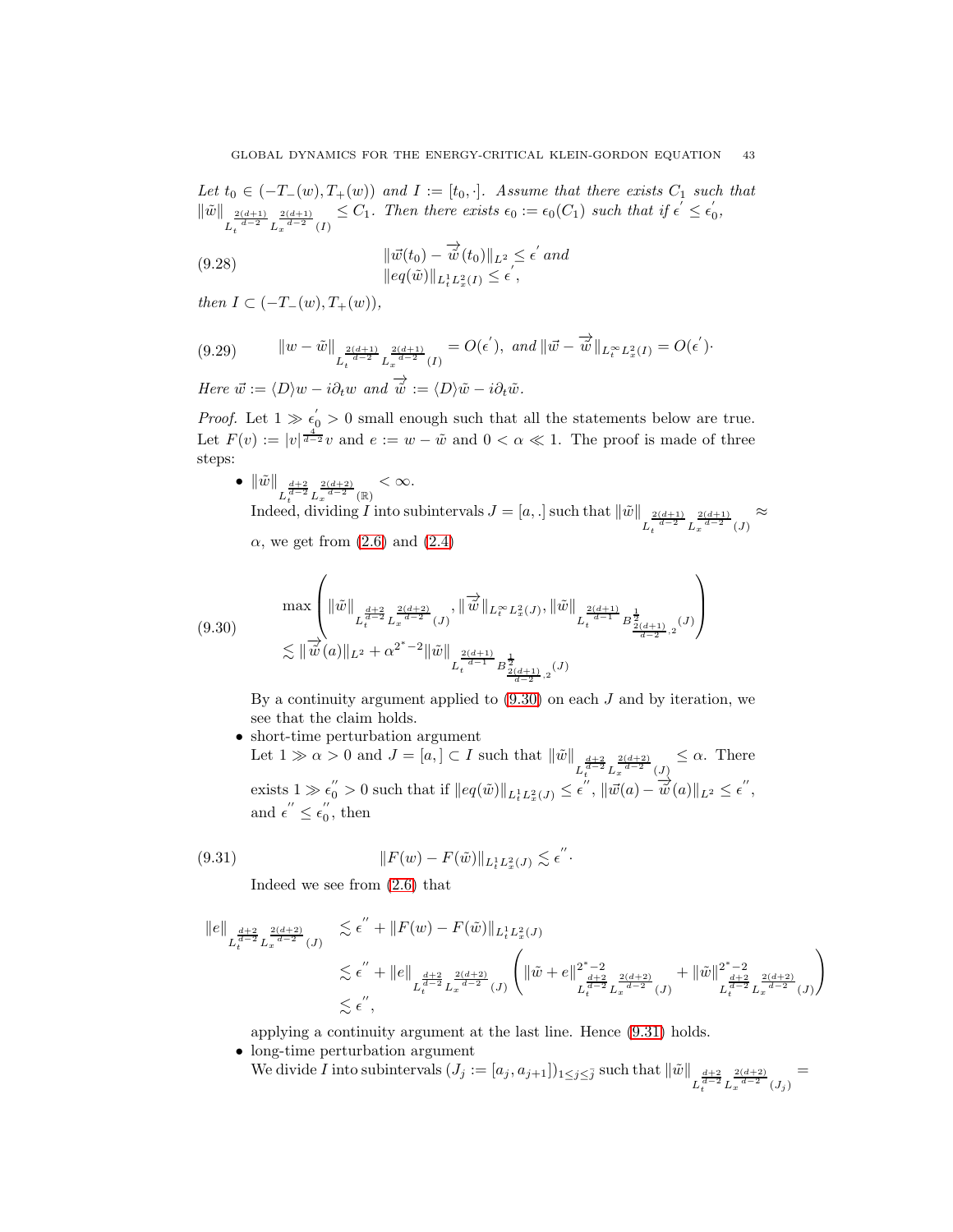$\alpha$  for  $1 \leq j \leq \overline{j} - 1$  and  $\|\tilde{w}\|$  $L_t^{\frac{d+2}{d-2}} L_x^{\frac{2(d+2)}{d-2}} (J_{\bar{j}})$  $\leq \alpha$ . We then prove by induction that if  $\epsilon_0 \ll 1$  then there exists  $0 \leq C(j) < \infty$  such that  $(*)$ :  $||F(w) - F(\tilde{w})||_{L_t^1 L_x^2(J_j)} \leq C(j)\epsilon'$ . Indeed assume that  $(*)$  holds for all  $1 \leq j \leq k$  with  $k \in \{1, ..., \bar{j} - 1\}$ . Then by iterating  $(2.6)$  on j we get  $||w - \tilde{w}||_{L_t^{\infty} \mathcal{H}(J_k)} \lesssim \epsilon' + \sum_{i=1}^k$  $\sum_{j=1}^k ||F(w) - F(\tilde{w})||_{L^1_t L^2_x(J_j)} \lesssim \epsilon^{'} + \sum_{j=1}^k$  $j=1$  $C(j)\epsilon' \leq \epsilon_0''$ . Hence by applying the short-perturbation argument we see that  $(*)$  holds for  $j = k + 1$ . Hence  $||F(w) - F(\tilde{w})||_{L_t^1 L_x^2(I)} = O(\epsilon')$  and by [\(2.6\)](#page-7-2) we get  $(9.29)$ .

Let  $w := u_n$  and  $\tilde{w} := \sum_{j=0}^k u_n^j + \Re(\langle D \rangle^{-1} e^{it \langle D \rangle} \vec{w}_n^k)$ . Clearly from [\(9.17\)](#page-38-1) and [\(9.9\)](#page-34-0) we see that the first estimate of [\(9.28\)](#page-42-3) holds and, except for a finite set  $J$ , using also the theory for small data,

$$
j \notin J: \|u_n^j\|_{L_t^{\frac{d+2}{d-2}} L_x^{\frac{2(d+2)}{d-1}}(\mathbb{R})} \lesssim \| (u_n^j(0), \partial_t u_n^j(0)) \|_{\mathcal{H}} \lesssim \| \vec{v}_n^j(0) \|_{L^2}
$$

We get from the embedding  $L^{\frac{2(d+1)}{d-2}} \hookrightarrow B^0_{\frac{2(d+1)}{d-1},2}$  and Proposition 2.22 in [\[2\]](#page-51-18) <sup>[20](#page-43-0)</sup> that

$$
\| \langle D \rangle^{-1} e^{it \langle D \rangle} \vec w_n^k \|_{L_t^{\frac{2(d+1)}{d-2}} L_x^{\frac{2(d+1)}{d-2}}(\mathbb R)} \quad \lesssim \| \langle D \rangle^{-1} e^{it \langle D \rangle} \vec w_n^k \|^{\theta}_{L_t^{\frac{2(d+1)}{d-1}} B^{\frac{1}{2}}_{\frac{2(d+1)}{d-1},2}(\mathbb R)} \|\langle D \rangle^{-1} e^{it \langle D \rangle} w_n^k \|_{L_t^\infty B^{-\frac{d}{2}+1}_{\infty,\infty}(\mathbb R)}^{1-\theta}.
$$

 $\Box$ 

We also have  $21$ 

$$
\| \langle D \rangle^{-1} e^{it \langle D \rangle} \vec{w}_n^k \|_{L_t^{\frac{d+2}{d-2}} L_x^{\frac{2(d+2)}{d-2}}(\mathbb{R})} \quad \lesssim \| \langle D \rangle^{-1} e^{it \langle D \rangle} \vec{w}_n^k \|_{L_t^{\frac{d+2}{d-2}} - L_x^{\frac{d+2}{d-2}+}(\mathbb{R})}^\theta \| \langle D \rangle^{-1} e^{it \langle D \rangle} \vec{w}_n^k \|_{L_t^{\frac{2(d+1)}{d-2}} L_x^{\frac{2(d+1)}{d-2}}(\mathbb{R})}^{1 - \theta}.
$$

From  $|F(x + y) - F(x)| \le |x|^{2^*-2}|y| + |y|^{2^*-1}$ , the previous estimates combined with  $(9.6)$  and  $(9.9)$ , and from Lemma [9.5,](#page-38-0) we get

$$
\begin{split} &\left\|F\left(\sum\limits_{j=0}^k u_n^j+\Re\left(\langle D\rangle^{-1}e^{it\langle D\rangle}\vec{w}_n^k\right)\right)-F\left(\sum\limits_{j=0}^k u_n^j\right)\right\|_{L^1_tL^2_x(\mathbb{R})}\\ &\lesssim \|\langle D\rangle^{-1}e^{it\langle D\rangle}\vec{w}_n^k\|_{L^{\frac{d+2}{d-2}}_tL^{\frac{2(d+2)}{d-2}}_x(\mathbb{R})}\left(\begin{array}{c} \left(\sum\limits_{j\in A_1\cap J} \|U^j_n\|^{2^*-2}_{\frac{d+2}{d-2}}\sum\limits_{\frac{2(d+2)}{d-2}} +\sum\limits_{j\in A_2\cap J}\|U^j_\infty\|^{2^*-2}_{\frac{d+2}{d-2}}\frac{2(d+2)}{L^{\frac{d+2}{d-2}}_tL^{\frac{2(d+2)}{d-2}}_x(\mathbb{R})} \right) \end{array}\right)\\ &+\|\langle D\rangle^{-1}e^{it\langle D\rangle}\vec{w}_n^k\|_{L^{\frac{d+2}{d-2}}_tL^{\frac{2(d+2)}{d-2}}_x(\mathbb{R})} \left(\begin{array}{c} \left(\sum\limits_{j\in A_1\cap J} \|U^j_n\|^{2^*-2}_{\frac{d+2}{d-2}}\sum\limits_{\frac{2(d+2)}{d-2}} +\sum\limits_{j\in A_2\cap J}\|U^j_\infty\|^{2^*-2}_{\frac{d+2}{d-2}}L^{\frac{2(d+2)}{d-2}}_x(\mathbb{R}) \end{array}\right)\right)\\ &\lesssim \epsilon'. \end{split}
$$

From the elementary estimate  $F\left(\frac{m}{\sum}\right)$  $\sum_{i=0} x_i$  $\overline{\phantom{0}}$  $-\sum^m$  $\sum_{i=0} F(x_i)$  $\begin{array}{|c|c|} \hline \multicolumn{1}{|c|}{3} & \multicolumn{1}{|c|}{4} \multicolumn{1}{|c|}{5} \multicolumn{1}{|c|}{6} \multicolumn{1}{|c|}{6} \multicolumn{1}{|c|}{6} \multicolumn{1}{|c|}{6} \multicolumn{1}{|c|}{6} \multicolumn{1}{|c|}{6} \multicolumn{1}{|c|}{6} \multicolumn{1}{|c|}{6} \multicolumn{1}{|c|}{6} \multicolumn{1}{|c|}{6} \multicolumn{1}{|c|}{6} \multicolumn{1}{|c|}{6} \multicolumn{1}{|c|$  $\lesssim \qquad \sum$  $(i,l)\in[0,..,m]:i\neq l$  $|x_i|^{2^*-2}|x_l|$ (that can be proved by induction on m) we get for some  $\alpha >$ 

<span id="page-43-0"></span> $^{20}\rm{See}$  Footnote [19](#page-39-1)

<span id="page-43-1"></span><sup>&</sup>lt;sup>21</sup>Here  $\frac{d+2}{d-2}$  (resp.  $\frac{2(d+2)}{d-2}$ ) is a slightly smaller (resp. larger) number than  $\frac{d+2}{d-2}$  (resp.  $\frac{2(d+2)}{d-2}$ ). These two numbers satisfy the condition  $\frac{1}{\frac{d+2}{d-2}-} + \frac{d}{\frac{2(d+2)}{d-2}+} = \frac{d}{2}-1$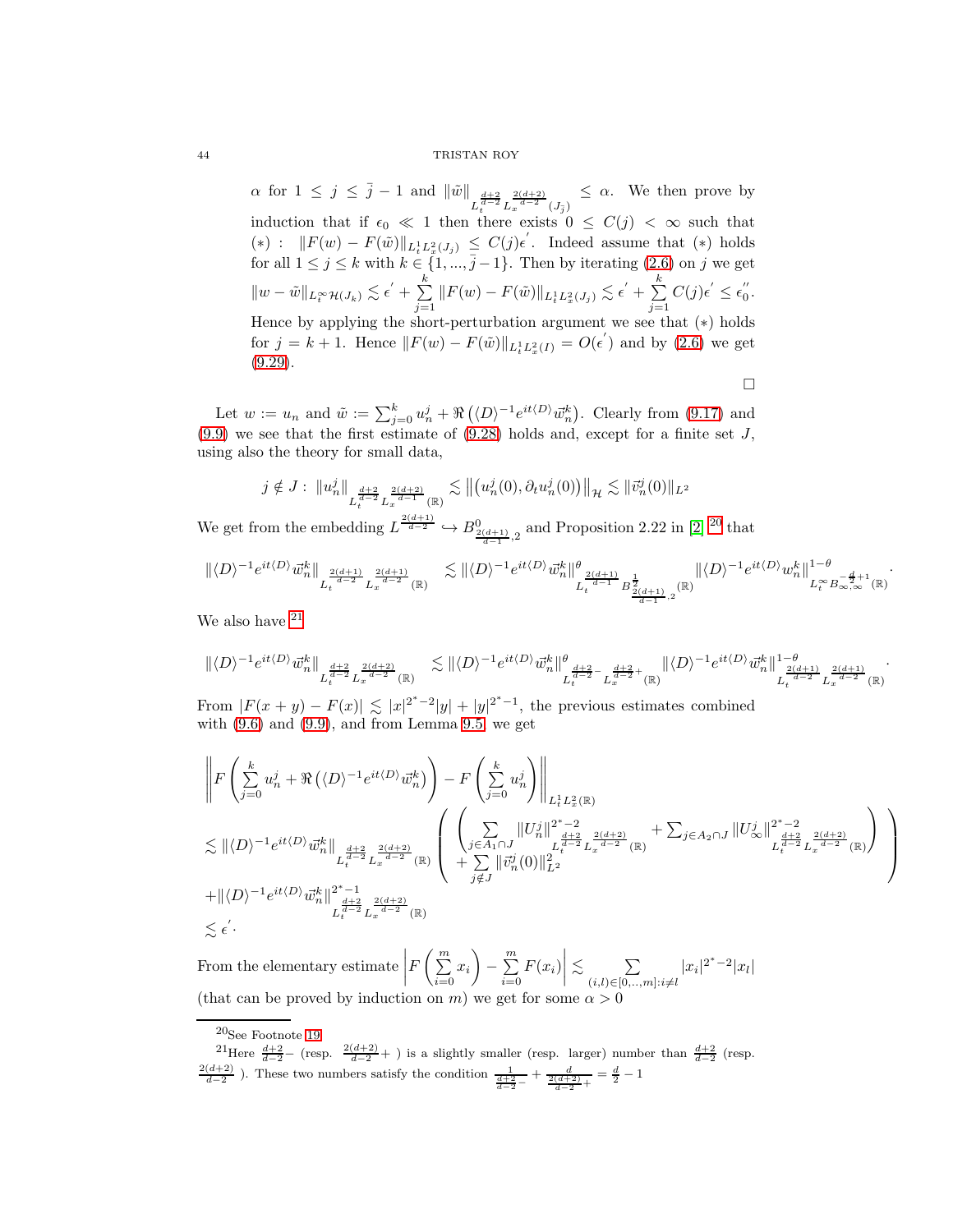$$
\begin{split} &\left\|F\left(\sum\limits_{j=0}^{k}u_{n}^{j}\right)-\sum\limits_{j=0}^{k}F(u_{n}^{j})\right\|_{L_{t}^{1}L_{x}^{2}(\mathbb{R})}\\ &\lesssim \sum\limits_{\substack{(j,l)\in[0,\ldots,k]^{2}}} (h_{n}^{j,l})^{\alpha}\left\|u_{n}^{j}u_{n}^{l}\right\|_{L_{t}^{\frac{d+2}{2}(d-2)}L_{x}^{\frac{d+2}{d-2}}(\mathbb{R})}\max\limits_{\substack{j,d\geq 0\\j\neq l}}\left(\|U_{\infty}^{j_{1}}\|^{2^{*}-3}\right)_{L_{t}^{\frac{d+2}{d-2}}L_{x}^{\frac{2(d+2)}{d-2}}(\mathbb{R})},\|U_{\infty}^{j_{1}}\|^{2^{*}-3}\right)_{L_{t}^{\frac{d+2}{d-2}}L_{x}^{\frac{2(d+2)}{d-2}}(\mathbb{R})}\end{split}
$$

In order to prove the last estimate we proceed as follows. First observe that  $||U^j_{\infty}||_{L^{\frac{d+2}{d-2}}_tL_x^{\frac{2(d+2)}{d-2}}(\mathbb{R})}$  $< \infty$  if  $j \in A_1$  and that  $||U_n^j||$  $L_t^{\frac{d+2}{d-2}} L_x^{\frac{2(d+2)}{d-2}}(\mathbb{R})(\mathbb{R})$  $< \infty$  if  $j \in A_2$ by proceeding similarly as the first stage of the proof of Result [9.10.](#page-42-0) Then, in order to prove that the summand approaches zero as  $n \to \infty$ , we see from the dominated convergence theorem that we may replace WLOG  $U_n^j$ ,  $U_n^l$  with  $\chi_R U_n^j$ ,  $\chi_R U_n^l$  respectively for  $R \gg 1$  (Here  $\chi_R(t,x) := \chi\left(\frac{\|f(x,t)\|}{R}\right)$ ) with  $\chi : \mathbb{R}^+ \to \mathbb{R}$  is a smooth function that satisfies  $\chi(s) = 1$  if  $s \leq 1$  and  $\chi(s) = 0$  if  $s \geq 2$ ); then we see from [\(9.26\)](#page-41-0) that the integral involving  $\chi_R U_n^j$  and  $\chi_R U_n^l$  goes to zero as  $n \to \infty$ .

Hence applying Result [9.10,](#page-42-0) we see that there is contradiction with the properties of  $\vec{u}_n$  defined just below Claim [9.2.](#page-34-5)

This means that at least one of the js satisfies  $E(\vec{U}_{\infty}^j) \ge E_{wa}(\vec{W})$  if  $h_{\infty}^j = 0$  (or  $E(\vec{U}_n^j) \ge E_{wa}(\vec{W})$  if  $h^j_{\infty} = 1$ ). Assume without loss of generality that this j is equal to 0. By Result [9.8,](#page-38-2) Result [9.9, \(9.20\)](#page-39-3), the local well-posedness theory for small data we see that for the other js  $T_+(U^j_\infty) = T_+(U^j_n) = \infty$ ,  $T_-(U^j_\infty) = T_-(U^j_n) = -\infty$ and

$$
(9.32) \qquad \qquad \sum_{j \in A_1, j \neq 0} \|\vec{U}_{\infty}^j\|_{L_t^{\infty} L_x^2}^2 + \sum_{j \in A_2, j \neq 0} \|\vec{U}_n^j\|_{L_t^{\infty} L_x^2}^2 + \|\vec{w}_n^k\|_{L^2}^2 \lesssim \bar{\epsilon}^2
$$

<span id="page-44-1"></span><span id="page-44-0"></span>Hence, applying Result [9.10](#page-42-0) with  $\tilde{w} := u_n^0$  and  $w := u_n$ , we see that

$$
(9.33) \t\t ||(u_n, \partial_t u_n) - (u_n^0, \partial_t u_n^0)||_{L_t^{\infty} \mathcal{H}([0, T_+(u_n^0))} = O_{\mathcal{H}}(\bar{\epsilon}),
$$

Notice that  $\tau_{\infty}^0 \neq \infty$ . If not, if  $h_{\infty}^0 = 1$  (resp.  $h_{\infty}^0 = 0$ ) then  $U_n^0$  (resp.  $U_{\infty}^0$ ) would scatter by construction in a neighborhood of  $\infty$ : see [\(9.15\)](#page-37-1) and Remark [9.4.](#page-38-0) But then, applying again Remark [9.4](#page-38-0) and Result [9.10,](#page-42-0) we see that there is contradiction. Notice also that if  $h_{\infty}^1 = 1$  (resp.  $h_{\infty}^0 = 0$ ) then  $||U_n^0||_{L_t^{\frac{d+2}{d-2}} L_x^{\frac{2(d+2)}{d-2}}(\tau_n^0, T_+(U_n^0))}$  $< \infty$ (resp.  $||U^0_{\infty}||_{L_t^{\frac{d+2}{d-2}} L_x^{\frac{2(d+2)}{d-2}}(\tau_n^0, T_+(U^0_{\infty}))}$  $<\infty$ ): if not this would imply by a standard blow-up criterion (the proof is similar to that in [\[16\]](#page-51-0)) that  $T_+(U_n^0) = \infty$  if  $h_{\infty}^0 = 1$ (or  $T_+(U^0_{\infty}) = \infty$  if  $h^0_{\infty} = 0$ ). But we have already seen that this is not possible.

We claim that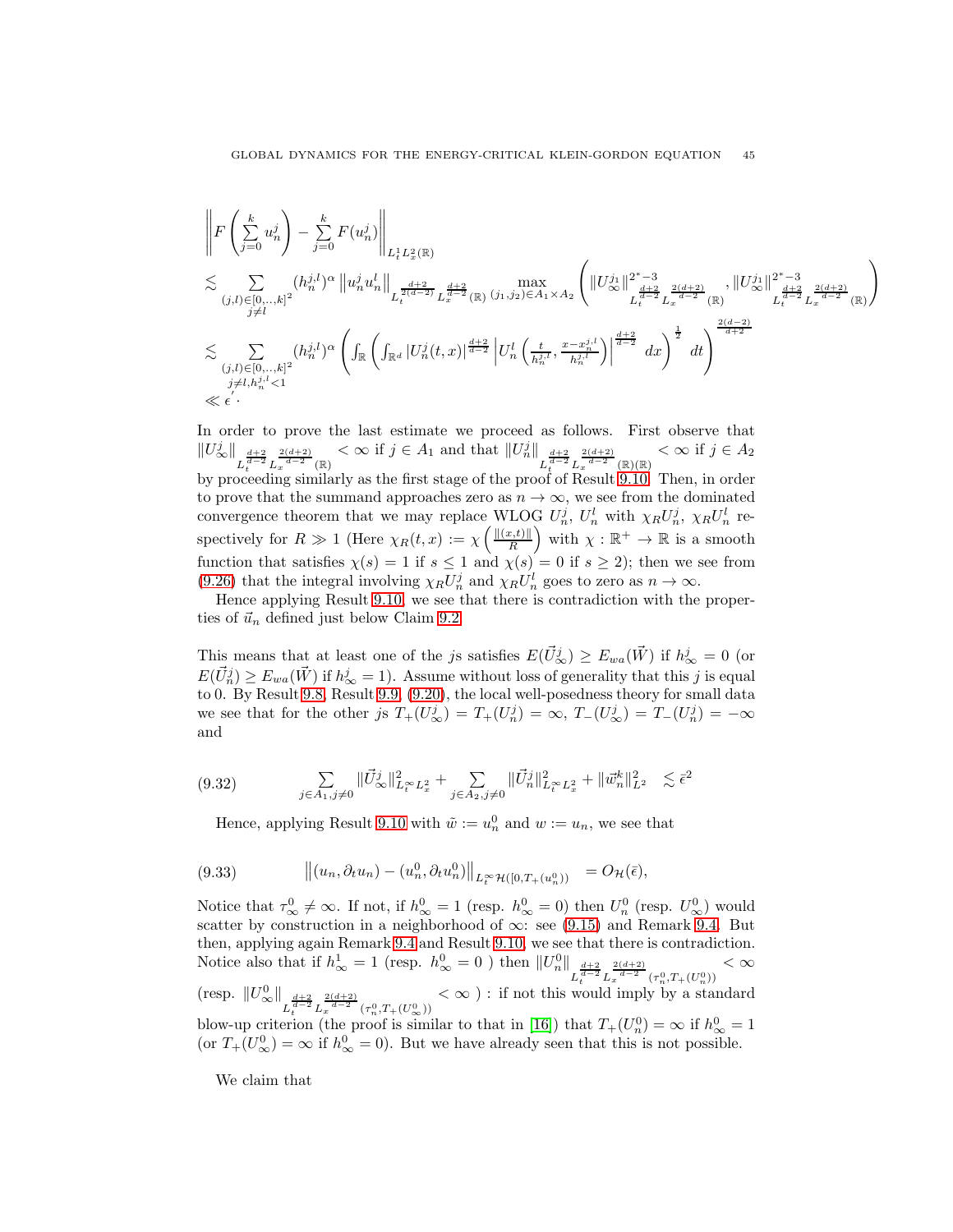(9.34) 
$$
t > \tau_{\infty}^{0}
$$

$$
h_{\infty}^{0} = 0 : \tilde{d}_{\mathcal{S}}(\vec{U}_{\infty}^{0}(t)) \geq \delta_{b}; h_{\infty}^{0} = 1 : \tilde{d}_{\mathcal{S}}(\vec{U}_{n}^{0}) \geq \delta_{b}
$$

Assume that  $\tau_{\infty}^0 = -\infty$ . Assume also that  $h_{\infty}^0 = 0$ . If the claim were wrong, then there would exist  $t_* \in I(U^0_\infty)$  such that  $\tilde{d}_{\mathcal{S}}\left(\tilde{U}^0_\infty(t_*)\right) \leq \delta_b$ . But then, taking into account [\(9.33\)](#page-44-0) and Lemma [9.5](#page-38-0) we see that

$$
\tilde{d}_{\mathcal{S}}\left(\vec{u}_n(h_n^0(t_*-\tau_n^0))\right) \leq \delta_b,
$$

which is a contradiction, since  $t_* > \tau_n^0$ . The other case  $h_{\infty}^0 = 1$  is easier and therefore left to the reader.

The case  $\tau_{\infty}^0 \in \mathbb{R}$  is treated similarly to the case  $\tau_{\infty}^0 = -\infty$  and therefore the proof is omitted.

Hance, using also Result [9.8](#page-38-2) and Proposition [3.13](#page-14-0) (or Proposition [3.6\)](#page-11-0) we see that  $K(U_\infty(t)) \ge \min\left(\|\nabla U^0_\infty(t)\|_{L^2}^2, k(\delta_b)\right).$ 

Define  $\vec{U}_c(t) := \vec{U}_n^0(t + c)$  if  $h^0_{\infty} = 1$  (resp.  $\vec{U}_c(t) := \vec{U}_{\infty}^0(t + c)$  if  $h^0_{\infty} = 0$  with  $c > \tau_{\infty}^0$ . Notice from the estimates above, the results in [\[18\]](#page-51-3) for  $d \in \{3, 4\}$ , or the arguments in [\[17\]](#page-51-1) (see Section 5) for  $d \in \{3, 4, 5\}$ , that we cannot have  $h_{\infty}^0 = 0$ . If  $E(\vec{U}_c) < E_c$  then, by definition of  $E_c$ , we have  $||U_c|| \frac{2(d+1)}{L_t^{\frac{d}{d-2}} L_x^{\frac{2(d+1)}{d-2}} (0,\infty)}$  $< \infty$  or, equivalently,  $||U_n^0||$  $L_t^{\frac{2(d+1)}{d+2}} L_x^{\frac{2(d+1)}{d-2}}(c,\infty)$  $< \infty$ . From the construction of the nonlinear profile, we also know that  $||U_n^0||$  $L_t^{\frac{2(d+1)}{d-2}} L_x^{\frac{2(d+1)}{d-2}}((\tau_\infty^0, c))$  $< \infty$ . Taking also into account [\(9.32\)](#page-44-1), this leads to a contradiction by applying again Result [9.10,](#page-42-0) with  $\tilde{w} := u_n^0$ and  $w := u_n$ . Hence  $E(\vec{U}_c) = E_c$ .

**Remark 9.11.** Notice that by letting  $\alpha \to 0$  in [\(9.20\)](#page-39-3) we see that  $U^j_{\infty} = 0$  if  $h_{\infty}^{j} = 0$  (resp.  $U_{n}^{j} = 0$  if  $h_{n}^{j} = 1$ ) for  $j \ge 1$  and  $\vec{w}_{n}^{k} \to 0$  in  $L^{2}$ . Hence

$$
\vec{u}_n(0) = e^{-it_n^0 \langle D \rangle} T_n^0 \vec{\phi}^0 + O_{L^2}(\alpha)
$$

Let  $U_c := \Re\left(\langle D \rangle^{-1} \vec{U}_c\right)$ . We prove the following claim:

**Claim 9.12.** There exists  $c(t) \in \mathbb{R}^d$ ,  $t \in [0, T_+(U_c))$  such that

<span id="page-45-1"></span>(9.35) 
$$
K = \left\{ v(t) := \vec{U}_c(x - c(t), t), t \in [0, T_+(U_c)) \right\}
$$

is precompact in  $L^2$ . In fact we have  $T_+(U_c) = \infty$ .

*Proof.* If K were not precompact, then there would exist  $\eta > 0$  and a sequence  $t_n \in [0, T_+(U_c))$  such that

<span id="page-45-0"></span>(9.36) 
$$
\left\| \vec{U}_c(t_n, -c_0) - \vec{U}_c(t_{n'}) \right\|_{L^2} \ge \eta
$$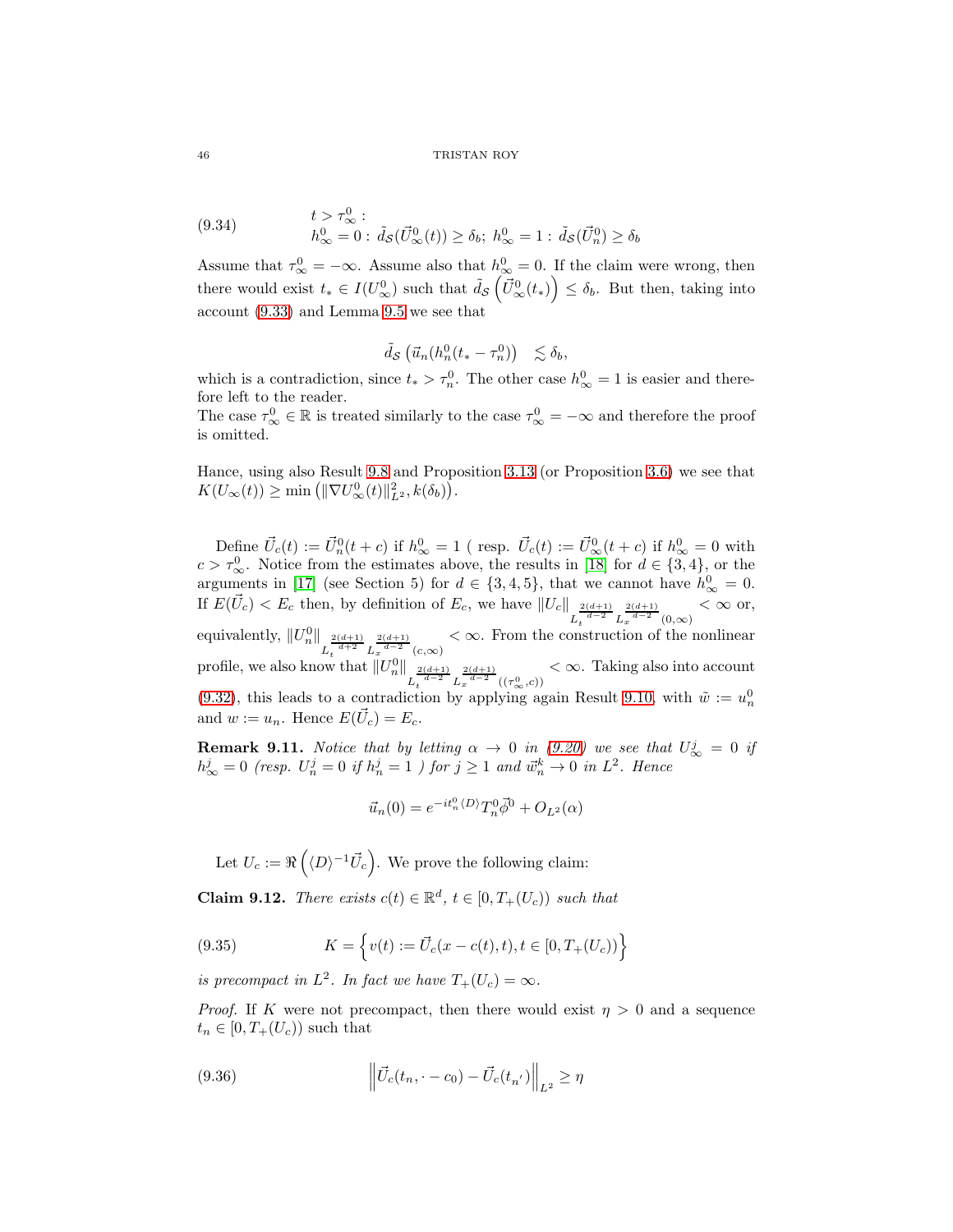for  $n \neq n'$  and for all  $c_0 \in \mathbb{R}^d$ . In view of the continuity of the flow, we must have  $t_n \to T_+(U_c)$  in order not to violate [\(9.36\)](#page-45-0). Applying [\(9.5\)](#page-34-3) to  $\vec{v}_n(0) := \vec{U}_c(t_n)$  and following the same steps down to Remark [9.11,](#page-45-1) we see that there exists  $(\tilde{t}_n^0, \vec{\tilde{\phi}}_0) \in$  $\mathbb{R} \times L^2$  such that

(9.37) 
$$
\vec{U}_c(t_n) = e^{-i\tilde{t}_n^0 \langle D \rangle} \tilde{T}_n^0 \vec{\tilde{\phi}}_0 + o_{L^2}(1),
$$

with  $\tilde{T}_n^0 \vec{\tilde{\phi}}_0 := \vec{\tilde{\phi}}_0(\cdot - \tilde{x}_n^0)$  for some  $\tilde{x}_n^0 \in \mathbb{R}^d$ . Assume that (up to a subsequence) that  $\tilde{t}_n^0 \to -\infty$ . Then

<span id="page-46-0"></span>
$$
\begin{aligned}&\left\|\Re\left(\langle D\rangle^{-1}e^{it\langle D\rangle}\vec{U}_c(t_n)\right)\right\|_{L^{\frac{2(d+1)}{d-2}}_tL^{\frac{2(d+1)}{d-2}}_x((0,\infty))}\\&\lesssim \left\|\Re\left(\langle D\rangle^{-1}e^{it\langle D\rangle}\vec{\tilde{\phi}}_0\right)\right\|_{L^{\frac{2(d+1)}{d-2}}_tL^{\frac{2(d+1)}{d-2}}_x((- \tilde{t}^0_n,\infty))}+o_{H^1}(1)\\&\ll 1\cdot\end{aligned}
$$

But then, by the local well-posedness theory, this would imply that  $||U_c(t+t_n)||_{L_t^{\frac{2(d+1)}{d-2}}L_x^{\frac{2(d+1)}{d-2}}((0,\infty))}$ =  $||U_c||_{L_t^{\frac{2(d+1)}{d-2}} L_x^{\frac{2(d+1)}{d-2}}((t_n,\infty))}$  $<\infty$ , which is a contradiction. Assume that (up to a subsequence) that  $\tilde{t}_n^0 \to \infty$ . Then

$$
\begin{aligned} &\left\|\Re\left(\langle D\rangle^{-1}e^{it\langle D\rangle}\vec{U}_c(t_n)\right)\right\|_{L_t^{\frac{2(d+1)}{d-2}}L_x^{\frac{2(d+1)}{d-2}}(-\infty,0)}\\ &\lesssim \left\|\Re\left(\langle D\rangle^{-1}e^{it\langle D\rangle}\vec{\widetilde\phi}_0\right)\right\|_{L_t^{\frac{2(d+1)}{d-2}}L_x^{\frac{2(d+1)}{d-2}}((- \infty, -\tilde t_n^0)}+o_{H^1}(1)\\ &\ll 1 \end{aligned}
$$

But then, by the local well-posedness theory, this would imply that  $||U_c(t+t_n)||_{L_t^{\frac{2(d+1)}{d-2}}L_x^{\frac{2(d+1)}{d-2}}((-\infty,0))}$ =  $||U_c||_{L_t^{\frac{2(d+1)}{d-2}} L_x^{\frac{2(d+1)}{d-2}} ((-\infty, t_n))}$  $\ll 1$ , which is a contradiction since  $t_n \to T_+(U_c)$ . Assume that (up to a subsequence)  $\tilde{t}_n^0 \to \tilde{t}$  for some  $\tilde{t} \in \mathbb{R}$ . Then, in view of [\(9.36\)](#page-45-0) and [\(9.37\)](#page-46-0), we get after an appropriate change of variable

$$
\left\|e^{-i\tilde{t}_l^0\langle D\rangle}\vec{\tilde{\phi}}_0(x+\tilde{x}_{l'}^0-\tilde{x}_l^0-c_0)-e^{-i\tilde{t}_{l'}^0\langle D\rangle}\vec{\tilde{\phi}}_0(x)\right\|_{L^2}\geq \frac{\eta}{2}.
$$

But then, choosing  $c_0 := \tilde{x}_{l'}^0 - \tilde{x}_l^0$  we see that the estimate above cannot hold for  $l \gg 1$  and  $l' \geq l$ .

Next we claim that  $T_+(U_c) = \infty$ . If not let  $(t_l)_{l\geq 1}$  be a sequence such that  $t_l \to$  $T_+(U_c)$ . By precompactness there exists  $\vec{V} \in L^2$  such that  $\vec{U}_c(t_l, \cdot -c(t_l)) \to \vec{V}$ in  $L^2$ . Now let  $\vec{H}$  (resp.  $\vec{H}_l$ ) be the solution of  $(i\partial_t + \langle D \rangle)\vec{H} = F(H)$  (resp.  $(i\partial_t + \langle D \rangle) \vec{H}_l = F(H_l)$  ) with  $H := \Re \left( \langle D \rangle^{-1} \vec{H} \right)$  (resp.  $H_l := \Re \left( \langle D \rangle^{-1} \vec{H}_l \right)$ ) that satisfies  $\vec{H}(T_+(U_c)) = \vec{V}$  (resp.  $\vec{H}_l(T_+(U_c)) = \vec{U}_c(t_l, \cdot - c(t_l))$ ). Then, by [\(2.6\)](#page-7-2) and the dominated convergence theorem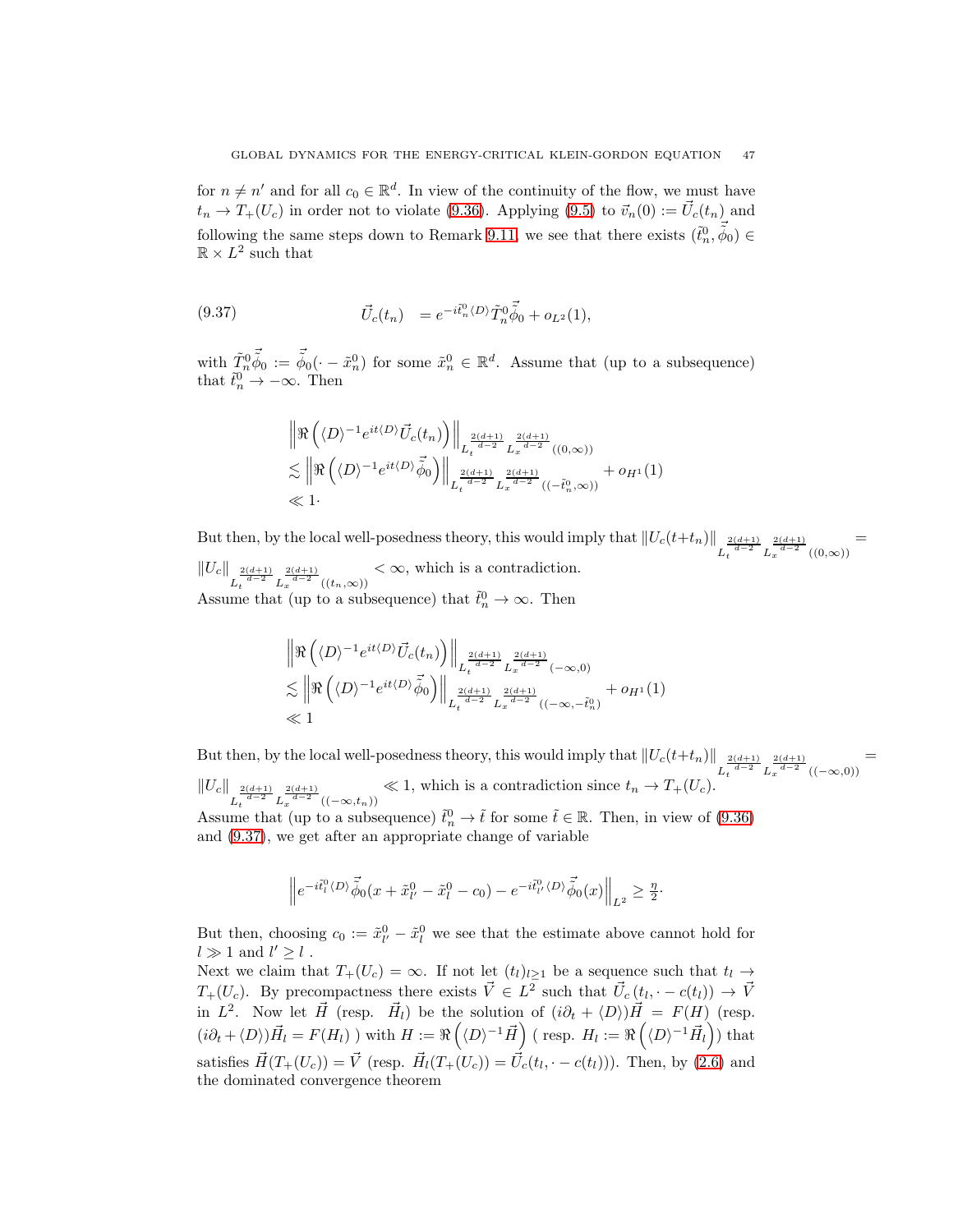$$
\begin{split} &\left\| \Re \left( \langle D \rangle^{-1} e^{i(t - T_+(U_c)) \langle D \rangle} \vec{H}_l(T_+(U_c)) \right) \right\|_{L_t^{\frac{2(d+1)}{d-2}} L_x^{\frac{2(d+1)}{d-2}}(T_+(U_c), T_+(U_c) + \delta))} \\ &\lesssim \left\| \vec{H}_l \left( T_+(U_c) \right) - \vec{H} \left( T_+(U_c) \right) \right\|_{L^2} \\ &+ \left\| \Re \left( \langle D \rangle^{-1} e^{i(t - T_+(U_c)) \langle D \rangle} \vec{H}(T_+(U_c) \right) \right\|_{L_t^{\frac{2(d+1)}{d-2}} L_x^{\frac{2(d+1)}{d-2}}(T_+(U_c), T_+(U_c) + \delta))} \\ &\ll 1, \end{split}
$$

for some  $\delta \ll 1$ . Consequently

$$
\left\| \cos\left((t-T_+(U_c))\langle D\rangle\right) H_l(T_+(U_c)) + \frac{\sin\left((t-T_+(U_c))\langle D\rangle\right)}{\langle D\rangle} \partial_t H_l(T_+(U_c)) \right\|_{L_t^{\frac{2(d+1)}{d-2}} L_x^{\frac{2(d+1)}{d-2}}(T_+(U_c),T_+(U_c)+\delta))} \le 1.
$$

Hence by the local well-posedness theory, we see that we can extend  $\vec{H}_l$  to  $T_+(U_c)$  + δ. Since  $\vec{H}_l(t) = \vec{U}_c(\cdot - c(t_l), t + t_l - T_+(U_c))$ , this is a contradiction.

 $\Box$ 

Next we prove the following claim:

# Claim 9.13.  $\vec{U}_c$  does not exist.

*Proof.* We may assume without loss of generality that  $c(0) = 0$ . A straightforward modification of an argument using the Lorentz transform in [\[11\]](#page-51-2) (the argument is also used in Section 2.4 in [\[28\]](#page-52-6) for the cubic focusing nonlinear Klein-Gordon equation) shows that  $|\vec{P}(\vec{U}_c)| \leq \bar{\epsilon}$ , with  $\vec{P}(\vec{U}_c) := \int_{\mathbb{R}^d} \nabla U_c \partial_t U_c dx$  being the conserved-in-time momentum. By the previous claim, we see that there exists  $R_0 := R_0(\bar{\epsilon}) \gg 1$  such that

(9.38) 
$$
E_{c(t),R_0}(\vec{U}_c(t)) \leq \bar{\epsilon}E(\vec{U}_c), t \in [0,\infty)
$$

From the identity [22](#page-47-0)

$$
\partial_t X_R(\vec{U}_c) = -d \times \vec{P}(\vec{U}_c) + \int_{|x| \ge R} e(\vec{U}_c(t)) dx,
$$

and a slight modification of an argument in [\[11\]](#page-51-2), we see that if  $R \gg R_0 := R_0(\bar{\epsilon}),$ then

$$
|c(t) - c(0)| \le R,
$$

for  $0 < t < t_0 \approx \frac{R}{\bar{\epsilon}}$ . Hence

$$
E_{2R,0}(\vec{U}_c(t)) \le \bar{\epsilon}E(\vec{U}_c), t \in [0, t_0]
$$

By using the previous claim, we can prove (see [\[11\]](#page-51-2)) that

$$
\int_0^{t_0} \|\partial_t U_c(t)\|_{L^2}^2 + \|U_c(t)\|_{L^2}^2 dt \quad \lesssim E(\vec{U}_c) + \int_0^{t_0} \|\nabla U_c(t)\|_{L^2}^2 dt
$$
 and, consequently

$$
t_0 E(\vec{U}_c) \lesssim E(\vec{U}_c) + \int_0^{t_0} \|\nabla U_c(t)\|_{L^2}^2 dt
$$

<span id="page-47-0"></span><sup>&</sup>lt;sup>22</sup>Here  $X_R(\vec{U}_c(t))$  denoting the localized center of energy, i.e  $X_R(\vec{U}_c(t))$  :=  $\int \chi_R(x)xe\left(\vec{U}_c(t,x)\right) dx$ , with  $e\left(\vec{U}_c(t,x)\right)$  such that  $E\left(\vec{U}_c(t)\right) = \int e\left(\vec{U}_c(t,x)\right) dx$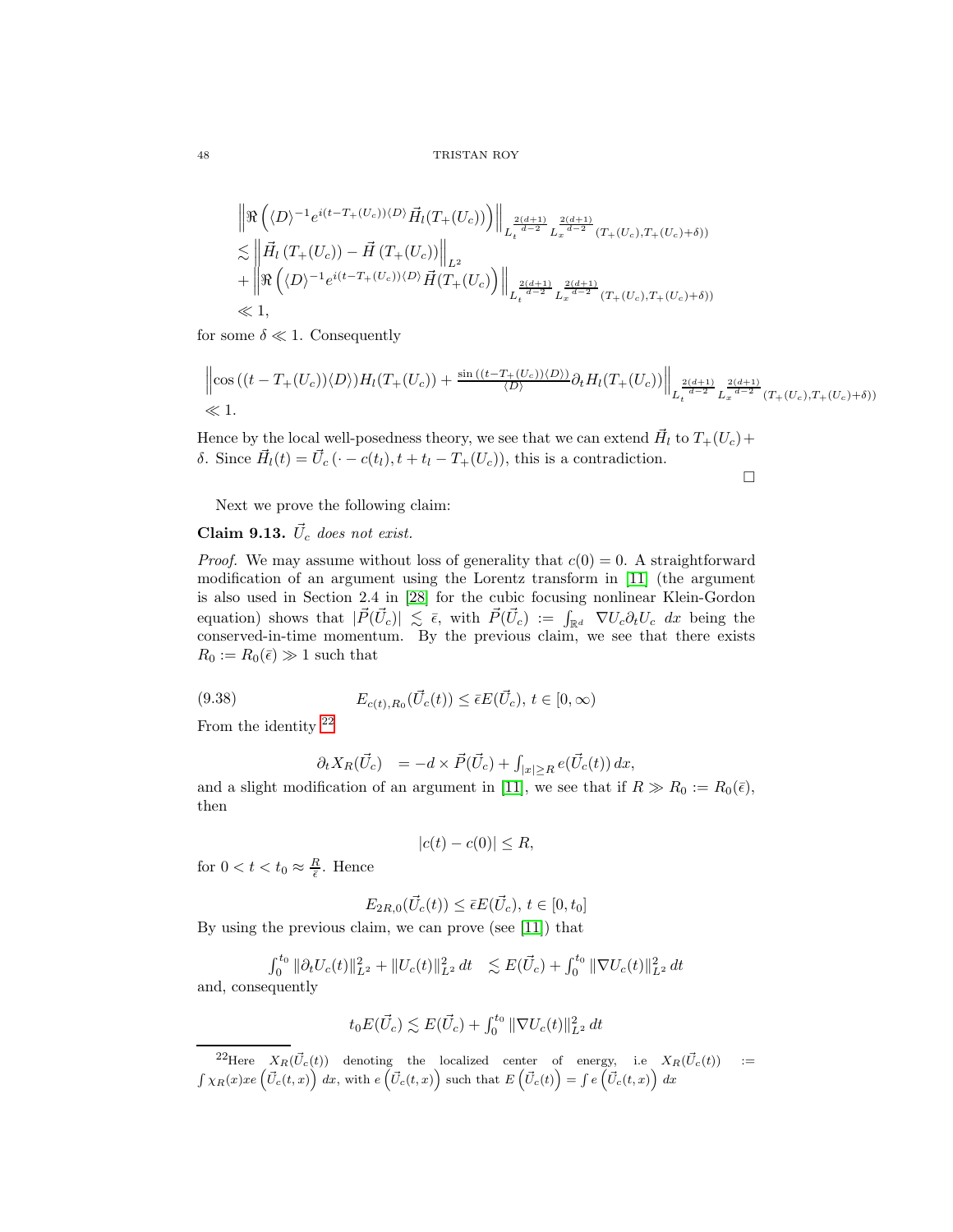Next we apply [\(8.5\)](#page-22-0) to  $U_c$  and  $w(x) := \chi \left( \frac{|x|}{2R} \right)$ ); we integrate  $(8.5)$  <sup>[23](#page-48-1)</sup> on  $[0, t_0)$  and we get (using Proposition [3.6\)](#page-11-0)

$$
R \gtrsim \left| \left[ \langle w \partial_t U_c \cdot x \cdot \nabla U_c + \frac{d}{2} U_c \rangle \right]_0^{t_0} \right| \ge t_0 - O(1) - \bar{\epsilon} t_0 \gtrsim \frac{R}{\bar{\epsilon}}
$$

<span id="page-48-0"></span>This is a contradiction.

 $\Box$ 

.

# 10. Proof of Lemma [9.5](#page-38-0)

First observe that the finiteness of  $||U^j_{\infty}||_{L_t^{\frac{d+2}{d-2}} L_x^{\frac{2(d+2)}{d-2}}(\mathbb{R})}$ implies that  $\|\vec{U}_{\infty}^{j}\|_{L^{\infty}_t L^2(\mathbb{R})}$  <  $\infty$ : indeed, partitioning  $\mathbb{R}^+$  into a finite number of subintervals  $(J_k := [a_k, b_k])_{1 \leq k \leq l}$ such that  $||U^j_{\infty}||_{L_t^{\frac{d+2}{d-2}} L_x^{\frac{2(d+2)}{d-2}}(J_k)}$  $=\eta, 1 \leq k < l$ , and  $||U^j_{\infty}||_{L_t^{\frac{d+2}{d-2}} L_x^{\frac{2(d+2)}{d-2}}(J_l)}$  $\leq \eta$ , we see from [\(2.7\)](#page-7-3) and Hölder inequality that for all  $K_k := [a_k, .) \subset J_k$  we

$$
\|\vec{U}_{\infty}^{j}\|_{L_{t}^{\infty}L_{x}^{2}(K_{k})} + \|U_{\infty}^{j}\|_{L_{t}^{\frac{d+2}{d-2}}L_{x}^{\frac{2(d+2)}{d-2}}(K_{k})}
$$
  

$$
\lesssim \|\vec{U}_{\infty}^{j}(a_{k})\|_{L^{2}} + \|U_{\infty}^{j}\|_{L_{t}^{\frac{d+2}{d-2}}L_{x}^{\frac{2(d+2)}{d-2}}(K_{k})}
$$

Hence a continuity argument and an iteration over k show that  $\|\vec{U}_{\infty}^{j}\|_{L_t^{\infty}L_x^2(\mathbb{R}^+)}$  $\infty$ . Proceeding similarly we have  $\|\vec{U}_{\infty}^{j}\|_{L_t^{\infty}L_x^2(\mathbb{R}^-)} < \infty$ .

If *J* is an interval let  $X(J) := \|\vec{U}_n^j - \vec{U}_{\infty}^j\|_{L_t^{\infty} L_x^2(J)} + \|U_n^j - U_{\infty}^j\|_{L_t^{\frac{d+2}{d-2}} L_x^{\frac{2(d+1)}{d-2}}(J)}$ Let  $0 < \epsilon \ll 1$  and  $S \gg 1$  be a large constant. We first estimate  $X([-S, S])$ . We have

$$
\partial_{tt}\left(U_n^j-U_\infty^j\right)-\triangle\left(U_n^j-U_\infty^j\right)=F(U_n^j)-F(U_\infty^j)-(h_n^j)^2U_n^j.
$$

Let  $0 < \eta \ll 1$  be a constant small enough such that all the estimate below are true. We partition  $[-S, S]$  into a finite number of subintervals  $(J_k := [a_k, b_k])_{1 \leq k \leq l}$ such that  $||U^j_{\infty}||_{L_t^{\frac{d+2}{d-2}} L_x^{\frac{2(d+2)}{d-2}}(J_k)}$  $=\eta, 1 \leq k < l$ , and  $||U^j_{\infty}||_{L_t^{\frac{d+2}{d-2}} L_x^{\frac{2(d+2)}{d-2}}(J_l)}$  $\leq \eta$ . We

have

$$
\|F(U_n^j) - F(U_\infty^j)\|_{L_t^1 L_x^2(J_k)}\n\lesssim \|U_n^j - U_\infty^j\|_{L_t^{\frac{d+2}{d-2}} L_x^{\frac{2(d+2)}{d-2}}(J_k)}\n\lesssim \|U_n^j - U_\infty^j\|_{L_t^{\frac{d+2}{d-2}} L_x^{\frac{2(d+2)}{d-2}}(J_k)}^{\frac{d+2}{d-2}}\n\lesssim \|U_n^j - U_\infty^j\|_{L_t^{\frac{d+2}{d-2}} L_x^{\frac{2(d+2)}{d-2}}(J_k)}^{\frac{2(d+2)}{d-2}} + \|U_n^j - U_\infty^j\|_{L_t^{\frac{d+2}{d-2}} L_x^{\frac{2(d+2)}{d-2}}(J_k)}^{\frac{2(d+2)}{d-2}}\n\lesssim L_t^{\frac{d+2}{d-2}} L_x^{\frac{2(d+2)}{d-2}}(J_k)
$$

The Hölder-in-time inequality yields  $\|(h_n^j)^2 U_n^j\|_{L_t^1 L_x^2(J_k)} \lesssim (h_n^j)^2 S \|\vec{U}_n^j\|_{L_t^{\infty} L_x^2(J_k)}$ . Let  $M:=\|U^j_{\infty}\|_{L_t^{\frac{d+2}{d-2}}L_x^{\frac{2(d+2)}{d-2}}(\mathbb{R})}$ . We see from [\(2.7\)](#page-7-3) that

$$
\|U_n^j - U_\infty^j\|_{L_t^{\frac{d+2}{d-2}} L_x^{\frac{2(d+2)}{d-2}}(J_k)}\n\lesssim \left\|\vec{U}_n^j(a_k) - \vec{U}_\infty^j(a_k)\right\|_{L^2} + \|(h_n^j)^2 U_n^j\|_{L_t^1 L_x^2(J)} + \|F(U_n^j) - F(U_\infty^j)\|_{L_t^1 L_x^2(J_k)}.
$$

<span id="page-48-1"></span> $^{23}$  with  $t$   $t_{2}$   $+$   $m$  substituted with  $2R$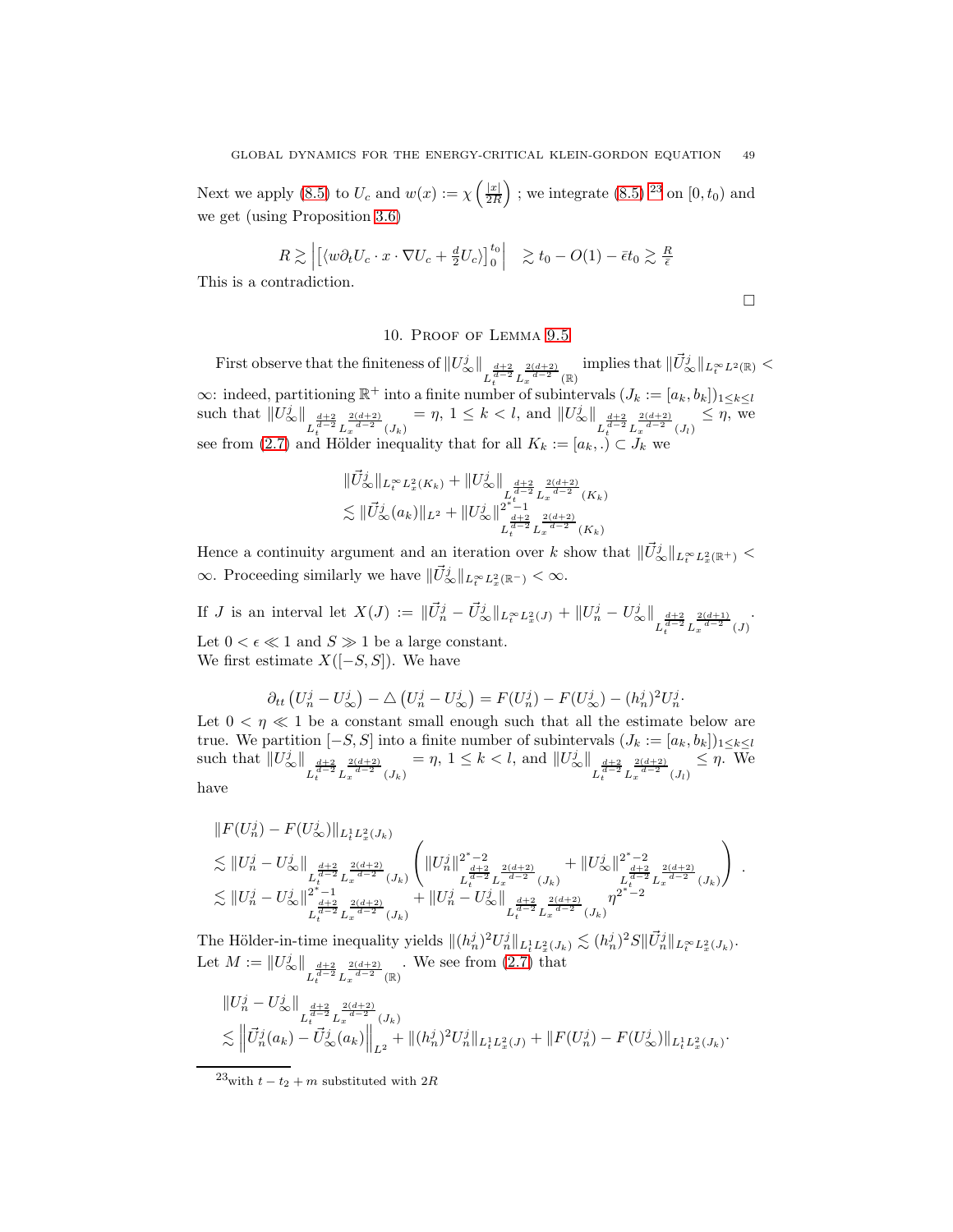Hence, combining the estimates above, iterating over k, and recalling that  $\vec{U}_n^j(a_1)$  = Thence, combining the estimates above, iterating over  $\kappa$ , and recalling that  $\hat{U}_{n}^{j}$ <br> $\hat{U}_{\infty}^{j}(a_{1})$ , we get  $X([-S, S]) \leq \epsilon$  for  $n \gg 1$ .

We then have to prove that  $||U_n^j - U_\infty^j||_{L_t^{\frac{d+2}{d-2}} L_x^{\frac{2(d+2)}{d-2}}((S,\infty))}$  $\lesssim \epsilon$  for  $n \gg 1$ . We get from [\(2.7\)](#page-7-3)  $\left\| \cos(tD)\Re\left(D^{-1}\vec{\phi}^j\right) + \frac{\sin(tD)}{D}\Im(\vec{\phi}^j)\right\|_{L_t^{\frac{d+2}{d-2}}L_x^{\frac{2(d+2)}{d-2}}(-\infty,\infty)}$  $\lesssim \|\vec{\phi}_j\|_{L^2}.$ This estimate, combined with the dominated convergence theorem, shows that  $\left\|\cos(tD)\Re\left(D^{-1}\vec{\phi}^j\right)+\frac{\sin(tD)}{D}\Im(\vec{\phi}^j)\right\|_{L_t^{\frac{d+2}{d-2}}L_x^{\frac{2(d+2)}{d-2}}((S,\infty))}$  $\ll \epsilon$ . Let  $J := [S, b]$  be an interval. Applying  $(2.7)$  again, we get

<span id="page-49-2"></span>
$$
(10.1) \quad \|U^j_{\infty}\|_{L_t^{\frac{d+2}{d-2}} L_x^{\frac{2(d+2)}{d-2}}(J)} \lesssim \epsilon + \|F(U^j_{\infty})\|_{L_t^1 L_x^2(J)} \lesssim \epsilon + \|U^j_{\infty}\|_{L_t^{\frac{d+2}{d-2}} L_x^{\frac{2(d+2)}{d-2}}(J)}^{2^*-1}.
$$

Hence a continuity argument shows that  $||U^j_{\infty}||_{L_t^{\frac{d+2}{d-2}} L_x^{\frac{2(d+2)}{d-2}}(S,\infty)}$  $\lesssim$   $\epsilon$ . Let  $\phi \in$  $L^2(\mathbb{R}^d)$ . We claim that for  $n \gg 1$ 

<span id="page-49-0"></span>(10.2) 
$$
\left\|\frac{e^{\pm it\langle D \rangle_n^j}}{\langle D \rangle_n^j} \phi \right\|_{L_t^{\frac{d+2}{d-2}} L_x^{\frac{2(d+2)}{d-2}}(S,\infty)} \ll \epsilon.
$$

Indeed let  $\phi_{\epsilon}$  be a Schwartz function such that  $\|\phi_{\epsilon} - \phi\|_{L^2} \ll \epsilon$ . From [\(2.8\)](#page-8-1) we see that  $e^{\pm it\langle D \rangle_n^j}$  $\frac{\partial}{\partial \phi}(\phi_{\epsilon}-\phi)$  $\Bigg\|_{L^{\frac{d+2}{d-2}}_t L^{\frac{2(d+2)}{d-2}}_x((S,\infty))}$  $\lesssim \|\phi_{\epsilon} - \phi\|_{L^2}$ . Hence it suffice to prove that [\(10.2\)](#page-49-0) holds with  $\phi$  a Schwartz function. Recall that  $e^{\pm ith_n^j\langle D\rangle}T_n^j = T_n^j e^{\pm it\langle D\rangle_n^j}$  and that  $\langle D\rangle^{-m}T_n^j = (h_n^j)^m T_n^j (\langle D\rangle_n^j)^{-m}$ . Hence  $\frac{e^{it\langle D \rangle_n^j}}{(\Delta)^j}$  $\frac{e^{it\langle D \rangle_m^j}}{\langle D \rangle_m^j} = (h_n^j)^{-1} (T_n^j)^{-1} \frac{e^{ith_n^j\langle D \rangle}}{\langle D \rangle}$  $\frac{h_n^j \langle D \rangle}{\langle D \rangle} T_n^j$  and, denoting by  $\left( \frac{2(d+1)}{d-2} \right)$  $d-2$ ′ the number such that  $\frac{1}{\frac{2(d+1)}{d-2}} + \frac{1}{\left(\frac{2(d+1)}{d-1}\right)}$  $\frac{1}{\left(\frac{2(d+1)}{d-2}\right)'}=1$ , we get from the estimate  $\left\|\langle D\rangle^{-1}e^{it\langle D\rangle}g\right\|_{B^0_{\frac{2(d+1)x}{d-2},2}}$  $\lesssim$ 1  $\frac{\frac{1}{3(d-1)}}{|t|^{\frac{3(d-1)}{2(d-1)}}}||g||_{B^{\frac{1}{2}}}$   $\left(\frac{2(d+1)}{d-2}\right)'$ , 2 and the embedding  $B^{\frac{1}{2}}_{\left(\frac{2(d+2)}{d-2}\right)'}, 2 \hookrightarrow H^{\frac{1}{2}}_{\left(\frac{2(d+2)}{d-2}\right)'}$ (10.3)  $\begin{tabular}{|c|c|c|c|} \hline \rule{0pt}{2ex} \rule{0pt}{2ex} \rule{0pt}{2ex} \rule{0pt}{2ex} \rule{0pt}{2ex} \rule{0pt}{2ex} \rule{0pt}{2ex} \rule{0pt}{2ex} \rule{0pt}{2ex} \rule{0pt}{2ex} \rule{0pt}{2ex} \rule{0pt}{2ex} \rule{0pt}{2ex} \rule{0pt}{2ex} \rule{0pt}{2ex} \rule{0pt}{2ex} \rule{0pt}{2ex} \rule{0pt}{2ex} \rule{0pt}{2ex} \rule{0pt}{2ex} \rule{0pt}{2ex} \rule{0pt}{2ex} \rule{$  $e^{i\pm t\langle D \rangle_n^j}$  $\frac{\Delta E(E)}{\langle D \rangle_n^j} \phi$  $\Bigg\|_{L_t^{\frac{d+2}{d-2}} L_x^{\frac{2(d+2)}{d-2}} ((S, \infty))}$ =  $e^{i\pm th_n^j\langle D\rangle}$  $\frac{\binom{n_n\langle D\rangle}{\langle D\rangle}}{\langle D\rangle}T_n^j\phi$  $\Bigg\|_{L_t^{\frac{d+2}{d-2}} L_x^{\frac{2(d+2)}{d-2}}((Sh^j_n, \infty))}$  $\lesssim \bigg\|\frac{e^{i\pm t\langle D\rangle}}{\langle D\rangle}$  $\frac{1}{\langle D \rangle} T_n^j \phi \bigg\|_{L_t^{\frac{d+2}{d-2}} B^0_{\frac{2(d+2)}{d-2},2}((Sh_n^j, \infty))}$  $\lesssim \left\| |t|^{-\frac{2(d-1)}{d+2}} \right\|_{L_t^{\frac{d+2}{d-2}}(Sh_n^j,\infty)}$  $\left\Vert \langle D\rangle^{\frac{2(d+1)}{d-2}} T^j_n \phi \right\Vert_{L^{\left(\frac{2(d+2)}{d-2}\right)}}'$  $\lesssim \frac{1}{s^{\frac{d}{d-2}}}$  $\left\| (\langle D \rangle^j_n)^{\frac{1}{2}} \phi \right\|_{L^{\left(\frac{2(d+2)}{d-2}\right)'}}$  $\lesssim \frac{1}{s^{\frac{d}{d-2}}}$  $\left\| \langle D \rangle^{\frac{1}{2}} \phi \right\|_{L^{\left(\frac{2(d+2)}{d-2}\right)'}}$ 

<span id="page-49-1"></span>Hence we get [\(10.1\)](#page-49-2) from [\(2.8\)](#page-8-1) after replacing " $U^j_{\infty}$ " with " $U^{j}_{n}$ ". Hence  $||U^j_{n}||_{L^{\frac{d+2}{d-2}}_t L^{\frac{2(d+2)}{d-2}}_x(S,\infty)}$  $\lesssim$ ǫ. Similarly  $||U_n^j - U_{\infty}^j||_{L_t^{\frac{d+2}{d-2}} L_x^{\frac{2(d+2)}{d-2}}((-\infty, -S))}$  $\lesssim \epsilon$  for  $n \gg 1$ . Hence [\(9.16\)](#page-38-0) holds.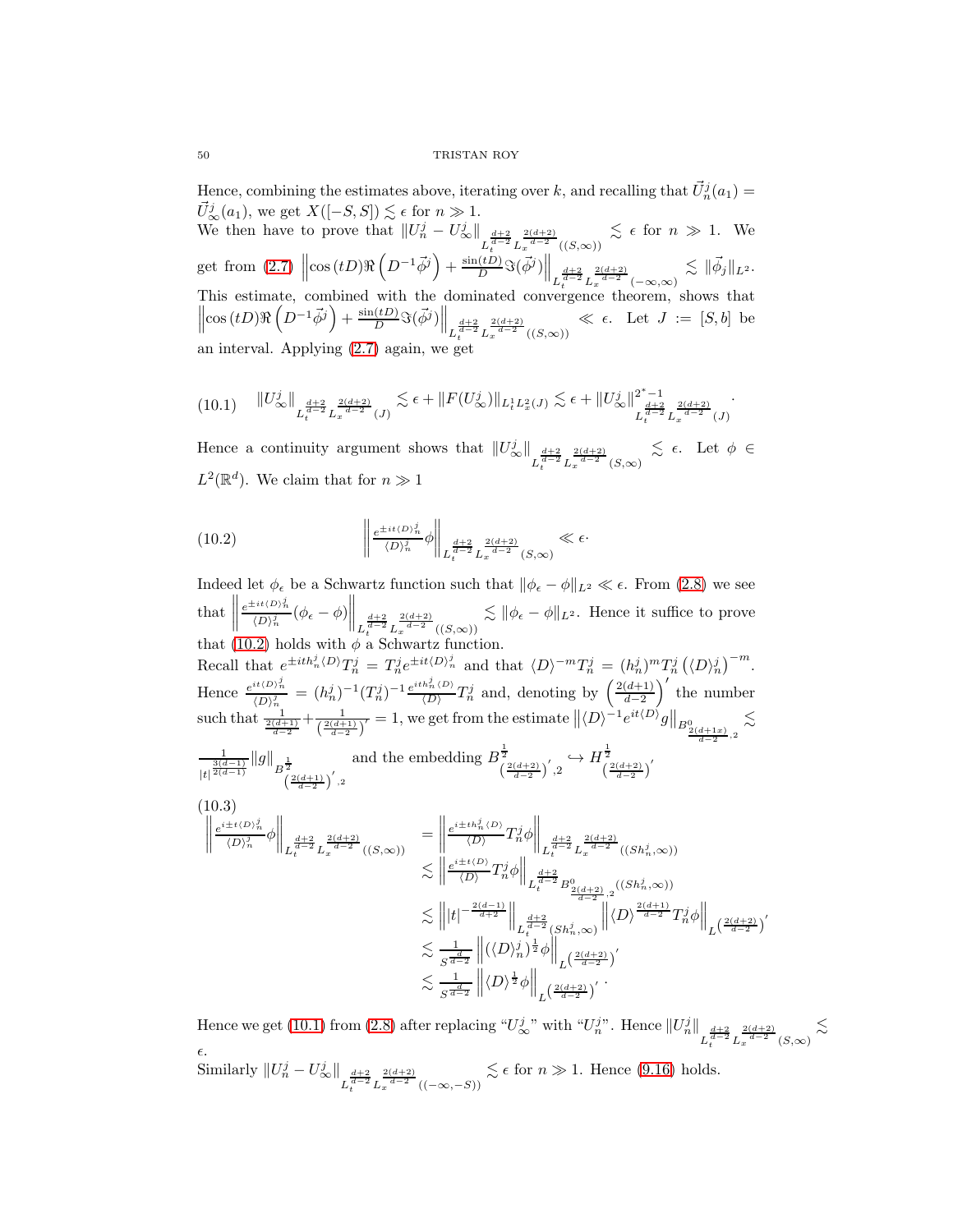## 11. Proof of Theorem [1.1](#page-2-1) (3).

<span id="page-50-0"></span>We apply the decomposition [\(3.1\)](#page-10-0) to the data  $\vec{u}(0)$ . Hence  $\vec{u}(0) = \vec{S}^{\sigma(0)}(\vec{W} + \vec{v}(0))$ with  $\sigma(0)$  to be chosen and  $\vec{v}(0) = \vec{S}^{-\sigma(0)}\vec{u}(0) - \vec{W}$ . Let  $0 < \beta \ll \epsilon_*$ . Let  $R \gg 1$ and  $\sigma(0) \gg 1$  such that

$$
\begin{array}{l} d = 3 : \left\{ \begin{array}{l} \int_{\mathbb{R}^d} \left| \nabla \left( \left( 1 - \chi \left( \frac{r}{R} \right) \right) W \right) \right|^2 \, dx \leq \beta^2 \\ e^{-2 \sigma(0)} \int_{\mathbb{R}^d} \left| \chi \left( \frac{r}{R} \right) W \right|^2 + \rho^2 \, dx \leq \beta^2 \end{array} \right. \\ d = 4, 5 : e^{-2 \sigma(0)} \int_{\mathbb{R}^d} W^2 \, dx \ll \beta^2 \end{array} \right.
$$

We then apply the decomposition [\(3.4\)](#page-10-4) to  $\vec{v}(0)$ . Hence  $\vec{v}(0) = \vec{\lambda}(0)\rho + \vec{\gamma}(0)$  with

$$
\vec{\lambda}(0) := \beta(\pm 1, 0), \ \beta(0, \pm 1); d = 4, 5: \vec{\gamma}(0) = 0; \nd = 3: \vec{\gamma}(0) = -\left(1 - \chi\left(\frac{r}{R}\right)\right)\vec{W} + \left\langle\left(1 - \chi\left(\frac{r}{R}\right)\right)\vec{W}|\vec{\rho}\right\rangle \vec{\rho}
$$

(Recall that  $\chi$  is defined below [\(8.5\)](#page-22-0)). Here  $\vec{\rho} := \rho(1,1)$ . We have  $\|\vec{\gamma}(0)\|_{\mathcal{H}}^2$  +  $||u(0)||_{L^2}^2 \ll \beta^2$ . From [\(3.12\)](#page-12-5) we see that (with  $\tau(0) = 0$ ,  $\partial_t \tau = e^{\sigma(t)}$ )

$$
\tilde{d}_{\mathcal{S}}^2(\vec{u}(\tau)) \approx \lambda_1^2(\tau) + \lambda_2^2(\tau) + ||\vec{\gamma}(\tau)||_{\mathcal{H}}^2,
$$

as long as  $\vec{u}(\tau) \in \mathcal{V}$ . Modifying slightly [\(6.4\)](#page-18-1) and the steps below (6.4), we see that

$$
X^2(\tau) \lesssim o(\beta^2) + \int_0^\tau \left( \tilde{d}_{\mathcal{S}}^2(\vec{u}(\tau')) + \tilde{d}_{\mathcal{S}}^{2^*-1}(\vec{u}(\tau')) \right) X(\tau') + \left( \tilde{d}_{\mathcal{S}}(\vec{u}(\tau')) + \tilde{d}_{\mathcal{S}}^{2^*-1}(\vec{u}(\tau')) \right) X^2(\tau') d\tau', \text{ with}
$$
  
 
$$
X(\tau) := \|\vec{v}(\tau)\|_{\infty} + \|\vec{v}(\tau)\|_{\infty}
$$

 $X(\tau) := ||\vec{\gamma}(\tau)||_{\dot{\mathcal{H}}} + ||u(\tau)||_{L^2}$ .

Hence (using also  $(3.8)$ ,  $(3.10)$  and  $(6.1)$ ) we see from a bootstrap argument that for  $|\tau| \in [0, \tau_f]$  with  $\tau_f$  such that  $\beta e^{k\tau_f} \approx \delta_f$ ,  $\beta e^{k\tau_f} \leq \delta_f$ ,

$$
(\lambda_1(0), \lambda_2(0)) = \beta(\pm 1, 0) \Rightarrow (\lambda_1, \lambda_2) \approx \beta(\pm \cosh(k\tau), \pm \sinh(k\tau)),
$$
  
\n
$$
(\lambda_1(0), \lambda_2(0)) = \beta(0, \pm 1) \Rightarrow (\lambda_1, \lambda_2) \approx \beta(\pm \sinh(k\tau), \pm \sinh(k\tau)),
$$
 and  
\n
$$
||X(\tau)||_{L^{\infty}[-\tau_f, \tau_f]} - o(\beta) \lesssim \beta^2 e^{2k|\tau|}.
$$

Hence there exists  $\tau_{+,med}$  (resp.  $\tau_{-,med}$ ) such that  $\beta e^{k\tau_{+,med}} \sim \delta_b$  (resp.  $\beta e^{-k\tau_{-,med}} \sim$  $\delta_b$ ) and  $\tilde{d}_{\mathcal{S}}(\vec{u}(t_{\pm,med})) \geq \delta_b$  with  $t_{\pm,med} := \tau^{-1}(\pm \tau_{med})$ . Moreover  $E(\vec{u})$  <  $E_{wa}(\vec{W}) + c_d \tilde{d}_{\mathcal{S}}^2(\vec{u}(t_{\pm,med}))$ . Hence from Proposition [3.13,](#page-14-0) Proposition [3.16,](#page-14-2) and  $\lim_{\omega \to 0}$  [\(5.1\)](#page-16-1), we see that the following holds

$$
(\lambda_1(0), \lambda_2(0)) = \beta(1, 0), \Rightarrow
$$
  
\n
$$
E(\vec{u}) < E_{wa}(\vec{W}), \vec{u}(0) \in A_{-,-}, t \to \pm T_{\pm}(u) : u \text{ blows} - up
$$
  
\n
$$
(\lambda_1(0), \lambda_2(0)) = \beta(-1, 0), \Rightarrow
$$
  
\n
$$
E(\vec{u}) < E_{wa}(\vec{W}), \vec{u}(0) \in A_{+,+}, t \to \pm \infty : u \text{ scatters}
$$
  
\n
$$
(\lambda_1(0), \lambda_2(0)) = \beta(0, 1), \Rightarrow
$$
  
\n
$$
E_{wa}(\vec{W}) < E(\vec{u}) < E_{wa}(\vec{W}) + \epsilon_*^2, \vec{u}(0) \in A_{+,-}
$$
  
\n
$$
t \to -\infty : u \text{ scatters}, t \to T_+(u) : u \text{ blows} - up
$$
  
\n
$$
(\lambda_1(0), \lambda_2(0)) = \beta(0, -1), \Rightarrow
$$
  
\n
$$
E_{wa}(\vec{W}) < E(\vec{u}) < E_{wa}(\vec{W}) + \epsilon_*^2, \vec{u}(0) \in A_{-,+}
$$
  
\n
$$
t \to -T_-(u) : u \text{ blows} - up, t \to \infty : u \text{ scatters}
$$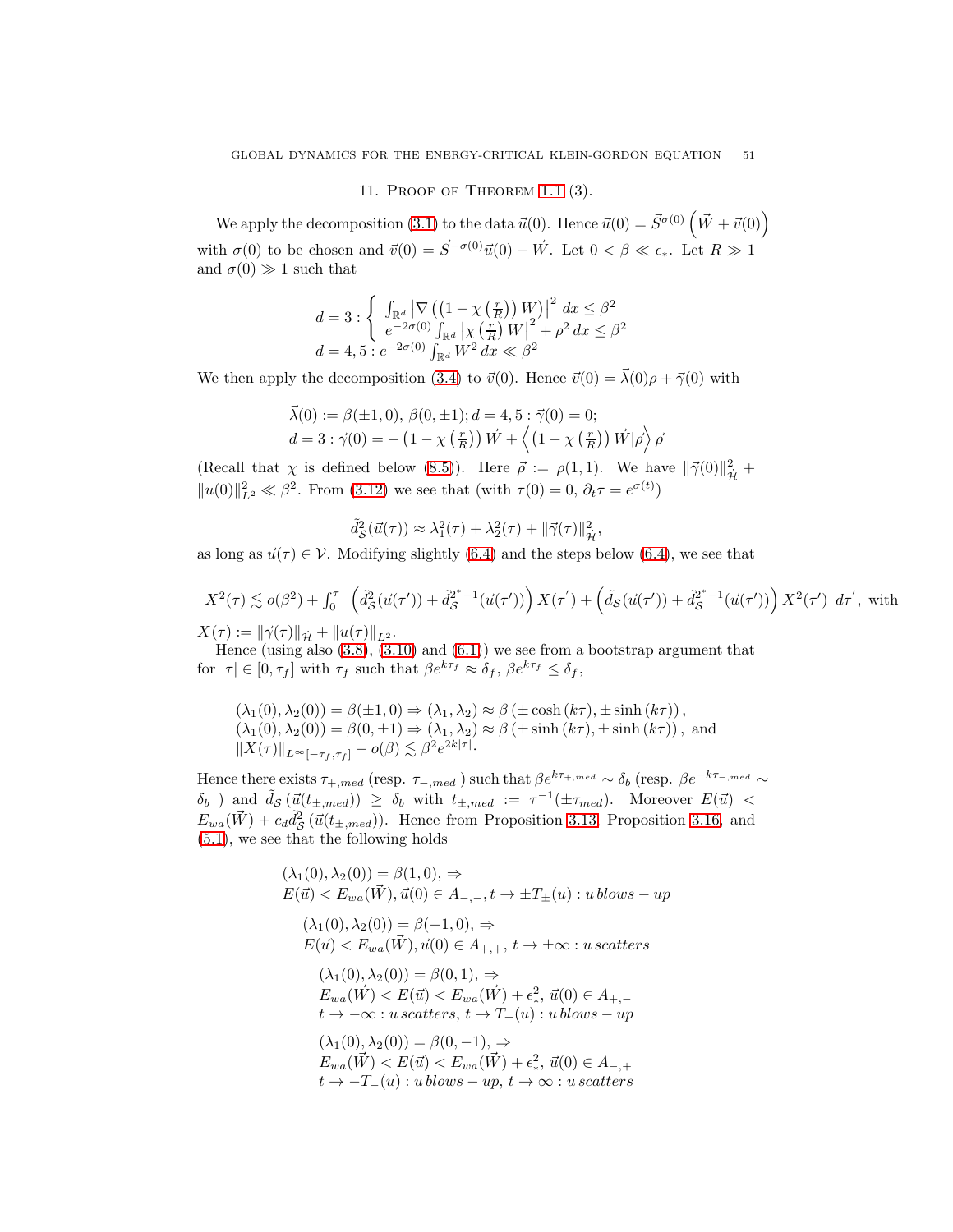#### **REFERENCES**

- <span id="page-51-8"></span>[1] Aubin, Thierry, Equations différentielles non linéaires et problème de Yamabe concernant la courbure scalaire, J. Math. Pures. Appl (9), 55, 1976, 3, 269-2963
- <span id="page-51-18"></span>[2] H. Bahouri, Jean-Yves Chemin, R. Danchin, Fourier Analysis and Nonlinear Partial Differential Equations, Springer, 343, 523 p., 2011, Grundlehren der mathematischen Wissenschaften.
- <span id="page-51-14"></span>[3] H. Bahouri and P. Gerard, High frequency approximation of solutions to critical nonlinear wave equations, AJM, Vol 121, Number 1, Feb 1999, pp 131-175
- [4] T. Duyckaerts, C. Kenig, and F. Merle, Universality of the blow-up profile for small type II blow-up solutions of energy-critical wave equation: the non-radial case, Journal Of The European Mathematical Society, Volume 14, Issue 5, 2012, pp. 1389–1454
- <span id="page-51-4"></span>[5] J. Bourgain, Global well-posedness of defocusing 3D critical NLS in the radial case, JAMS 12 (1999), 145-171
- <span id="page-51-9"></span>[6] A. Bulut, M. Czubak, D. Li, N. Pavlović, X. Zhang, Stability and unconditional uniqueness of solutions for energy critical wave equations in high dimensions, Comm. Partial Differential Equations 38 (2013), no. 4, 575–607.
- [7] Cazenave, Thierry, Semilinear Schrödinger equations, Courant Lecture Notes in Mathematics, 10, New York University Courant Institute of Mathematical Sciences, New York, 2003
- <span id="page-51-11"></span>[8] J. Ginibre and G. Velo, Time decay of finite energy solutions of the nonlinear Klein-Gordon equation and Schrödinger equations, Annales de l'I.H.P, section A, volume 43, number 4 (1985), p. 399-442
- [9] J. Ginibre and G. Velo, Generalized Strichartz inequalities for the wave equations, J. Func. Anal., 133(1):50-68, 1995
- [10] M. Grillakis, Analysis of the linearization around a critical point of an infinite-dimensional Hamiltonian system, Comm. Pure. Applied. Math., 43(3):299-333, 1990sob
- <span id="page-51-2"></span>[11] S. Ibrahim, N. Masmoudi, and K. Nakanishi, Scattering threshold for the focusing nonlinear Klein-Gordon equation, Analysis and PDE 4 (2011) no. 3, 405-460
- <span id="page-51-17"></span>[12] S. Ibrahim, N. Masmoudi, and K. Nakanishi, Correction to the article "Scattering threshold for the focusing nonlinear Klein-Gordon equation", Anal. PDE 9 (2016), no. 2, 503–514.
- <span id="page-51-5"></span>[13] S. Ibrahim, N. Masmoudi, and K. Nakanishi, Threshold solutions in the case of mass-shift for the critical Klein-Gordon equation, Trans. Amer. Math. Soc. 366 (2014), no. 11, 5653–5669.
- <span id="page-51-10"></span>[14] Keel, M., Tao. T., Endpoints Strichartz estimates, Amer. J. Math., 120 (1998), 955-980
- [15] S. Keraani, On the defect of compactness for the Strichartz estimates of the Schrödinger equations, J. Differential Equations, 175, 2001, 2, 353-392
- <span id="page-51-0"></span>[16] C. E. Kenig and F. Merle, Global well-posedness, scattering, and blow-up for the energy $critical, focusing, non-linear Schrödinger equation in the radial case, Invert. Math. 166$ (2006), no. 3, pp. 645-675
- <span id="page-51-1"></span>[17] C. E. Kenig and F. Merle, Global well-posedness, scattering and blow-up for the energy-critical focusing non-linear wave equation, Acta Math 201 (2008), no. 2, 147-212
- <span id="page-51-3"></span>[18] J. Krieger, K. Nakanishi, and W. Schlag, Global dynamics of the nonradial energy-critical wave equation above the ground state energy, Discrete and Continuous Dynamical Systems Volume 33, Issue 6, 2013, 2423-2450
- <span id="page-51-7"></span>[19] J. Krieger, K. Nakanishi, and W. Schlag, Global dynamics away from the ground state for the energy-critical nonlinear wave equation, American Journal of Mathematics, Volume 135, Number 4, August 2013, 935-965
- <span id="page-51-12"></span>[20] H. Lindblad, C. D Sogge, On existence and scattering with minimal regularity for semilinear wave equations, J. Func.Anal 219 (1995), 227-252
- <span id="page-51-16"></span>[21] Lions, P-L, The concentration-compactness in the calculus of variations. The limit case, I. Rev. Mat. Iberoamericana 1 (1985), no. 1, 145-201
- <span id="page-51-15"></span>[22] Merle, F., Vega, L., Compactness at blow-up time for  $L^2$  solutions of the critical nonlinear Schrödinger equation in 2D, Internat. Math. Res. Notices. 1998, no 8., 399-425
- <span id="page-51-13"></span>[23] Nakanishi, K., Scattering theory for the nonlinear Klein-Gordon equation with critical Sobolev power , Internat. Math. Res. Notices 1999, no. 1, 31-60
- <span id="page-51-6"></span>[24] Nakanishi, K., Schlag W., Global dynamics above the ground state energy for the focusing nonlinear Klein-Gordon equation, Journal. Diff. Eq. 250 (2011), 2299-22